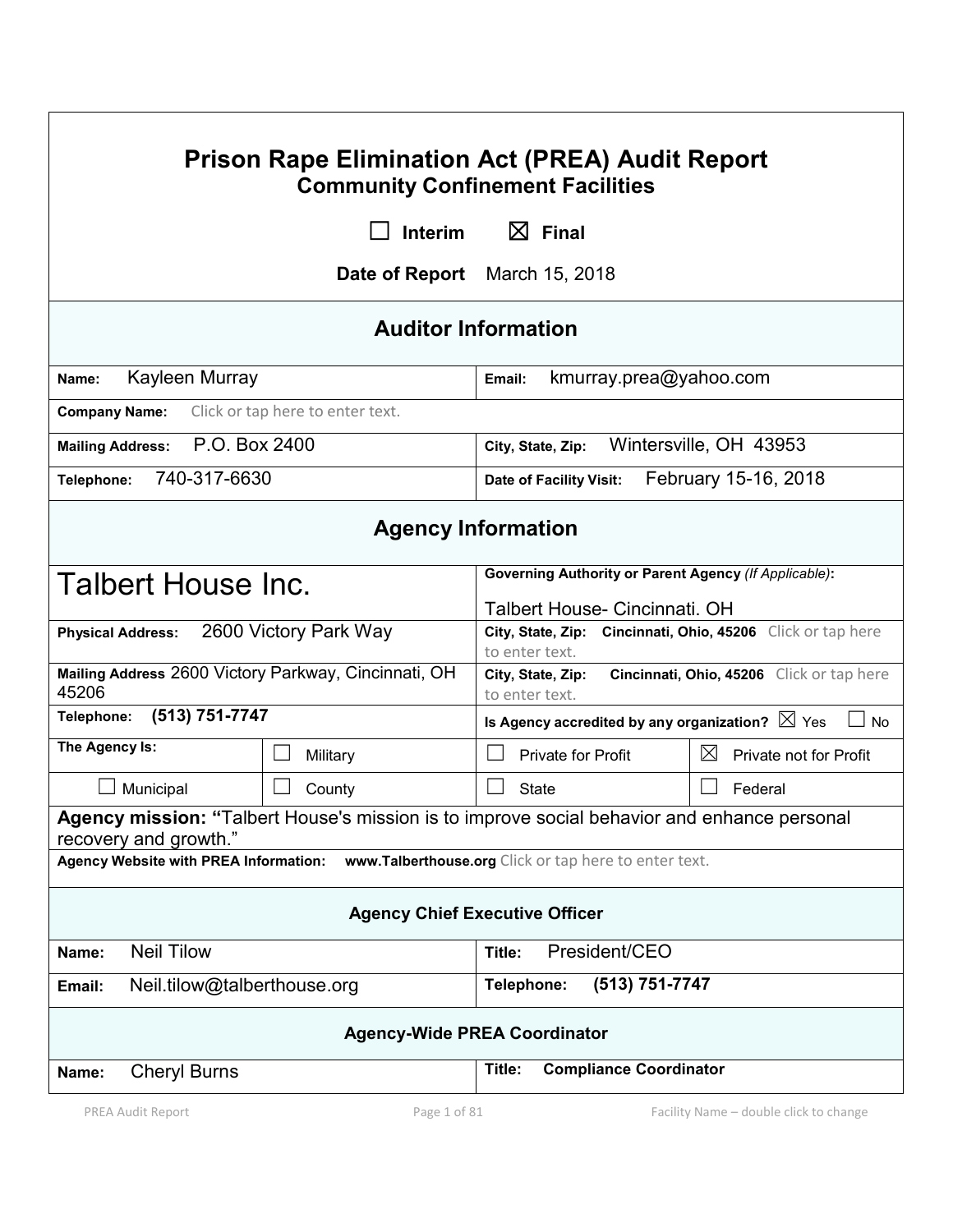| Email:                                                                                                                 | Cheryl.burns@talberthouse.org                                  |                                     |                                                                                                                                                                   | Telephone:                | (513) 751-7747 Ext#1117   |                                       |
|------------------------------------------------------------------------------------------------------------------------|----------------------------------------------------------------|-------------------------------------|-------------------------------------------------------------------------------------------------------------------------------------------------------------------|---------------------------|---------------------------|---------------------------------------|
| <b>PREA Coordinator Reports to:</b><br>Karla Wilson, Compliance Manager                                                |                                                                |                                     | Number of Compliance Managers who report to the<br><b>PREA Coordinator</b><br>7<br>Ve have PREA Investigators at the site: (2) who<br>report to PREA Coordinator. |                           |                           |                                       |
|                                                                                                                        | <b>Facility Information</b>                                    |                                     |                                                                                                                                                                   |                           |                           |                                       |
| <b>Name of Facility:</b>                                                                                               |                                                                | <b>Turtle Creek Center</b>          |                                                                                                                                                                   |                           |                           |                                       |
| <b>Physical Address:</b>                                                                                               |                                                                | 5232 St. Rt. 63 Lebanon, Ohio 45036 |                                                                                                                                                                   |                           |                           |                                       |
| Mailing Address (if different than above):                                                                             |                                                                | N/A                                 |                                                                                                                                                                   |                           |                           |                                       |
| <b>Telephone Number:</b>                                                                                               |                                                                | (513) 932-1952                      |                                                                                                                                                                   |                           |                           |                                       |
| The Facility Is:                                                                                                       |                                                                | Military                            |                                                                                                                                                                   |                           | <b>Private for Profit</b> | $\boxtimes$<br>Private not for Profit |
| Municipal                                                                                                              |                                                                | County                              |                                                                                                                                                                   | <b>State</b>              |                           | Federal                               |
| <b>Facility Type:</b>                                                                                                  |                                                                | Community treatment center          | $\boxtimes$ Halfway house                                                                                                                                         |                           |                           | <b>Restitution center</b>             |
| Mental health facility<br>Alcohol or drug rehabilitation center                                                        |                                                                |                                     |                                                                                                                                                                   |                           |                           |                                       |
| Other community correctional facility                                                                                  |                                                                |                                     |                                                                                                                                                                   |                           |                           |                                       |
| Facility Mission: "Talbert House's mission is to improve social behavior and enhance personal<br>recovery and growth." |                                                                |                                     |                                                                                                                                                                   |                           |                           |                                       |
| Facility Website with PREA Information: www.Talberthouse.org                                                           |                                                                |                                     |                                                                                                                                                                   |                           |                           |                                       |
| Have there been any internal or external audits of and/or<br>$\boxtimes$ Yes<br>$\sim$                                 |                                                                |                                     |                                                                                                                                                                   |                           |                           |                                       |
| accreditations by any other organization?<br><b>No</b><br><b>Director</b>                                              |                                                                |                                     |                                                                                                                                                                   |                           |                           |                                       |
| Cathy Jo Vanderpool<br>Name:                                                                                           |                                                                |                                     |                                                                                                                                                                   | <b>Title: Director</b>    |                           |                                       |
| Telephone : (513) 751-7747<br>cathy.vanderpool@talberthouse.org<br>Email:                                              |                                                                |                                     |                                                                                                                                                                   |                           |                           |                                       |
| <b>Facility PREA Compliance Manager</b>                                                                                |                                                                |                                     |                                                                                                                                                                   |                           |                           |                                       |
| Name:                                                                                                                  | <b>Robert Tucker</b>                                           |                                     | Title:                                                                                                                                                            | <b>Associate Director</b> |                           |                                       |
| Telephone:<br>Robert.tucker@talberthouse.org<br>(513) 932-1952<br>Email:                                               |                                                                |                                     |                                                                                                                                                                   |                           |                           |                                       |
| <b>Facility Health Service Administrator</b>                                                                           |                                                                |                                     |                                                                                                                                                                   |                           |                           |                                       |
| Name:                                                                                                                  | <b>Susan Garrett</b>                                           |                                     | Title:                                                                                                                                                            | <b>LPN</b>                |                           |                                       |
| Email:                                                                                                                 | Telephone:<br>Susan.garrett@talberthouse.org<br>(513) 932-1952 |                                     |                                                                                                                                                                   |                           |                           |                                       |
| PREA Audit Report<br>Page 2 of 81<br>Facility Name - double click to change                                            |                                                                |                                     |                                                                                                                                                                   |                           |                           |                                       |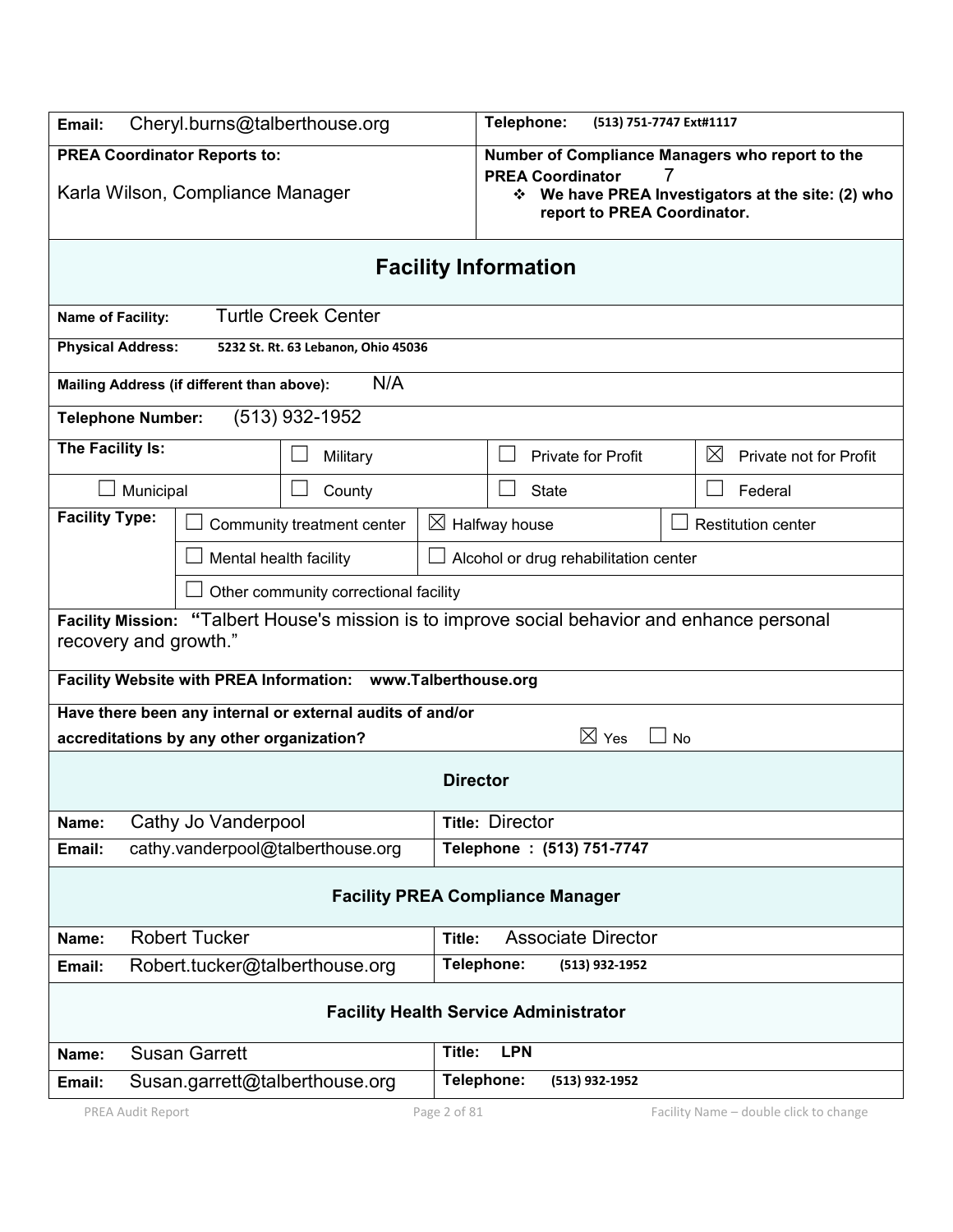| <b>Facility Characteristics</b>                                                                                                                                                                                                                                                                                                                                                                                                                                                                                                                              |                                                                    |  |                                                         |    |                                  |
|--------------------------------------------------------------------------------------------------------------------------------------------------------------------------------------------------------------------------------------------------------------------------------------------------------------------------------------------------------------------------------------------------------------------------------------------------------------------------------------------------------------------------------------------------------------|--------------------------------------------------------------------|--|---------------------------------------------------------|----|----------------------------------|
|                                                                                                                                                                                                                                                                                                                                                                                                                                                                                                                                                              | <b>Designated Facility Capacity: 82 Adult Clients</b>              |  | <b>Current Population of Facility: 72 Adult Clients</b> |    |                                  |
|                                                                                                                                                                                                                                                                                                                                                                                                                                                                                                                                                              | Number of residents admitted to facility during the past 12 months |  |                                                         |    | 347                              |
| Number of residents admitted to facility during the past 12 months who were transferred<br>from a different community confinement facility:                                                                                                                                                                                                                                                                                                                                                                                                                  |                                                                    |  |                                                         |    | $\Omega$                         |
| Number of residents admitted to facility during the past 12 months whose length of stay in<br>the facility was for 30 days or more:                                                                                                                                                                                                                                                                                                                                                                                                                          |                                                                    |  |                                                         |    | 347                              |
| Number of residents admitted to facility during the past 12 months whose length of stay in                                                                                                                                                                                                                                                                                                                                                                                                                                                                   | 347                                                                |  |                                                         |    |                                  |
| the facility was for 72 hours or more:<br>Number of residents on date of audit who were admitted to facility prior to <b>August 20</b> ,                                                                                                                                                                                                                                                                                                                                                                                                                     |                                                                    |  |                                                         |    | $\Omega$                         |
| 2012:                                                                                                                                                                                                                                                                                                                                                                                                                                                                                                                                                        |                                                                    |  |                                                         |    |                                  |
| Age Range of<br><b>Population:</b>                                                                                                                                                                                                                                                                                                                                                                                                                                                                                                                           | $\boxtimes$ Adults                                                 |  | Juveniles                                               |    | Youthful residents               |
|                                                                                                                                                                                                                                                                                                                                                                                                                                                                                                                                                              | 18 & up                                                            |  | Click or tap here to enter text.                        |    | Click or tap here to enter text. |
| Average length of stay or time under supervision:                                                                                                                                                                                                                                                                                                                                                                                                                                                                                                            | 114 months                                                         |  |                                                         |    |                                  |
| <b>Facility Security Level:</b>                                                                                                                                                                                                                                                                                                                                                                                                                                                                                                                              |                                                                    |  |                                                         |    | community                        |
| <b>Resident Custody Levels:</b>                                                                                                                                                                                                                                                                                                                                                                                                                                                                                                                              |                                                                    |  |                                                         |    | Minimum                          |
| Number of staff currently employed by the facility who may have contact with residents:                                                                                                                                                                                                                                                                                                                                                                                                                                                                      |                                                                    |  |                                                         |    | 24                               |
| Number of staff hired by the facility during the past 12 months who may have contact with<br>residents:                                                                                                                                                                                                                                                                                                                                                                                                                                                      |                                                                    |  |                                                         |    | 8                                |
| Number of contracts in the past 12 months for services with contractors who may have<br>contact with residents:                                                                                                                                                                                                                                                                                                                                                                                                                                              |                                                                    |  |                                                         |    | 1                                |
| <b>Physical Plant</b>                                                                                                                                                                                                                                                                                                                                                                                                                                                                                                                                        |                                                                    |  |                                                         |    |                                  |
| $\mathbf 1$<br><b>Number of Buildings:</b><br>Number of Single Cell Housing Units: 0                                                                                                                                                                                                                                                                                                                                                                                                                                                                         |                                                                    |  |                                                         |    |                                  |
| <b>Number of Multiple Occupancy Cell Housing Units:</b><br>$\mathbf 0$                                                                                                                                                                                                                                                                                                                                                                                                                                                                                       |                                                                    |  |                                                         |    |                                  |
| <b>Number of Open Bay/Dorm Housing Units:</b><br>6                                                                                                                                                                                                                                                                                                                                                                                                                                                                                                           |                                                                    |  |                                                         |    |                                  |
| Description of any video or electronic monitoring technology (including any relevant information about where<br>cameras are placed, where the control room is, retention of video, etc.) Turtle Creek recently received a BOJ grant<br>for cameras and we are scheduled to install 16 cameras on 1/26/2018. They will be placed in various locations in all<br>dorms, dining room, kitchen area, lobby, hallways, and 4 placed outside the facility perimeter. The TV monitor is being<br>placed up at the duty desk for all security staff to monitor 24/7. |                                                                    |  |                                                         |    |                                  |
| <b>Medical</b>                                                                                                                                                                                                                                                                                                                                                                                                                                                                                                                                               |                                                                    |  |                                                         |    |                                  |
| <b>Type of Medical Facility:</b><br>N/A                                                                                                                                                                                                                                                                                                                                                                                                                                                                                                                      |                                                                    |  |                                                         |    |                                  |
| Forensic sexual assault medical exams are conducted<br><b>Atrium Hospital</b><br>at:                                                                                                                                                                                                                                                                                                                                                                                                                                                                         |                                                                    |  |                                                         |    |                                  |
| <b>Other</b>                                                                                                                                                                                                                                                                                                                                                                                                                                                                                                                                                 |                                                                    |  |                                                         |    |                                  |
| Number of volunteers and individual contractors, who may have contact with residents,<br>currently authorized to enter the facility:                                                                                                                                                                                                                                                                                                                                                                                                                         |                                                                    |  |                                                         | 13 |                                  |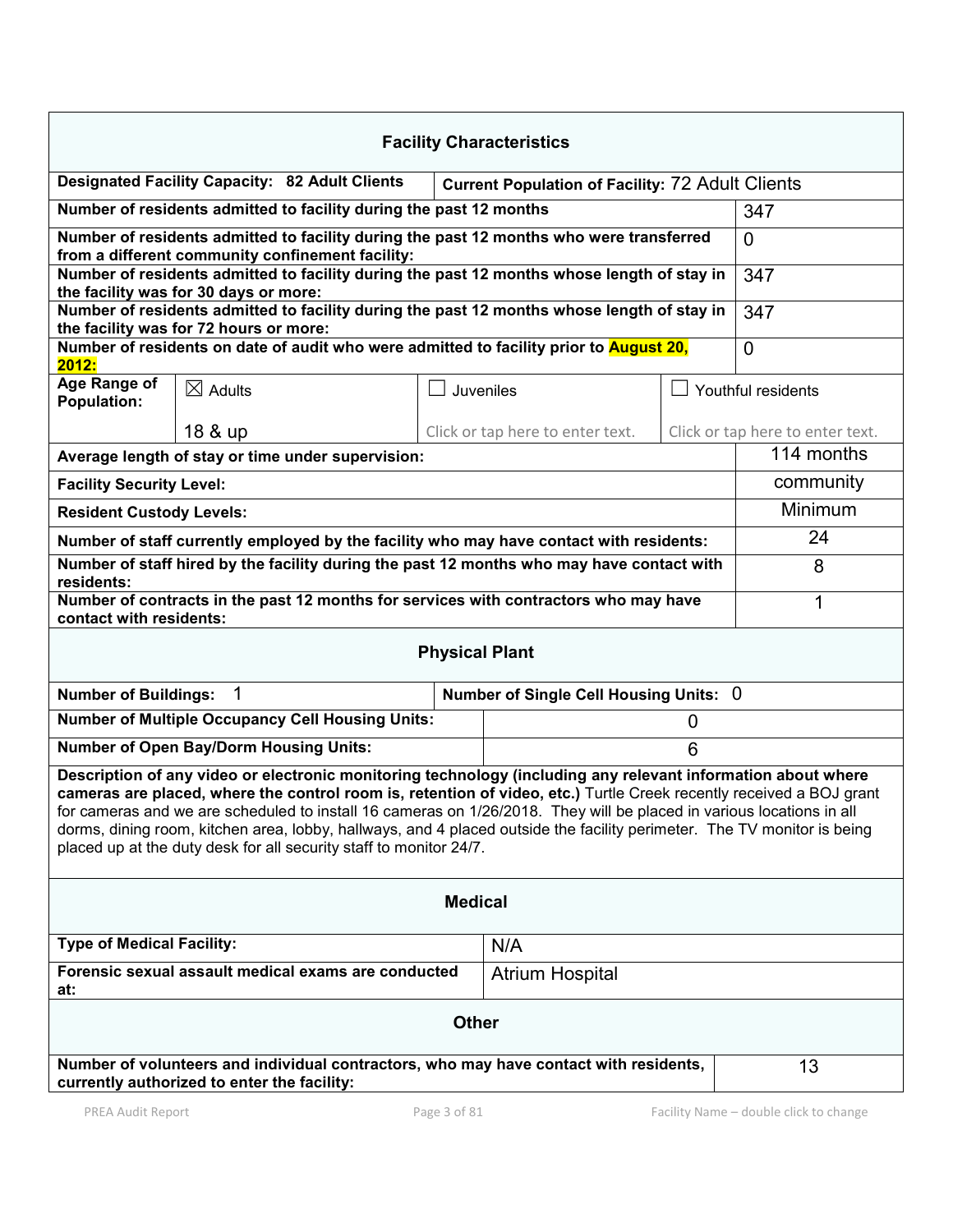| Number of investigators the agency currently employs to investigate allegations of |  |
|------------------------------------------------------------------------------------|--|
| sexual abuse:                                                                      |  |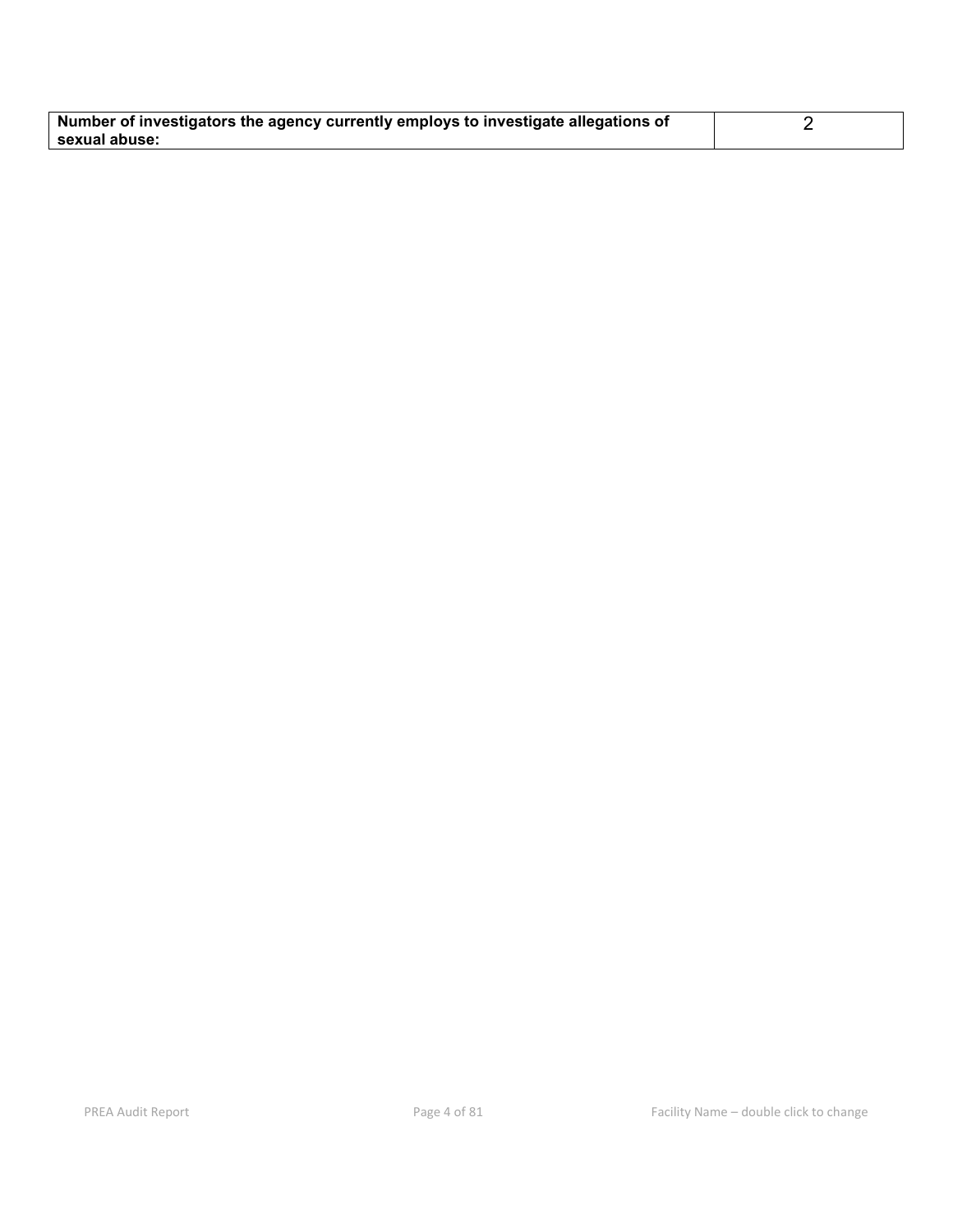# Audit Findings

# Audit Narrative

*The auditor's description of the audit methodology should include a detailed description of the following processes during the pre-onsite audit, onsite audit, and post-audit phases: documents and files reviewed, discussions and types of interviews conducted, number of days spent on-site, observations made during the site-review, and a detailed description of any follow-up work conducted during the post-audit phase. The narrative should describe the techniques the auditor used to sample documentation and select interviewees, and the auditor's process for the site review.*

The PREA audit for Turtle Creek Center Halfway House was conducted on February 15-16, 2017 in Lebanon, Ohio. As part of the Talbert House residential corrections program, the facility focuses on successful transition from correctional supervision to community. The facility supplied the auditor documentation relevant to showing compliance with each of the standards. This documentation included the pre-audit questionnaire, policy and procedure, facility floor plan with camera coverage marked, MOU's, staffing plan, and other PREA forms. The auditor received this information and additional documentation while conducting the onsite visit.

During the audit, the auditor was provided a private area in which to complete work and interviews. The auditor conducted formal and information interviews of staff and residents. During the tour, the auditor noted PREA audit notices posted in both resident and staff areas in conspicuous places. The notices included the name and address of the PREA auditor and the date posted was approximately 6 weeks prior to the on-site audit. Also posted throughout the facility were postings that informed residents how to report an allegation, including anonymously, phone numbers and address of the emotional support agency, and for staff a posting of the agency's coordinated response plan.

Sixteen residents from the six housing units were interviewed. There were no residents or staff that requested to speak with the auditor. During resident interviews, they were asked about their experience with PREA education, allegation reporting, communication with staff, safety, restrooms, knock and announcements, grievance procedures, pat downs, PREA posters and other handouts, and the zero tolerance policy. Vulnerable residents were asked about their safety and offering of counseling services and residents who have a disability stated the disability did not impair the resident's ability to fully participate in the facility's PREA education program. The facility did not have residents who have limited English proficiency or residents who reported an allegation. All residents reported feeling safe in the facility.

Staff interviewed included specialized staff. This includes the PREA Coordinator, Director of Program Operations, Human Resource Manager, and Program Director. The auditor was able to review SANE of Butler County MOU and website to confirm the scope of their services provided to residents at the facility. Random staff from each of the three shifts were interviewed. These staff were asked about PREA training, how to report, whom to report, filing out reports, investigations, conducting interviews, follow-up and retaliation monitoring, first responder duties, and the facility's coordinated response plan.

After a brief opening, the auditor toured the facility. The tour consisted of examining all dorms, bathrooms, group rooms, outside recreation areas, day rooms, operations post, utility areas, kitchen, and maintenance areas. The auditor gave a closeout that included some of the immediate findings.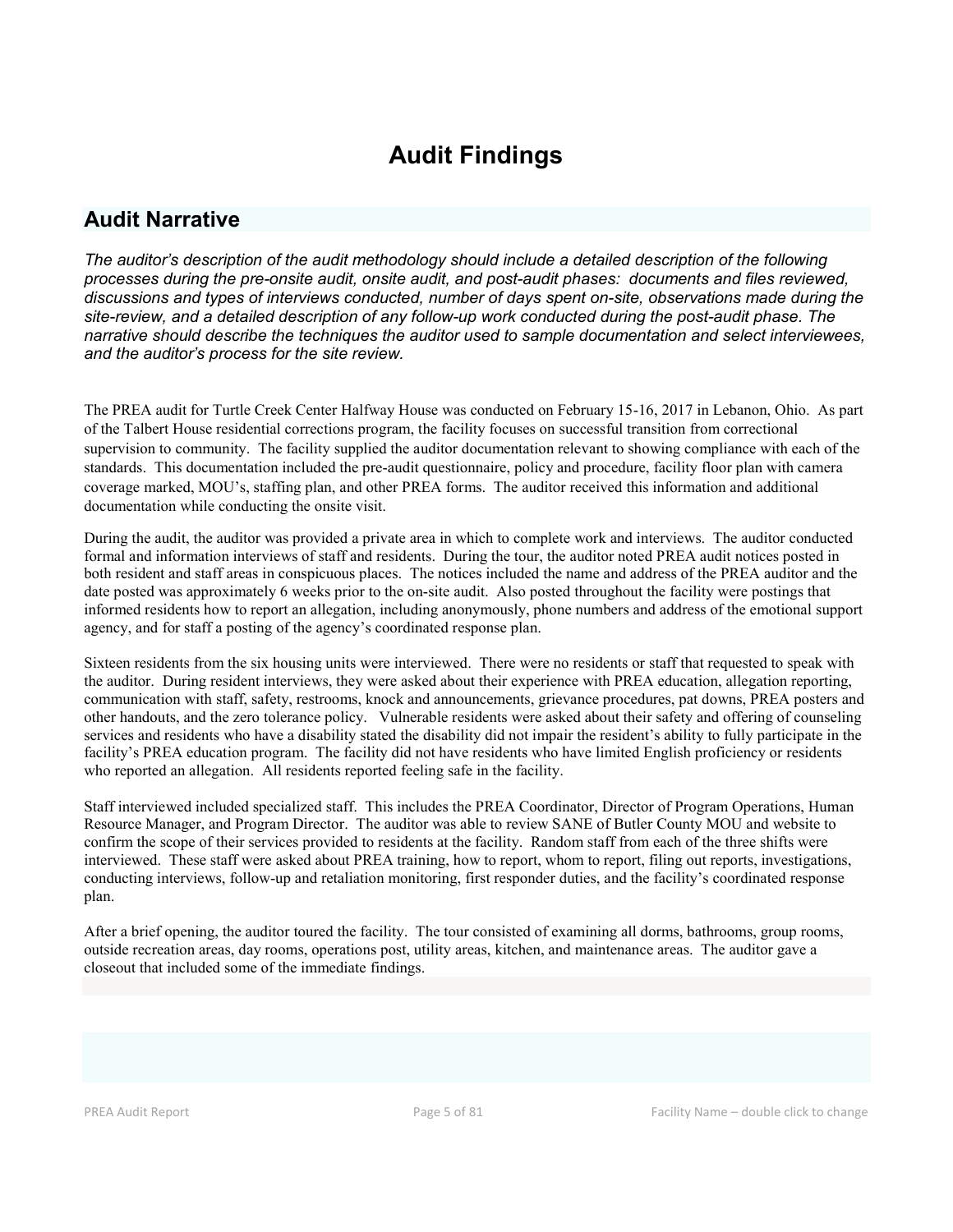# Facility Characteristics

*The auditor's description of the audited facility should include details about the facility type, demographics and size of the inmate, resident or detainee population, numbers and type of staff positions, configuration and layout of the facility, numbers of housing units, description of housing units including any special housing units, a description of programs and services, including food service and recreation. The auditor should describe how these details are relevant to PREA implementation and compliance.*

Turtle Creek Center is a halfway house located in Lebanon, Ohio that serves adult male felony offenders. The facility is a single story brick building that can house 82 clients. To access the facility, one must be buzzed into a lobby area on the main entrance of the building where they will be sign-in by staff. Clients would access the same entrance and be subject to a patdown in the duty office which is visible by video surveillance.

The facility is equipped with 16 surveillance cameras which can record and play back 14-30 days. The cameras are placed strategically throughout the interior and exterior of the building. There are also multiple security mirrors to enhance security in vulnerable areas. The facility has identified areas that can be considered vulnerabilities and have developed a plan for monitoring these areas until electronic monitoring can be added. Cameras can be found in the hallways, stairwells, dayrooms, laundry rooms, dining hall, exercise room, and dorms. All exterior entrance points and the rec yard are also monitored by cameras. There is a community based correctional facility across the parking lot from this facility that also provides camera views to the outside of the Turtle Creek Center. The Activity and Security Monitors (ASM) are required to conduct five head counts and five circulations rounds including the perimeter of the building.

The facility has an open floor plan that offers great views into the classrooms, group rooms, staff offices, dorms, dining hall, kitchen area, smoking patio, and laundry room. All rooms have windows that give clear line of site views inside. The main duty post is off the resident lounge area and also has access to the main entry hallway.

Clients have free access to the recreation yard or smoke pit during open hours. Clients that work in the kitchen are supervised by kitchen staff workers.

Clients that have been given a classification of vulnerable would be housed in one of the dorm rooms that offers the most visibility, security, and on camera. The dorms are set up to house clients based on their risk to recidivate level. The facility has two dorms for high risk offenders, two for moderate risk offenders, one dorm for low risk offenders, and one intake dorm. Regardless of a client's risk score, clients who need increased watches due to any emergency or crisis situation would be placed in a dorm that would provide clear line of site views for staff working in the main duty office.

The bathroom is designed to offer privacy for clients (see standard 115.215 to see full bathroom description).

The facility offers several programs designed to successfully reintegrate offenders back into the community. Reentry Services include addiction treatment, medication-assisted treatment, trauma, life skills, vocational services, and criminal thinking. The organization has a culture of innovation that thrives on the creation of services that meet clients' needs. Treatment services are researched based, best practices. The staff provide a secure, supervised, and structured living environment that empower clients to change.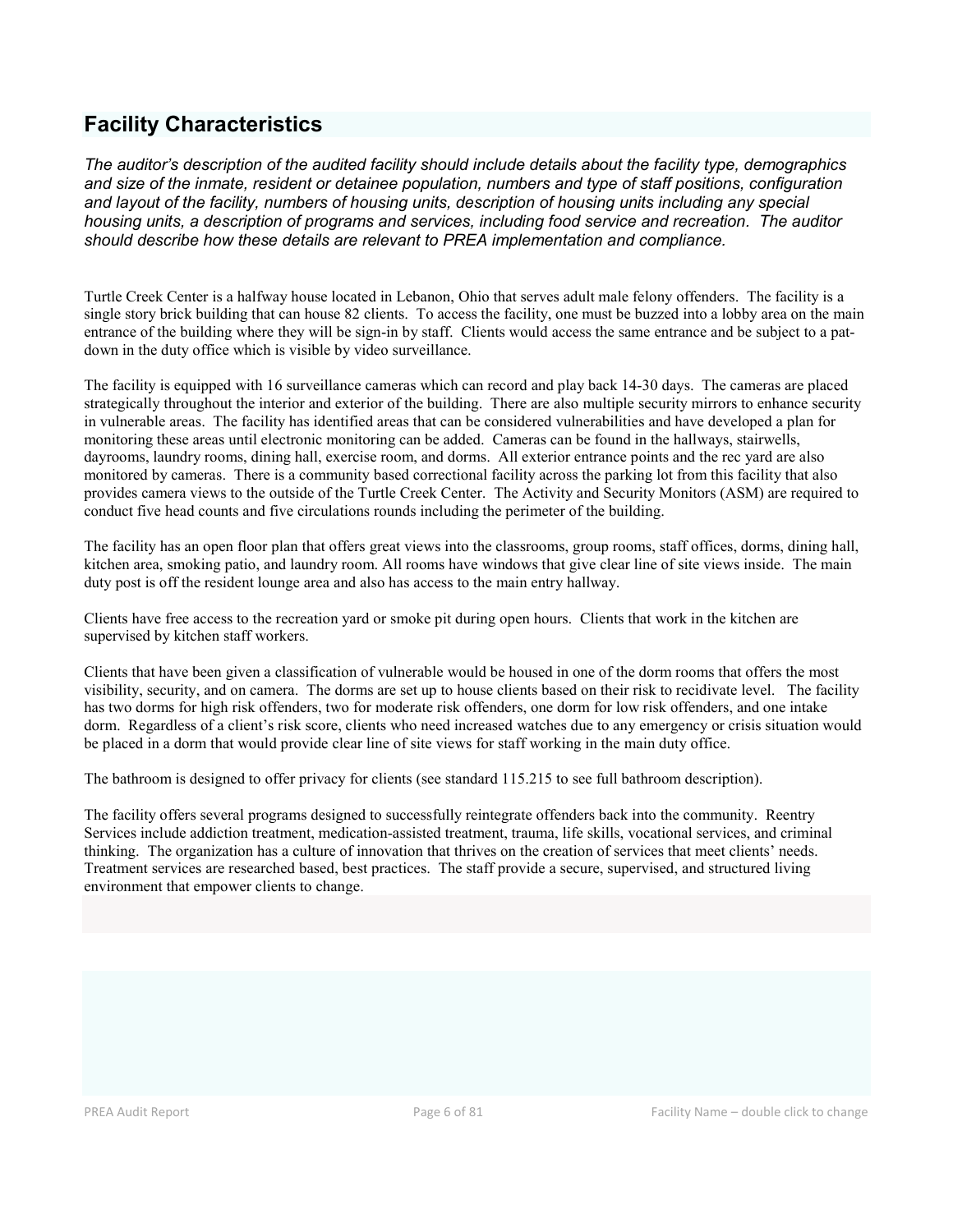# Summary of Audit Findings

*The summary should include the number of standards exceeded, number of standards met, and number of standards not met, along with a list of each of the standards in each category. If relevant, provide a summarized description of the corrective action plan, including deficiencies observed, recommendations made, actions taken by the agency, relevant timelines, and methods used by the auditor to reassess compliance.*

*Auditor Note: No standard should be found to be "Not Applicable" or "NA". A compliance determination must be made for each standard.*

# Number of Standards Exceeded: 0

N/A

# Number of Standards Met: 41

115.211, 115.213, 115.215, 115.216, 115.217, 115.218, 115.221, 115.222, 115.231, 115.232, 115.233, 115.234, 115.235, 115.241, 115.424, 115.251, 115.253, 115.254, 115.261, 115.262, 115.263, 115.264, 115.265, 115.267, 115.271, 115.272, 115.273, 115.276, 115.277, 115.278, 115.282, 115.283, 115.286, 115.287, 115.288, 115.289, 115.401, 115.403

# Number of Standards Not Met: 0

N/A

# Summary of Corrective Action (if any)

The facility did not need to address any standard with corrective actions. The agency has implemented corrective action plans from other facilities under its umbrella to address any previous deficiencies. The overall impression left with the auditor was the agency as a whole and the facility specifically take PREA compliance seriously. It is of the utmost importance to administration and facility leadership to provide a safe and secure environment that promotes change.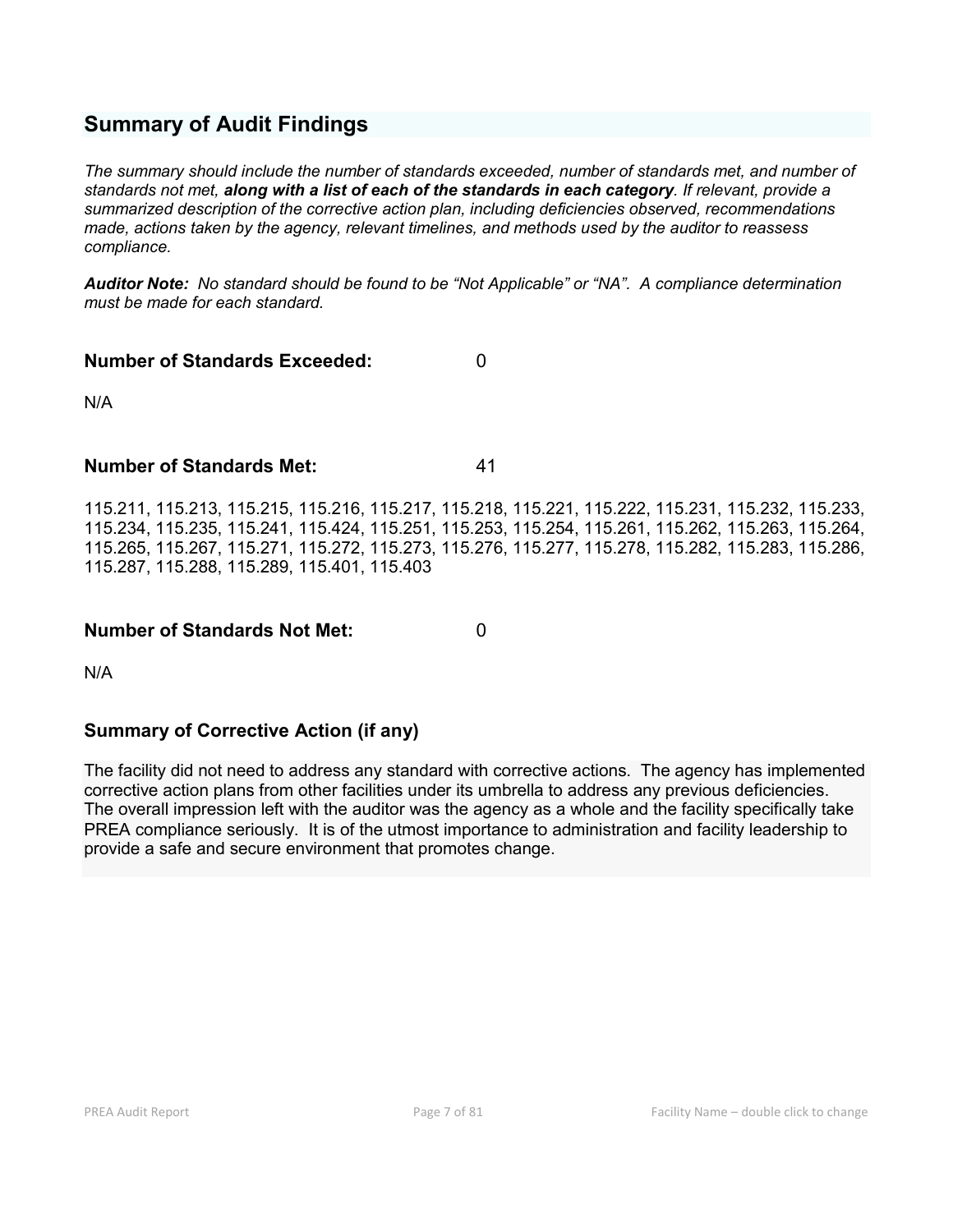# PREVENTION PLANNING

# Standard 115.211: Zero tolerance of sexual abuse and sexual harassment; PREA coordinator

# All Yes/No Questions Must Be Answered by The Auditor to Complete the Report

## 115.211 (a)

- Does the agency have a written policy mandating zero tolerance toward all forms of sexual abuse and sexual harassment?  $\boxtimes$  Yes  $\Box$  No
- Does the written policy outline the agency's approach to preventing, detecting, and responding to sexual abuse and sexual harassment?  $\boxtimes$  Yes  $\Box$  No

#### 115.211 (b)

- Has the agency employed or designated an agency-wide PREA Coordinator?  $\boxtimes$  Yes  $\Box$  No
- Is the PREA Coordinator position in the upper-level of the agency hierarchy?  $\boxtimes$  Yes  $\Box$  No
- **Does the PREA Coordinator have sufficient time and authority to develop, implement, and** oversee agency efforts to comply with the PREA standards in all of its facilities?  $\boxtimes$  Yes  $\Box$  No

#### Auditor Overall Compliance Determination

- ☐ Exceeds Standard (*Substantially exceeds requirement of standards*)
- ☒ Meets Standard (*Substantial compliance; complies in all material ways with the standard for the relevant review period*)
- ☐ Does Not Meet Standard (*Requires Corrective Action*)

#### Instructions for Overall Compliance Determination Narrative

*The narrative below must include a comprehensive discussion of all the evidence relied upon in making the compliance or non-compliance determination, the auditor's analysis and reasoning, and the auditor's conclusions. This discussion must also include corrective action recommendations where the facility does not meet the standard. These recommendations must be included in the Final Report, accompanied by information on specific corrective actions taken by the facility.*

Turtle Creek Center adheres to the Talbert House agency zero tolerance policy. The policy outlines the facility's approach to preventing, detecting, and responding to sexual abuse and sexual harassment.

The agency's Director of Regional Corrections and Quality and Clinical Services Compliance Manager serve as the agency wide co-PREA Coordinators and reports to the agency's Vice President of Court and Corrections and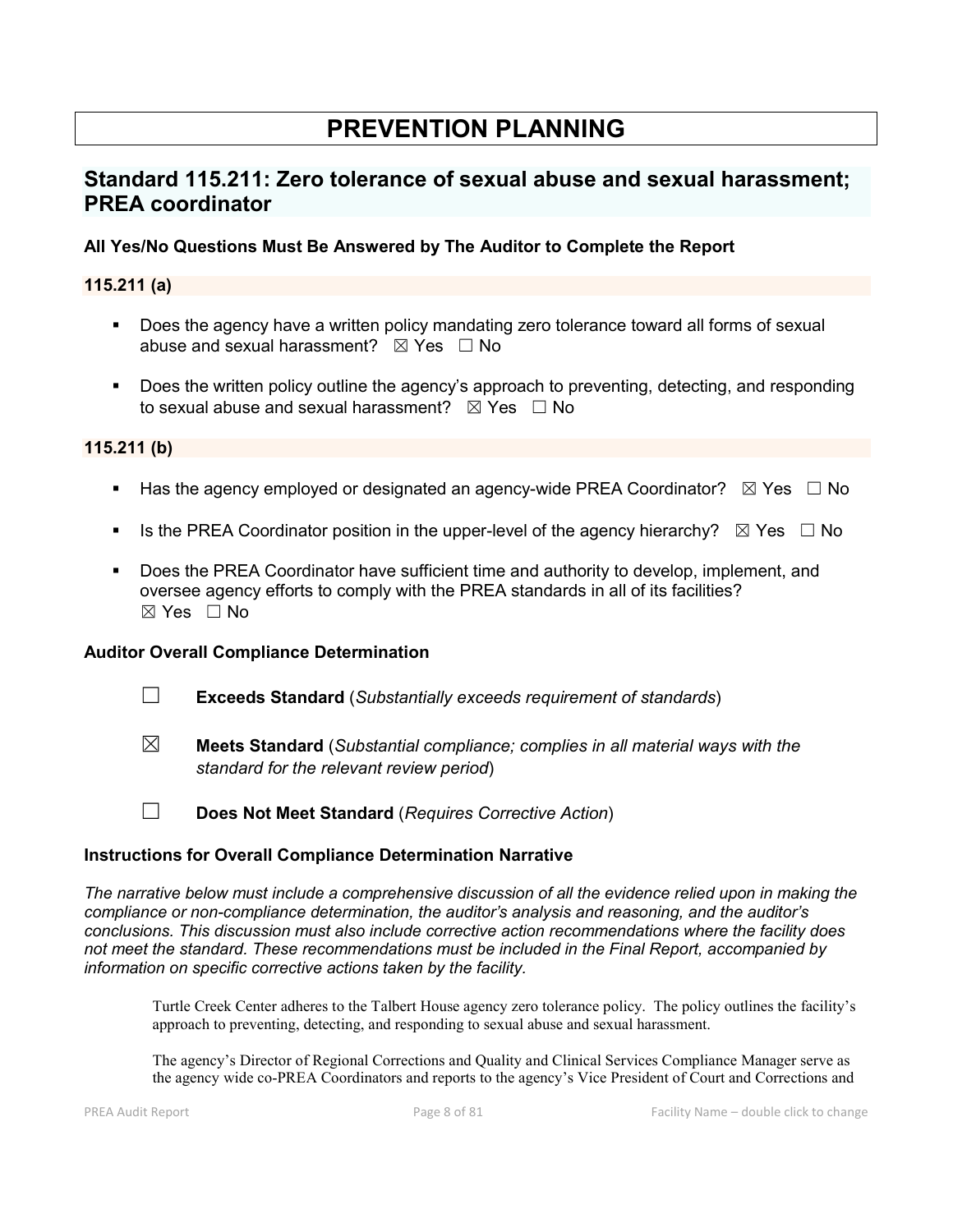the Chief Administrative Officer. The auditor spoke with both PREA Coordinators concerning their authority to develop, implement, and oversee the agency's efforts to comply with PREA standards. During the interview, it was clear that both PREA Coordinators have sufficient time and authority to implement the agency's policies and practices in an effort to obtain and maintain compliance.

At the Turtle Creek Center facility, the Associate Director serves as the facility PREA manager. The Associate Director would report any PREA related issues to the Coordinators. During the interview, the Associate Director noted that he has sufficient time and authority to implement all policies and practices related to obtain and maintaining compliance with PREA standards.

Review: Policy and procedure Interview with PREA Coordinators Interview with PREA Manager/Associate Director Interview with Regional Director

# Standard 115.212: Contracting with other entities for the confinement of residents

# All Yes/No Questions Must Be Answered by the Auditor to Complete the Report

# 115.212 (a)

 If this agency is public and it contracts for the confinement of its residents with private agencies or other entities including other government agencies, has the agency included the entity's obligation to comply with the PREA standards in any new contract or contract renewal signed on or after August 20, 2012? (N/A if the agency does not contract with private agencies or other entities for the confinement of residents.)  $\Box$  Yes  $\Box$  No  $\boxtimes$  NA

# 115.212 (b)

 Does any new contract or contract renewal signed on or after August 20, 2012 provide for agency contract monitoring to ensure that the contractor is complying with the PREA standards? (N/A if the agency does not contract with private agencies or other entities for the confinement of residents OR the response to 115.212(a)-1 is "NO".)  $\Box$  Yes  $\Box$  No  $\boxtimes$  NA

# 115.212 (c)

- If the agency has entered into a contract with an entity that fails to comply with the PREA standards, did the agency do so only in emergency circumstances after making all reasonable attempts to find a PREA compliant private agency or other entity to confine residents? (N/A if the agency has not entered into a contract with an entity that fails to comply with the PREA standards.) □ Yes □ No ⊠ NA
- In such a case, does the agency document its unsuccessful attempts to find an entity in compliance with the standards? (N/A if the agency has not entered into a contract with an entity that fails to comply with the PREA standards.)  $\Box$  Yes  $\Box$  No  $\boxtimes$  NA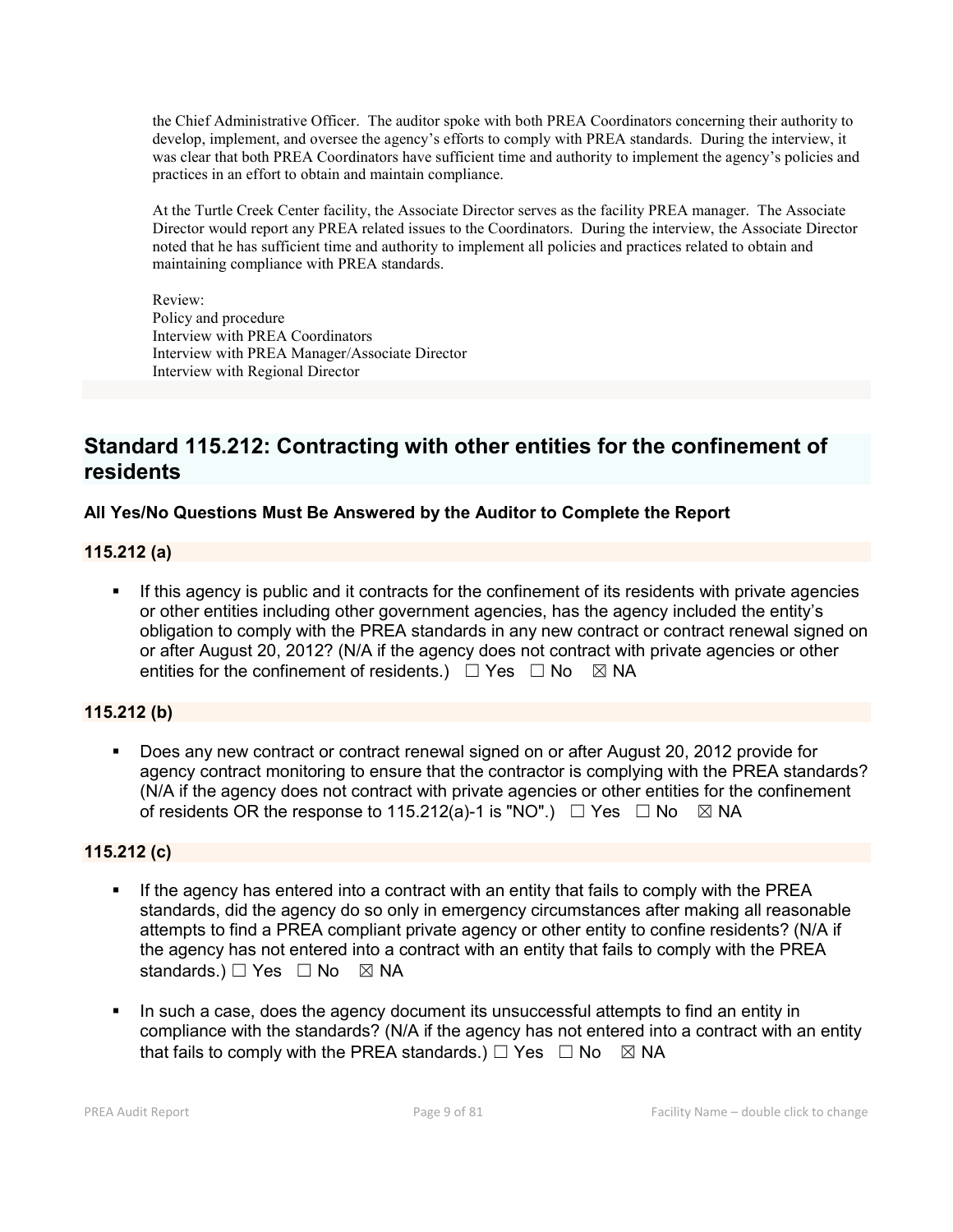## Auditor Overall Compliance Determination



- ☐ Meets Standard (*Substantial compliance; complies in all material ways with the standard for the relevant review period*)
- 

☐ Does Not Meet Standard (*Requires Corrective Action*)

#### Instructions for Overall Compliance Determination Narrative

*The narrative below must include a comprehensive discussion of all the evidence relied upon in making the compliance or non-compliance determination, the auditor's analysis and reasoning, and the auditor's conclusions. This discussion must also include corrective action recommendations where the facility does not meet the standard. These recommendations must be included in the Final Report, accompanied by information on specific corrective actions taken by the facility.*

N/A: The PREA Coordinator reports that the facility is operated by a private agency and does not contract with other agencies for offender placement

# Standard 115.213: Supervision and monitoring

## All Yes/No Questions Must Be Answered by the Auditor to Complete the Report

#### 115.213 (a)

- Does the agency develop for each facility a staffing plan that provides for adequate levels of staffing and, where applicable, video monitoring, to protect residents against sexual abuse?  $\boxtimes$  Yes  $\Box$  No
- **Does the agency document for each facility a staffing plan that provides for adequate levels of** staffing and, where applicable, video monitoring, to protect residents against sexual abuse?  $\boxtimes$  Yes  $\Box$  No
- Does the agency ensure that each facility's staffing plan takes into consideration the physical layout of each facility in calculating adequate staffing levels and determining the need for video monitoring?  $\boxtimes$  Yes  $\Box$  No
- Does the agency ensure that each facility's staffing plan takes into consideration the composition of the resident population in calculating adequate staffing levels and determining the need for video monitoring?  $\boxtimes$  Yes  $\Box$  No
- Does the agency ensure that each facility's staffing plan takes into consideration the prevalence of substantiated and unsubstantiated incidents of sexual abuse in calculating adequate staffing levels and determining the need for video monitoring?  $\boxtimes$  Yes  $\Box$  No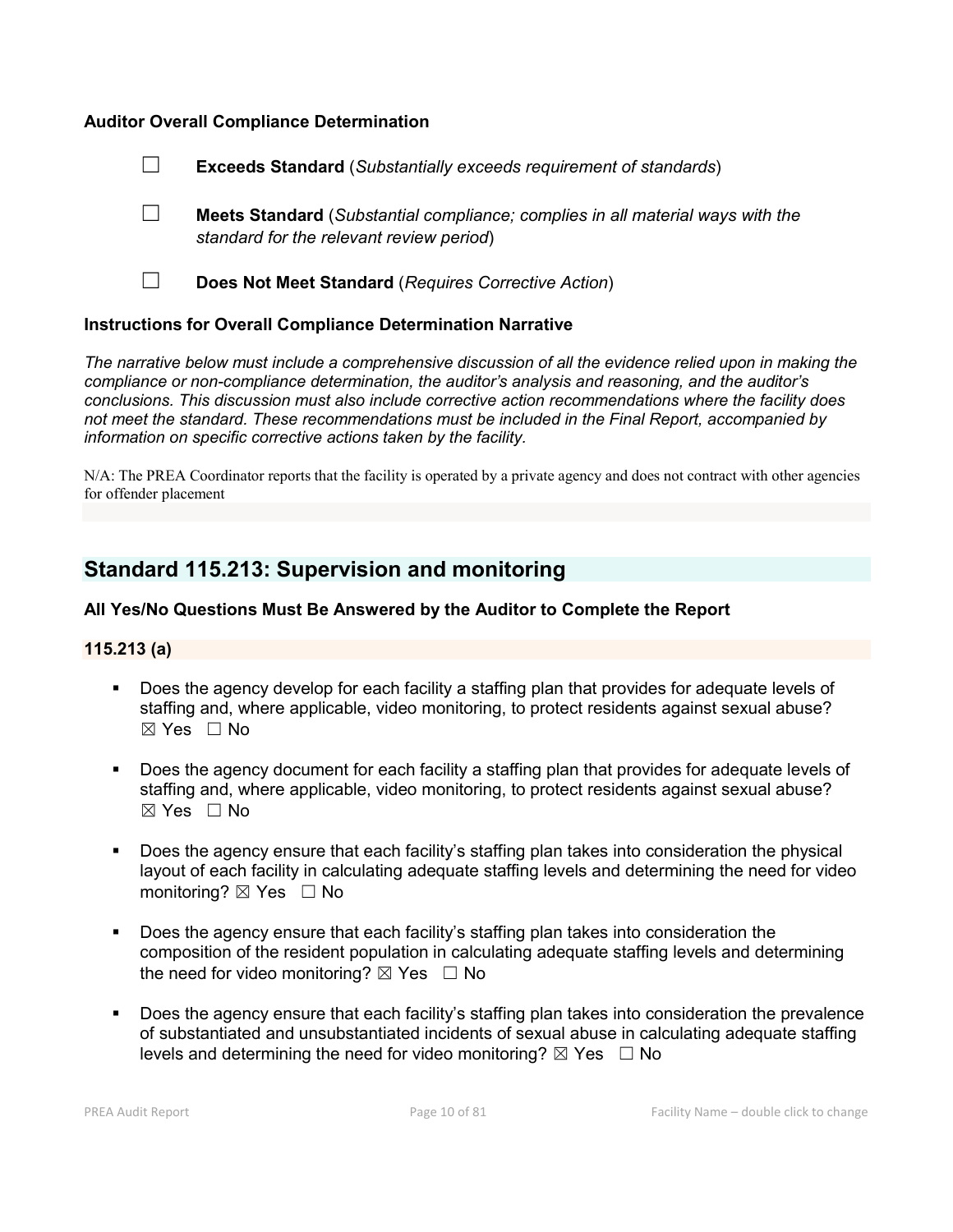Does the agency ensure that each facility's staffing plan takes into consideration any other relevant factors in calculating adequate staffing levels and determining the need for video monitoring? ⊠ Yes □ No

# 115.213 (b)

 In circumstances where the staffing plan is not complied with, does the facility document and justify all deviations from the plan? (N/A if no deviations from staffing plan.)  $\Box$  Yes  $\Box$  No  $\boxtimes$  NA

#### 115.213 (c)

- In the past 12 months, has the facility assessed, determined, and documented whether adjustments are needed to the staffing plan established pursuant to paragraph (a) of this section? ⊠ Yes □ No
- In the past 12 months, has the facility assessed, determined, and documented whether adjustments are needed to prevailing staffing patterns?  $\boxtimes$  Yes  $\Box$  No
- In the past 12 months, has the facility assessed, determined, and documented whether adjustments are needed to the facility's deployment of video monitoring systems and other monitoring technologies?  $\boxtimes$  Yes  $\Box$  No
- In the past 12 months, has the facility assessed, determined, and documented whether adjustments are needed to the resources the facility has available to commit to ensure adequate staffing levels? ⊠ Yes □ No

#### Auditor Overall Compliance Determination

- ☐ Exceeds Standard (*Substantially exceeds requirement of standards*)
- ☒ Meets Standard (*Substantial compliance; complies in all material ways with the standard for the relevant review period*)
- ☐ Does Not Meet Standard (*Requires Corrective Action*)

#### Instructions for Overall Compliance Determination Narrative

*The narrative below must include a comprehensive discussion of all the evidence relied upon in making the compliance or non-compliance determination, the auditor's analysis and reasoning, and the auditor's conclusions. This discussion must also include corrective action recommendations where the facility does not meet the standard. These recommendations must be included in the Final Report, accompanied by information on specific corrective actions taken by the facility.*

The agency has a policy requiring each facility complete a staffing plan that provides for adequate levels of staffing and where appropriate video monitoring equipment to protect clients against sexual misconduct. The staffing plan reviews the physical elements of the building including the placement of cameras and identified blind spot areas; plans for prevention and detection including coverage of blind spot areas, requiring staff to have blinds open when clients are in the office, and proper training to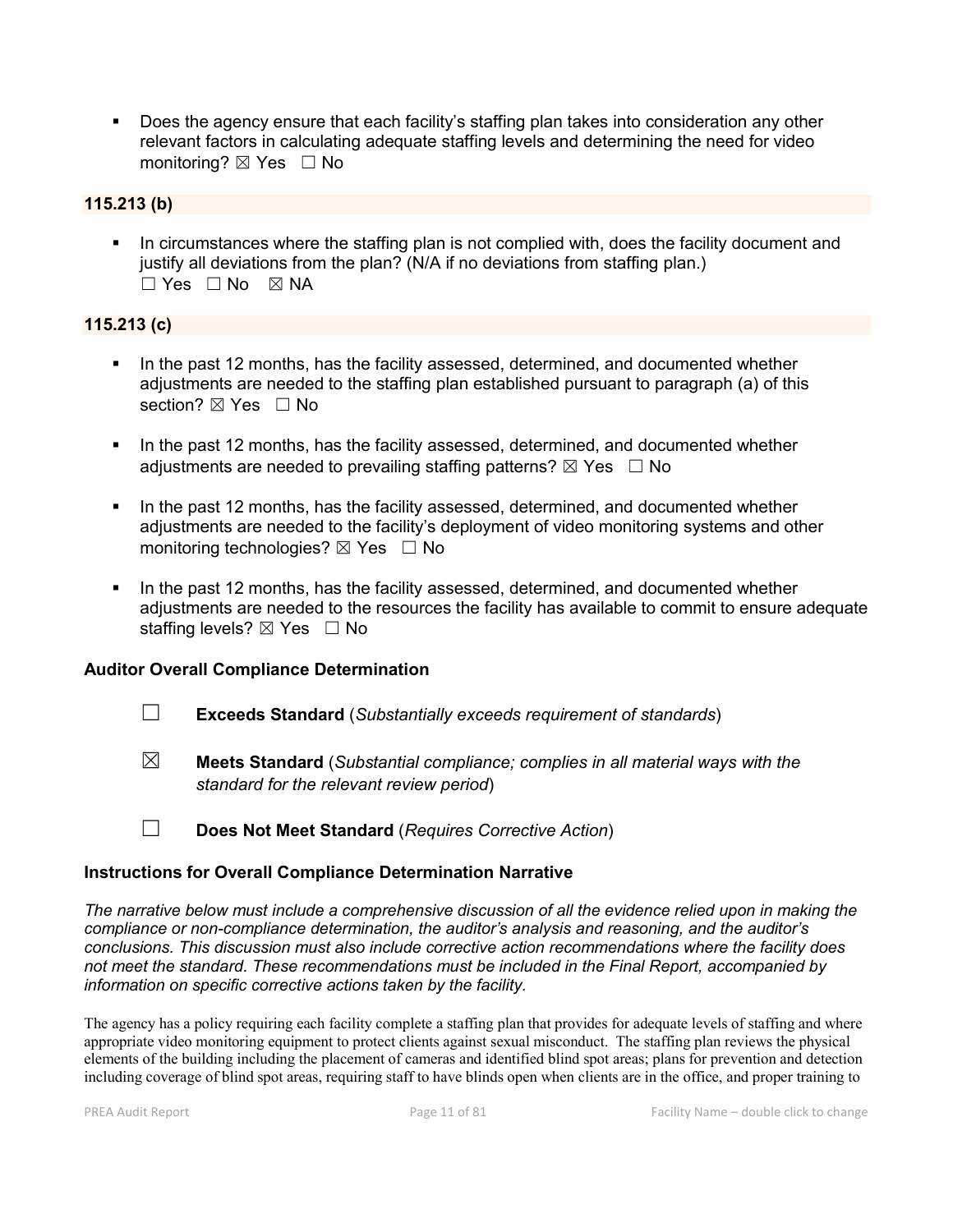ensure staff are conducting proper and timely tours throughout the facility; and ensuring proper staff to client ratios and that staff have been properly trained on the PREA standards. The plan also reviews the number and types of allegations during that year and ensures all recommendations have been implemented.

The development of the plan included the input of the PREA Coordinator and the Associate Director, Regional Director, Program Director, and other key staff members. The auditor has reviewed the agency's written policy concerning what information is to be contained in the staffing plan and the number of staff members required to operate each shift.

The facility has a total of 16 cameras (internally and externally) that aid in the supervision of clients. Talbert House also runs a community based correctional facility across the parking lot from the Turtle Creek Center. The external cameras from that facility also provides views for TCC. The cameras record to a digital server and are capable of a 14-30-day playback. Staff, clients, and visitors must be "buzzed in" to the lobby area of the main entrance that is staffed with a Resident Advisor (RA) 24 hours a day. This staff member will monitor cameras, complete pat downs on clients entering the building, and sign clients in and out of the building.

The plan is required to be reviewed annually.

There have been no reports of deviations to the staffing plan.

Review: Policy and procedure Facility tour Staffing plan Floor plan Interview with PREA Coordinators Interview with Associate Director

# Standard 115.215: Limits to cross-gender viewing and searches

# All Yes/No Questions Must Be Answered by the Auditor to Complete the Report

115.215 (a)

 Does the facility always refrain from conducting any cross-gender strip or cross-gender visual body cavity searches, except in exigent circumstances or by medical practitioners? ☒ Yes ☐ No

#### 115.215 (b)

- Does the facility always refrain from conducting cross-gender pat-down searches of female residents, except in exigent circumstances? (N/A if less than 50 residents)  $\hfill\Box$ Yes  $\boxtimes$  No  $\Box$  NA
- Does the facility always refrain from restricting female residents' access to regularly available programming or other outside opportunities in order to comply with this provision? (N/A if less than 50 residents)  $\boxtimes$  Yes  $\Box$  No  $\Box$  NA

#### 115.215 (c)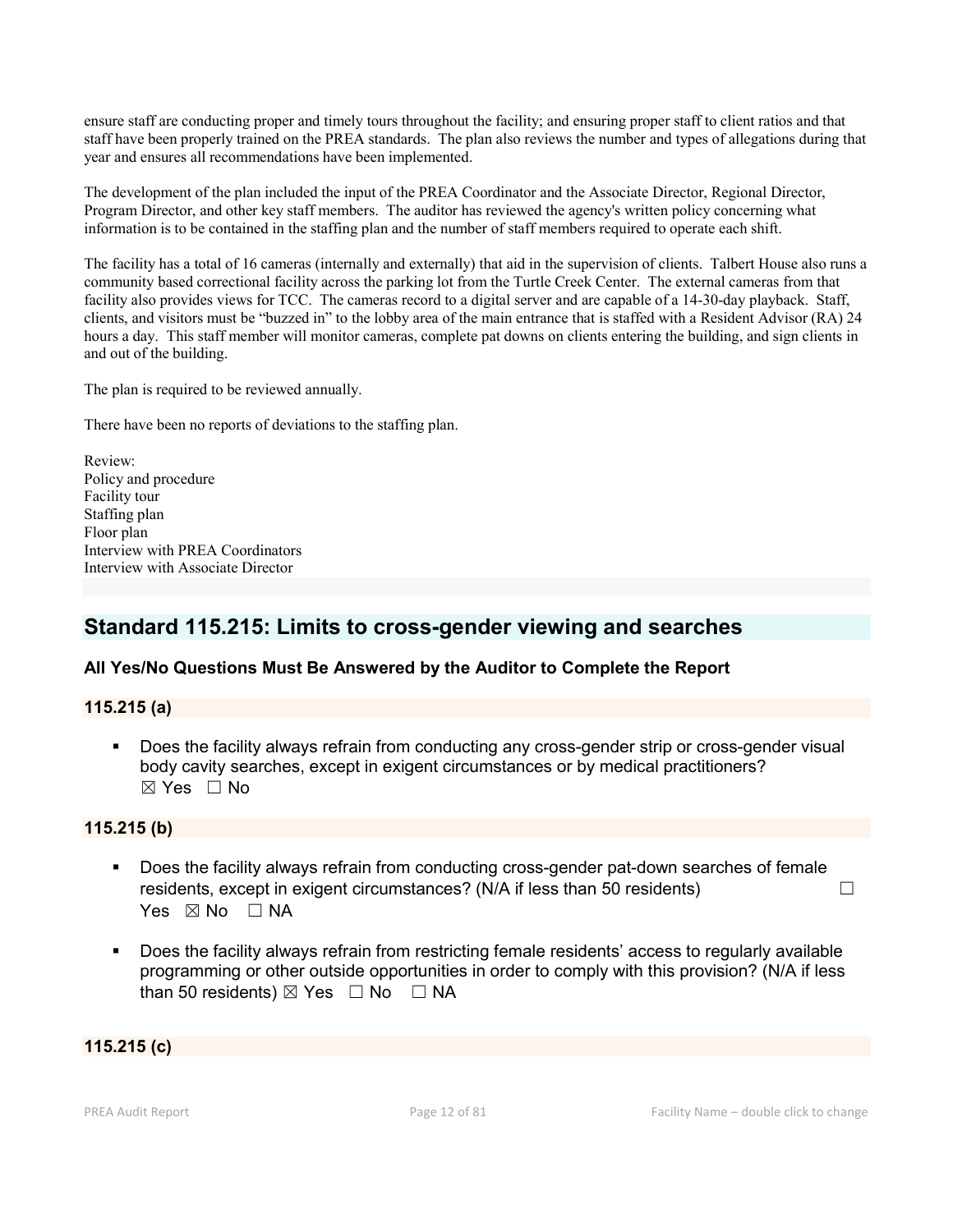- Does the facility document all cross-gender strip searches and cross-gender visual body cavity searches? ⊠ Yes □ No
- Does the facility document all cross-gender pat-down searches of female residents?  $\boxtimes$  Yes  $\Box$  No

# 115.215 (d)

- Does the facility implement policies and procedures that enable residents to shower, perform bodily functions, and change clothing without nonmedical staff of the opposite gender viewing their breasts, buttocks, or genitalia, except in exigent circumstances or when such viewing is incidental to routine cell checks?  $\boxtimes$  Yes  $\Box$  No
- **Does the facility require staff of the opposite gender to announce their presence when entering** an area where residents are likely to be showering, performing bodily functions, or changing clothing?  $\boxtimes$  Yes  $\Box$  No

# 115.215 (e)

- Does the facility always refrain from searching or physically examining transgender or intersex residents for the sole purpose of determining the resident's genital status?  $\boxtimes$  Yes  $\Box$  No
- If a resident's genital status is unknown, does the facility determine genital status during conversations with the resident, by reviewing medical records, or, if necessary, by learning that information as part of a broader medical examination conducted in private by a medical practitioner?  $\boxtimes$  Yes  $\Box$  No

# 115.215 (f)

- Does the facility/agency train security staff in how to conduct cross-gender pat down searches in a professional and respectful manner, and in the least intrusive manner possible, consistent with security needs?  $\boxtimes$  Yes  $\Box$  No
- Does the facility/agency train security staff in how to conduct searches of transgender and intersex residents in a professional and respectful manner, and in the least intrusive manner possible, consistent with security needs?  $\boxtimes$  Yes  $\Box$  No

# Auditor Overall Compliance Determination

- ☐ Exceeds Standard (*Substantially exceeds requirement of standards*)
- ☒ Meets Standard (*Substantial compliance; complies in all material ways with the standard for the relevant review period*)
- ☐ Does Not Meet Standard (*Requires Corrective Action*)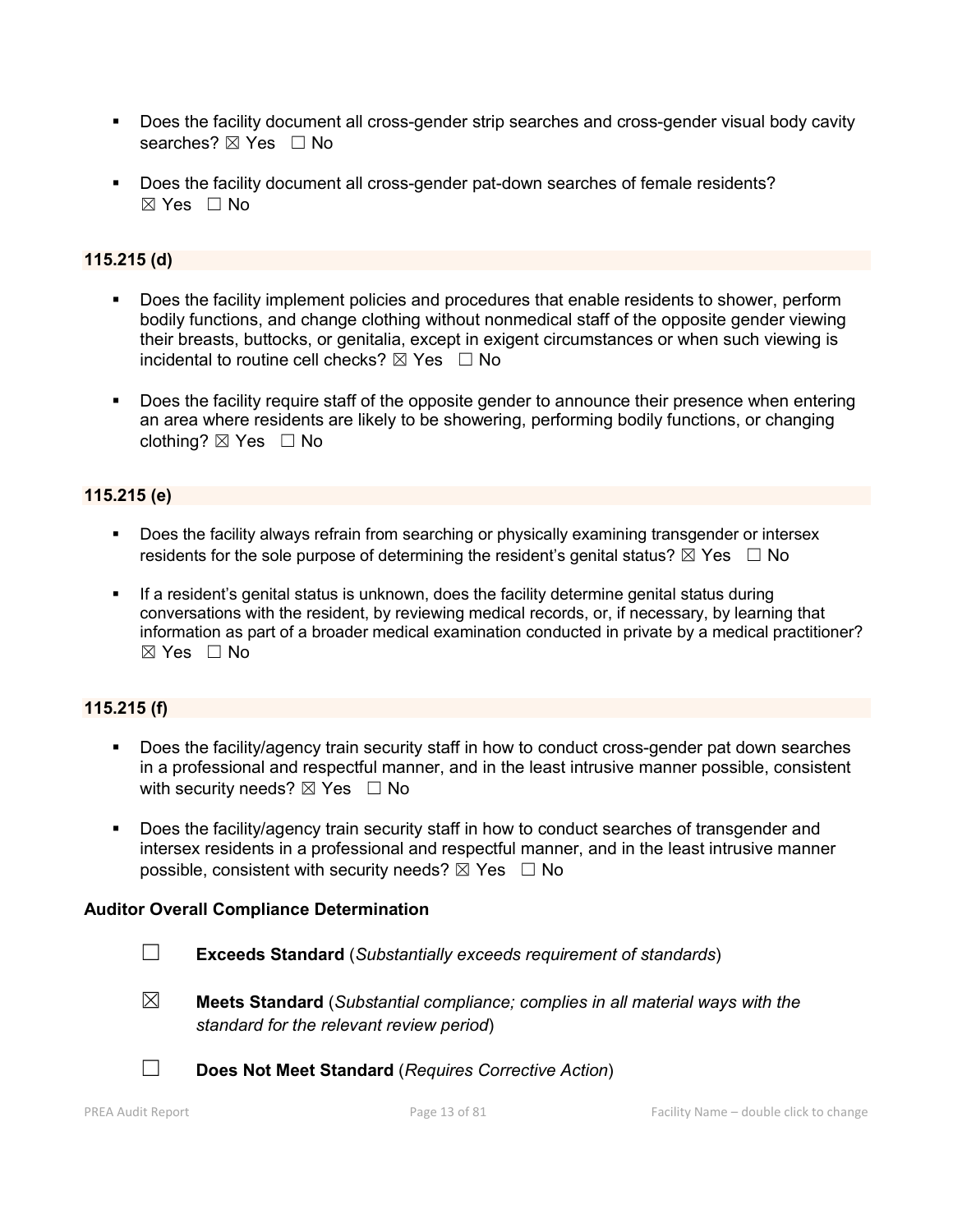#### Instructions for Overall Compliance Determination Narrative

*The narrative below must include a comprehensive discussion of all the evidence relied upon in making the compliance or non-compliance determination, the auditor's analysis and reasoning, and the auditor's conclusions. This discussion must also include corrective action recommendations where the facility does not meet the standard. These recommendations must be included in the Final Report, accompanied by information on specific corrective actions taken by the facility.*

Per agency policy, the facility does not conduct cross gender or body cavity searches. The facility houses only male clients and all RA staff completing pat downs are male. All pat downs are completed in camera view. The facility does not conduct strip searches unless prior approval from administration has been granted. All employees are trained on the proper techniques to a pat down search during orientation and again annually.

The facility allows for clients to shower, perform bodily functions, and dress in areas not viewable to staff. The dorm areas are set up in a jack-n-jill style with a bathroom connecting the two dorms. There are a total of six dorms and three client bathrooms. In order to enter the bathroom, one must enter through one of the dorm rooms. The bathroom is equipped with toilet stalls and urinals. There are wall dividers but no doors. The shower area has individual stalls with clear top and bottom curtains. The entryway into the bathrooms do not have doors. The facility has installed cameras in the dorms and has put in place a dress policy that requires clients to dress in the bathroom.

The facility has not housed a transgender or intersex client. The agency has developed a transgender housing policy that has identified ways to manage, house, and secure a transgender or intersex client safely. The client will be consulted as to their needs for privacy concerning personal hygiene and preferences on who would conduct pat downs. The agency has a policy for professional, respectful transgender/intersex client pat downs. No transgender/intersex client would be searched for the sole purpose of determining genital status.

During interviews with staff, all indicate that they have been trained properly on how to conduct a variety of pat downs. The staff members felt comfortable with their training and no issues have been reported concerning the pat down process.

During interviews with clients, the auditor noted that all clients reported that the pat downs were conducted professionally and respectfully. At no time did a resident complain that they were uncomfortable in a sexualized way during a pat down. The facility has experienced some false allegations in conjunction with pat searches. These allegations were brought against a staff member after contraband was found.

Review: Policy and procedure Facility tour Interview with Associate Director Interview with Director Interview with random staff Interview with random clients Interview with PREA Coordinator Investigation reports

# Standard 115.216: Residents with disabilities and residents who are limited English proficient

# All Yes/No Questions Must Be Answered by the Auditor to Complete the Report

# 115.216 (a)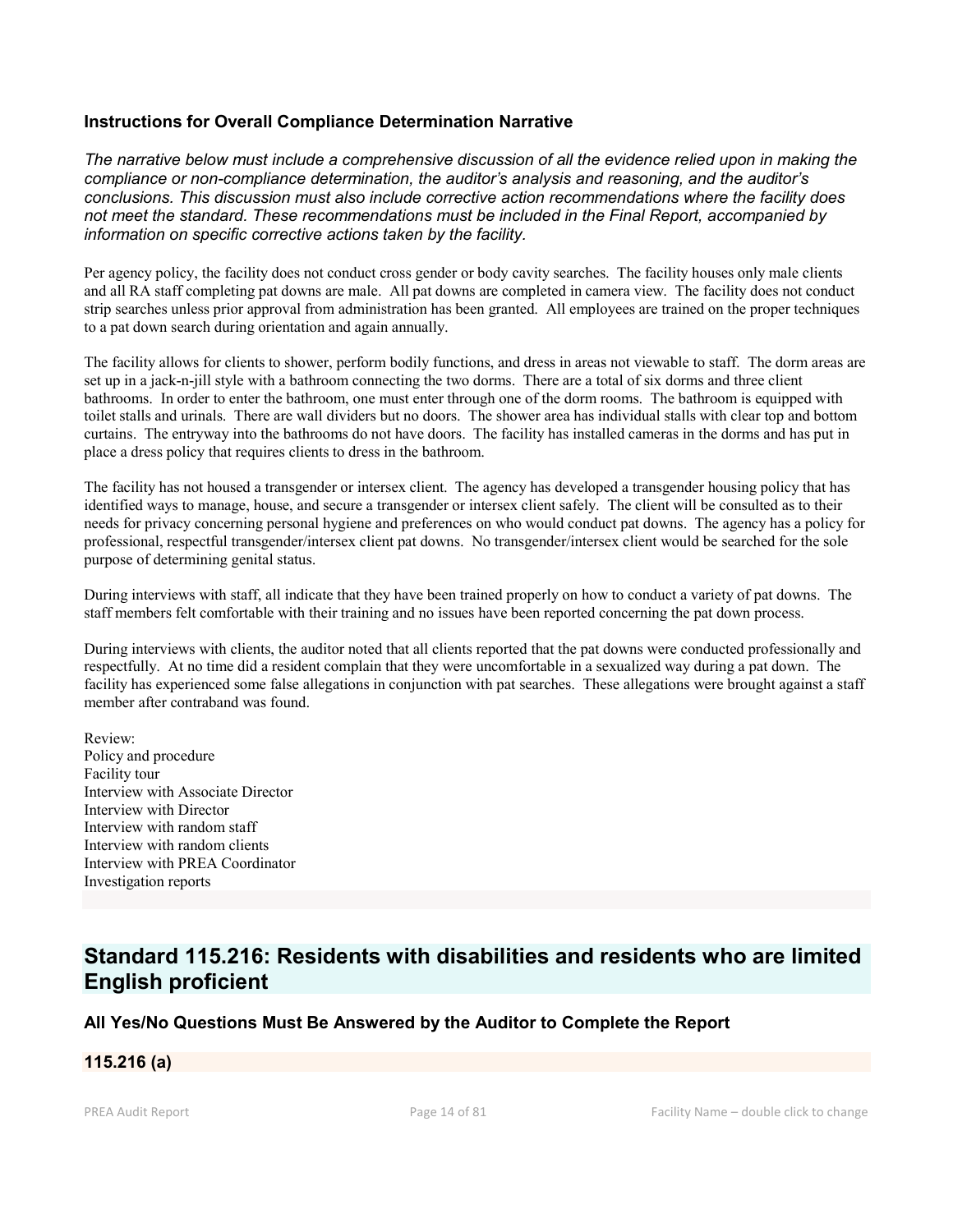- Does the agency take appropriate steps to ensure that residents with disabilities have an equal opportunity to participate in or benefit from all aspects of the agency's efforts to prevent, detect, and respond to sexual abuse and sexual harassment, including: Residents who are deaf or hard of hearing? ⊠ Yes □ No
- **Does the agency take appropriate steps to ensure that residents with disabilities have an equal** opportunity to participate in or benefit from all aspects of the agency's efforts to prevent, detect, and respond to sexual abuse and sexual harassment, including: Residents who are blind or have low vision?  $\boxtimes$  Yes  $\Box$  No
- Does the agency take appropriate steps to ensure that residents with disabilities have an equal opportunity to participate in or benefit from all aspects of the agency's efforts to prevent, detect, and respond to sexual abuse and sexual harassment, including: Residents who have intellectual disabilities?  $\boxtimes$  Yes  $\Box$  No
- Does the agency take appropriate steps to ensure that residents with disabilities have an equal opportunity to participate in or benefit from all aspects of the agency's efforts to prevent, detect, and respond to sexual abuse and sexual harassment, including: Residents who have psychiatric disabilities?  $\boxtimes$  Yes  $\Box$  No
- Does the agency take appropriate steps to ensure that residents with disabilities have an equal opportunity to participate in or benefit from all aspects of the agency's efforts to prevent, detect, and respond to sexual abuse and sexual harassment, including: Residents who have speech disabilities?  $\boxtimes$  Yes  $\Box$  No
- Does the agency take appropriate steps to ensure that residents with disabilities have an equal opportunity to participate in or benefit from all aspects of the agency's efforts to prevent, detect, and respond to sexual abuse and sexual harassment, including: Other? (if "other," please explain in overall determination notes.)  $\boxtimes$  Yes  $\Box$  No
- Do such steps include, when necessary, ensuring effective communication with residents who are deaf or hard of hearing?  $\boxtimes$  Yes  $\Box$  No
- Do such steps include, when necessary, providing access to interpreters who can interpret effectively, accurately, and impartially, both receptively and expressively, using any necessary specialized vocabulary?  $\boxtimes$  Yes  $\Box$  No
- Does the agency ensure that written materials are provided in formats or through methods that ensure effective communication with residents with disabilities including residents who: Have intellectual disabilities?  $\boxtimes$  Yes  $\Box$  No
- Does the agency ensure that written materials are provided in formats or through methods that ensure effective communication with residents with disabilities including residents who: Have limited reading skills?  $\boxtimes$  Yes  $\Box$  No
- Does the agency ensure that written materials are provided in formats or through methods that ensure effective communication with residents with disabilities including residents who: Are blind or have low vision?  $\boxtimes$  Yes  $\Box$  No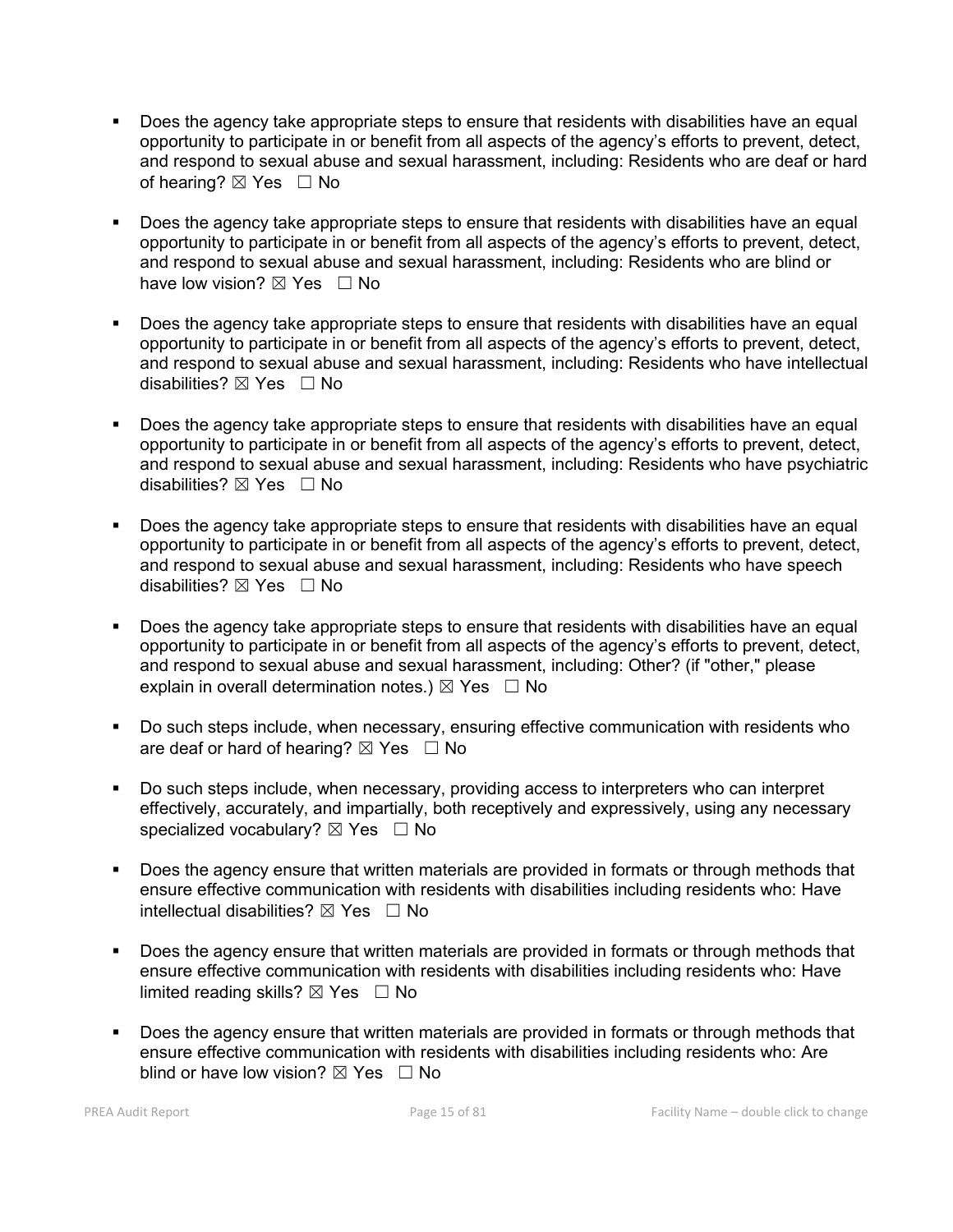# 115.216 (b)

- Does the agency take reasonable steps to ensure meaningful access to all aspects of the agency's efforts to prevent, detect, and respond to sexual abuse and sexual harassment to residents who are limited English proficient?  $\boxtimes$  Yes  $\Box$  No
- Do these steps include providing interpreters who can interpret effectively, accurately, and impartially, both receptively and expressively, using any necessary specialized vocabulary? ☒ Yes ☐ No

#### 115.216 (c)

 Does the agency always refrain from relying on resident interpreters, resident readers, or other types of resident assistants except in limited circumstances where an extended delay in obtaining an effective interpreter could compromise the resident's safety, the performance of first-response duties under §115.264, or the investigation of the resident's allegations? ☒ Yes ☐ No

#### Auditor Overall Compliance Determination

- ☐ Exceeds Standard (*Substantially exceeds requirement of standards*)
- ☒ Meets Standard (*Substantial compliance; complies in all material ways with the standard for the relevant review period*)
- ☐ Does Not Meet Standard (*Requires Corrective Action*)

#### Instructions for Overall Compliance Determination Narrative

*The narrative below must include a comprehensive discussion of all the evidence relied upon in making the compliance or non-compliance determination, the auditor's analysis and reasoning, and the auditor's conclusions. This discussion must also include corrective action recommendations where the facility does not meet the standard. These recommendations must be included in the Final Report, accompanied by information on specific corrective actions taken by the facility.*

The agency has a policy that calls for the reasonable accommodations for clients that allow for them to be able to benefit from program services. These services are for clients who may have a physical, mental, or cognitive disability or for clients who may be limited English proficient. The facility works with community partners to address specific individual needs so that clients can benefit from all aspects of the facility's efforts to prevent, detect, and respond to incidents of sexual abuse and sexual harassment.

The facility staff are instructed to ensure that all aspects of PREA are communicated to all clients regardless of mental, physical, or cognitive disability or language barrier. If there is not a qualified staff member to assist the client, a community partner will be contracted to aid the client in understanding agency rules, PREA, and other regulations. The agency currently has partnerships with Affordable Language Services, and Hearing, Speech, and Deaf Center of Greater Cincinnati.

At no time will another client be used for interpretive services unless a delay in services would compromise the client's safety, the performance of first responder duties, or an investigation.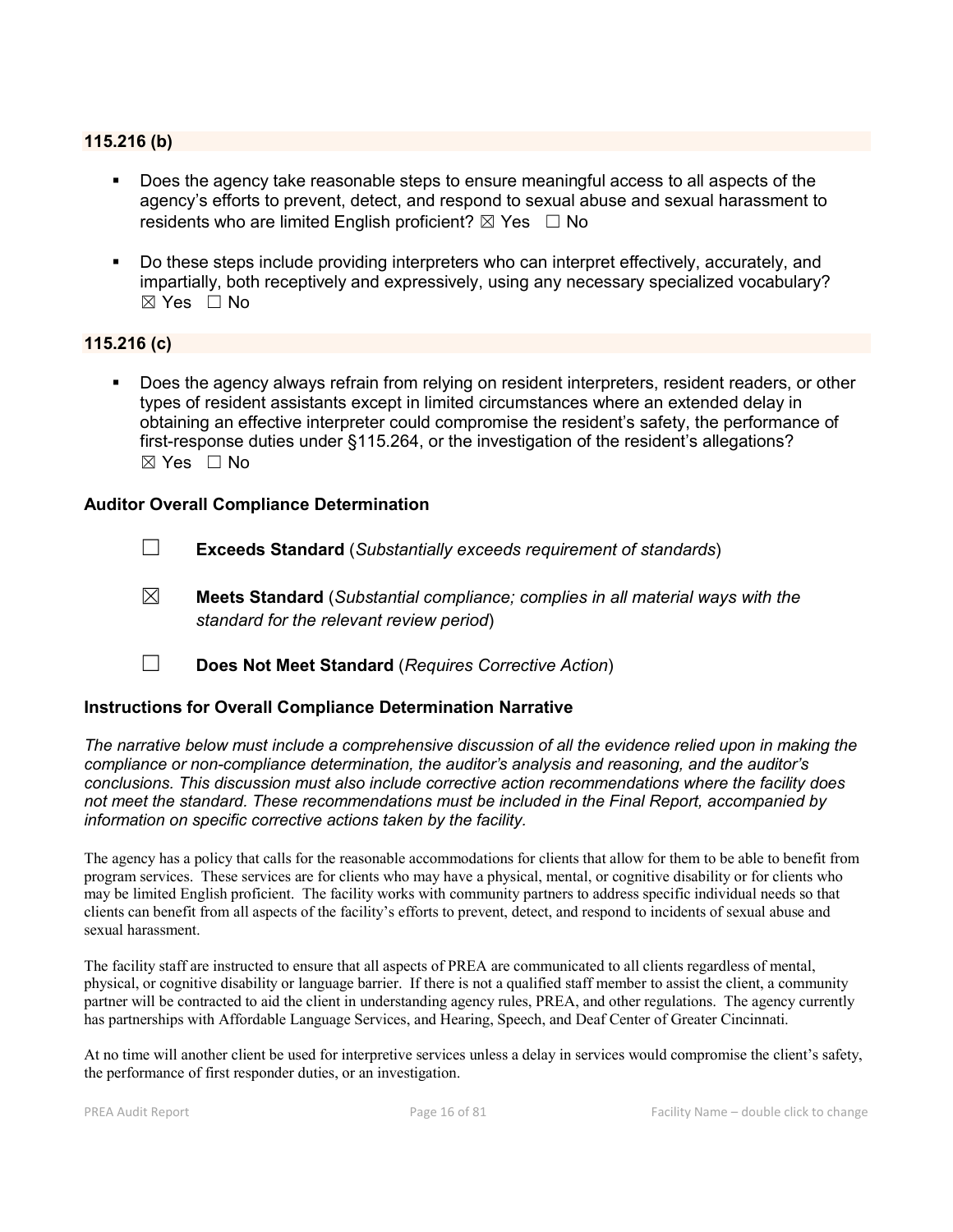The facility does not currently house any client needing these services. Review: Policy and procedure Interview with random staff Interview with Associate Director

# Standard 115.217: Hiring and promotion decisions

# All Yes/No Questions Must Be Answered by the Auditor to Complete the Report

# 115.217 (a)

- **Does the agency prohibit the hiring or promotion of anyone who may have contact with** residents who: Has engaged in sexual abuse in a prison, jail, lockup, community confinement facility, juvenile facility, or other institution (as defined in 42 U.S.C. 1997)?  $\boxtimes$  Yes  $\Box$  No
- **Does the agency prohibit the hiring or promotion of anyone who may have contact with** residents who: Has been convicted of engaging or attempting to engage in sexual activity in the community facilitated by force, overt or implied threats of force, or coercion, or if the victim did not consent or was unable to consent or refuse?  $\boxtimes$  Yes  $\Box$  No
- Does the agency prohibit the hiring or promotion of anyone who may have contact with residents who: Has been civilly or administratively adjudicated to have engaged in the activity described in the question immediately above?  $\boxtimes$  Yes  $\Box$  No
- Does the agency prohibit the enlistment of services of any contractor who may have contact with residents who: Has engaged in sexual abuse in a prison, jail, lockup, community confinement facility, juvenile facility, or other institution (as defined in 42 U.S.C. 1997)?  $\boxtimes$  Yes  $\Box$  No
- Does the agency prohibit the enlistment of services of any contractor who may have contact with residents who: Has been convicted of engaging or attempting to engage in sexual activity in the community facilitated by force, overt or implied threats of force, or coercion, or if the victim did not consent or was unable to consent or refuse?  $\boxtimes$  Yes  $\Box$  No
- Does the agency prohibit the enlistment of services of any contractor who may have contact with residents who: Has been civilly or administratively adjudicated to have engaged in the activity described in the question immediately above?  $\boxtimes$  Yes  $\Box$  No

# 115.217 (b)

 Does the agency consider any incidents of sexual harassment in determining whether to hire or promote anyone, or to enlist the services of any contractor, who may have contact with residents?  $⊠$  Yes  $□$  No

# 115.217 (c)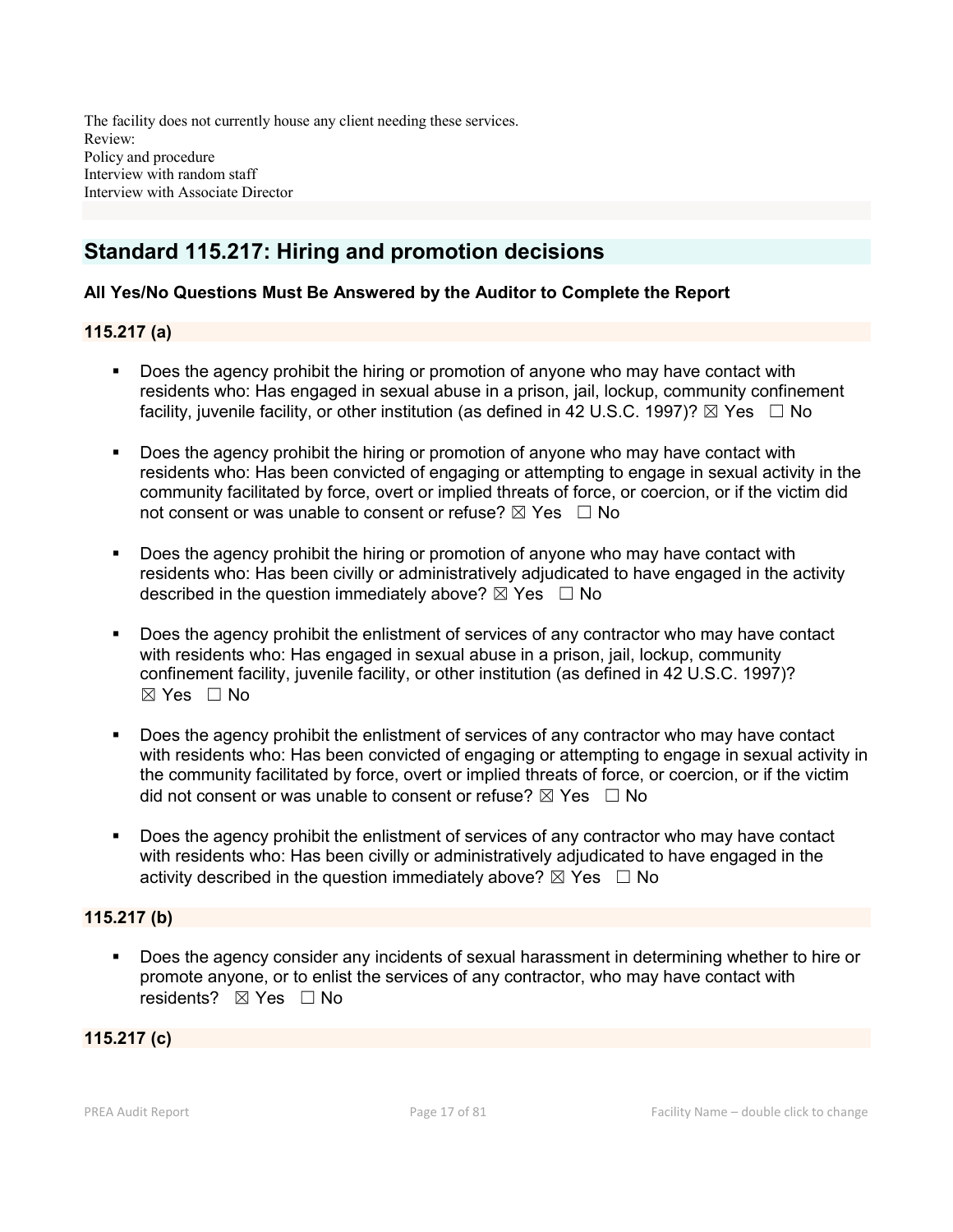- Before hiring new employees, who may have contact with residents, does the agency: Perform a criminal background records check?  $\boxtimes$  Yes  $\Box$  No
- Before hiring new employees, who may have contact with residents, does the agency: Consistent with Federal, State, and local law, make its best efforts to contact all prior institutional employers for information on substantiated allegations of sexual abuse or any resignation during a pending investigation of an allegation of sexual abuse?  $\boxtimes$  Yes  $\Box$  No

# 115.217 (d)

Does the agency perform a criminal background records check before enlisting the services of any contractor who may have contact with residents?  $\boxtimes$  Yes  $\Box$  No

# 115.217 (e)

 Does the agency either conduct criminal background records checks at least every five years of current employees and contractors who may have contact with residents or have in place a system for otherwise capturing such information for current employees?  $\boxtimes$  Yes  $\Box$  No

# 115.217 (f)

- Does the agency ask all applicants and employees who may have contact with residents directly about previous misconduct described in paragraph (a) of this section in written applications or interviews for hiring or promotions?  $\boxtimes$  Yes  $\Box$  No
- **Does the agency ask all applicants and employees who may have contact with residents directly** about previous misconduct described in paragraph (a) of this section in any interviews or written self-evaluations conducted as part of reviews of current employees?  $\boxtimes$  Yes  $\Box$  No
- Does the agency impose upon employees a continuing affirmative duty to disclose any such misconduct?  $\boxtimes$  Yes  $\Box$  No

# 115.217 (g)

 Does the agency consider material omissions regarding such misconduct, or the provision of materially false information, grounds for termination?  $\boxtimes$  Yes  $\Box$  No

# 115.217 (h)

 Unless prohibited by law, does the agency provide information on substantiated allegations of sexual abuse or sexual harassment involving a former employee upon receiving a request from an institutional employer for whom such employee has applied to work? (N/A if providing information on substantiated allegations of sexual abuse or sexual harassment involving a former employee is prohibited by law.)  $\boxtimes$  Yes  $\Box$  No  $\Box$  NA

# Auditor Overall Compliance Determination

☐ Exceeds Standard (*Substantially exceeds requirement of standards*)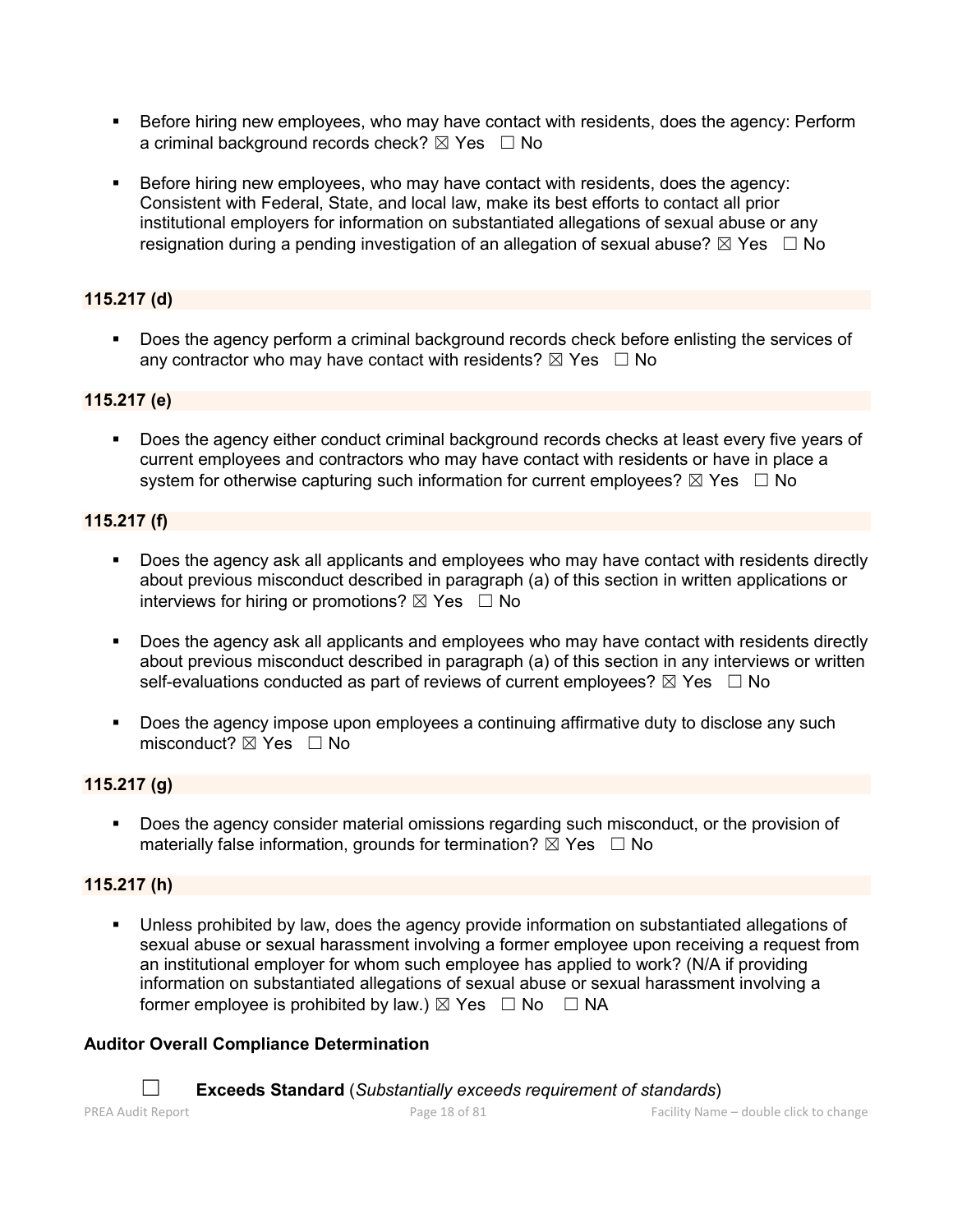☒ Meets Standard (*Substantial compliance; complies in all material ways with the standard for the relevant review period*)

## ☐ Does Not Meet Standard (*Requires Corrective Action*)

#### Instructions for Overall Compliance Determination Narrative

*The narrative below must include a comprehensive discussion of all the evidence relied upon in making the compliance or non-compliance determination, the auditor's analysis and reasoning, and the auditor's conclusions. This discussion must also include corrective action recommendations where the facility does not meet the standard. These recommendations must be included in the Final Report, accompanied by information on specific corrective actions taken by the facility.*

Talbert House has a policy that prohibits any of the facilities it operates to hire or promote staff (including contractors and volunteers) that have been convicted of sexual abuse in a prison, jail, lockup, or community confinement facility, nor will they hire or promote anyone who has been civilly or administratively adjudicated to have engaged in sexual abuse in the community. The facility conducts a NCIC/NLETS background check on all employees and volunteers. Staff members who work in a facility that houses federal Bureau of Prison offenders will automatically receive a background check every five years as part of the contract renewal. All employee at facilities that do not house federal offenders, will have a background check completed every five years. The HR department conducts annual file reviews and will alert the Program Director of each facility when an employee's background check is due. A random review of 23 employee files shows that all employee background checks are up to date. The agency documents all contact with previous employers.

The applicant interview requires potential employees to reveal if they have been convicted of sexual abuse in a prison, jail, lockup, or community confinement facility or convicted of engaging or attempting to engage in sexual activity in the community by force (over or implied) or coercion, or if the victim did not consent or was unable to consent; and if they have been civilly or administratively adjudicated to have engaged in the above activity.

The agency also has a PREA acknowledgement form that all staff sign. The form reviews the agency's zero tolerance policy and all expectations under the PREA guidelines including the continuing affirmative duty to report any allegation against the employee. New employees are also trained on ethical and professional conduct and scope of practice, prevention of personal or familial relationships with clients, and professional boundaries.

Employees who would like to move up within the agency will have to submit a letter of interest to the HR Department. The HR Department will assess the eligibility of the employee by reviewing performance appraisals, disciplinary records, and personnel action reports. Employees who have a disciplinary report that includes a substantiated allegation of sexual harassment will not be considered for the position.

The auditor reviewed 23 random employee files. The review included on boarding documentation, employment application, reference checks/verification, interview forms, disciplinary records, training records, background checks, employee handbook, code of conduct/ethics acknowledgement, and promotions.

The auditor interviewed the Human Resource Generalist concerning their method for ensuring all employees receive their initial and five-year background checks, the process for promotions, reference checks, reporting substantiated allegations to other facilities upon request, and the onboarding process.

Review: Policy and procedure Employee zero tolerance acknowledgement Employee files Onboarding documentation Background checks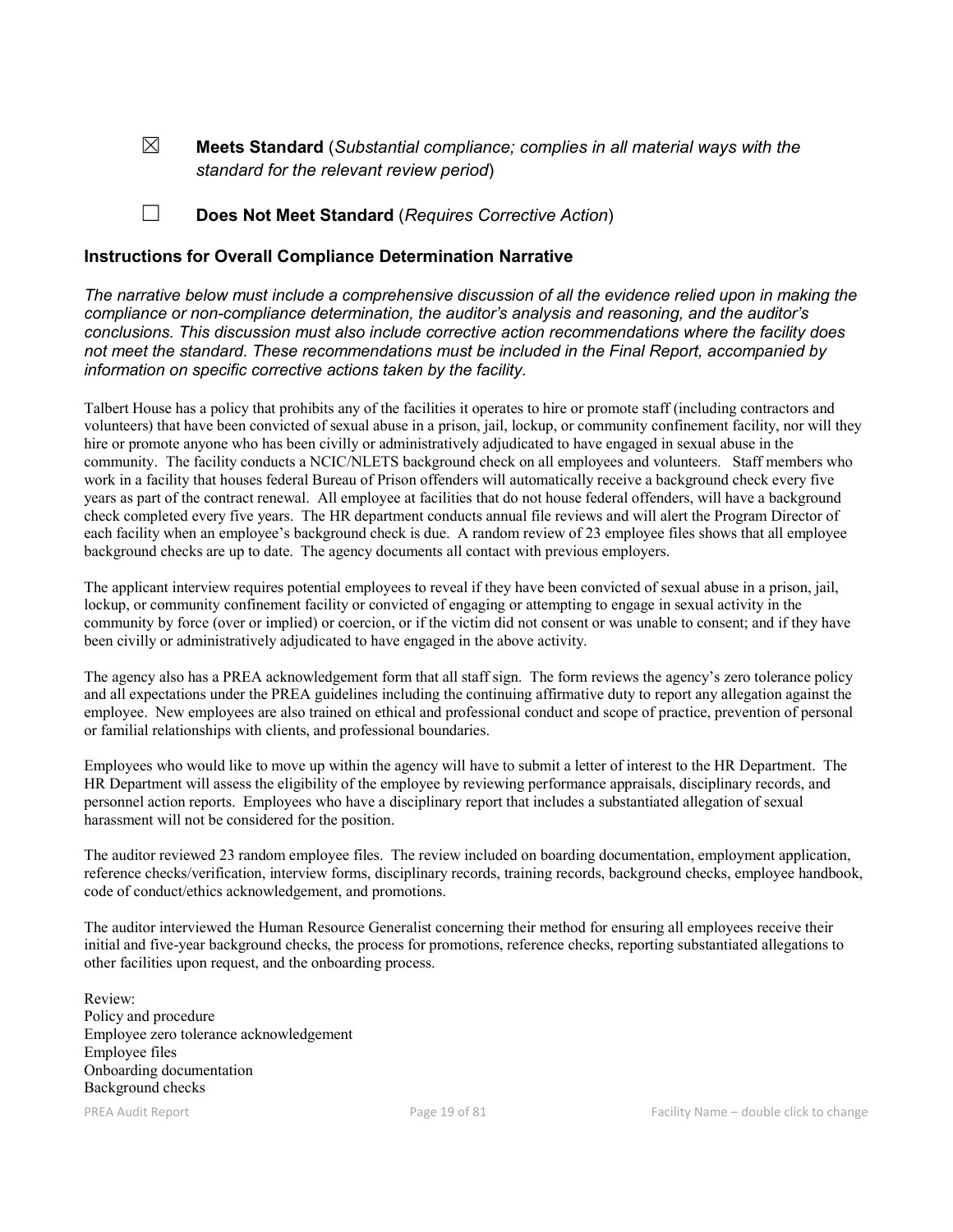# Standard 115.218: Upgrades to facilities and technologies

# All Yes/No Questions Must Be Answered by the Auditor to Complete the Report

# 115.218 (a)

**If the agency designed or acquired any new facility or planned any substantial expansion or** modification of existing facilities, did the agency consider the effect of the design, acquisition, expansion, or modification upon the agency's ability to protect residents from sexual abuse? (N/A if agency/facility has not acquired a new facility or made a substantial expansion to existing facilities since August 20, 2012, or since the last PREA audit, whichever is later.)  $\square$  Yes  $\square$  No  $\square$  NA

#### 115.218 (b)

If the agency installed or updated a video monitoring system, electronic surveillance system, or other monitoring technology, did the agency consider how such technology may enhance the agency's ability to protect residents from sexual abuse? (N/A if agency/facility has not installed or updated a video monitoring system, electronic surveillance system, or other monitoring technology since August 20, 2012, or since the last PREA audit, whichever is later.) ☒ Yes ☐ No ☐ NA

#### Auditor Overall Compliance Determination

- ☐ Exceeds Standard (*Substantially exceeds requirement of standards*)
- ☒ Meets Standard (*Substantial compliance; complies in all material ways with the standard for the relevant review period*)
- ☐ Does Not Meet Standard (*Requires Corrective Action*)

# Instructions for Overall Compliance Determination Narrative

*The narrative below must include a comprehensive discussion of all the evidence relied upon in making the compliance or non-compliance determination, the auditor's analysis and reasoning, and the auditor's conclusions. This discussion must also include corrective action recommendations where the facility does not meet the standard. These recommendations must be included in the Final Report, accompanied by information on specific corrective actions taken by the facility.*

The facility has not acquired any new facility nor is it planning any substantial expansion or modification to the current facility. The facility constantly reviews the facility for needs to its video monitoring system. This includes taking into consideration how such technology may enhance its ability to protect residents from sexual abuse.

Facility management review the staffing plan annually in order to access the effectiveness of the facility's security program and if improvements in the electronic monitoring could help in the prevention, detection, and responding to sexual abuse and sexual harassment. The facility has added 16 additional cameras throughout the living and outdoor areas. There is no other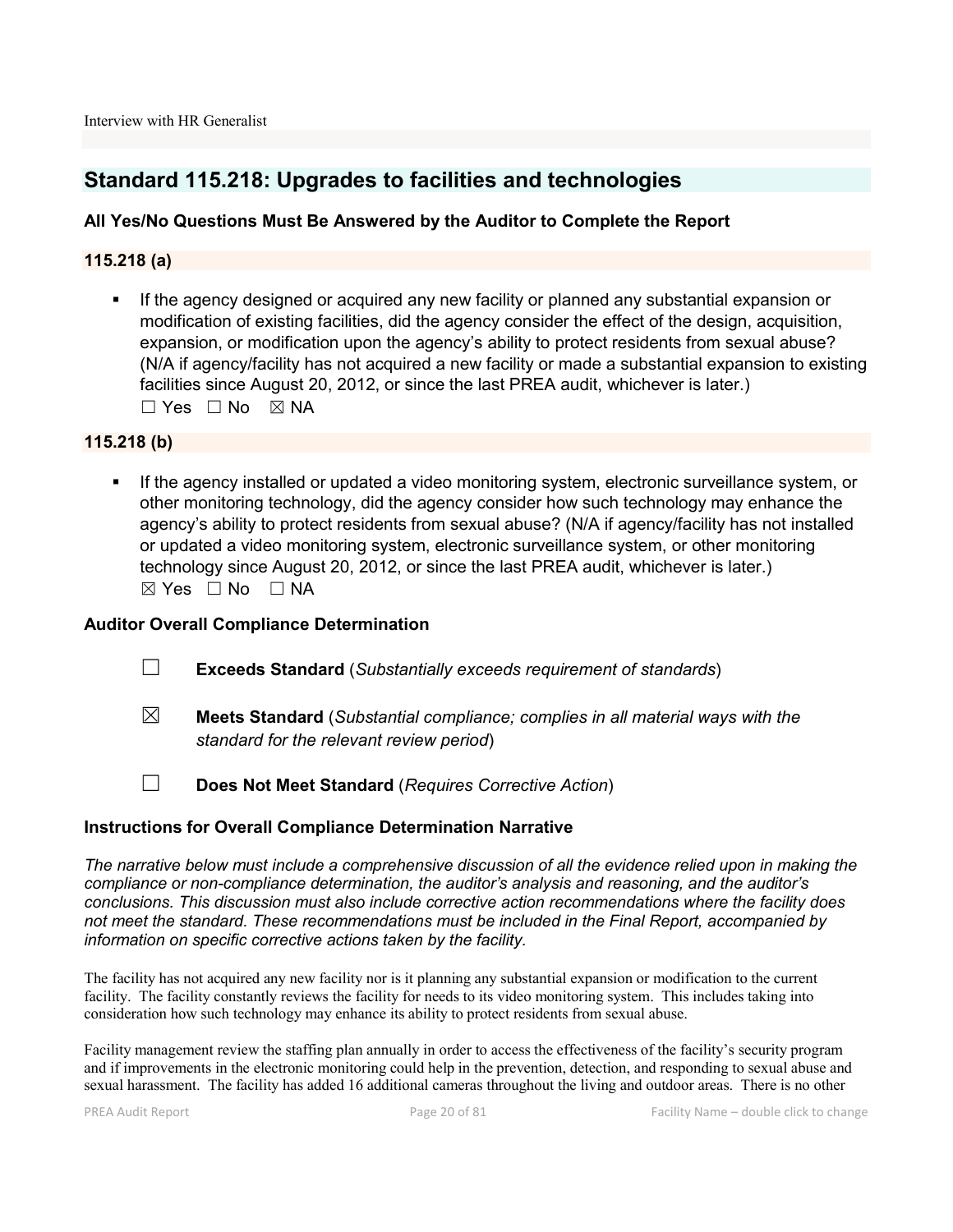need for additional electronic monitoring or increased staffing levels. The PREA Coordinator will continue to monitor and request additional resources as needs arise.

Review: Facility tour Floor plans Interview with PREA Coordinator Interview with Associate Director Interview with Director

# RESPONSIVE PLANNING

# Standard 115.221: Evidence protocol and forensic medical examinations

# All Yes/No Questions Must Be Answered by the Auditor to Complete the Report

# 115.221 (a)

If the agency is responsible for investigating allegations of sexual abuse, does the agency follow a uniform evidence protocol that maximizes the potential for obtaining usable physical evidence for administrative proceedings and criminal prosecutions? (N/A if the agency/facility is not responsible for conducting any form of criminal OR administrative sexual abuse investigations.)  $\boxtimes$  Yes  $\Box$  No  $\Box$  NA

# 115.221 (b)

- Is this protocol developmentally appropriate for youth where applicable? (N/A if the agency/facility is not responsible for conducting any form of criminal OR administrative sexual abuse investigations.)  $\boxtimes$  Yes  $\Box$  No  $\Box$  NA
- Is this protocol, as appropriate, adapted from or otherwise based on the most recent edition of the U.S. Department of Justice's Office on Violence Against Women publication, "A National Protocol for Sexual Assault Medical Forensic Examinations, Adults/Adolescents," or similarly comprehensive and authoritative protocols developed after 2011? (N/A if the agency/facility is not responsible for conducting any form of criminal OR administrative sexual abuse investigations.) ☒ Yes ☐ No ☐ NA

# 115.221 (c)

- Does the agency offer all residents who experience sexual abuse access to forensic medical examinations, whether on-site or at an outside facility, without financial cost, where evidentiarily or medically appropriate?  $\boxtimes$  Yes  $\Box$  No
- Are such examinations performed by Sexual Assault Forensic Examiners (SAFEs) or Sexual Assault Nurse Examiners (SANEs) where possible?  $\boxtimes$  Yes  $\Box$  No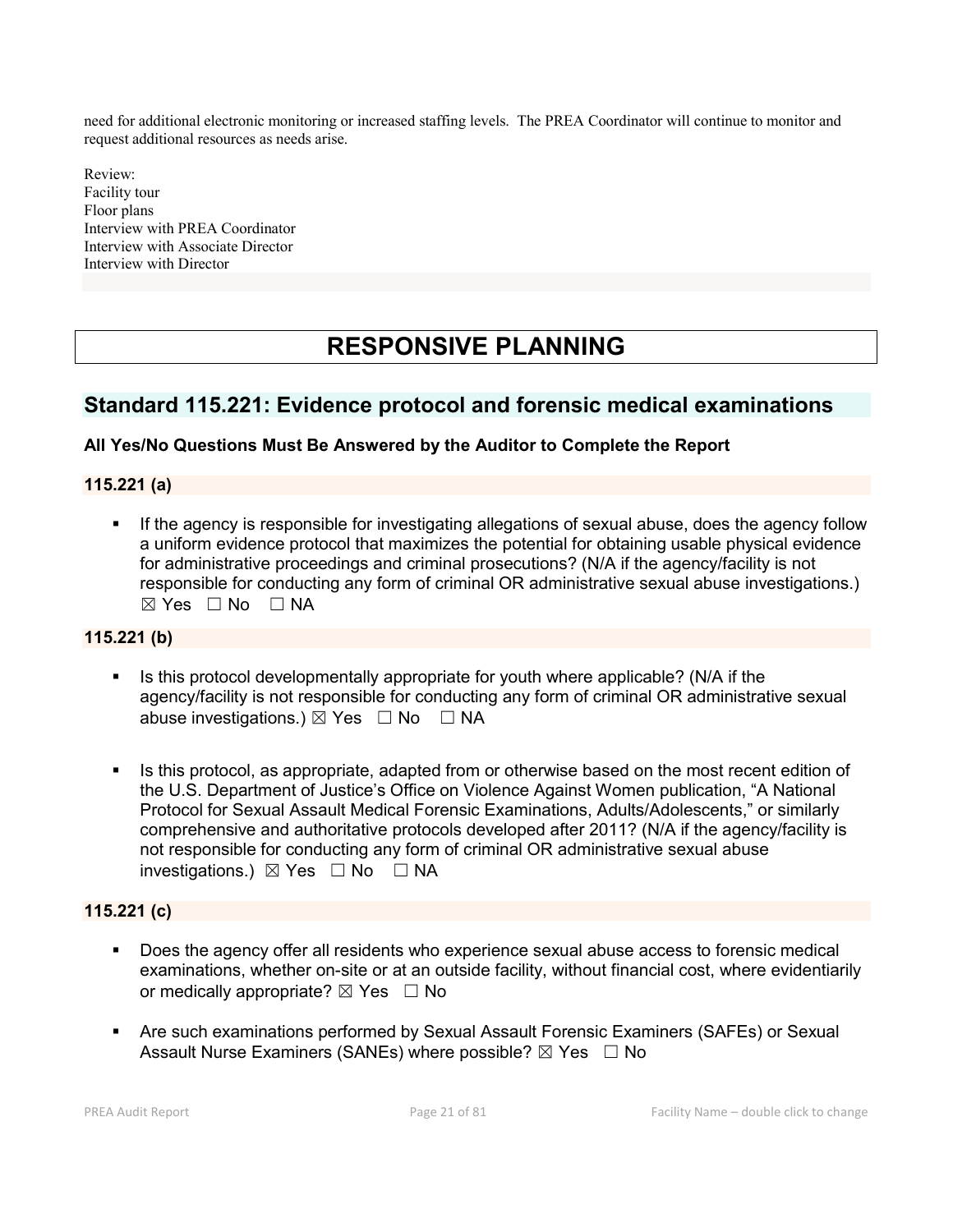- If SAFEs or SANEs cannot be made available, is the examination performed by other qualified medical practitioners (they must have been specifically trained to conduct sexual assault forensic exams)?  $\boxtimes$  Yes  $\Box$  No
- Has the agency documented its efforts to provide SAFEs or SANEs?  $\boxtimes$  Yes  $\Box$  No

# 115.221 (d)

- Does the agency attempt to make available to the victim a victim advocate from a rape crisis center?  $\boxtimes$  Yes  $\Box$  No
- If a rape crisis center is not available to provide victim advocate services, does the agency make available to provide these services a qualified staff member from a community-based organization, or a qualified agency staff member?  $\Box$  Yes  $\Box$  No
- Has the agency documented its efforts to secure services from rape crisis centers?  $\boxtimes$  Yes  $\Box$  No

# 115.221 (e)

- As requested by the victim, does the victim advocate, qualified agency staff member, or qualified community-based organization staff member accompany and support the victim through the forensic medical examination process and investigatory interviews?  $\Box$  Yes  $\Box$  No
- As requested by the victim, does this person provide emotional support, crisis intervention, information, and referrals?  $\boxtimes$  Yes  $\Box$  No

# 115.221 (f)

**If the agency itself is not responsible for investigating allegations of sexual abuse, has the** agency requested that the investigating entity follow the requirements of paragraphs (a) through (e) of this section? (N/A if the agency/facility is responsible for conducting criminal AND administrative sexual abuse investigations.)  $\boxtimes$  Yes  $\Box$  No  $\Box$  NA

#### 115.221 (g)

**Auditor is not required to audit this provision.** 

#### 115.221 (h)

 If the agency uses a qualified agency staff member or a qualified community-based staff member for the purposes of this section, has the individual been screened for appropriateness to serve in this role and received education concerning sexual assault and forensic examination issues in general? (Check N/A if agency attempts to make a victim advocate from a rape crisis center available to victims per 115.221(d) above.)  $\Box$  Yes  $\Box$  No  $\boxtimes$  NA

#### Auditor Overall Compliance Determination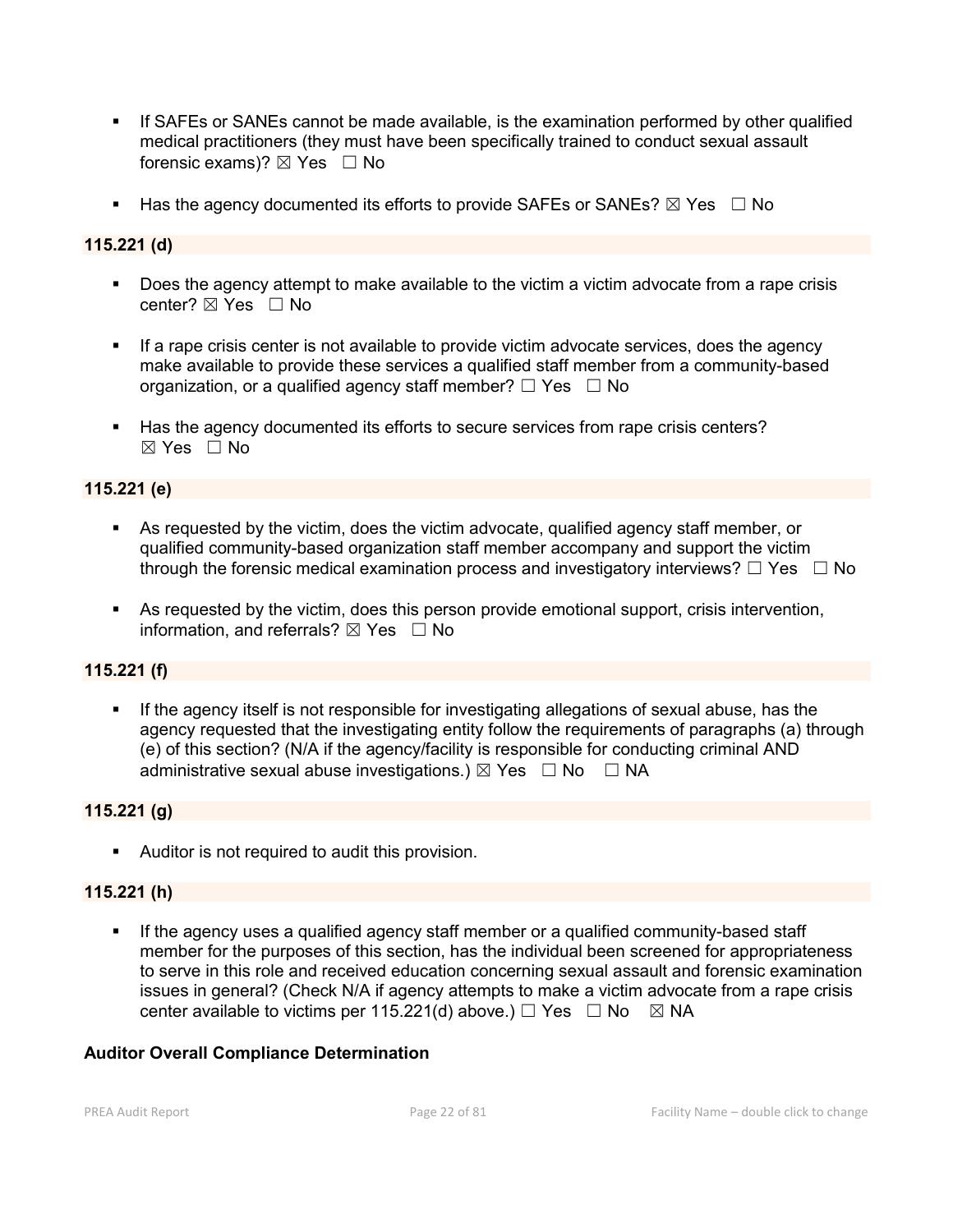☐ Exceeds Standard (*Substantially exceeds requirement of standards*)

- ☒ Meets Standard (*Substantial compliance; complies in all material ways with the standard for the relevant review period*)
- ☐ Does Not Meet Standard (*Requires Corrective Action*)

#### Instructions for Overall Compliance Determination Narrative

*The narrative below must include a comprehensive discussion of all the evidence relied upon in making the compliance or non-compliance determination, the auditor's analysis and reasoning, and the auditor's conclusions. This discussion must also include corrective action recommendations where the facility does not meet the standard. These recommendations must be included in the Final Report, accompanied by information on specific corrective actions taken by the facility.*

The facility conducts administrative investigations into allegations of sexual abuse and sexual harassment. If at any time during the investigation the incident appears to be criminal in nature, the PREA investigator will refer the case to the legal authority for a criminal investigation. The facility has an MOU with the Warren County Sherriff's Department as they have the legal authority to investigate criminal conduct at the facility. The department has agreed to use "A National Protocol for Sexual Assault Medical Forensic Examinations, Adults/Adolescents" as the uniform evidence protocol in which to investigate any criminal allegations.

The facility has a signed MOU with SANE of Butler County to provide forensic examinations by a qualified practitioner free of charge to victims of sexual abuse. This agency collaborates with Atrium Medical Center to also provide advocate services. The auditor made several attempts to speak with the Coordinator (who signed the MOU) but was unable to get in touch the Coordinator. The auditor was able to review the agency's website (https://www.saneofbutlercounty.org) and MOU with the facility to confirm that the forensic exam practitioner, emotional supportive services, and mental health services free of charge to victims of sexual abuse.

The contracting agency will also provide agency will provide advocate services free of charge to victims of sexual abuse or sexual harassment. The website states that the agency would provide advocate services, emotional supportive services, crisis services, hotline number for residents to report sexual abuse or sexual harassment, an address where residents could report sexual abuse and sexual harassment, follow up services, and community referrals all free of charge to the victim.

The facility also has a MOU with YWCA Rape Crisis and Abuse Center of Hamilton County (formerly Women Helping Women). This agency offers assistance to victims of sexual assault which includes court accompaniment, support groups, counseling, and hotline services. The auditor was able to verify these services with an agency representative.

Review: Policy and procedure MOU with Women Helping Women MOU with Warren County Sherriff's Department Emotional support person certificate Review of Atrium Medical Center's website Review of Women Helping Women's website Interview with Director Interview with Associate Director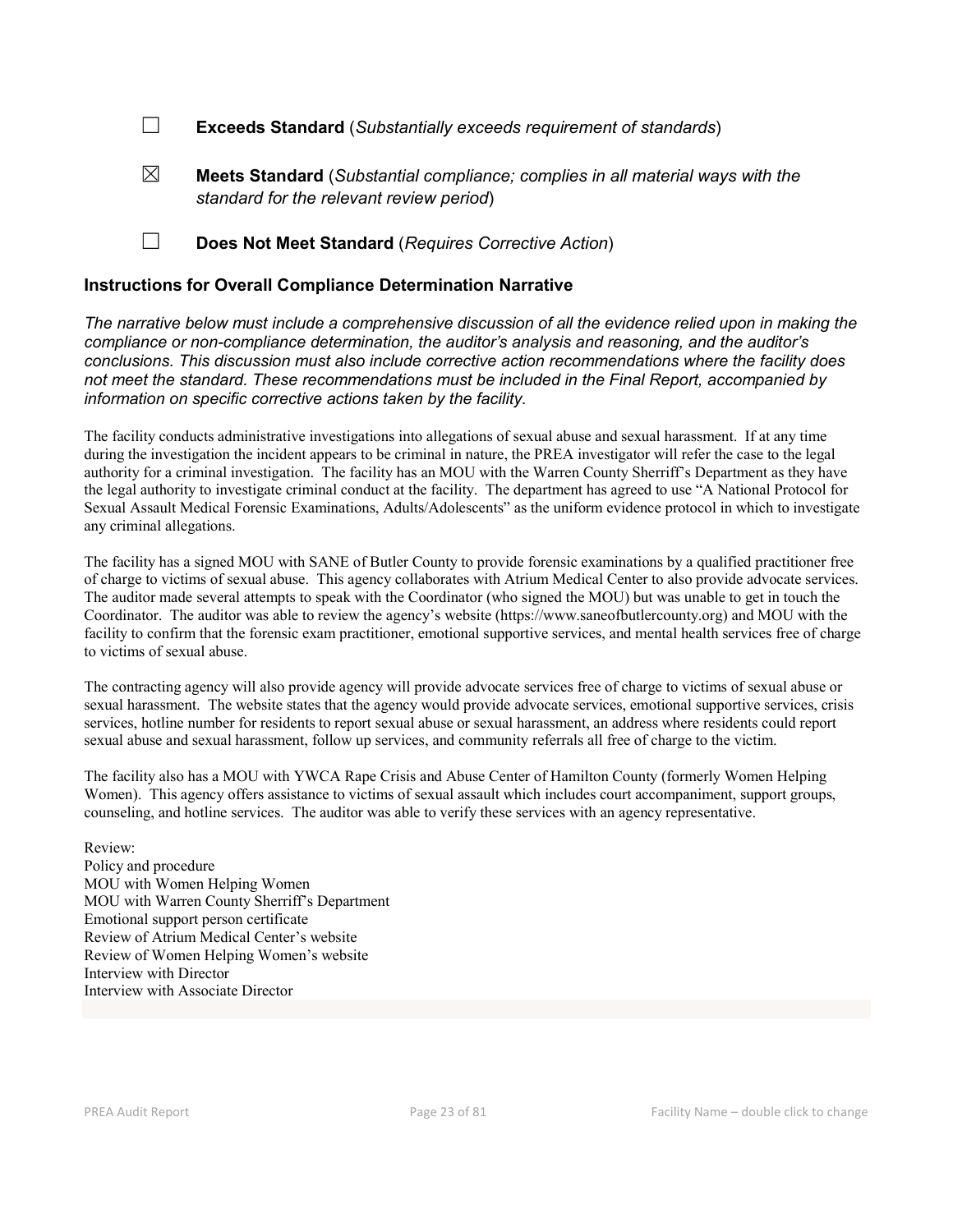# Standard 115.222: Policies to ensure referrals of allegations for investigations

# All Yes/No Questions Must Be Answered by the Auditor to Complete the Report

# 115.222 (a)

- Does the agency ensure an administrative or criminal investigation is completed for all allegations of sexual abuse?  $\boxtimes$  Yes  $\Box$  No
- **Does the agency ensure an administrative or criminal investigation is completed for all** allegations of sexual harassment?  $\boxtimes$  Yes  $\Box$  No

# 115.222 (b)

- Does the agency have a policy and practice in place to ensure that allegations of sexual abuse or sexual harassment are referred for investigation to an agency with the legal authority to conduct criminal investigations, unless the allegation does not involve potentially criminal behavior? **⊠** Yes □ No
- Has the agency published such policy on its website or, if it does not have one, made the policy available through other means?  $\boxtimes$  Yes  $\Box$  No
- Does the agency document all such referrals?  $\boxtimes$  Yes  $\Box$  No

# 115.222 (c)

 If a separate entity is responsible for conducting criminal investigations, does such publication describe the responsibilities of both the agency and the investigating entity? [N/A if the agency/facility is responsible for conducting criminal investigations. See 115.221(a).]  $\boxtimes$  Yes  $\Box$  No  $\Box$  NA

# 115.222 (d)

**Auditor is not required to audit this provision.** 

# 115.222 (e)

Auditor is not required to audit this provision.

#### Auditor Overall Compliance Determination



☐ Exceeds Standard (*Substantially exceeds requirement of standards*)



☒ Meets Standard (*Substantial compliance; complies in all material ways with the standard for the relevant review period*)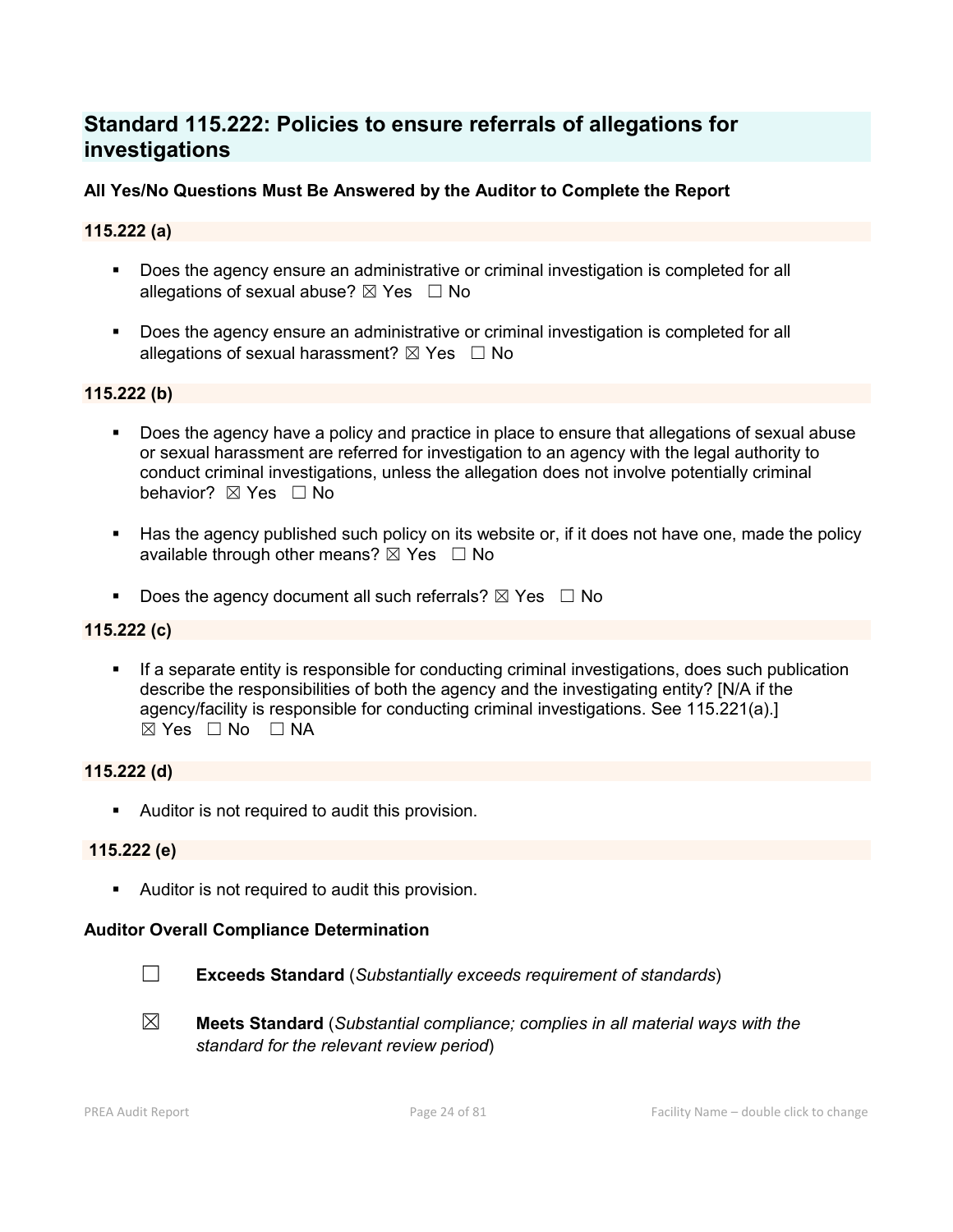☐ Does Not Meet Standard (*Requires Corrective Action*)

#### Instructions for Overall Compliance Determination Narrative

*The narrative below must include a comprehensive discussion of all the evidence relied upon in making the compliance or non-compliance determination, the auditor's analysis and reasoning, and the auditor's conclusions. This discussion must also include corrective action recommendations where the facility does not meet the standard. These recommendations must be included in the Final Report, accompanied by information on specific corrective actions taken by the facility.*

The agency has a policy that regulates an administrative investigation of all allegations of sexual abuse and sexual harassment. The policy ensures that any allegation that appears to be criminal in nature is referred to the legal authority in charge of conducting a criminal investigation. The facility has a MOU with the City of Cincinnati Policy Department, the agency who has the legal authority to conduct such investigation. The agency has posted its policy concerning conducting an administrative and criminal investigation on its website (http://www.talberthouse.org/resources/prea-5/). During this audit cycle, the facility has had nine allegations of sexual abuse or sexual harassment.

Investigation #1: This was a staff report of staff sexual harassment after completing a phone check of a client's cell phone. An administrative investigation determined the allegation to be substantiated. The facility referred the allegation to the sheriff's department but the department declined to investigate. The staff member resigned during the investigation.

Investigation #2: This was a client verbal report of staff-to-client sexual harassment. An administrative investigation determined the allegation to be unsubstantiated. The staff member however, was disciplined for unprofessional language (joking around during a urinalysis collection). There was no criminal activity so no referral for a criminal investigation was made.

Investigation #3: This was a verbal report of client-to client sexual abuse. An administrative investigation determined the allegation to be unfounded after the alleged victim recanted and stated that the allegation was made up.

Investigation #4: This was a third party report of client-to-client sexual harassment. An administrative investigation determined the allegation to be unfounded.

Investigation \$5: This was a verbal report of client-to-client sexual harassment. An administrative investigation determined the allegation to be substantiated. There was no criminal activity so no referral for a criminal investigation was made. The client was removed from the facility by parole officer.

Investigation #6: This was a verbal report of staff to client sexual abuse. An administrative investigation determined the allegation was unfounded. While the allegation was proven to be unfounded, the client was moved to another area of the facility so as to not come into contact with alleged abuser.

Investigation #7: This was an anonymous written report of staff to client sexual abuse. An administrative investigation determined the allegation to be unfounded. All potential witnesses, alleged victim, and alleged abuser all denied any situations of sexual abuse or sexual harassment. The allegation was referred to the Ohio Highway Patrol for criminal investigation however, due to the alleged victim refusing to make a statement, the case was closed. Administration increased monitoring of the accused staff member and client.

Investigation #8: This was a staff report of suspected staff-to-client sexual abuse. An administrative investigation determined the allegation to be unfounded. Both the alleged abuser and alleged victim denied the allegation. There was no proof of criminal activity so no referral was made; however, the client was moved to another half-way-house under the Talbert House umbrella of facilities.

Investigation #9: This was a verbal report of client-to-client sexual harassment. An administrative investigation determined the allegation to be substantiated. The abuser admitted to the behavior and was terminated from the facility.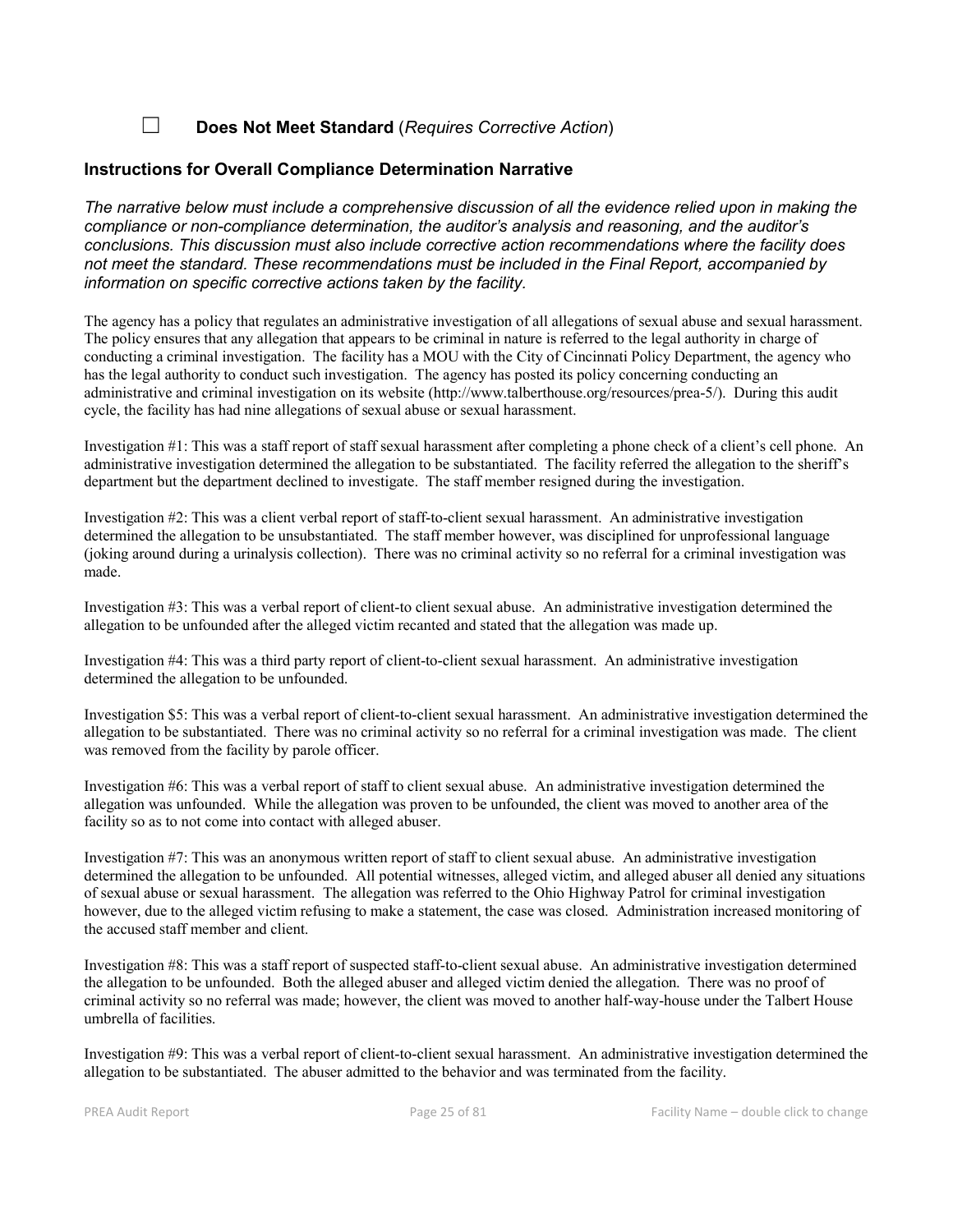During the course of reviewing investigation reports and conducting interviews it was noted by the auditor that the investigations were all handled properly and had the correct outcome. The auditor spoke with the PREA Coordinators about the increase in the number of reported allegations. The Coordinators thought this was due to staff and client education on the PREA Zero Tolerance policies and some false allegations from clients knowing anything reported as PREA would be investigated.

The agency as a whole has a total of twenty-one trained investigators.

Review: Policy and procedure Agency website Investigation reports Interview with PREA Administrative Investigator Interview with PREA Coordinator Interview with Program Director Interview with Human Resource Generalist

# TRAINING AND EDUCATION

# Standard 115.231: Employee training

# All Yes/No Questions Must Be Answered by the Auditor to Complete the Report

#### 115.231 (a)

- Does the agency train all employees who may have contact with residents on: Its zero-tolerance policy for sexual abuse and sexual harassment?  $\boxtimes$  Yes  $\Box$  No
- Does the agency train all employees who may have contact with residents on: How to fulfill their responsibilities under agency sexual abuse and sexual harassment prevention, detection, reporting, and response policies and procedures?  $\boxtimes$  Yes  $\Box$  No
- **Does the agency train all employees who may have contact with residents on: Residents' right** to be free from sexual abuse and sexual harassment  $\boxtimes$  Yes  $\Box$  No
- Does the agency train all employees who may have contact with residents on: The right of residents and employees to be free from retaliation for reporting sexual abuse and sexual harassment?  $\boxtimes$  Yes  $\Box$  No
- Does the agency train all employees who may have contact with residents on: The dynamics of sexual abuse and sexual harassment in juvenile facilities?  $\boxtimes$  Yes  $\Box$  No
- **Does the agency train all employees who may have contact with residents on: The common** reactions of juvenile victims of sexual abuse and sexual harassment?  $\boxtimes$  Yes  $\Box$  No
- Does the agency train all employees who may have contact with residents on: How to detect and respond to signs of threatened and actual sexual abuse?  $\boxtimes$  Yes  $\Box$  No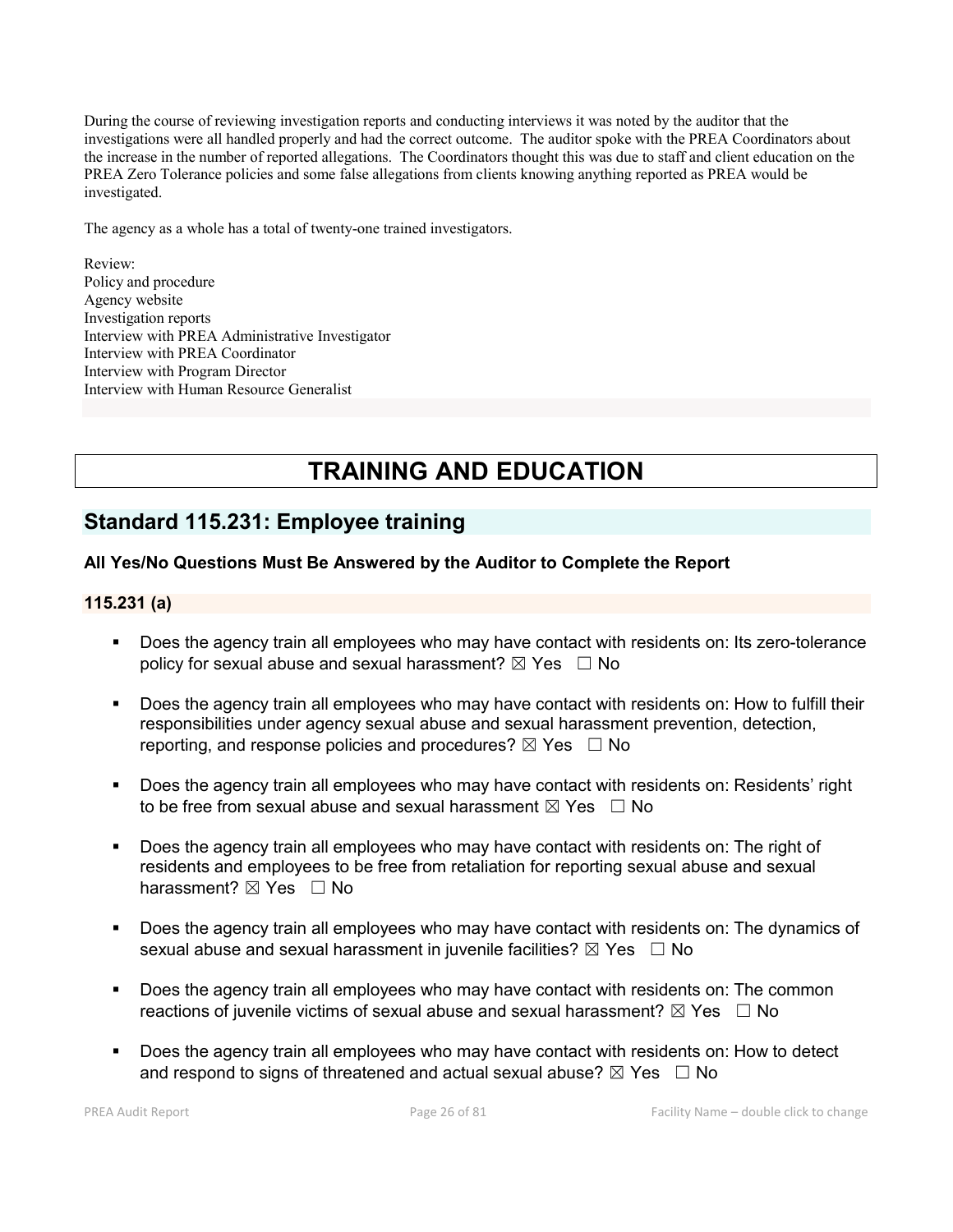- Does the agency train all employees who may have contact with residents on: How to avoid inappropriate relationships with residents?  $\boxtimes$  Yes  $\Box$  No
- Does the agency train all employees who may have contact with residents on: How to communicate effectively and professionally with residents, including lesbian, gay, bisexual, transgender, intersex, or gender nonconforming residents?  $\boxtimes$  Yes  $\Box$  No
- Does the agency train all employees who may have contact with residents on: How to comply with relevant laws related to mandatory reporting of sexual abuse to outside authorities?  $\boxtimes$  Yes  $\Box$  No

# 115.231 (b)

- Is such training tailored to the gender of the residents at the employee's facility?  $\boxtimes$  Yes  $\Box$  No
- Have employees received additional training if reassigned from a facility that houses only male residents to a facility that houses only female residents, or vice versa?  $\boxtimes$  Yes  $\Box$  No

# 115.231 (c)

- Have all current employees who may have contact with residents received such training?  $\boxtimes$  Yes  $\Box$  No
- Does the agency provide each employee with refresher training every two years to ensure that all employees know the agency's current sexual abuse and sexual harassment policies and procedures?  $\boxtimes$  Yes  $\Box$  No
- In years in which an employee does not receive refresher training, does the agency provide refresher information on current sexual abuse and sexual harassment policies?  $\boxtimes$  Yes  $\Box$  No

#### 115.231 (d)

 Does the agency document, through employee signature or electronic verification, that employees understand the training they have received?  $\boxtimes$  Yes  $\Box$  No

#### Auditor Overall Compliance Determination

- ☐ Exceeds Standard (*Substantially exceeds requirement of standards*)
- ☒ Meets Standard (*Substantial compliance; complies in all material ways with the standard for the relevant review period*)
- ☐ Does Not Meet Standard (*Requires Corrective Action*)

#### Instructions for Overall Compliance Determination Narrative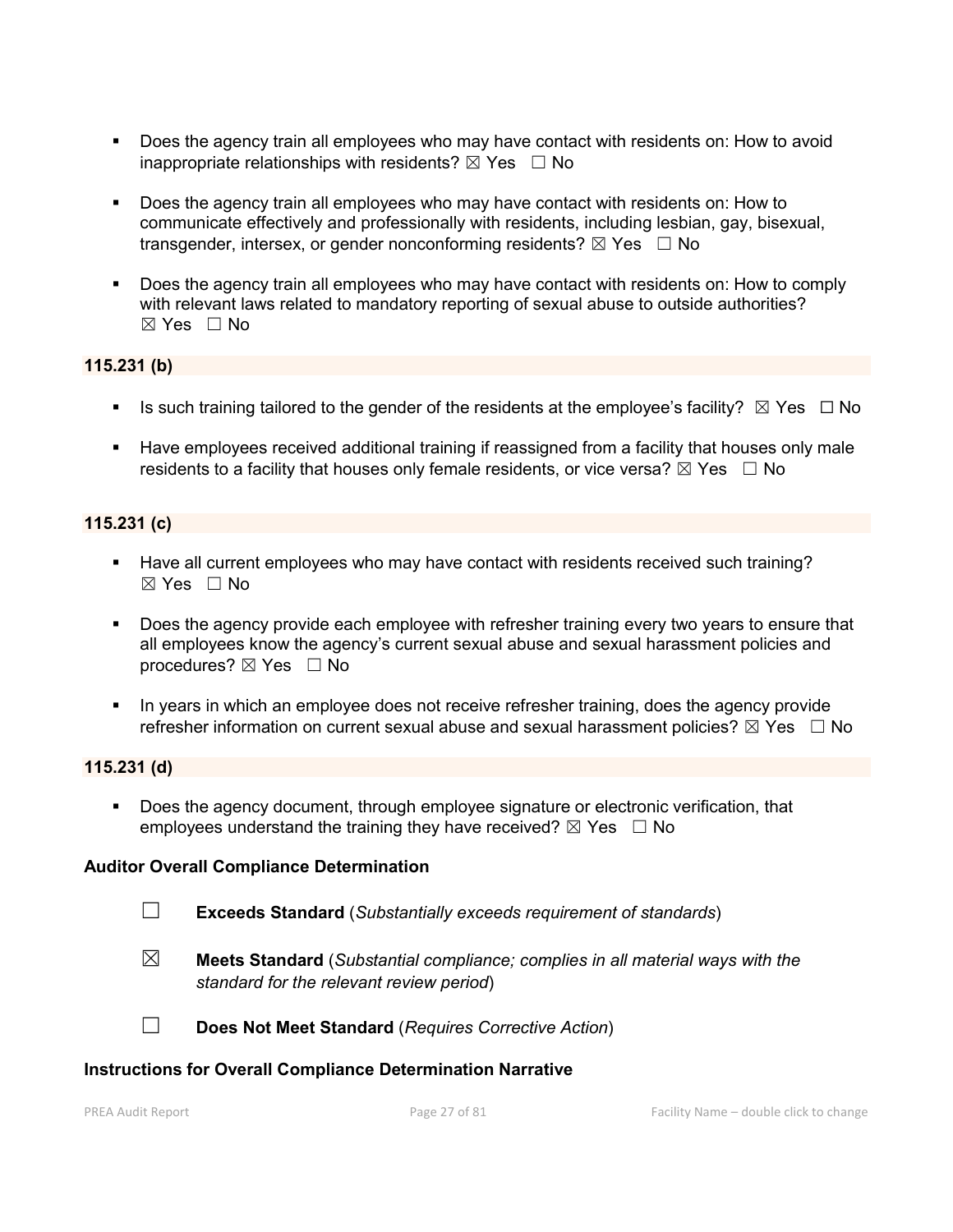*The narrative below must include a comprehensive discussion of all the evidence relied upon in making the compliance or non-compliance determination, the auditor's analysis and reasoning, and the auditor's conclusions. This discussion must also include corrective action recommendations where the facility does not meet the standard. These recommendations must be included in the Final Report, accompanied by information on specific corrective actions taken by the facility.*

All employees receive orientation training during their onboarding at Talbert House. This training includes PREA related topics. During this training staff learn from experienced trainers on practical and facility specific ways to manage PREA related situations. At training, staff also learn how to detect blind spot areas; conduct pat downs, strip searches, and transgender/intersex pat downs; and complete searches. The classroom part of the training includes:

Gender specific training Code of ethics PREA assessment and the use of screening information Resident reporting Boundaries Investigations First responder duties/coordinated response plan Client rights under the PREA guidelines PREA policies Rights and responsibilities for incidents of sexual abuse, assault, harassment, and retaliation Symptoms of abuse LGBTI populations Victim medical/mental health care

In addition to orientation training on PREA topics, employees also receive, PREA related training annually. All training is tracked and a copy is kept in the employees file.

Review: Employee files Training curriculum Staff rosters Interview with Training Coordinator Interview with PREA Coordinator Interview with random staff Interview with Associate Director Interview with Director

# Standard 115.232: Volunteer and contractor training

# All Yes/No Questions Must Be Answered by the Auditor to Complete the Report

# 115.232 (a)

 Has the agency ensured that all volunteers and contractors who have contact with residents have been trained on their responsibilities under the agency's sexual abuse and sexual harassment prevention, detection, and response policies and procedures?  $\boxtimes$  Yes  $\Box$  No

#### 115.232 (b)

 Have all volunteers and contractors who have contact with residents been notified of the agency's zero-tolerance policy regarding sexual abuse and sexual harassment and informed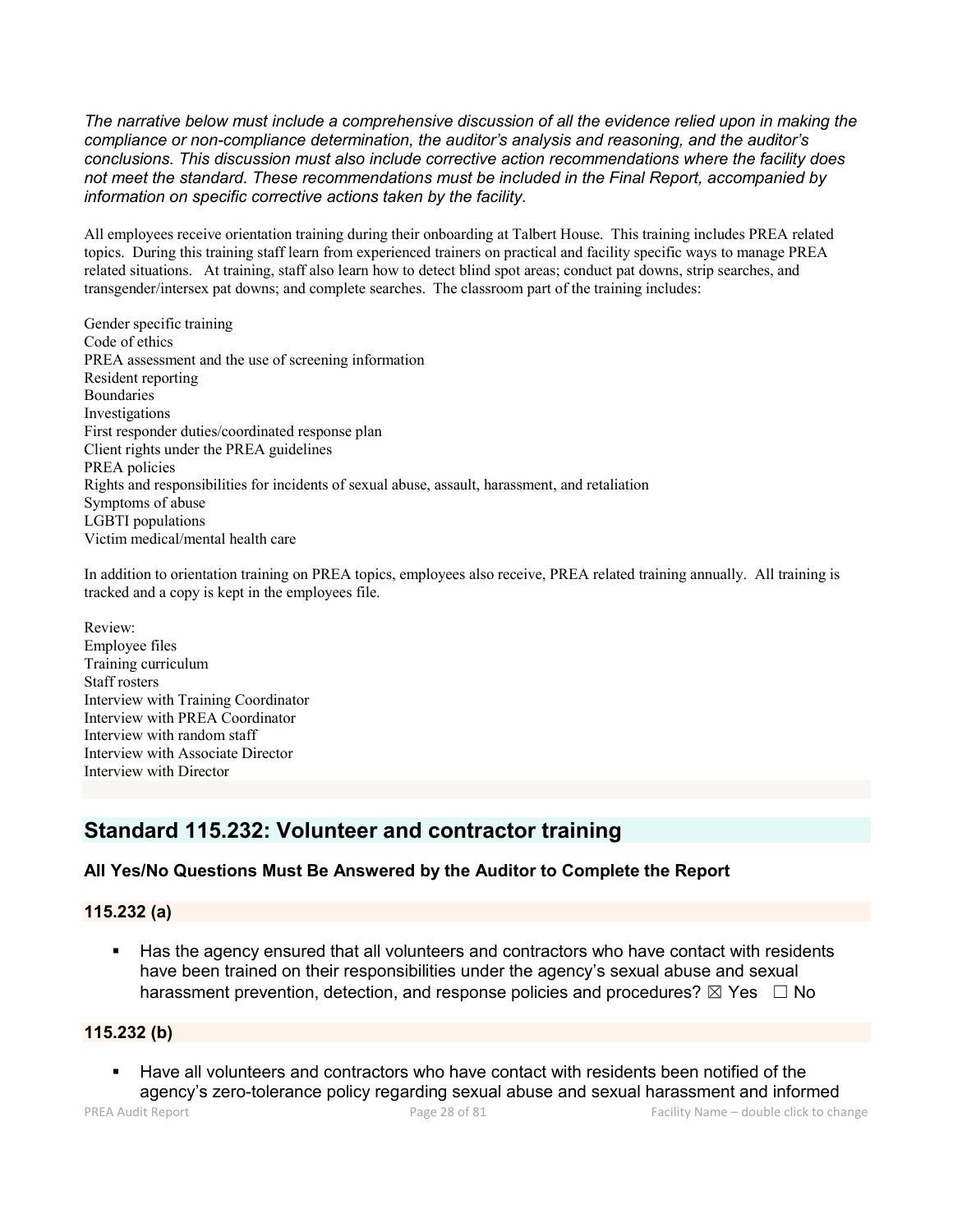how to report such incidents (the level and type of training provided to volunteers and contractors shall be based on the services they provide and level of contact they have with residents)?  $\boxtimes$  Yes  $\Box$  No

#### 115.232 (c)

 Does the agency maintain documentation confirming that volunteers and contractors understand the training they have received?  $\boxtimes$  Yes  $\Box$  No

#### Auditor Overall Compliance Determination

- ☐ Exceeds Standard (*Substantially exceeds requirement of standards*)
- ☒ Meets Standard (*Substantial compliance; complies in all material ways with the standard for the relevant review period*)
- ☐ Does Not Meet Standard (*Requires Corrective Action*)

#### Instructions for Overall Compliance Determination Narrative

*The narrative below must include a comprehensive discussion of all the evidence relied upon in making the compliance or non-compliance determination, the auditor's analysis and reasoning, and the auditor's conclusions. This discussion must also include corrective action recommendations where the facility does not meet the standard. These recommendations must be included in the Final Report, accompanied by information on specific corrective actions taken by the facility.*

The agency requires all contractors and volunteers to participate in training before having contact with clients. The training includes a review of the agency's zero tolerance policy, how to prevent, detect, and respond to allegations of sexual abuse and sexual harassment. All contractors and volunteers are required to sign verification of training. Visitors to the facility must read and acknowledge Talbert House's zero tolerance policy.

At the time of the audit, there were no contractors or volunteers in the facility.

Review: Policy and procedure Visitor zero tolerance acknowledgement form/sign-in sheet Contractor/volunteer zero tolerance acknowledgement form Interview with PREA Coordinator

# Standard 115.233: Resident education

# All Yes/No Questions Must Be Answered by the Auditor to Complete the Report

#### 115.233 (a)

 During intake, do residents receive information explaining: The agency's zero-tolerance policy regarding sexual abuse and sexual harassment?  $\boxtimes$  Yes  $\Box$  No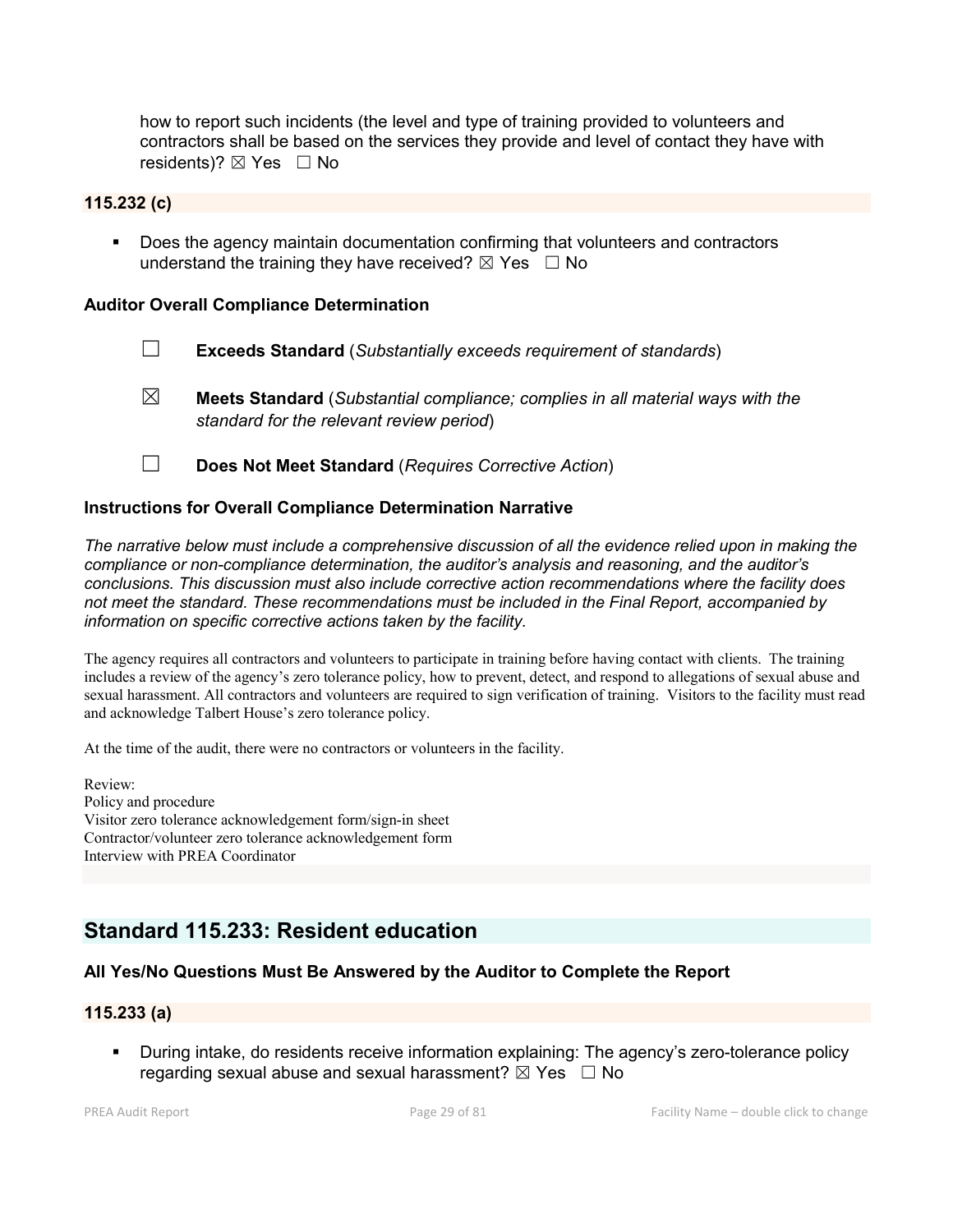- During intake, do residents receive information explaining: How to report incidents or suspicions of sexual abuse or sexual harassment?  $\boxtimes$  Yes  $\Box$  No
- During intake, do residents receive information explaining: Their rights to be free from sexual abuse and sexual harassment?  $\boxtimes$  Yes  $\Box$  No
- During intake, do residents receive information explaining: Their rights to be free from retaliation for reporting such incidents?  $\boxtimes$  Yes  $\Box$  No
- During intake, do residents receive information regarding agency policies and procedures for responding to such incidents?  $\boxtimes$  Yes  $\Box$  No

### 115.233 (b)

 Does the agency provide refresher information whenever a resident is transferred to a different facility? ⊠ Yes □ No

## 115.233 (c)

- Does the agency provide resident education in formats accessible to all residents, including those who: Are limited English proficient?  $\boxtimes$  Yes  $\Box$  No
- Does the agency provide resident education in formats accessible to all residents, including those who: Are deaf?  $\boxtimes$  Yes  $\Box$  No
- Does the agency provide resident education in formats accessible to all residents, including those who: Are visually impaired?  $\boxtimes$  Yes  $\Box$  No
- Does the agency provide resident education in formats accessible to all residents, including those who: Are otherwise disabled?  $\boxtimes$  Yes  $\Box$  No
- Does the agency provide resident education in formats accessible to all residents, including those who: Have limited reading skills?  $\boxtimes$  Yes  $\Box$  No

#### 115.233 (d)

 Does the agency maintain documentation of resident participation in these education sessions?  $\boxtimes$  Yes  $\Box$  No

#### 115.233 (e)

In addition to providing such education, does the agency ensure that key information is continuously and readily available or visible to residents through posters, resident handbooks, or other written formats?  $\boxtimes$  Yes  $\Box$  No

#### Auditor Overall Compliance Determination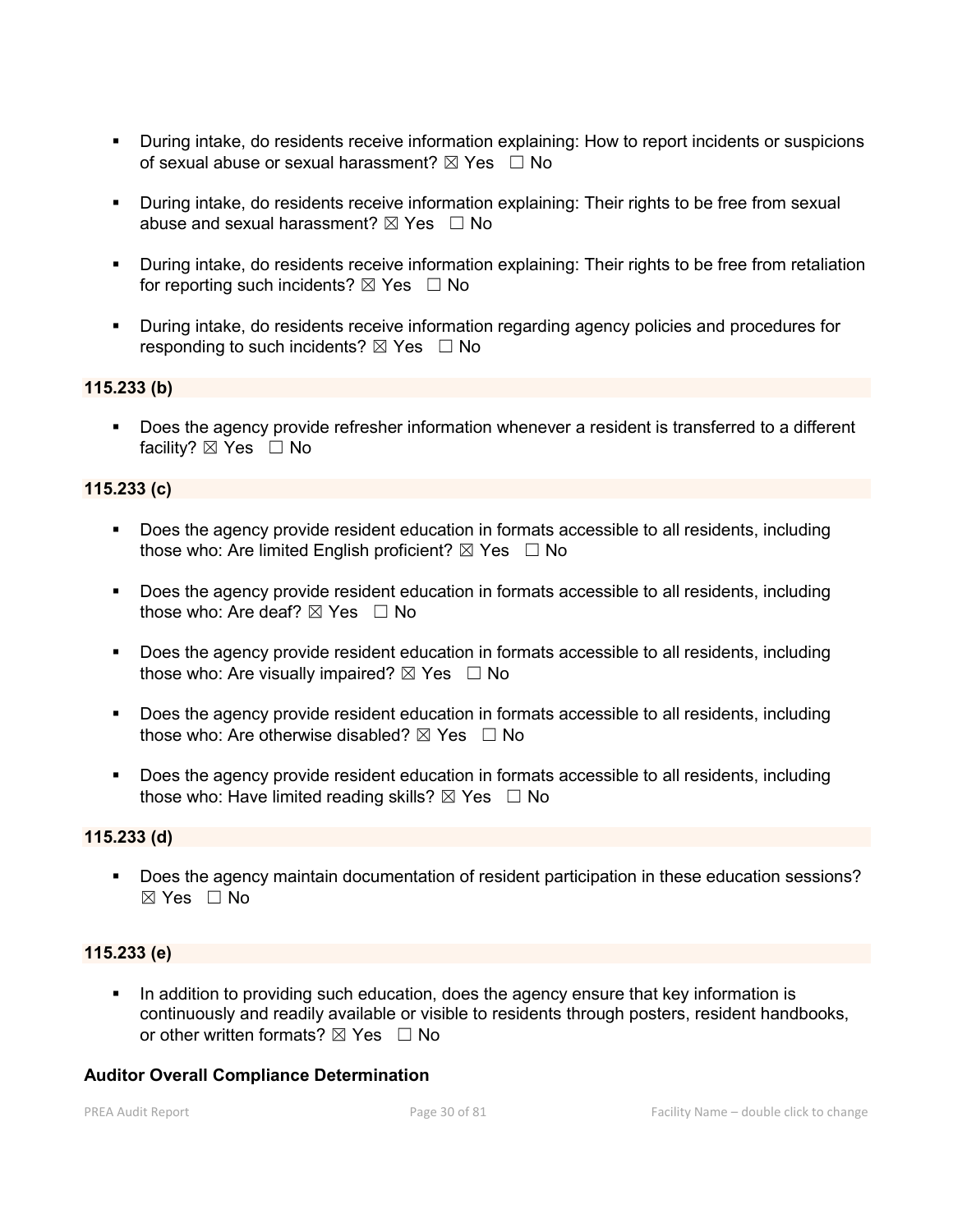- ☐ Exceeds Standard (*Substantially exceeds requirement of standards*)
- $\boxtimes$  **Meets Standard** (*Substantial compliance; complies in all material ways with the standard for the relevant review period*)
- ☐ Does Not Meet Standard (*Requires Corrective Action*)

#### Instructions for Overall Compliance Determination Narrative

*The narrative below must include a comprehensive discussion of all the evidence relied upon in making the compliance or non-compliance determination, the auditor's analysis and reasoning, and the auditor's conclusions. This discussion must also include corrective action recommendations where the facility does not meet the standard. These recommendations must be included in the Final Report, accompanied by information on specific corrective actions taken by the facility.*

All residents receive information at intake on the facility's zero tolerance policy. This information is reviewed with the client to ensure that each client knows how to report incidents or suspicions of sexual abuse or sexual harassment; their right to be free from sexual abuse, sexual harassment, and retaliation; and how to keep themselves safe while in the facility. If a resident is limited in English proficiency or another disability that prevents, normal communication, the facility will work with outside agencies to ensure each client can benefit from the agency's efforts to prevent, detect, report, and respond to allegations of sexual abuse and sexual harassment (see standard 115.216).

At intake clients will receive brochures and other documentation that provides phone numbers and addresses to reporting and supportive agencies. This information is also documented throughout the facilities on posters located in conspicuous places. A more formal client education concerning their rights and responsibilities under the PREA standards is given at a later time.

The facility provided the auditor with the documentation that is given to clients, and noted the posters located throughout the facility.

In total, sixteen clients were interviewed by the auditor. The clients acknowledged receiving PREA education training and informational brochures from the facility. All clients reported feeling safe in the facility and comfortable enough with staff to report an allegation if necessary Clients were aware of the PREA postings and the toll free phone numbers available if they needed to contact a hotline or other supportive services. Clients in this facility are also able to have a personal cell phone.

Review: Policy and procedure Client education curriculum Client education roster Client PREA brochure PREA posters Client support documentation Facility tour Interview with random clients Interview with Program Director

# Standard 115.234: Specialized training: Investigations

# All Yes/No Questions Must Be Answered by the Auditor to Complete the Report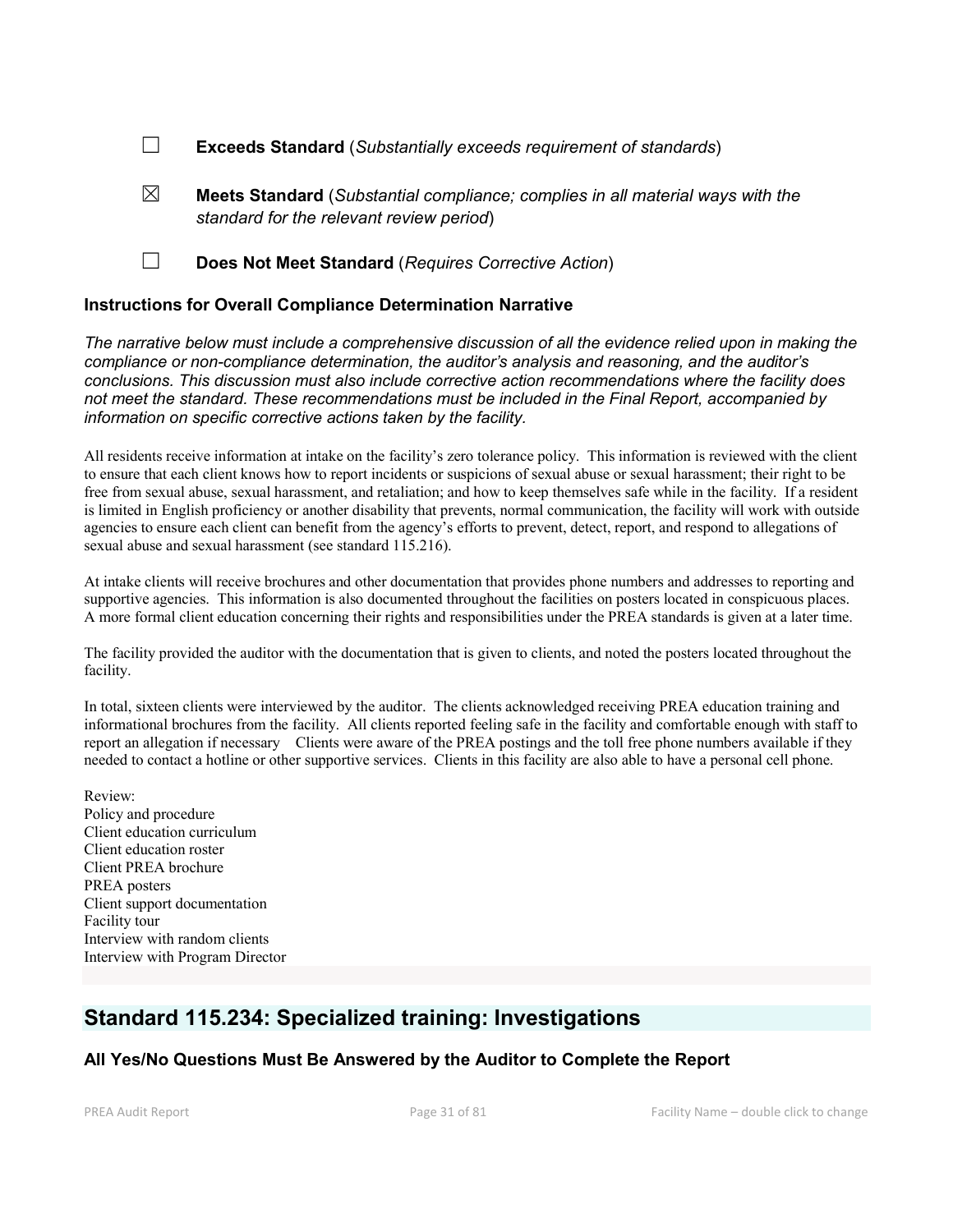#### 115.234 (a)

 In addition to the general training provided to all employees pursuant to §115.231, does the agency ensure that, to the extent the agency itself conducts sexual abuse investigations, its investigators have received training in conducting such investigations in confinement settings? [N/A if the agency does not conduct any form of administrative or criminal sexual abuse investigations. See 115.221(a). $\exists$  Yes  $\Box$  No  $\Box$  NA

## 115.234 (b)

- Does this specialized training include: Techniques for interviewing sexual abuse victims? [N/A if the agency does not conduct any form of administrative or criminal sexual abuse investigations. See 115.221(a).] ⊠ Yes □ No □ NA
- Does this specialized training include: Proper use of Miranda and Garrity warnings? [N/A if the agency does not conduct any form of administrative or criminal sexual abuse investigations. See 115.221(a).]  $\boxtimes$  Yes  $\Box$  No  $\Box$  NA
- Does this specialized training include: Sexual abuse evidence collection in confinement settings? [N/A if the agency does not conduct any form of administrative or criminal sexual abuse investigations. See 115.221(a).]  $\boxtimes$  Yes  $\Box$  No  $\Box$  NA
- Does this specialized training include: The criteria and evidence required to substantiate a case for administrative action or prosecution referral? [N/A if the agency does not conduct any form of administrative or criminal sexual abuse investigations. See 115.221(a).]  $\boxtimes$  Yes  $\Box$  No  $\Box$  NA

#### 115.234 (c)

 Does the agency maintain documentation that agency investigators have completed the required specialized training in conducting sexual abuse investigations? [N/A if the agency does not conduct any form of administrative or criminal sexual abuse investigations. See 115.221(a).] ☒ Yes ☐ No ☐ NA

#### 115.234 (d)

**Auditor is not required to audit this provision.** 

#### Auditor Overall Compliance Determination

- ☐ Exceeds Standard (*Substantially exceeds requirement of standards*)
- $\boxtimes$  Meets Standard (*Substantial compliance; complies in all material ways with the standard for the relevant review period*)



☐ Does Not Meet Standard (*Requires Corrective Action*)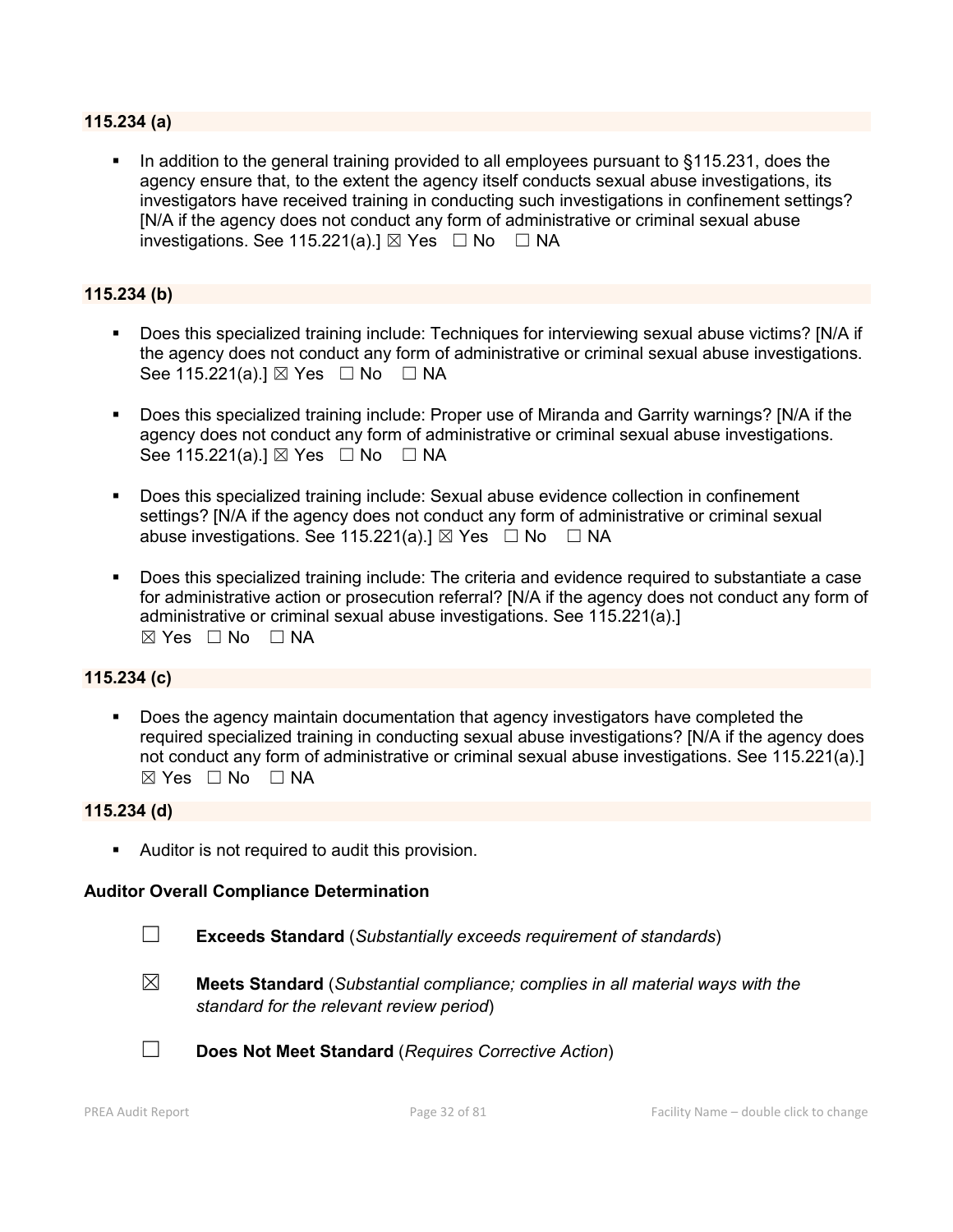# Instructions for Overall Compliance Determination Narrative

*The narrative below must include a comprehensive discussion of all the evidence relied upon in making the compliance or non-compliance determination, the auditor's analysis and reasoning, and the auditor's conclusions. This discussion must also include corrective action recommendations where the facility does not meet the standard. These recommendations must be included in the Final Report, accompanied by information on specific corrective actions taken by the facility.*

The agency has a policy concerning specialized training for PREA administrative investigators. All criminal investigations are referred to the local legal authority for investigation. Turtle Creek Center has staff members that have received appropriate training on how to conduct an administrative investigation. The training included techniques for interviewing sexual abuse victims, proper use of Miranda and Garrity Warnings, evidence collection in a confinement setting, and required evidence to substantiate a case for administrative or criminal investigation referral. The PREA coordinators has been trained as an administrative investigator trainer and provides support and guidance to facility investigators.

Training was provided by the Moss Group or online training through NIC.

Review: Policy and procedure Administrative investigator training curriculum Administrative investigator training certificate Interview with Associate Director Interview with PREA Coordinators

# Standard 115.235: Specialized training: Medical and mental health care

# All Yes/No Questions Must Be Answered by the Auditor to Complete the Report

#### 115.235 (a)

- Does the agency ensure that all full- and part-time medical and mental health care practitioners who work regularly in its facilities have been trained in: How to detect and assess signs of sexual abuse and sexual harassment?  $\boxtimes$  Yes  $\Box$  No
- Does the agency ensure that all full- and part-time medical and mental health care practitioners who work regularly in its facilities have been trained in: How to preserve physical evidence of sexual abuse? ⊠ Yes □ No
- Does the agency ensure that all full- and part-time medical and mental health care practitioners who work regularly in its facilities have been trained in: How to respond effectively and professionally to victims of sexual abuse and sexual harassment?  $\boxtimes$  Yes  $\Box$  No
- Does the agency ensure that all full- and part-time medical and mental health care practitioners who work regularly in its facilities have been trained in: How and to whom to report allegations or suspicions of sexual abuse and sexual harassment?  $\boxtimes$  Yes  $\Box$  No

#### 115.235 (b)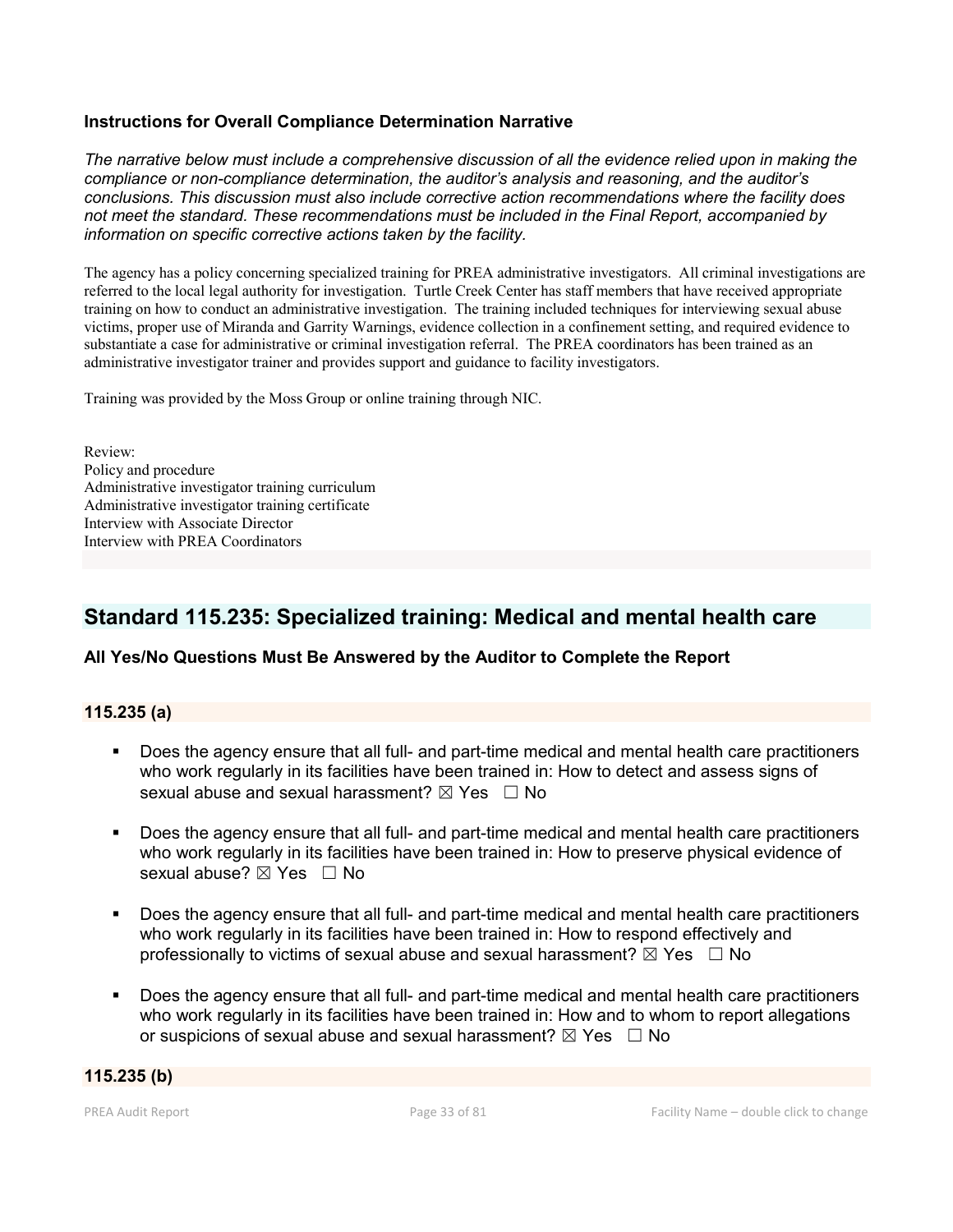If medical staff employed by the agency conduct forensic examinations, do such medical staff receive appropriate training to conduct such examinations? N/A if agency medical staff at the facility do not conduct forensic exams.)  $\Box$  Yes  $\Box$  No  $\boxtimes$  NA

# 115.235 (c)

 Does the agency maintain documentation that medical and mental health practitioners have received the training referenced in this standard either from the agency or elsewhere?  $\boxtimes$  Yes  $\Box$  No

#### 115.235 (d)

- Do medical and mental health care practitioners employed by the agency also receive training mandated for employees by §115.231?  $\boxtimes$  Yes  $\Box$  No
- Do medical and mental health care practitioners contracted by and volunteering for the agency also receive training mandated for contractors and volunteers by §115.232? [N/A for circumstances in which a particular status (employee or contractor/volunteer) does not apply.]  $\Box$  Yes  $\Box$  No  $\boxtimes$  NA

#### Auditor Overall Compliance Determination

☐ Exceeds Standard (*Substantially exceeds requirement of standards*)

- ☐ Meets Standard (*Substantial compliance; complies in all material ways with the standard for the relevant review period*)
- ☐ Does Not Meet Standard (*Requires Corrective Action*)

# Instructions for Overall Compliance Determination Narrative

*The narrative below must include a comprehensive discussion of all the evidence relied upon in making the compliance or non-compliance determination, the auditor's analysis and reasoning, and the auditor's conclusions. This discussion must also include corrective action recommendations where the facility does not meet the standard. These recommendations must be included in the Final Report, accompanied by information on specific corrective actions taken by the facility.*

The facility offers the services of a certified nurse practitioner and a clinician. These staff members have been trained on the specialized medical and mental health models provided by the PREA Resource Center and the staff PREA training. These staff members however, will not provide medical or advocate services following a sexual assault. All residents requesting these services would be referred to community resources. Medical services would be provided to residents by Atrium Medical Center. The facility has an MOU with this hospital to provide forensic examination services should a resident be sexually abused or assaulted while at the facility. Mental Health or Victim Advocate services would be provided by SANE of Butler County or YWCA Rape Crisis.

Atrium Medical Center has collaborated with SANE of Butler County and together the agencies have comprehensive education and training on dealing with victims of sexual abuse or sexual assault.

 $N/A$ :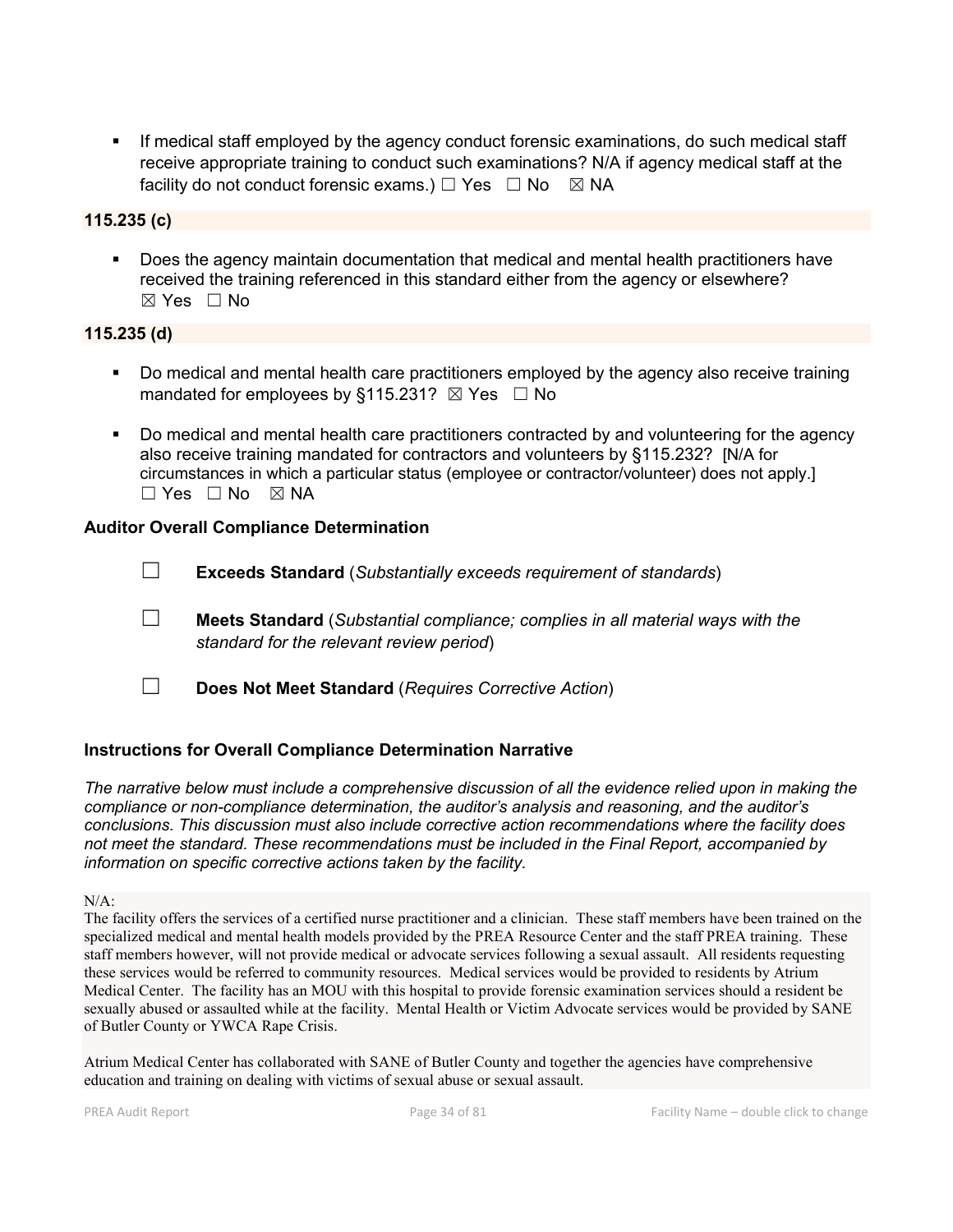Review: Policy and procedure MOU with YWCA Rape Crisis MOU with SANE of Butler County Atrium Medical Center website SANE of Butler County website Interview with PREA Coordinator

# SCREENING FOR RISK OF SEXUAL VICTIMIZATION AND ABUSIVENESS

# Standard 115.241: Screening for risk of victimization and abusiveness

#### All Yes/No Questions Must Be Answered by the Auditor to Complete the Report

#### 115.241 (a)

- Are all residents assessed during an intake screening for their risk of being sexually abused by other residents or sexually abusive toward other residents?  $\boxtimes$  Yes  $\Box$  No
- Are all residents assessed upon transfer to another facility for their risk of being sexually abused by other residents or sexually abusive toward other residents?  $\boxtimes$  Yes  $\Box$  No

#### 115.241 (b)

 Do intake screenings ordinarily take place within 72 hours of arrival at the facility?  $\boxtimes$  Yes  $\Box$  No

## 115.241 (c)

 Are all PREA screening assessments conducted using an objective screening instrument?  $\boxtimes$  Yes  $\Box$  No

## 115.241 (d)

- Does the intake screening consider, at a minimum, the following criteria to assess residents for risk of sexual victimization: Whether the resident has a mental, physical, or developmental disability?  $\boxtimes$  Yes  $\Box$  No
- Does the intake screening consider, at a minimum, the following criteria to assess residents for risk of sexual victimization: The age of the resident?  $\boxtimes$  Yes  $\Box$  No
- Does the intake screening consider, at a minimum, the following criteria to assess residents for risk of sexual victimization: The physical build of the resident?  $\boxtimes$  Yes  $\Box$  No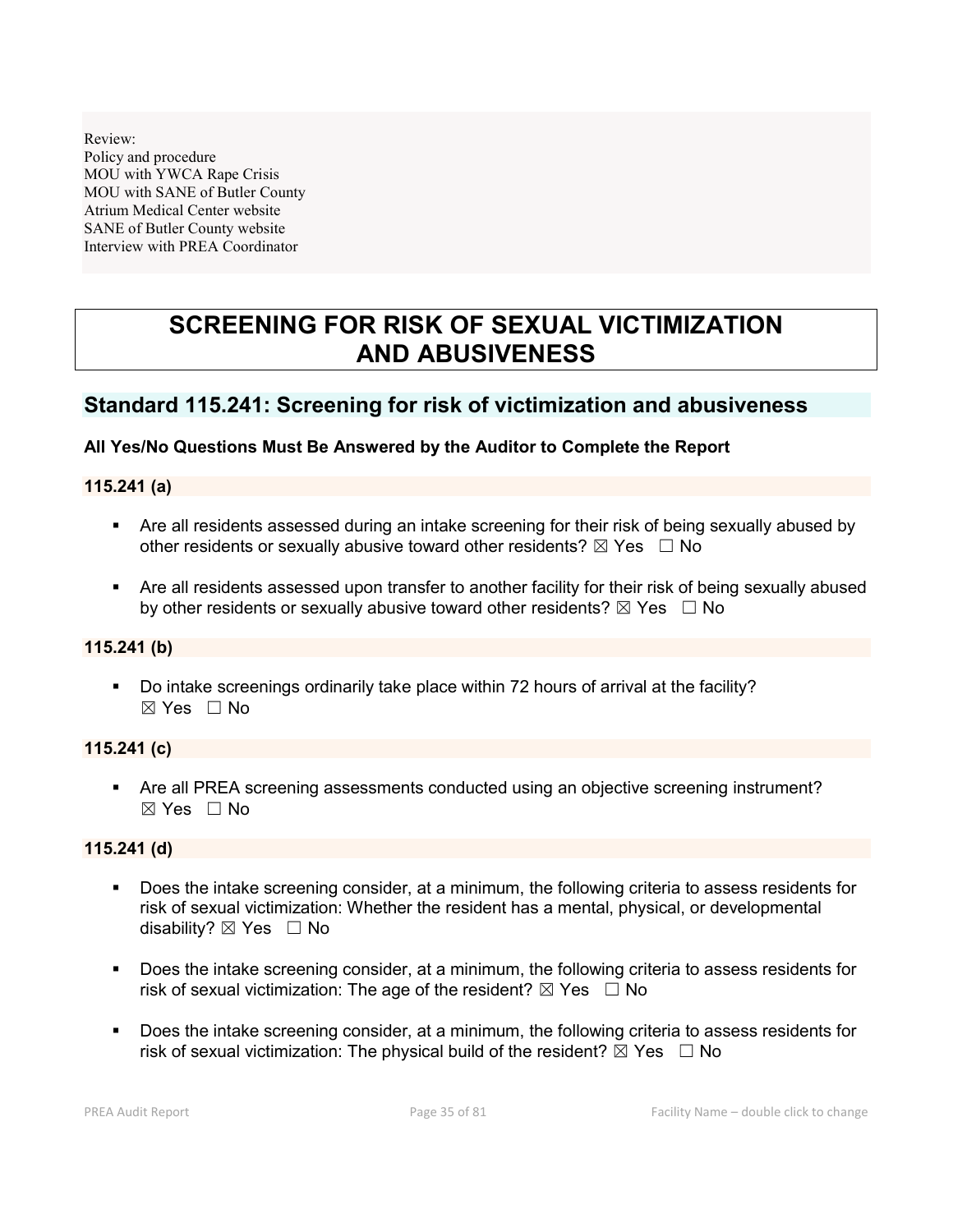- Does the intake screening consider, at a minimum, the following criteria to assess residents for risk of sexual victimization: Whether the resident has previously been incarcerated?  $\boxtimes$  Yes  $\Box$  No
- Does the intake screening consider, at a minimum, the following criteria to assess residents for risk of sexual victimization: Whether the resident's criminal history is exclusively nonviolent?  $\boxtimes$  Yes  $\Box$  No
- Does the intake screening consider, at a minimum, the following criteria to assess residents for risk of sexual victimization: Whether the resident has prior convictions for sex offenses against an adult or child?  $\boxtimes$  Yes  $\Box$  No
- Does the intake screening consider, at a minimum, the following criteria to assess residents for risk of sexual victimization: Whether the resident is or is perceived to be gay, lesbian, bisexual, transgender, intersex, or gender nonconforming (the facility affirmatively asks the resident about his/her sexual orientation and gender identity AND makes a subjective determination based on the screener's perception whether the resident is gender non-conforming or otherwise may be perceived to be LGBTI)?  $\boxtimes$  Yes  $\Box$  No
- Does the intake screening consider, at a minimum, the following criteria to assess residents for risk of sexual victimization: Whether the resident has previously experienced sexual victimization? **⊠** Yes □ No
- Does the intake screening consider, at a minimum, the following criteria to assess residents for risk of sexual victimization: The resident's own perception of vulnerability?  $\boxtimes$  Yes  $\Box$  No

# 115.241 (e)

- In assessing residents for risk of being sexually abusive, does the initial PREA risk screening consider, when known to the agency: prior acts of sexual abuse?  $\boxtimes$  Yes  $\Box$  No
- **IF In assessing residents for risk of being sexually abusive, does the initial PREA risk screening** consider, when known to the agency: prior convictions for violent offenses?  $\boxtimes$  Yes  $\Box$  No
- In assessing residents for risk of being sexually abusive, does the initial PREA risk screening consider, when known to the agency: history of prior institutional violence or sexual abuse? ☒ Yes ☐ No

# 115.241 (f)

 Within a set time period not more than 30 days from the resident's arrival at the facility, does the facility reassess the resident's risk of victimization or abusiveness based upon any additional, relevant information received by the facility since the intake screening?  $\boxtimes$  Yes  $\Box$  No

# 115.241 (g)

 Does the facility reassess a resident's risk level when warranted due to a: Referral? ☒ Yes ☐ No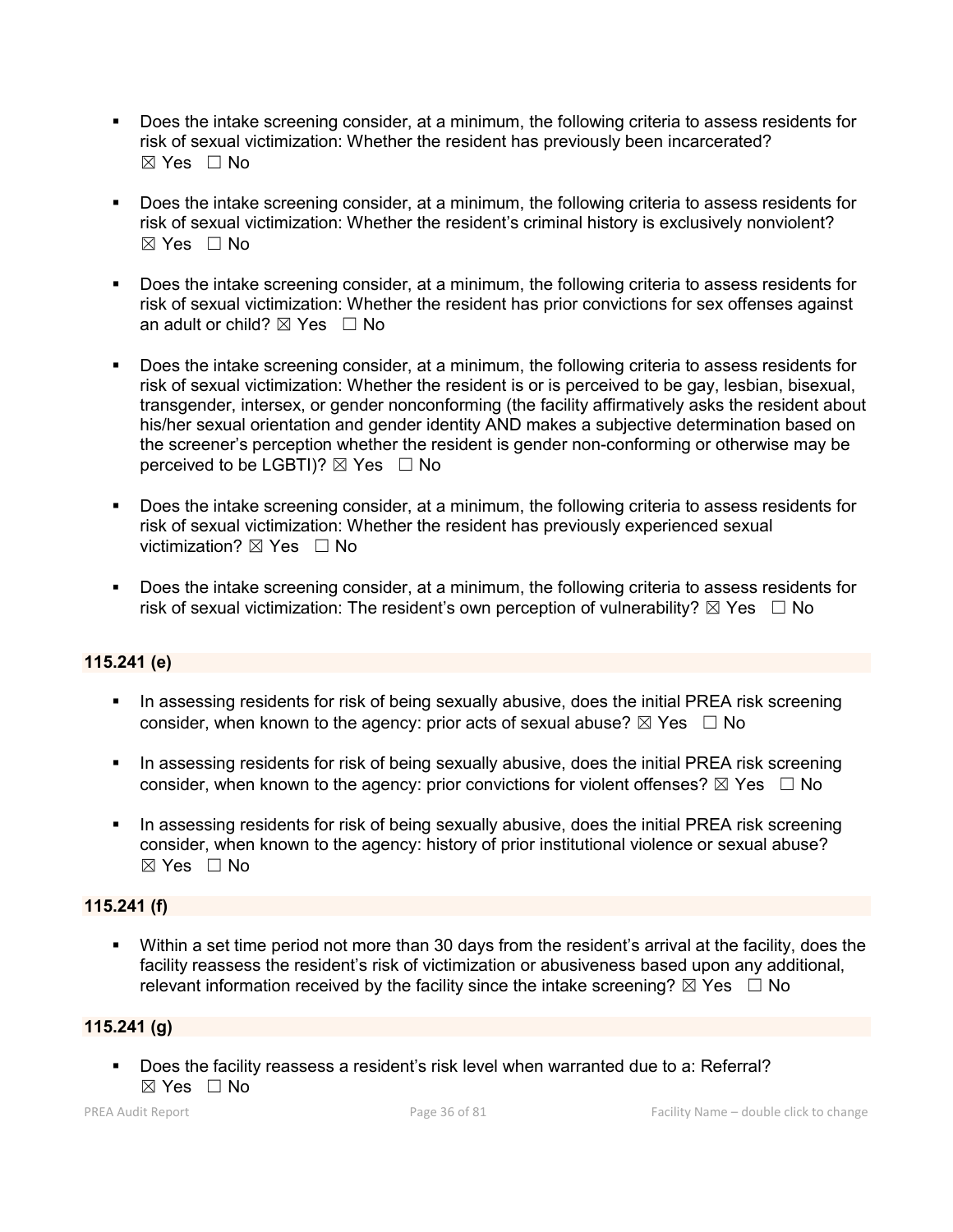- Does the facility reassess a resident's risk level when warranted due to a: Request?  $\boxtimes$  Yes  $\Box$  No
- Does the facility reassess a resident's risk level when warranted due to a: Incident of sexual abuse?  $\boxtimes$  Yes  $\Box$  No
- Does the facility reassess a resident's risk level when warranted due to a: Receipt of additional information that bears on the resident's risk of sexual victimization or abusiveness?  $\boxtimes$  Yes  $\Box$  No

## 115.241 (h)

 Is it the case that residents are not ever disciplined for refusing to answer, or for not disclosing complete information in response to, questions asked pursuant to paragraphs (d)(1), (d)(7), (d)(8), or (d)(9) of this section?  $\boxtimes$  Yes  $\Box$  No

## 115.241 (i)

 Has the agency implemented appropriate controls on the dissemination within the facility of responses to questions asked pursuant to this standard in order to ensure that sensitive information is not exploited to the resident's detriment by staff or other residents?  $\boxtimes$  Yes  $\Box$  No

### Auditor Overall Compliance Determination

- ☐ Exceeds Standard (*Substantially exceeds requirement of standards*)
- ☒ Meets Standard (*Substantial compliance; complies in all material ways with the standard for the relevant review period*)
- ☐ Does Not Meet Standard (*Requires Corrective Action*)

#### Instructions for Overall Compliance Determination Narrative

*The narrative below must include a comprehensive discussion of all the evidence relied upon in making the compliance or non-compliance determination, the auditor's analysis and reasoning, and the auditor's conclusions. This discussion must also include corrective action recommendations where the facility does not meet the standard. These recommendations must be included in the Final Report, accompanied by information on specific corrective actions taken by the facility.*

All clients are screened within 72 hours from intake to assess their risk of vulnerability or abusiveness. The screening tool used includes all required criteria per the standard to accurately assess the client's risk. The screening is completed by the case manager and a rescreen is completed before the client reaches 30 days in the facility. The case managers have been trained on how to complete the assessment appropriately. Client's assessments are referred to the clinician for further review and/or classification if a client answers in the affirmative to any of the questions. The clinical supervisor also reviews assessments for accuracy. Per policy, a client cannot be disciplined for refusing to answers assessment questions.

Interviews with clients confirmed that they received an assessment at intake and a rescreening at a later date.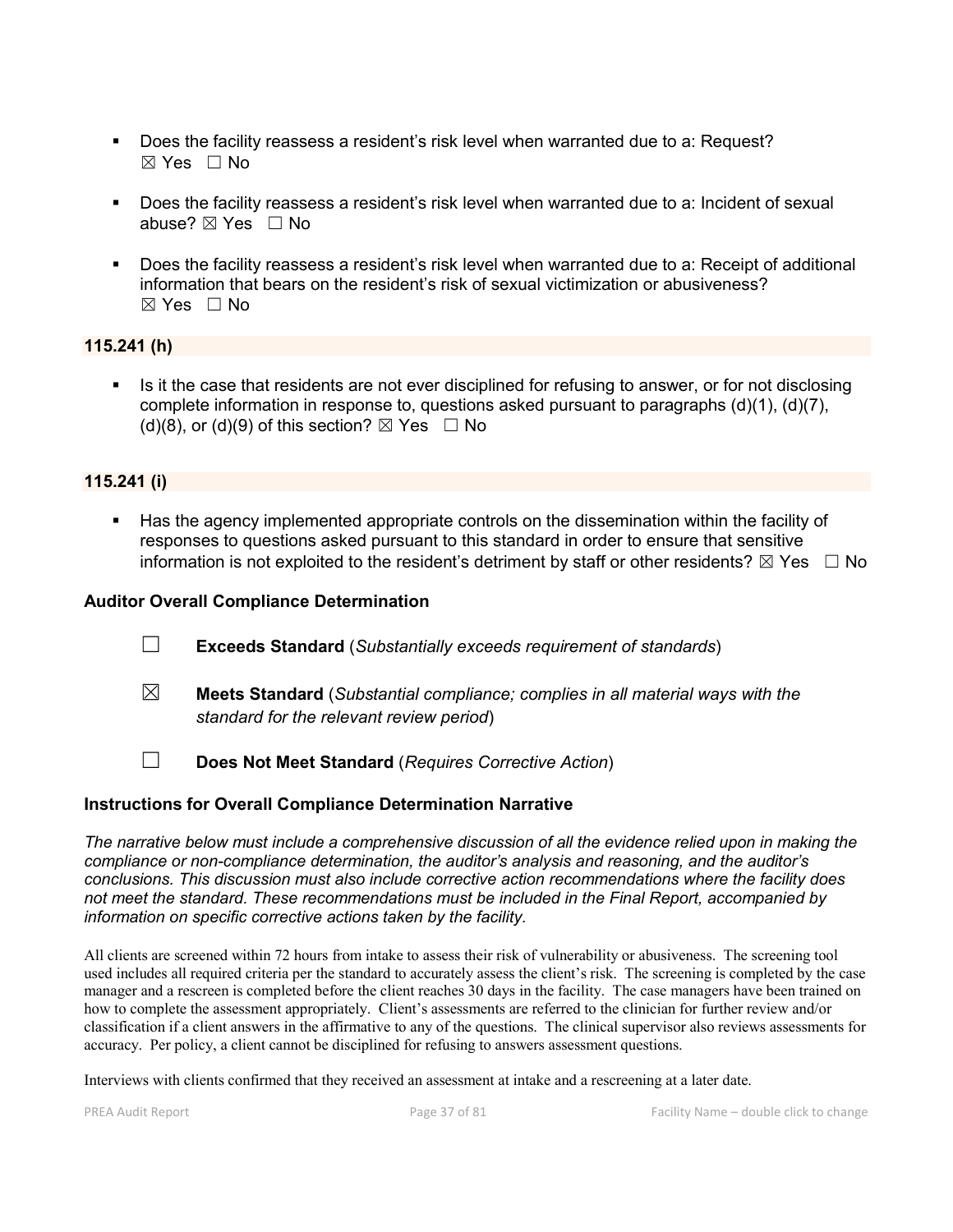Interviews with staff confirmed they understood how to use the screening tool and kept all information confidential. The agency provides case managers with specific PREA training related to their responsibilities as a case manager which includes how to accurately complete an initial assessment and rescreen.

The auditor noted that during a PREA audit for another facility in the Talbert House umbrella, the staff completing the screening form was not using their own perception when assessing a client's LGBTI status. Turtle Creek Center staff have received the corrective action measures on this and have been assessing clients correctly.

Review: Policy and procedure PREA initial risk assessment PREA rescreen risk assessment Interview with Intake Coordinator Interview with Clinical Supervisor Interview with case manger Interview with random clients

## Standard 115.242: Use of screening information

## All Yes/No Questions Must Be Answered by the Auditor to Complete the Report

## 115.242 (a)

- Does the agency use information from the risk screening required by § 115.241, with the goal of keeping separate those residents at high risk of being sexually victimized from those at high risk of being sexually abusive, to inform: Housing Assignments?  $\boxtimes$  Yes  $\Box$  No
- Does the agency use information from the risk screening required by § 115.241, with the goal of keeping separate those residents at high risk of being sexually victimized from those at high risk of being sexually abusive, to inform: Bed assignments?  $\boxtimes$  Yes  $\Box$  No
- Does the agency use information from the risk screening required by § 115.241, with the goal of keeping separate those residents at high risk of being sexually victimized from those at high risk of being sexually abusive, to inform: Work Assignments?  $\boxtimes$  Yes  $\Box$  No
- Does the agency use information from the risk screening required by § 115.241, with the goal of keeping separate those residents at high risk of being sexually victimized from those at high risk of being sexually abusive, to inform: Education Assignments?  $\boxtimes$  Yes  $\Box$  No
- Does the agency use information from the risk screening required by § 115.241, with the goal of keeping separate those residents at high risk of being sexually victimized from those at high risk of being sexually abusive, to inform: Program Assignments?  $\boxtimes$  Yes  $\Box$  No

115.242 (b)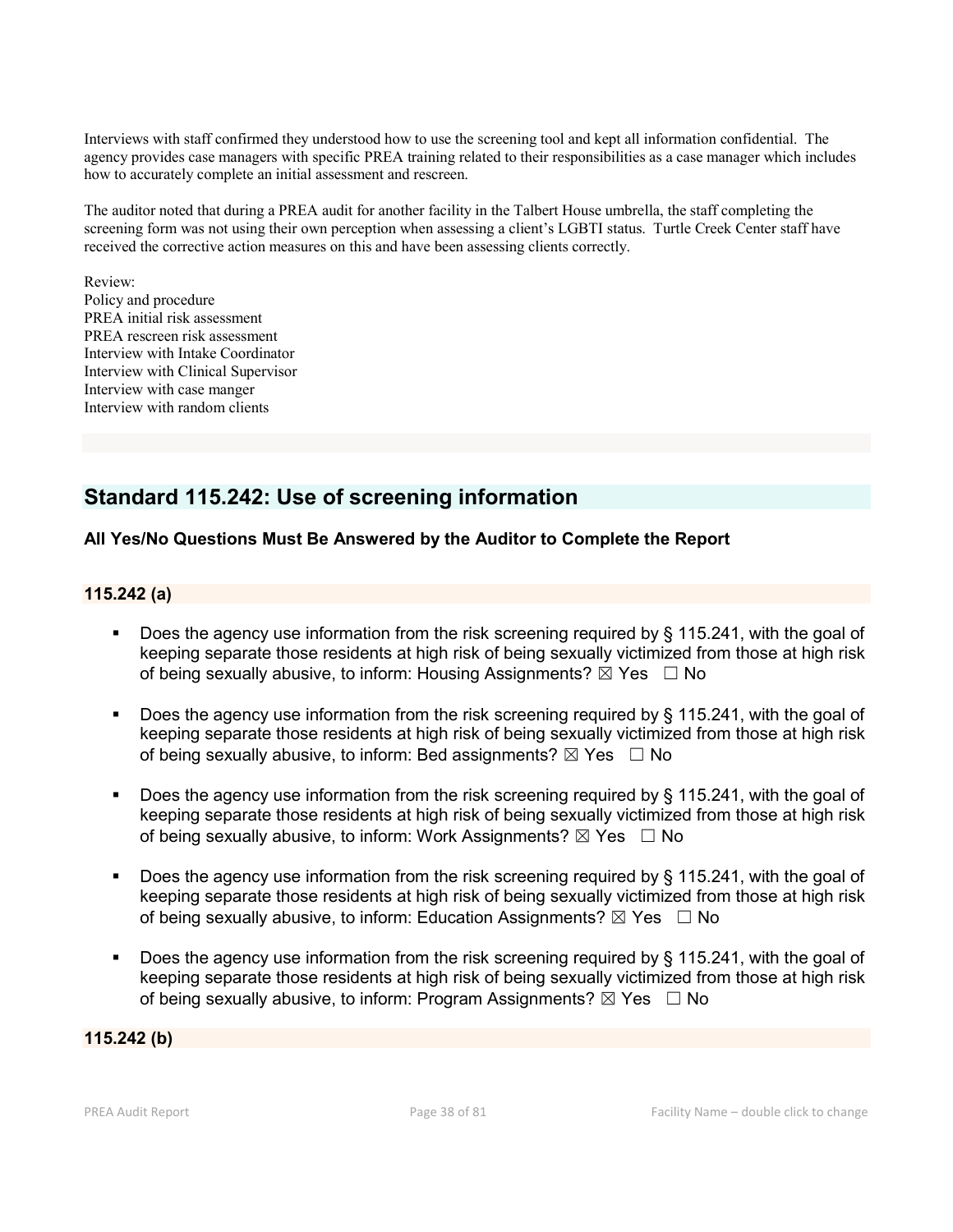**Does the agency make individualized determinations about how to ensure the safety of each** resident? ⊠ Yes □ No

## 115.242 (c)

- When deciding whether to assign a transgender or intersex resident to a facility for male or female residents, does the agency consider on a case-by-case basis whether a placement would ensure the resident's health and safety, and whether a placement would present management or security problems (NOTE: if an agency by policy or practice assigns residents to a male or female facility on the basis of anatomy alone, that agency is not in compliance with this standard)?  $\boxtimes$  Yes  $\Box$  No
- When making housing or other program assignments for transgender or intersex residents, does the agency consider on a case-by-case basis whether a placement would ensure the resident's health and safety, and whether a placement would present management or security problems? ⊠ Yes □ No

### 115.242 (d)

**•** Are each transgender or intersex resident's own views with respect to his or her own safety given serious consideration when making facility and housing placement decisions and programming assignments?  $\boxtimes$  Yes  $\Box$  No

#### 115.242 (e)

 Are transgender and intersex residents given the opportunity to shower separately from other residents? ⊠ Yes □ No

## 115.242 (f)

- Unless placement is in a dedicated facility, unit, or wing established in connection with a consent decree, legal settlement, or legal judgment for the purpose of protecting lesbian, gay, bisexual, transgender, or intersex residents, does the agency always refrain from placing: lesbian, gay, and bisexual residents in dedicated facilities, units, or wings solely on the basis of such identification or status?  $\boxtimes$  Yes  $\Box$  No
- Unless placement is in a dedicated facility, unit, or wing established in connection with a consent decree, legal settlement, or legal judgment for the purpose of protecting lesbian, gay, bisexual, transgender, or intersex residents, does the agency always refrain from placing: transgender residents in dedicated facilities, units, or wings solely on the basis of such identification or status?  $\boxtimes$  Yes  $\Box$  No
- Unless placement is in a dedicated facility, unit, or wing established in connection with a consent decree, legal settlement, or legal judgment for the purpose of protecting lesbian, gay, bisexual, transgender, or intersex residents, does the agency always refrain from placing: intersex residents in dedicated facilities, units, or wings solely on the basis of such identification or status?  $\boxtimes$  Yes  $\Box$  No

#### Auditor Overall Compliance Determination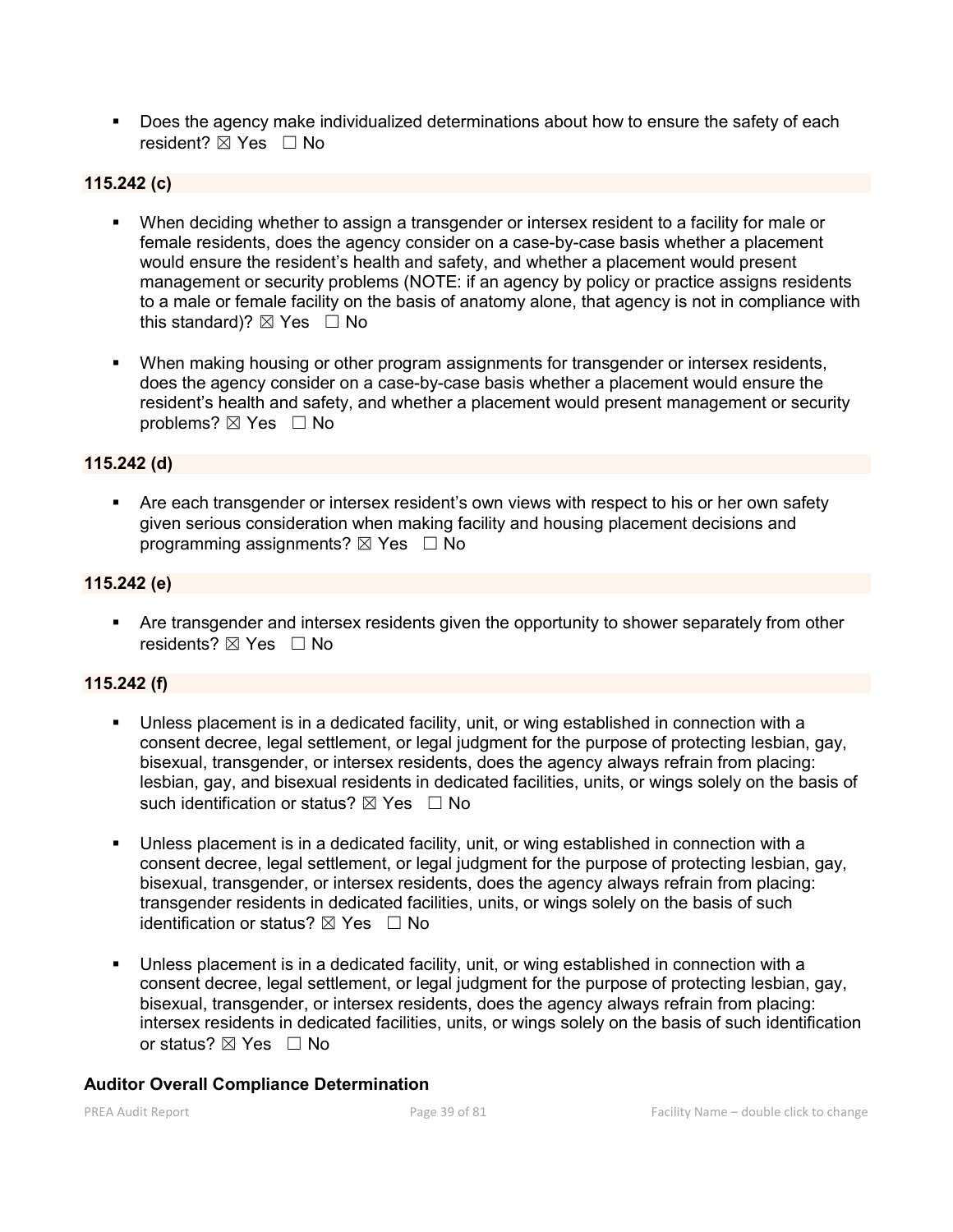- ☐ Exceeds Standard (*Substantially exceeds requirement of standards*)
- $\boxtimes$  **Meets Standard** (*Substantial compliance; complies in all material ways with the standard for the relevant review period*)
- ☐ Does Not Meet Standard (*Requires Corrective Action*)

#### Instructions for Overall Compliance Determination Narrative

*The narrative below must include a comprehensive discussion of all the evidence relied upon in making the compliance or non-compliance determination, the auditor's analysis and reasoning, and the auditor's conclusions. This discussion must also include corrective action recommendations where the facility does not meet the standard. These recommendations must be included in the Final Report, accompanied by information on specific corrective actions taken by the facility.*

All clients who receive a classification as vulnerable based on their PREA screening assessment will be housed in a bed/room that provides the maximum supervision. Staff would be aware of their status and ensure the safety and security of the client without knowing details of the assessment.

Besides housing, the information obtained in the assessment may be included in the client's individual case plan. The client and the case manager would create goals to work on while in treatment or the case manager may make community referrals for treatment. Clients could be referred the mental health clinician or community mental health agencies.

The facility has developed an appropriate plan to house transgender/intersex clients safely. The case manager would discuss with a transgender/intersex client all available safety options and allow their views of their own safety to aid in determining housing and treatment options. Clients would be able to receive the same treatment benefits while being house in a manner that allows for safe housing, work, and program assignments.

During the interview, the Associate Director was able to clearly discuss the facility's plan to keep potential victims away from potential abusers during work, education, or program assignments. At this time, the facility does not have a client that has identified as transgender or intersex.

Review: PREA assessment Interview with Case Manger Interview with Associate Director Interview with PREA Coordinator Interview with RA staff

# REPORTING

## Standard 115.251: Resident reporting

#### All Yes/No Questions Must Be Answered by the Auditor to Complete the Report

## 115.251 (a)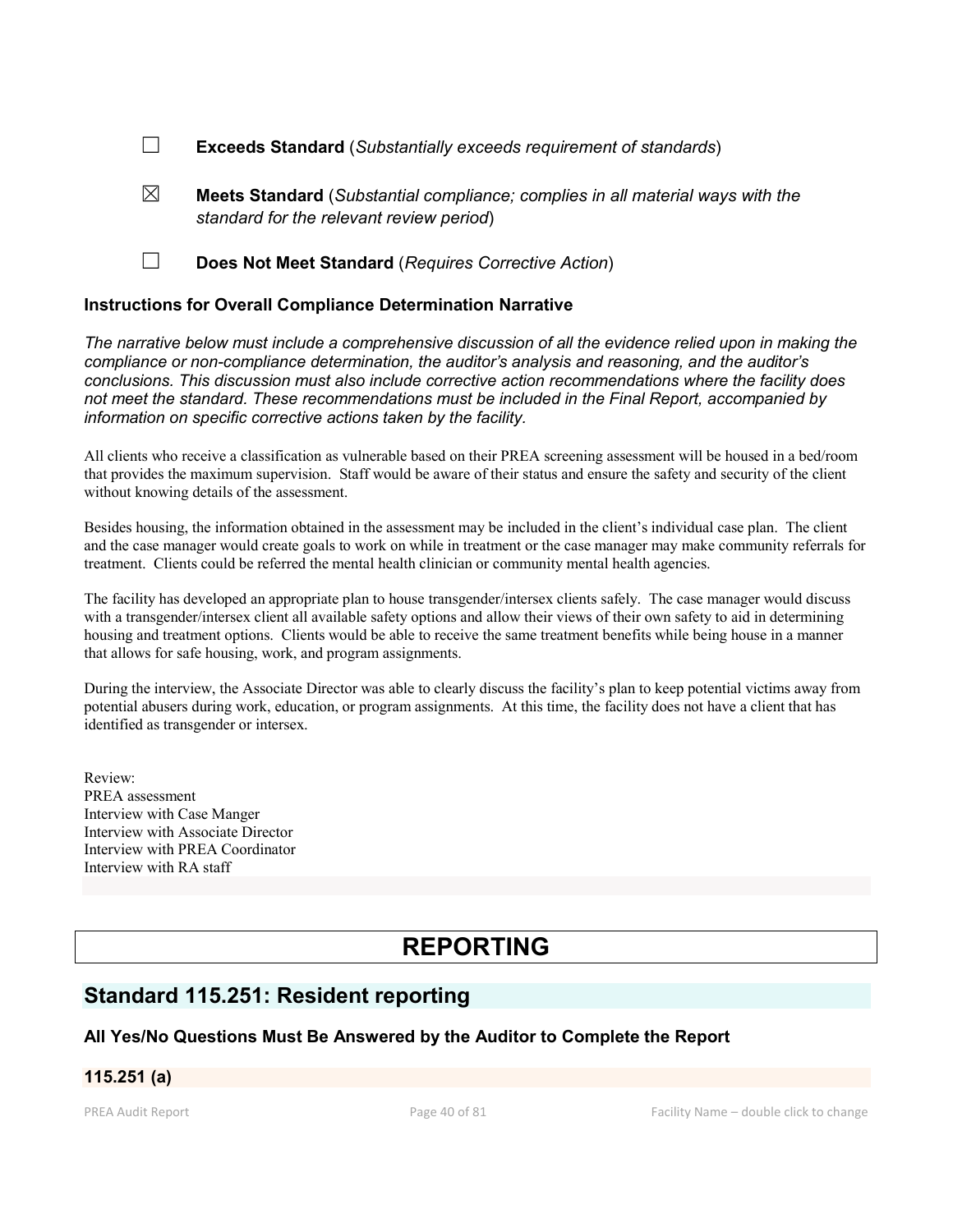- Does the agency provide multiple internal ways for residents to privately report: Sexual abuse and sexual harassment?  $\boxtimes$  Yes  $\Box$  No
- Does the agency provide multiple internal ways for residents to privately report: Retaliation by other residents or staff for reporting sexual abuse and sexual harassment?  $\boxtimes$  Yes  $\Box$  No
- Does the agency provide multiple internal ways for residents to privately report: Staff neglect or violation of responsibilities that may have contributed to such incidents?  $\boxtimes$  Yes  $\Box$  No

### 115.251 (b)

- Does the agency also provide at least one way for residents to report sexual abuse or sexual harassment to a public or private entity or office that is not part of the agency?  $\boxtimes$  Yes  $\Box$  No
- **If all is that private entity or office able to receive and immediately forward resident reports of sexual** abuse and sexual harassment to agency officials?  $\boxtimes$  Yes  $\Box$  No
- Does that private entity or office allow the resident to remain anonymous upon request?  $\boxtimes$  Yes  $\Box$  No

### 115.251 (c)

- Do staff members accept reports of sexual abuse and sexual harassment made verbally, in writing, anonymously, and from third parties?  $\boxtimes$  Yes  $\Box$  No
- Do staff members promptly document any verbal reports of sexual abuse and sexual harassment? **⊠** Yes □ No

#### 115.251 (d)

 Does the agency provide a method for staff to privately report sexual abuse and sexual harassment of residents?  $\boxtimes$  Yes  $\Box$  No

#### Auditor Overall Compliance Determination

- ☐ Exceeds Standard (*Substantially exceeds requirement of standards*)
- ☒ Meets Standard (*Substantial compliance; complies in all material ways with the standard for the relevant review period*)

☐ Does Not Meet Standard (*Requires Corrective Action*)

#### Instructions for Overall Compliance Determination Narrative

*The narrative below must include a comprehensive discussion of all the evidence relied upon in making the compliance or non-compliance determination, the auditor's analysis and reasoning, and the auditor's conclusions. This discussion must also include corrective action recommendations where the facility does*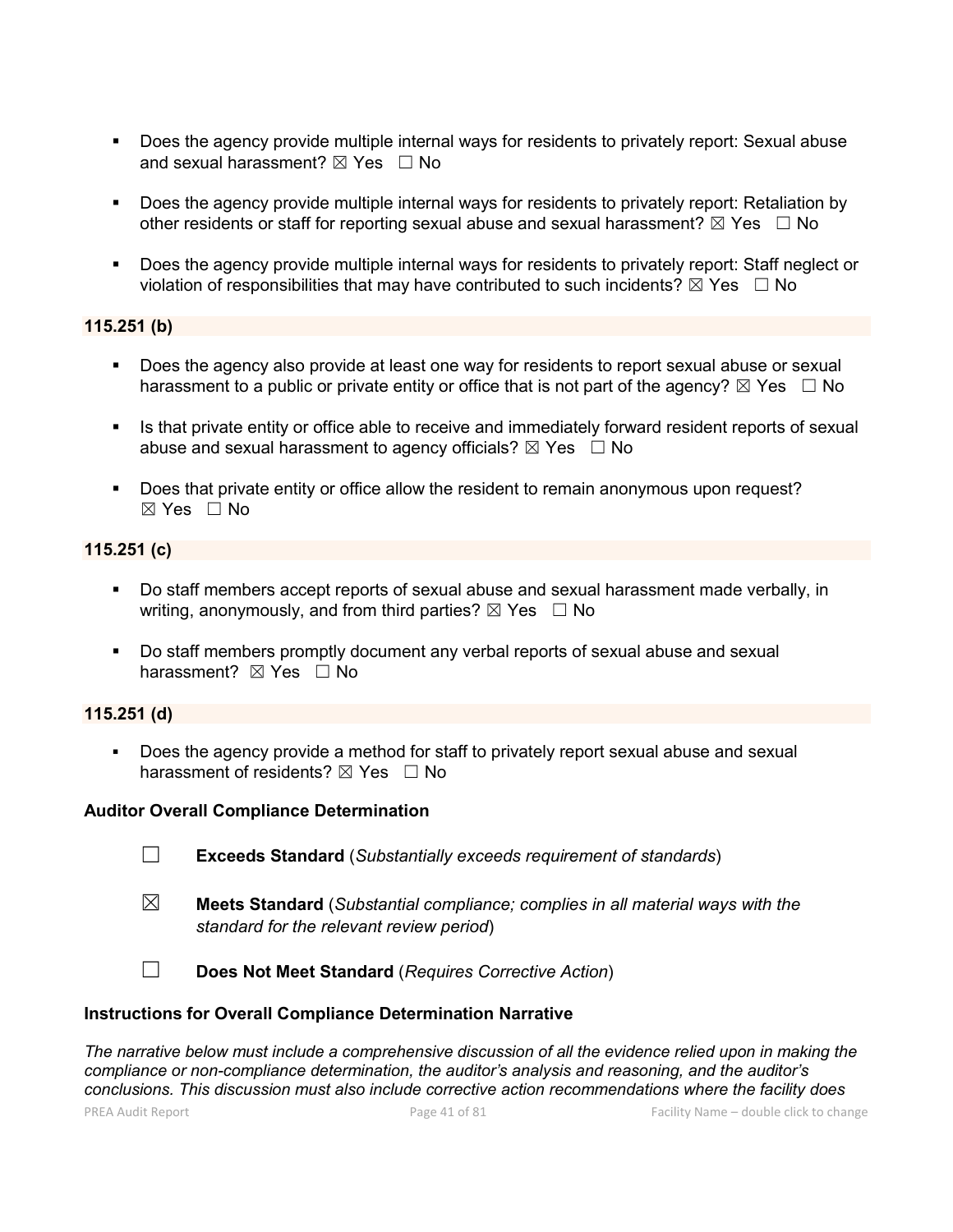#### *not meet the standard. These recommendations must be included in the Final Report, accompanied by information on specific corrective actions taken by the facility.*

The clients at Turtle Creek Center have multiple ways of reporting sexual abuse or sexual harassment. Posters throughout the facility indicate how clients can report to Talbert House staff as well as how to report to an outside agency. Interviews with the clients indicate that they are aware of all means of reporting and that they could report anonymously. They received the information at intake, during orientation training, and in case manager meetings.

The facility allows for free calls to the reporting entities. Residents are allowed to have cell phones in the facility, which they can use to make a report. The facility also has a care and concern box in which a client can leave a written PREA allegation and remain anonymous.

All residents received information at intake and in their handbooks regarding PREA reporting. Staff received information on how to privately report during staff training.

During this audit cycle, many clients reported allegations of sexual abuse or sexual harassment. One allegation was reported to staff through an anonymous note.

Review: PREA postings PREA brochure Client PREA education curriculum Facility tour Interview with random clients Interview with random staff Interview with PREA Coordinator Investigation reports

## Standard 115.252: Exhaustion of administrative remedies

## All Yes/No Questions Must Be Answered by the Auditor to Complete the Report

#### 115.252 (a)

Is the agency exempt from this standard? NOTE: The agency is exempt ONLY if it does not have administrative procedures to address resident grievances regarding sexual abuse. This does not mean the agency is exempt simply because a resident does not have to or is not ordinarily expected to submit a grievance to report sexual abuse. This means that as a matter of explicit policy, the agency does not have an administrative remedies process to address sexual abuse. ⊠ Yes □ No □ NA

#### 115.252 (b)

 Does the agency permit residents to submit a grievance regarding an allegation of sexual abuse without any type of time limits? (The agency may apply otherwise-applicable time limits to any portion of a grievance that does not allege an incident of sexual abuse.) (N/A if agency is exempt from this standard.)  $\boxtimes$  Yes  $\Box$  No  $\Box$  NA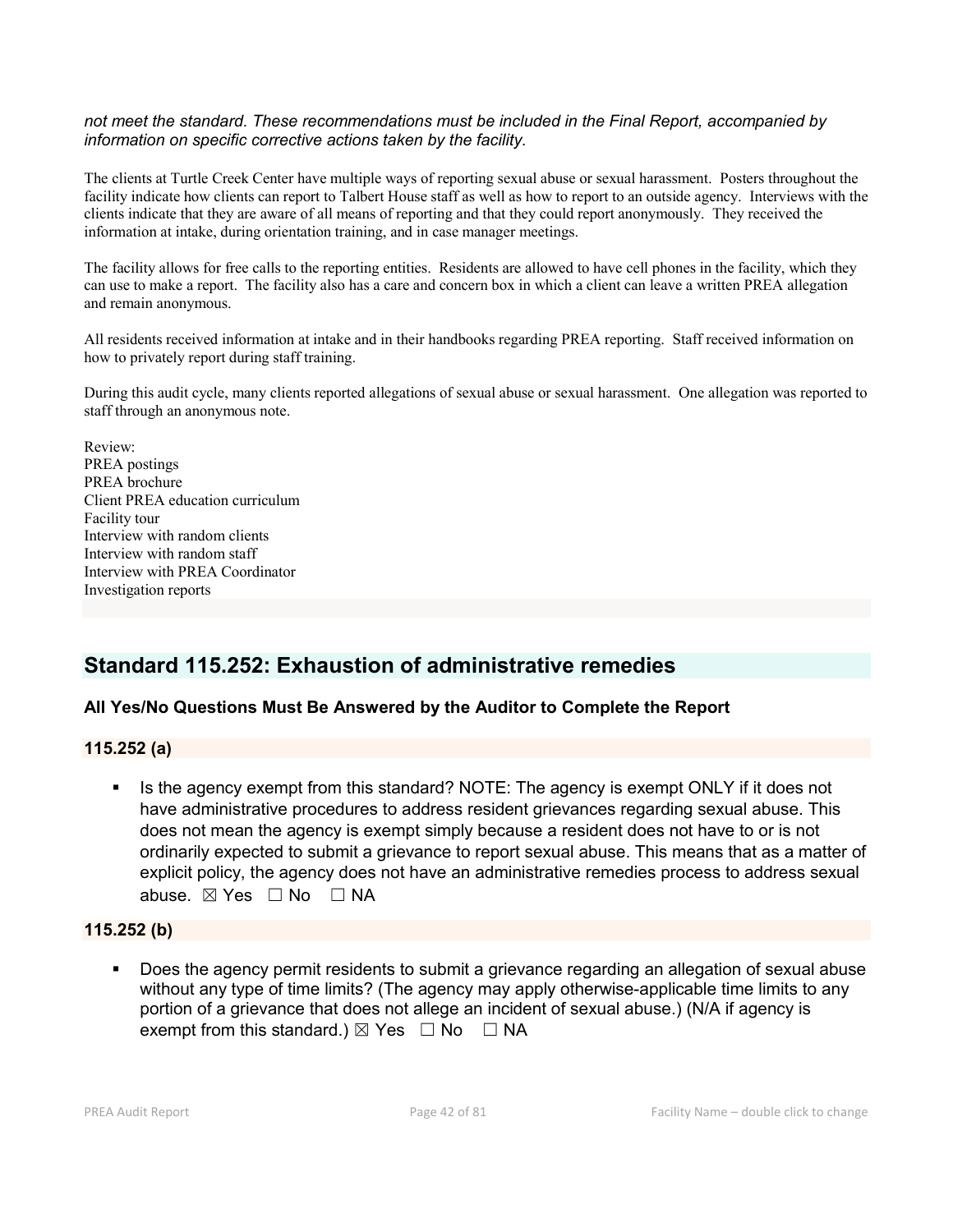Does the agency always refrain from requiring a resident to use any informal grievance process, or to otherwise attempt to resolve with staff, an alleged incident of sexual abuse? (N/A if agency is exempt from this standard.)  $\boxtimes$  Yes  $\Box$  No  $\Box$  NA

## 115.252 (c)

- Does the agency ensure that: A resident who alleges sexual abuse may submit a grievance without submitting it to a staff member who is the subject of the complaint? (N/A if agency is exempt from this standard.)  $\boxtimes$  Yes  $\Box$  No  $\Box$  NA
- Does the agency ensure that: Such grievance is not referred to a staff member who is the subject of the complaint? (N/A if agency is exempt from this standard.)  $\boxtimes$  Yes  $\Box$  No  $\Box$  NA

## 115.252 (d)

- Does the agency issue a final agency decision on the merits of any portion of a grievance alleging sexual abuse within 90 days of the initial filing of the grievance? (Computation of the 90-day time period does not include time consumed by residents in preparing any administrative appeal.) (N/A if agency is exempt from this standard.)  $\boxtimes$  Yes  $\Box$  No  $\Box$  NA
- If the agency determines that the 90-day timeframe is insufficient to make an appropriate decision and claims an extension of time [the maximum allowable extension of time to respond is 70 days per 115.252(d)(3)] , does the agency notify the resident in writing of any such extension and provide a date by which a decision will be made? (N/A if agency is exempt from this standard.)  $\boxtimes$  Yes  $\Box$  No  $\Box$  NA
- At any level of the administrative process, including the final level, if the resident does not receive a response within the time allotted for reply, including any properly noticed extension, may a resident consider the absence of a response to be a denial at that level? (N/A if agency is exempt from this standard.)  $\boxtimes$  Yes  $\Box$  No  $\Box$  NA

## 115.252 (e)

- Are third parties, including fellow residents, staff members, family members, attorneys, and outside advocates, permitted to assist residents in filing requests for administrative remedies relating to allegations of sexual abuse? (N/A if agency is exempt from this standard.) ☒ Yes ☐ No ☐ NA
- Are those third parties also permitted to file such requests on behalf of residents? (If a thirdparty files such a request on behalf of a resident, the facility may require as a condition of processing the request that the alleged victim agree to have the request filed on his or her behalf, and may also require the alleged victim to personally pursue any subsequent steps in the administrative remedy process.) (N/A if agency is exempt from this standard.)  $\boxtimes$  Yes  $\Box$  No  $\Box$  NA
- If the resident declines to have the request processed on his or her behalf, does the agency document the resident's decision? (N/A if agency is exempt from this standard.)  $⊠ Yes ⊡ No ⊡ NA$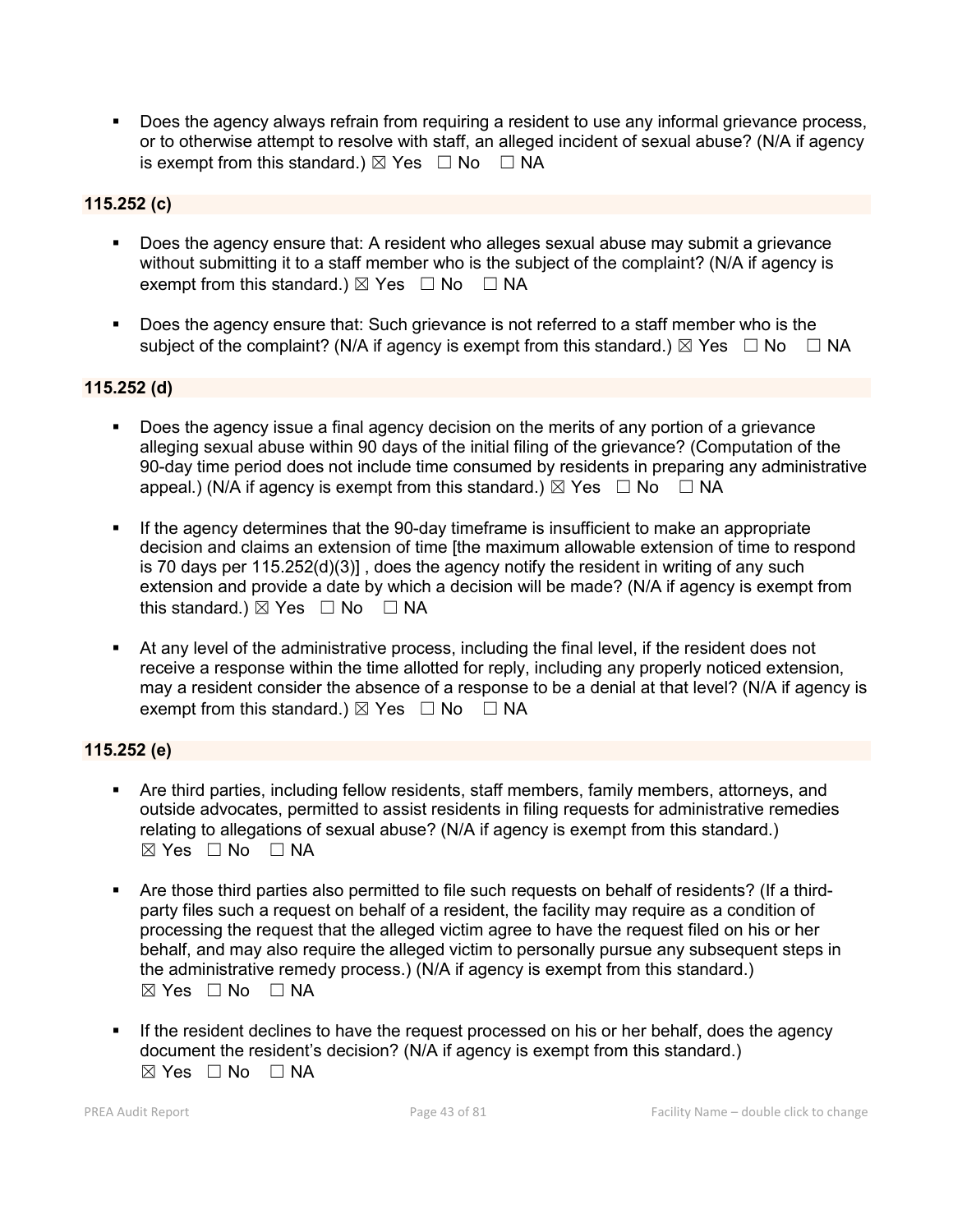#### 115.252 (f)

- Has the agency established procedures for the filing of an emergency grievance alleging that a resident is subject to a substantial risk of imminent sexual abuse? (N/A if agency is exempt from this standard.)  $\boxtimes$  Yes  $\Box$  No  $\Box$  NA
- After receiving an emergency grievance alleging a resident is subject to a substantial risk of imminent sexual abuse, does the agency immediately forward the grievance (or any portion thereof that alleges the substantial risk of imminent sexual abuse) to a level of review at which immediate corrective action may be taken? (N/A if agency is exempt from this standard.).  $\boxtimes$  Yes  $\Box$  No  $\Box$  NA
- After receiving an emergency grievance described above, does the agency provide an initial response within 48 hours? (N/A if agency is exempt from this standard.)  $\boxtimes$  Yes  $\Box$  No  $\Box$  NA
- After receiving an emergency grievance described above, does the agency issue a final agency decision within 5 calendar days? (N/A if agency is exempt from this standard.)  $\boxtimes$  Yes  $\Box$  No  $\Box$  NA
- Does the initial response and final agency decision document the agency's determination whether the resident is in substantial risk of imminent sexual abuse? (N/A if agency is exempt from this standard.)  $\boxtimes$  Yes  $\Box$  No  $\Box$  NA
- Does the initial response document the agency's action(s) taken in response to the emergency grievance? (N/A if agency is exempt from this standard.)  $\boxtimes$  Yes  $\Box$  No  $\Box$  NA
- Does the agency's final decision document the agency's action(s) taken in response to the emergency grievance? (N/A if agency is exempt from this standard.)  $\boxtimes$  Yes  $\Box$  No  $\Box$  NA

## 115.252 (g)

If the agency disciplines a resident for filing a grievance related to alleged sexual abuse, does it do so ONLY where the agency demonstrates that the resident filed the grievance in bad faith? (N/A if agency is exempt from this standard.)  $\boxtimes$  Yes  $\Box$  No  $\Box$  NA

#### Auditor Overall Compliance Determination

- ☐ Exceeds Standard (*Substantially exceeds requirement of standards*)
- ☒ Meets Standard (*Substantial compliance; complies in all material ways with the standard for the relevant review period*)

☐ Does Not Meet Standard (*Requires Corrective Action*)

#### Instructions for Overall Compliance Determination Narrative

*The narrative below must include a comprehensive discussion of all the evidence relied upon in making the compliance or non-compliance determination, the auditor's analysis and reasoning, and the auditor's*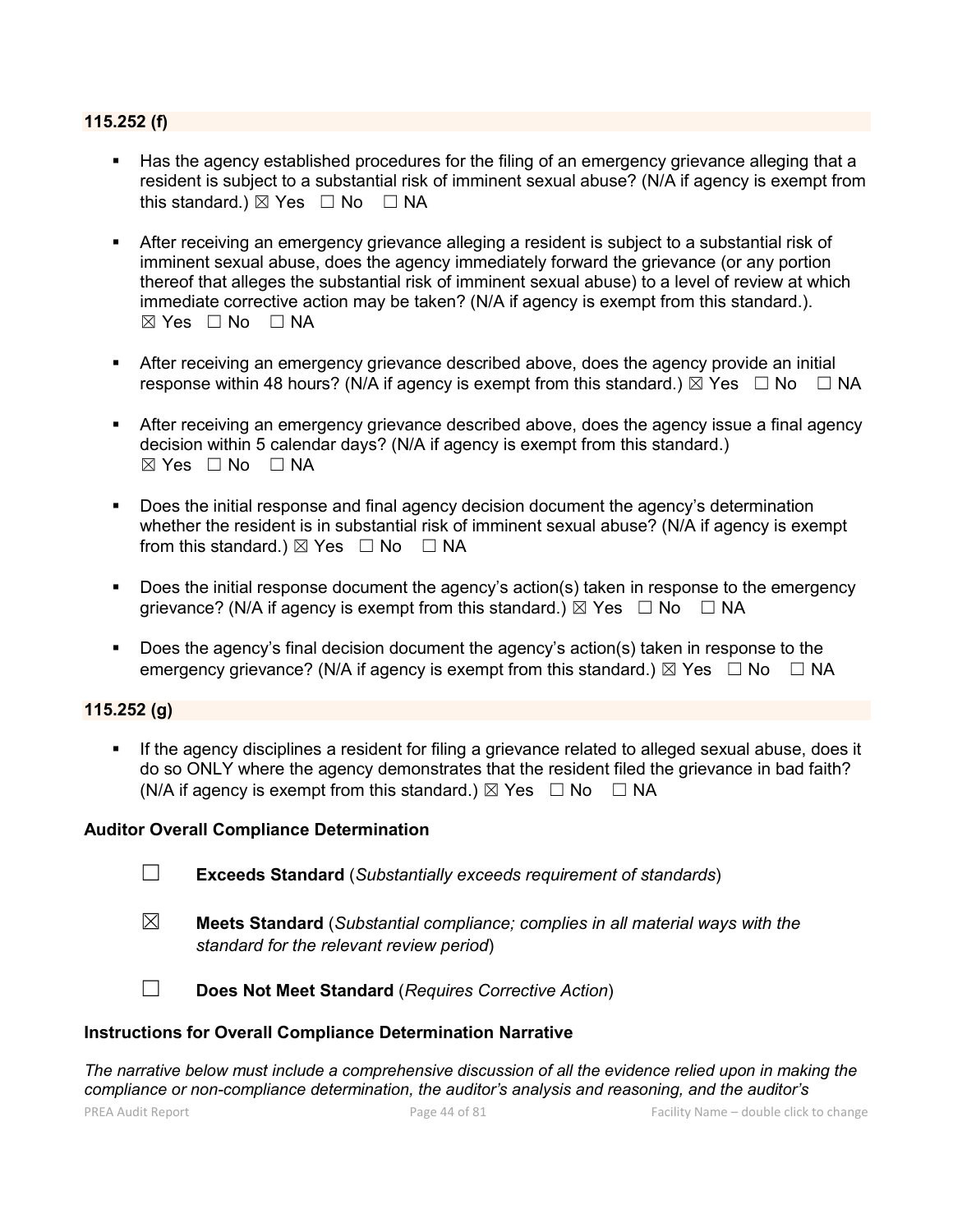#### *conclusions. This discussion must also include corrective action recommendations where the facility does not meet the standard. These recommendations must be included in the Final Report, accompanied by information on specific corrective actions taken by the facility.*

Talbert House has a grievance policy which does not assess a time limit for filing a grievance alleging sexual abuse or sexual harassment. The agency will respond to a grievance within five working days and has several levels of appeals. Should staff need more time to investigate or respond to the client, staff will notify the client of the extension and provide a date a decision will be made. Clients are informed that they are not required to use the grievance system in order to make an allegation of sexual abuse and sexual harassment, and that there are no time limits to reporting. Clients are also notified that third party sources can assist in the grievance process and that they can file a sexual abuse or sexual harassment grievance on behalf of another client. Grievances forms are available to clients and can be returned to any staff member or placed in the care and concern box (a locked box which allows clients to make written allegations).

During random client interviews, each responded that they were informed of the grievance process at intake. The grievance policy is also outlined in the client handbook which each client has verified they received at intake. No client interviewed has used the grievance system to report an allegation of sexual abuse or sexual harassment. The auditor discussed with the clients the response times to any type of grievance and those who have filed various grievances received a response from the agency within the specified time limit.

The facility Associate Director reviewed the grievance process with the auditor and the various levels of appeals available to clients. Clients who allege substantial risk of imminent sexual abuse will be immediately protected. The victim can be moved to another room or facility or the abuser can be moved to another room or facility. Agency practice is to place any staff member who is the subject of a sexual abuse or sexual harassment allegation on administrative leave.

Review: Policy and procedure Interview with random clients Interview with Associate Director Interview with PREA Coordinator

## Standard 115.253: Resident access to outside confidential support services

## All Yes/No Questions Must Be Answered by the Auditor to Complete the Report

## 115.253 (a)

- Does the facility provide residents with access to outside victim advocates for emotional support services related to sexual abuse by giving residents mailing addresses and telephone numbers, including toll-free hotline numbers where available, of local, State, or national victim advocacy or rape crisis organizations?  $\boxtimes$  Yes  $\Box$  No
- Does the facility enable reasonable communication between residents and these organizations and agencies, in as confidential a manner as possible?  $\boxtimes$  Yes  $\Box$  No

## 115.253 (b)

Does the facility inform residents, prior to giving them access, of the extent to which such communications will be monitored and the extent to which reports of abuse will be forwarded to authorities in accordance with mandatory reporting laws?  $\boxtimes$  Yes  $\Box$  No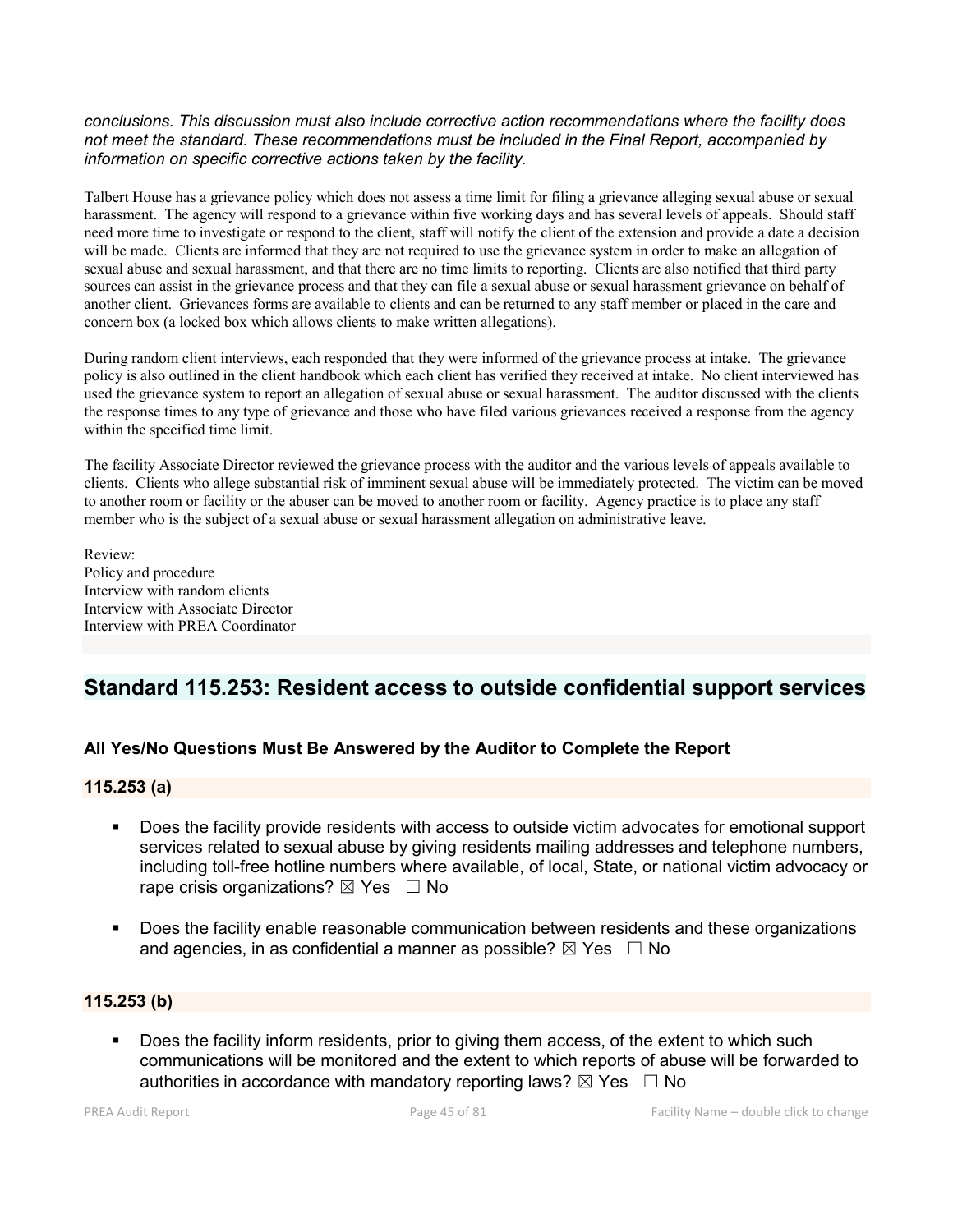### 115.253 (c)

- Does the agency maintain or attempt to enter into memoranda of understanding or other agreements with community service providers that are able to provide residents with confidential emotional support services related to sexual abuse?  $\boxtimes$  Yes  $\Box$  No
- Does the agency maintain copies of agreements or documentation showing attempts to enter into such agreements?  $\boxtimes$  Yes  $\Box$  No

#### Auditor Overall Compliance Determination

- ☐ Exceeds Standard (*Substantially exceeds requirement of standards*)
- ☒ Meets Standard (*Substantial compliance; complies in all material ways with the standard for the relevant review period*)
- ☐ Does Not Meet Standard (*Requires Corrective Action*)

#### Instructions for Overall Compliance Determination Narrative

*The narrative below must include a comprehensive discussion of all the evidence relied upon in making the compliance or non-compliance determination, the auditor's analysis and reasoning, and the auditor's conclusions. This discussion must also include corrective action recommendations where the facility does not meet the standard. These recommendations must be included in the Final Report, accompanied by information on specific corrective actions taken by the facility.*

The facility has a MOU with SANE of Butler County to provide victim advocate services or emotional support services related to sexual abuse. The agency collaborates with Atrium Medical Center and together they provided residents with their address and hotline number in order to obtain these services or make a sexual abuse or sexual harassment report. The facility also has a MOU with YWCA Rape Crisis (formally Women Helping Women) to provide advocacy services.

The facility informs residents the limits of confidentiality when using these services during orientation group.

Interviews with residents indicate that they have received the phone number and address of YWCA Rape Crisis and SANE of Butler County and understand that reporting an allegation to the center could result in a mandatory reporting of the allegation.

Review: Policy and Procedure Posters MOU with SANE of Butler County MOU with YWCA Rape Crisis Interview with residents

## Standard 115.254: Third-party reporting

## All Yes/No Questions Must Be Answered by the Auditor to Complete the Report

#### 115.254 (a)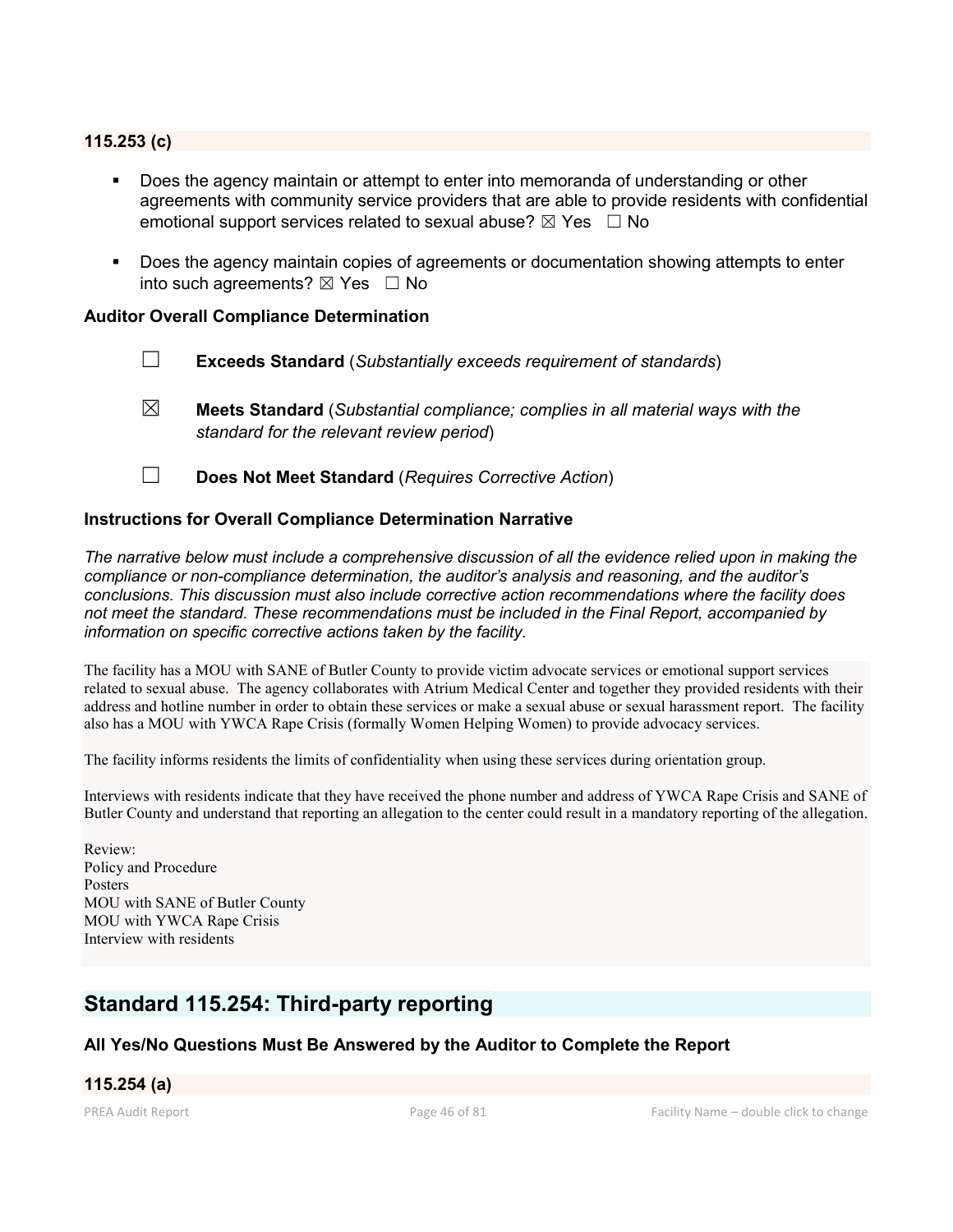- Has the agency established a method to receive third-party reports of sexual abuse and sexual harassment? ⊠ Yes □ No
- Has the agency distributed publicly information on how to report sexual abuse and sexual harassment on behalf of a resident?  $\boxtimes$  Yes  $\Box$  No

### Auditor Overall Compliance Determination

- ☐ Exceeds Standard (*Substantially exceeds requirement of standards*)
- ☒ Meets Standard (*Substantial compliance; complies in all material ways with the standard for the relevant review period*)
- ☐ Does Not Meet Standard (*Requires Corrective Action*)

### Instructions for Overall Compliance Determination Narrative

*The narrative below must include a comprehensive discussion of all the evidence relied upon in making the compliance or non-compliance determination, the auditor's analysis and reasoning, and the auditor's conclusions. This discussion must also include corrective action recommendations where the facility does not meet the standard. These recommendations must be included in the Final Report, accompanied by information on specific corrective actions taken by the facility.*

The agency has posted on its website ways that anyone can report sexual abuse or sexual harassment on behalf of a resident. Residents are also educated that they may make a third party report on behalf of another resident. The information on how to make a third party report is also posted in the visitation area.

All official visitors that come into the facility must sign a PREA Zero Tolerance Acknowledgment form. The form includes information on how to report an allegation.

One allegation this audit cycle was a third-party report.

Review: Policy and procedure Agency website Facility tour PREA postings Investigation report

# OFFICIAL RESPONSE FOLLOWING A RESIDENT REPORT

## Standard 115.261: Staff and agency reporting duties

## All Yes/No Questions Must Be Answered by the Auditor to Complete the Report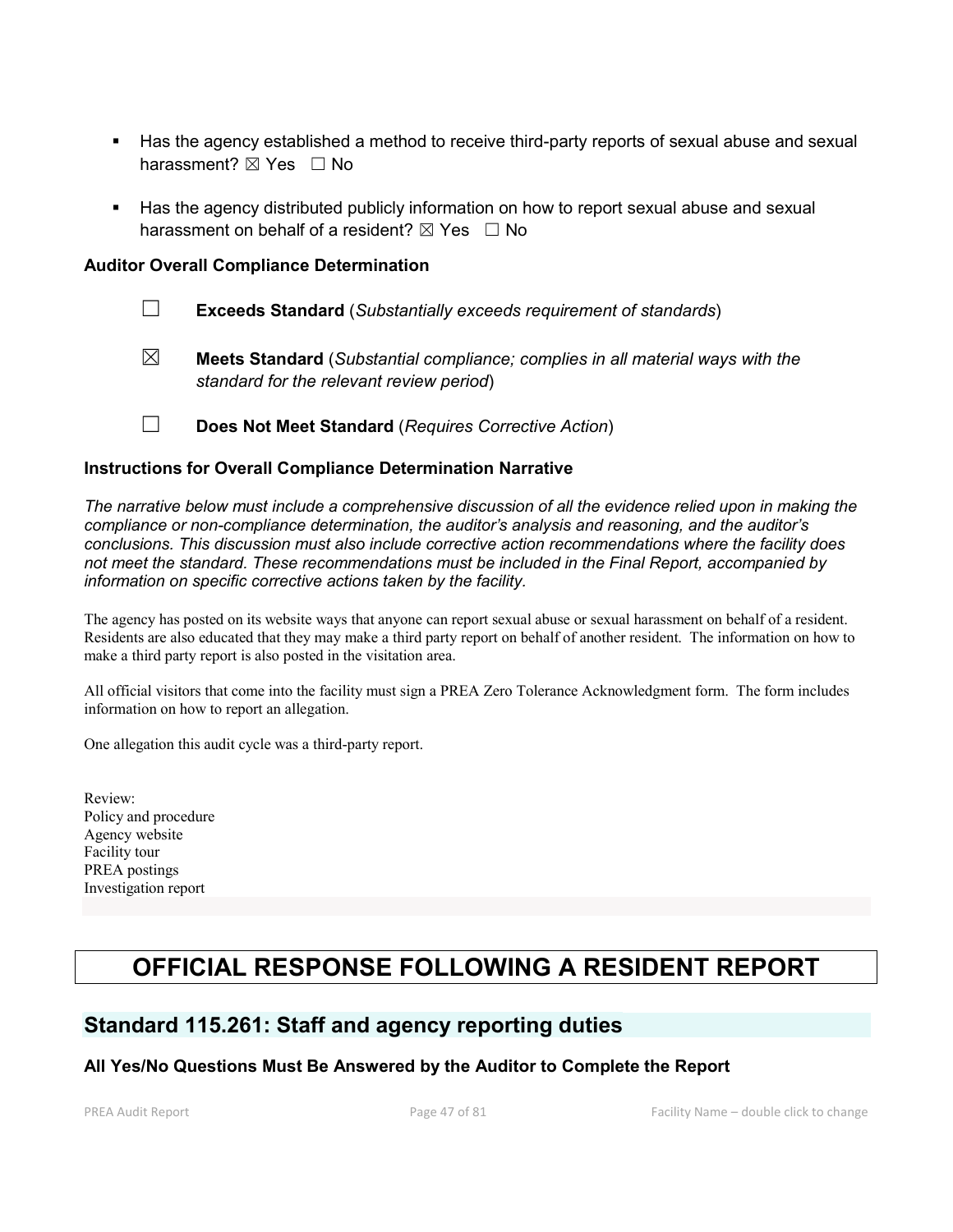#### 115.261 (a)

- Does the agency require all staff to report immediately and according to agency policy any knowledge, suspicion, or information regarding an incident of sexual abuse or sexual harassment that occurred in a facility, whether or not it is part of the agency?  $\boxtimes$  Yes  $\Box$  No
- Does the agency require all staff to report immediately and according to agency policy any knowledge, suspicion, or information regarding retaliation against residents or staff who reported an incident of sexual abuse or sexual harassment?  $\boxtimes$  Yes  $\Box$  No
- Does the agency require all staff to report immediately and according to agency policy any knowledge, suspicion, or information regarding any staff neglect or violation of responsibilities that may have contributed to an incident of sexual abuse or sexual harassment or retaliation? ☒ Yes ☐ No

#### 115.261 (b)

 Apart from reporting to designated supervisors or officials, do staff always refrain from revealing any information related to a sexual abuse report to anyone other than to the extent necessary, as specified in agency policy, to make treatment, investigation, and other security and management decisions?  $\boxtimes$  Yes  $\Box$  No

#### 115.261 (c)

- Unless otherwise precluded by Federal, State, or local law, are medical and mental health practitioners required to report sexual abuse pursuant to paragraph (a) of this section?  $\boxtimes$  Yes  $\Box$  No
- Are medical and mental health practitioners required to inform residents of the practitioner's duty to report, and the limitations of confidentiality, at the initiation of services?  $\boxtimes$  Yes  $\Box$  No

#### 115.261 (d)

 If the alleged victim is under the age of 18 or considered a vulnerable adult under a State or local vulnerable persons statute, does the agency report the allegation to the designated State or local services agency under applicable mandatory reporting laws?  $\boxtimes$  Yes  $\Box$  No

## 115.261 (e)

 Does the facility report all allegations of sexual abuse and sexual harassment, including thirdparty and anonymous reports, to the facility's designated investigators?  $\boxtimes$  Yes  $\Box$  No

## Auditor Overall Compliance Determination



☐ Exceeds Standard (*Substantially exceeds requirement of standards*)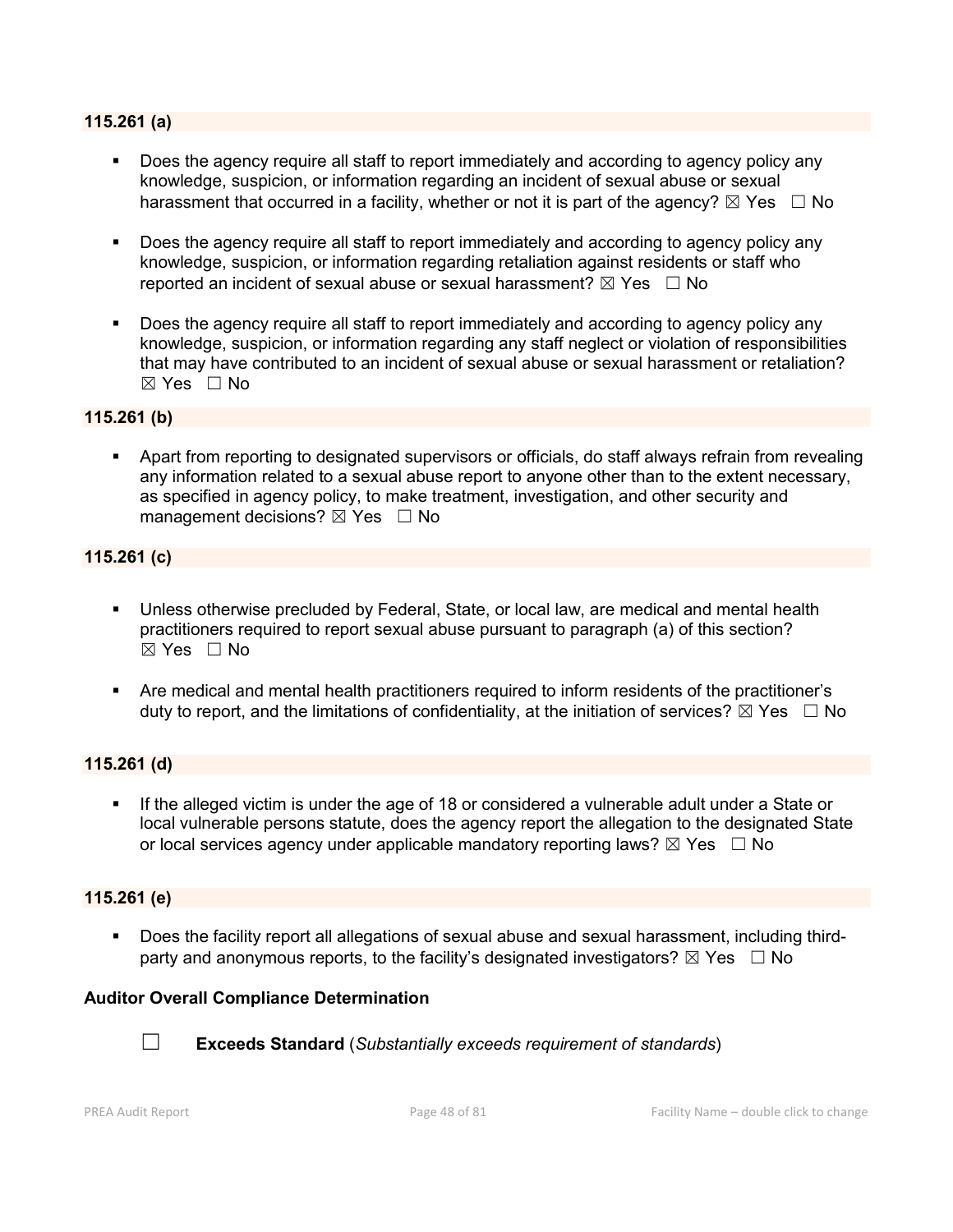☒ Meets Standard (*Substantial compliance; complies in all material ways with the standard for the relevant review period*)

☐ Does Not Meet Standard (*Requires Corrective Action*)

### Instructions for Overall Compliance Determination Narrative

*The narrative below must include a comprehensive discussion of all the evidence relied upon in making the compliance or non-compliance determination, the auditor's analysis and reasoning, and the auditor's conclusions. This discussion must also include corrective action recommendations where the facility does not meet the standard. These recommendations must be included in the Final Report, accompanied by information on specific corrective actions taken by the facility.*

The agency has a policy that requires all staff to immediately report any knowledge, suspicion, or information regarding an incident of sexual abuse, sexual harassment, or retaliation, including third party and anonymous reports. The staff have been give instruction on how to document the report and limit access to that information, and to only share that information with staff in order to make treatment, investigation, or other security decisions. All allegations of sexual abuse or harassment are referred to the PREA Coordinator for investigation.

Staff interviewed, including line staff and facility leadership, understood their duty to report and were trained appropriately on the agency's PREA reporting policies. Staff indicated that they would have no trouble reporting any allegation or suspicion of sexual abuse, sexual harassment, or retaliation even if it was against another staff member.

All staff members who have licensure are required to inform residents of their status and the limits of confidentiality. These staff members maintain their duty report any allegation made to them.

An allegation reported during this audit cycle included a staff report based on suspicious behavior.

The facility does not accept any resident that is under the age of 18 and does not have a duty to report to child protective services. The State of Ohio does not require institutions or facilities licensed by the state of facilities in which a person resides as a result of voluntary, civil, or criminal commitment to report to adult protective services (Chapter 5101:2-20 and 5101:2-20- 01).

Review: Policy and procedure Interviews with staff Investigation reports State law statute

## Standard 115.262: Agency protection duties

#### All Yes/No Questions Must Be Answered by the Auditor to Complete the Report

## 115.262 (a)

 When the agency learns that a resident is subject to a substantial risk of imminent sexual abuse, does it take immediate action to protect the resident?  $\boxtimes$  Yes  $\Box$  No

## Auditor Overall Compliance Determination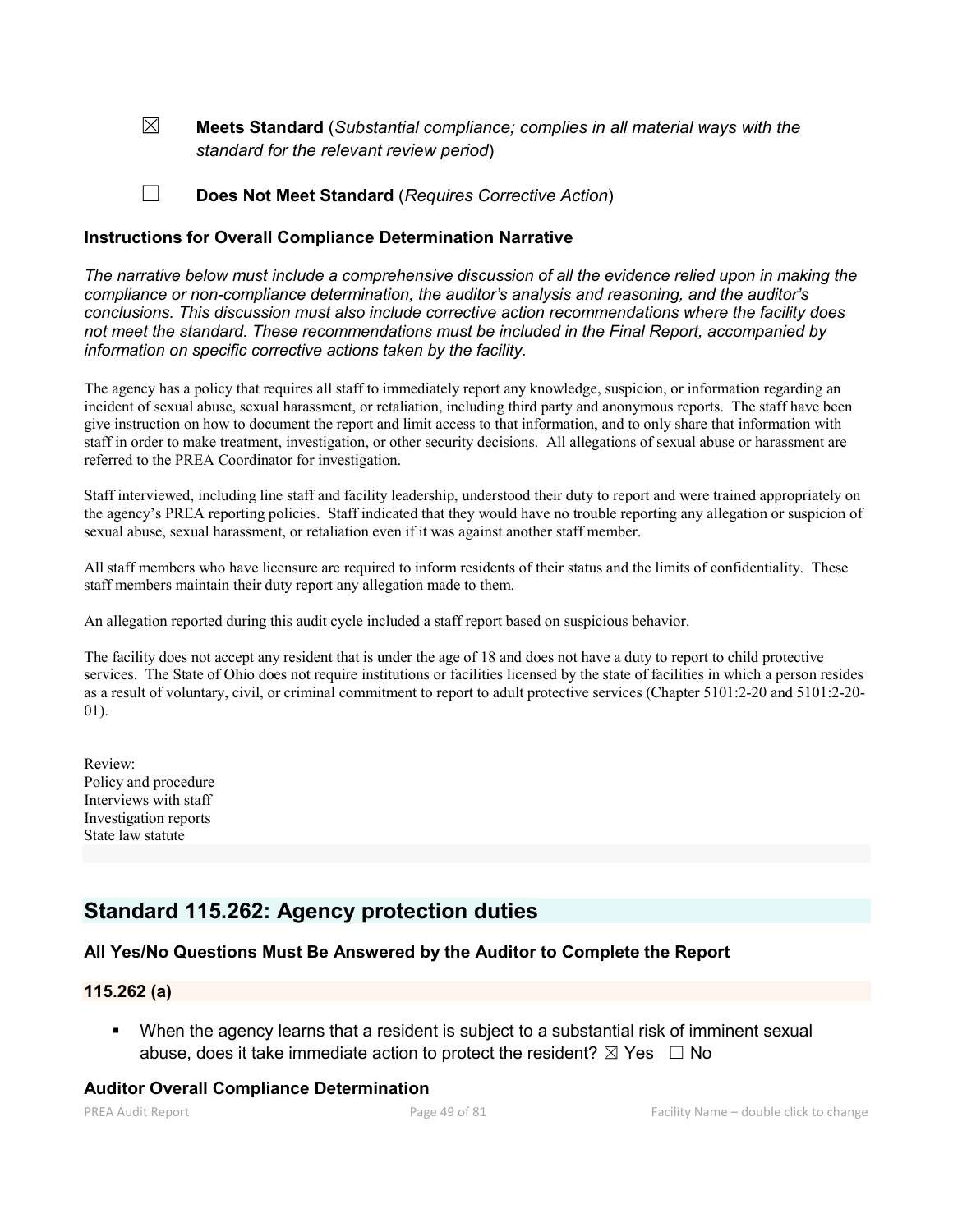- ☐ Exceeds Standard (*Substantially exceeds requirement of standards*)
- $\boxtimes$  **Meets Standard** (*Substantial compliance; complies in all material ways with the standard for the relevant review period*)
- ☐ Does Not Meet Standard (*Requires Corrective Action*)

### Instructions for Overall Compliance Determination Narrative

*The narrative below must include a comprehensive discussion of all the evidence relied upon in making the compliance or non-compliance determination, the auditor's analysis and reasoning, and the auditor's conclusions. This discussion must also include corrective action recommendations where the facility does not meet the standard. These recommendations must be included in the Final Report, accompanied by information on specific corrective actions taken by the facility.*

The facility has a plan to protect clients from imminent sexual abuse. The facility has several dorm units that a client can be moved to in order to facilitate protection. If necessary, Talbert House has several facilities throughout Greater Cincinnati. The facility could utilize one of the other facilities if necessary to protect a client from imminent sexual abuse. The agency has a practice of placing a staff member on administrative leave if they are the subject of a sexual abuse of sexual harassment investigation.

An interview with the Associate Director and both PREA Coordinators discussed the process for ensuring client safety and making a move to another facility if necessary. The facility has placed a staff member on administrative leave during an investigation and moved clients to other areas of the building or to another facility at the conclusion of investigations.

The auditor was left with the impression from the interviews with clients and staff that client safety was paramount to the staff and that any necessary changes that would not jeopardize the safety and security of the facility would be made.

Review: Police and procedure Interview with Associate Director Interview with RA staff Interview with Case Manger Interview with PREA Coordinator Interview with Facility Director Investigation reports

## Standard 115.263: Reporting to other confinement facilities

## All Yes/No Questions Must Be Answered by the Auditor to Complete the Report

#### 115.263 (a)

 Upon receiving an allegation that a resident was sexually abused while confined at another facility, does the head of the facility that received the allegation notify the head of the facility or appropriate office of the agency where the alleged abuse occurred?  $\boxtimes$  Yes  $\Box$  No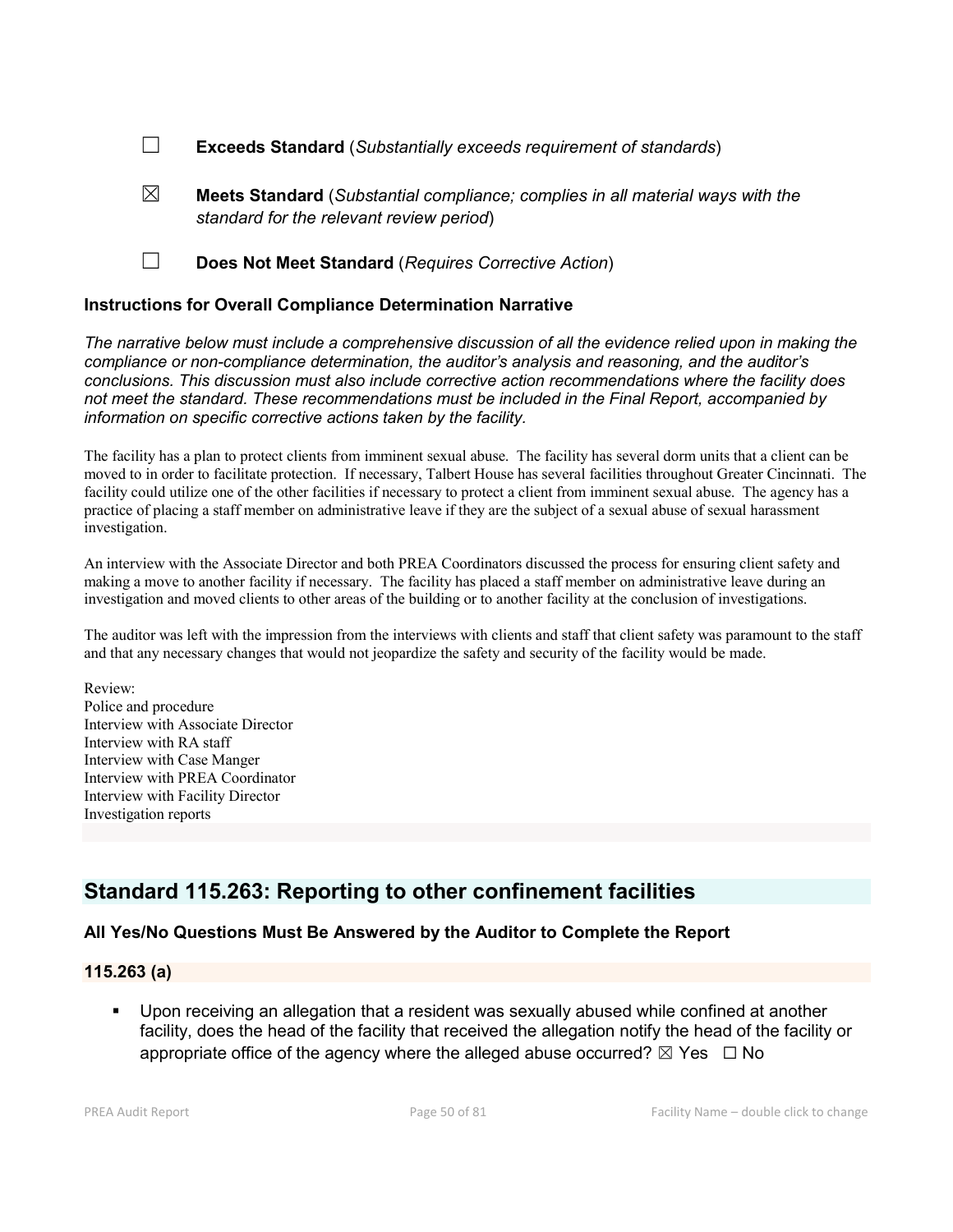#### 115.263 (b)

 Is such notification provided as soon as possible, but no later than 72 hours after receiving the allegation? ⊠ Yes □ No

#### 115.263 (c)

Does the agency document that it has provided such notification?  $\boxtimes$  Yes  $\Box$  No

#### 115.263 (d)

**Does the facility head or agency office that receives such notification ensure that the allegation** is investigated in accordance with these standards?  $\boxtimes$  Yes  $\Box$  No

#### Auditor Overall Compliance Determination

- ☐ Exceeds Standard (*Substantially exceeds requirement of standards*)
- ☒ Meets Standard (*Substantial compliance; complies in all material ways with the standard for the relevant review period*)
- ☐ Does Not Meet Standard (*Requires Corrective Action*)

#### Instructions for Overall Compliance Determination Narrative

*The narrative below must include a comprehensive discussion of all the evidence relied upon in making the compliance or non-compliance determination, the auditor's analysis and reasoning, and the auditor's conclusions. This discussion must also include corrective action recommendations where the facility does not meet the standard. These recommendations must be included in the Final Report, accompanied by information on specific corrective actions taken by the facility.*

The agency has a policy that requires the facility Director to report to the head of another facility any allegation made against that facility within 72 hours of receiving the allegation. The Director is responsible for documenting the report and making notification of such report to the PREA Coordinator. Should a report be made to the facility that a client at another facility is making an allegation toward someone in their agency; the Associate Director shall ensure that the allegation is fully investigated.

An interview with the Associate Director indicated that the facility has not received a report from another institution, nor have they had to report an allegation to another facility.

Review: Policy and procedure Interview with PREA Coordinator Interview with Associate Director

## Standard 115.264: Staff first responder duties

All Yes/No Questions Must Be Answered by the Auditor to Complete the Report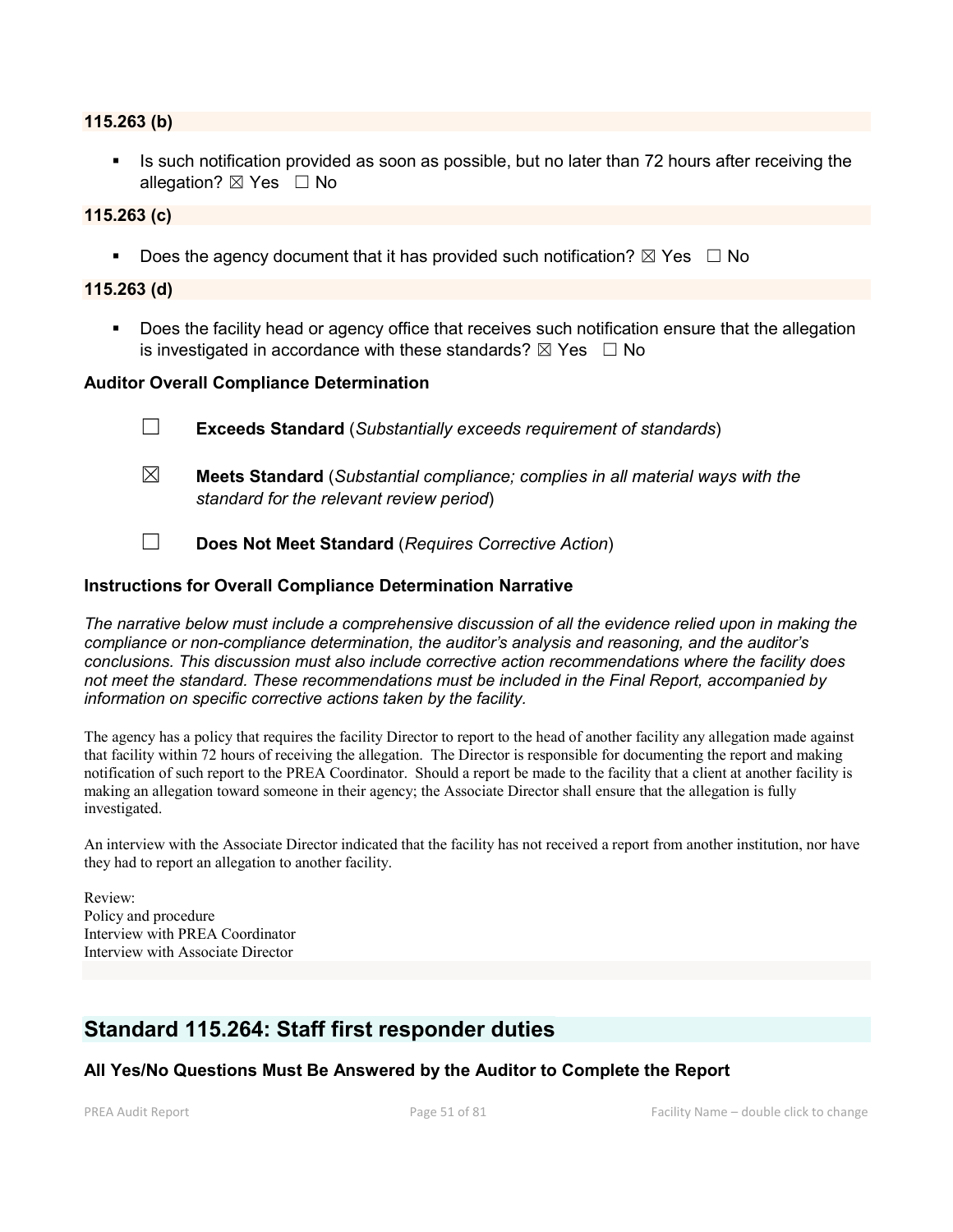#### 115.264 (a)

- Upon learning of an allegation that a resident was sexually abused, is the first security staff member to respond to the report required to: Separate the alleged victim and abuser?  $\boxtimes$  Yes  $\Box$  No
- Upon learning of an allegation that a resident was sexually abused, is the first security staff member to respond to the report required to: Preserve and protect any crime scene until appropriate steps can be taken to collect any evidence?  $\boxtimes$  Yes  $\Box$  No
- Upon learning of an allegation that a resident was sexually abused, is the first security staff member to respond to the report required to: Request that the alleged victim not take any actions that could destroy physical evidence, including, as appropriate, washing, brushing teeth, changing clothes, urinating, defecating, smoking, drinking, or eating, if the abuse occurred within a time period that still allows for the collection of physical evidence?  $\boxtimes$  Yes  $\Box$  No
- Upon learning of an allegation that a resident was sexually abused, is the first security staff member to respond to the report required to: Ensure that the alleged abuser does not take any actions that could destroy physical evidence, including, as appropriate, washing, brushing teeth, changing clothes, urinating, defecating, smoking, drinking, or eating, if the abuse occurred within a time period that still allows for the collection of physical evidence?  $\boxtimes$  Yes  $\Box$  No

## 115.264 (b)

 If the first staff responder is not a security staff member, is the responder required to request that the alleged victim not take any actions that could destroy physical evidence, and then notify security staff? □ Yes □ No

#### Auditor Overall Compliance Determination

- ☐ Exceeds Standard (*Substantially exceeds requirement of standards*)
- ☒ Meets Standard (*Substantial compliance; complies in all material ways with the standard for the relevant review period*)
- ☐ Does Not Meet Standard (*Requires Corrective Action*)

#### Instructions for Overall Compliance Determination Narrative

*The narrative below must include a comprehensive discussion of all the evidence relied upon in making the compliance or non-compliance determination, the auditor's analysis and reasoning, and the auditor's conclusions. This discussion must also include corrective action recommendations where the facility does not meet the standard. These recommendations must be included in the Final Report, accompanied by information on specific corrective actions taken by the facility.*

The agency has a policy requiring all staff be trained on first responder duties. The duties vary from non-security staff to security staff. All staff are supplied the required first responder training. The facility has a detailed sexual abuse, assault, harassment response procedure for any incident of sexual abuse. This plan is located in the compliance manual stored at the main post. The response procedure includes where to place an alleged abuser when separating from the victim so that the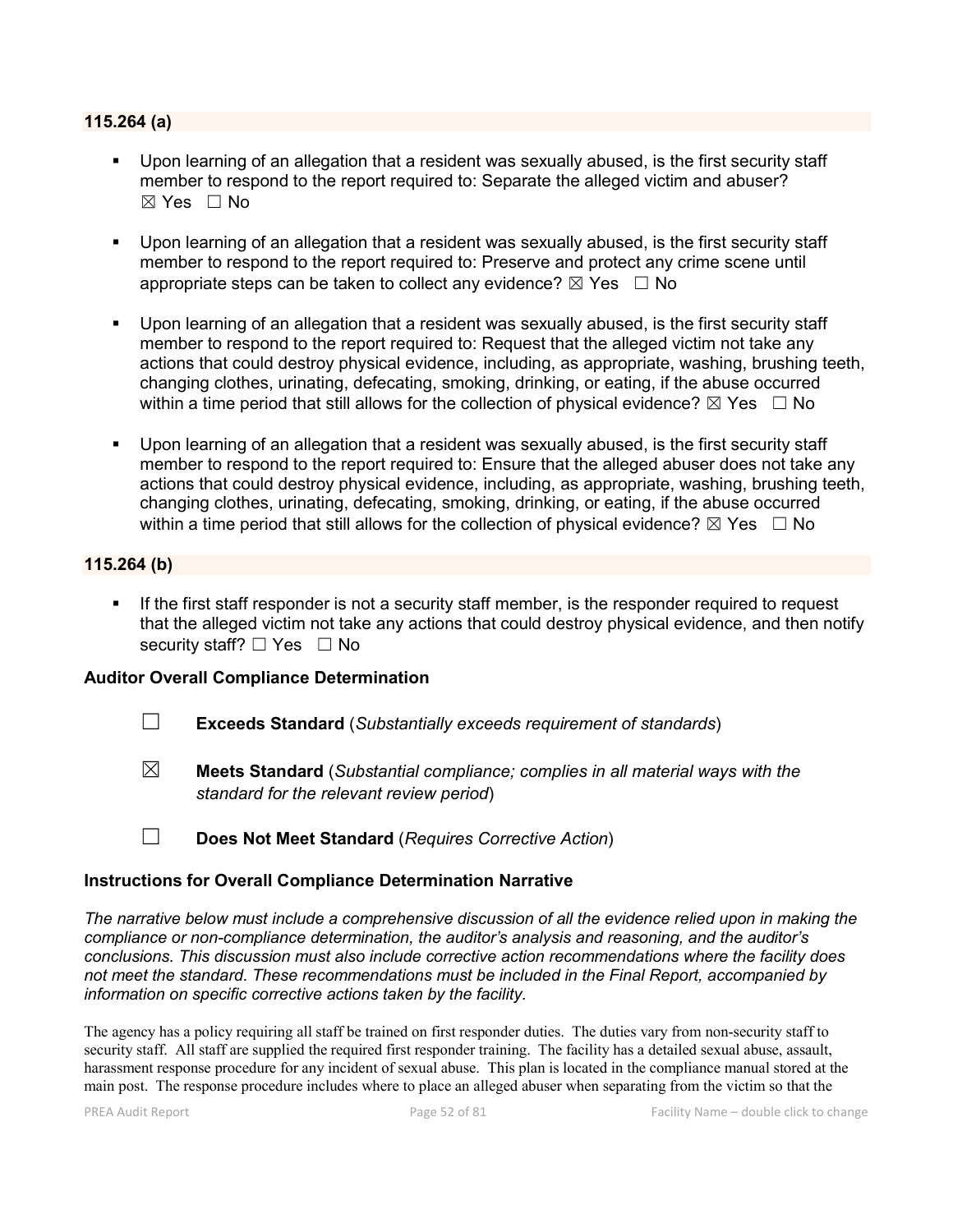abuse cannot destroy any evidence, preserving evidence until the local legal authority can collect the evidence, requesting that the alleged victim not do anything to destroy evidence including washing, brushing teeth changing clothes, performing bodily functions, smoking, drinking, or eating, reporting allegation to the local authorities and to the facility Associate Director or the manager on call and the PREA Coordinator.

Non-security staff are required per policy to contact a security staff member and make a request that the alleged victim not take any action that could destroy evidence.

During staff interviews, both security and non-security staff have acknowledged their training of the first responder duties. The staff was able to specifically identify the steps they are to take as a security or non-security staff and knew the location of the sexual abuse, assault harassment response procedure.

There was no need for a first responder during this audit cycle.

Review: Policy and procedure Facility tour First Responder Duties in Compliance Manual Interview with random staff Interview with Associate Director Interview with PREA Coordinator

## Standard 115.265: Coordinated response

## All Yes/No Questions Must Be Answered by the Auditor to Complete the Report

## 115.265 (a)

 Has the facility developed a written institutional plan to coordinate actions among staff first responders, medical and mental health practitioners, investigators, and facility leadership taken in response to an incident of sexual abuse?  $\boxtimes$  Yes  $\Box$  No

#### Auditor Overall Compliance Determination

☐ Exceeds Standard (*Substantially exceeds requirement of standards*)

- ☒ Meets Standard (*Substantial compliance; complies in all material ways with the standard for the relevant review period*)
- ☐ Does Not Meet Standard (*Requires Corrective Action*)

#### Instructions for Overall Compliance Determination Narrative

*The narrative below must include a comprehensive discussion of all the evidence relied upon in making the compliance or non-compliance determination, the auditor's analysis and reasoning, and the auditor's conclusions. This discussion must also include corrective action recommendations where the facility does*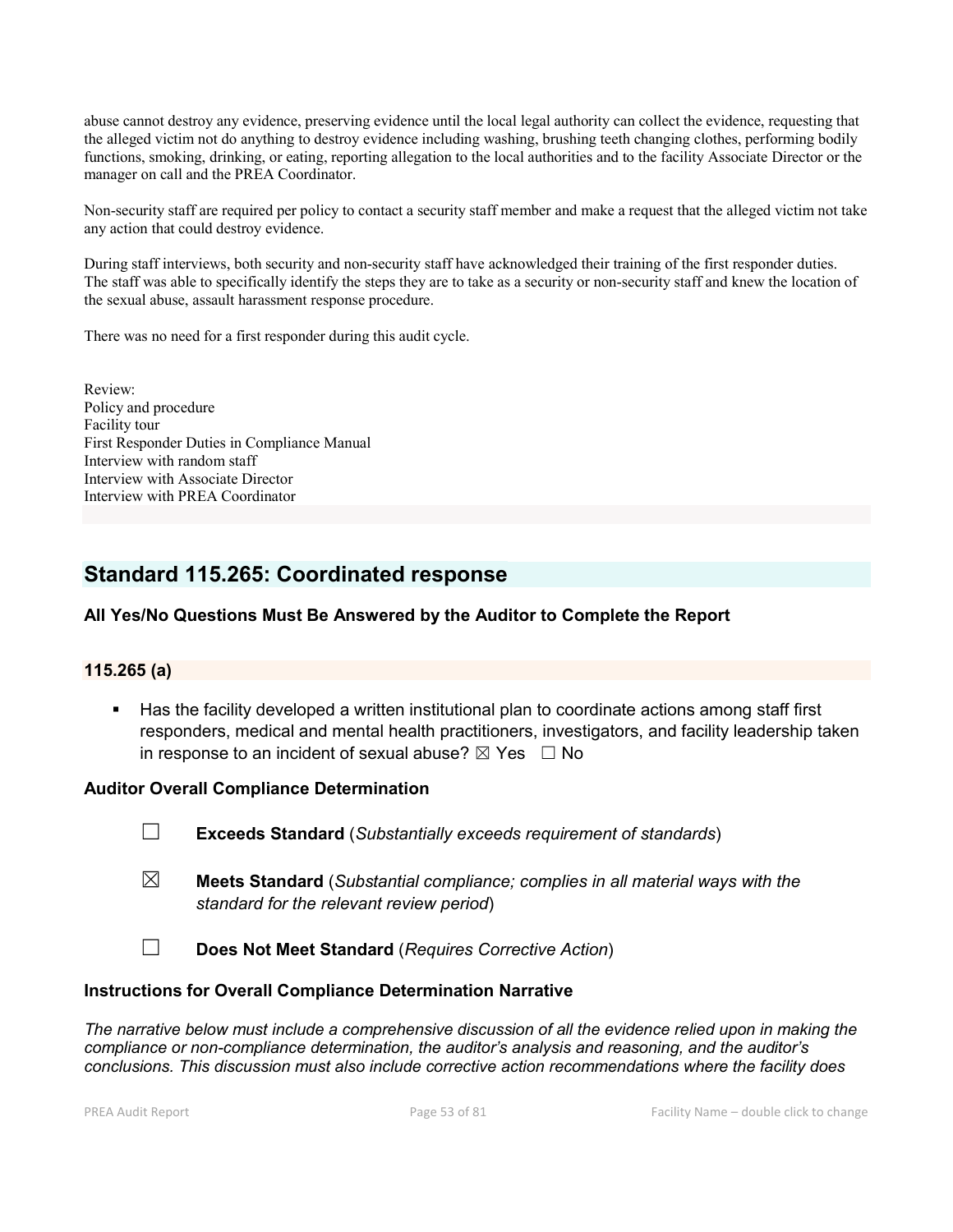#### *not meet the standard. These recommendations must be included in the Final Report, accompanied by information on specific corrective actions taken by the facility.*

The agency has developed a Sexual Abuse, Sexual Assault, Sexual Harassment Reporting Form to walk staff members through the coordinated response plan. The plan lists the required steps and is posted in the Compliance Manual located at the main post. The steps listed are specific and detailed enough for staff to follow in the event of a sexual abuse/sexual assault incident. The list starts with the first responder duties and refers the staff member to call the local authorities and the Associate Director or Manager on Call as well as the PREA Coordinator.

The Associate Director will follow up with the local authorities until completion of the investigation. An administrative investigation will not take place until after the criminal investigation is completed or in conjunction with the local legal authority.

The staff will offer the victim access to a forensic medical exam at Atrium Medical Center, victim advocate services from YWCA Rape Crisis or SANE of Butler County, and if the advocate services are not readily available a qualified staff member who has been trained as an emotional support person will assist. The advocate will accompany the victim to the medical exam and any investigative interviews. In cases of sexual assault or sexual abuse, the victim's mental health will be evaluated by the agency clinical supervisor. The clinical supervisor will update the PREA Coordinator on the victim's need for additional services.

The investigator or designee will be responsible for the 90-day retaliation monitoring and status checks.

Review: Policy and procedure Sexual abuse, assault, harassment reporting form Interview with PREA Coordinator Interview with Associate Director Interview with staff Interview with RA Practitioner

## Standard 115.266: Preservation of ability to protect residents from contact with abusers

## All Yes/No Questions Must Be Answered by the Auditor to Complete the Report

## 115.266 (a)

 Are both the agency and any other governmental entities responsible for collective bargaining on the agency's behalf prohibited from entering into or renewing any collective bargaining agreement or other agreement that limits the agency's ability to remove alleged staff sexual abusers from contact with any residents pending the outcome of an investigation or of a determination of whether and to what extent discipline is warranted?  $\boxtimes$  Yes  $\Box$  No

#### 115.266 (b)

**Auditor is not required to audit this provision.** 

## Auditor Overall Compliance Determination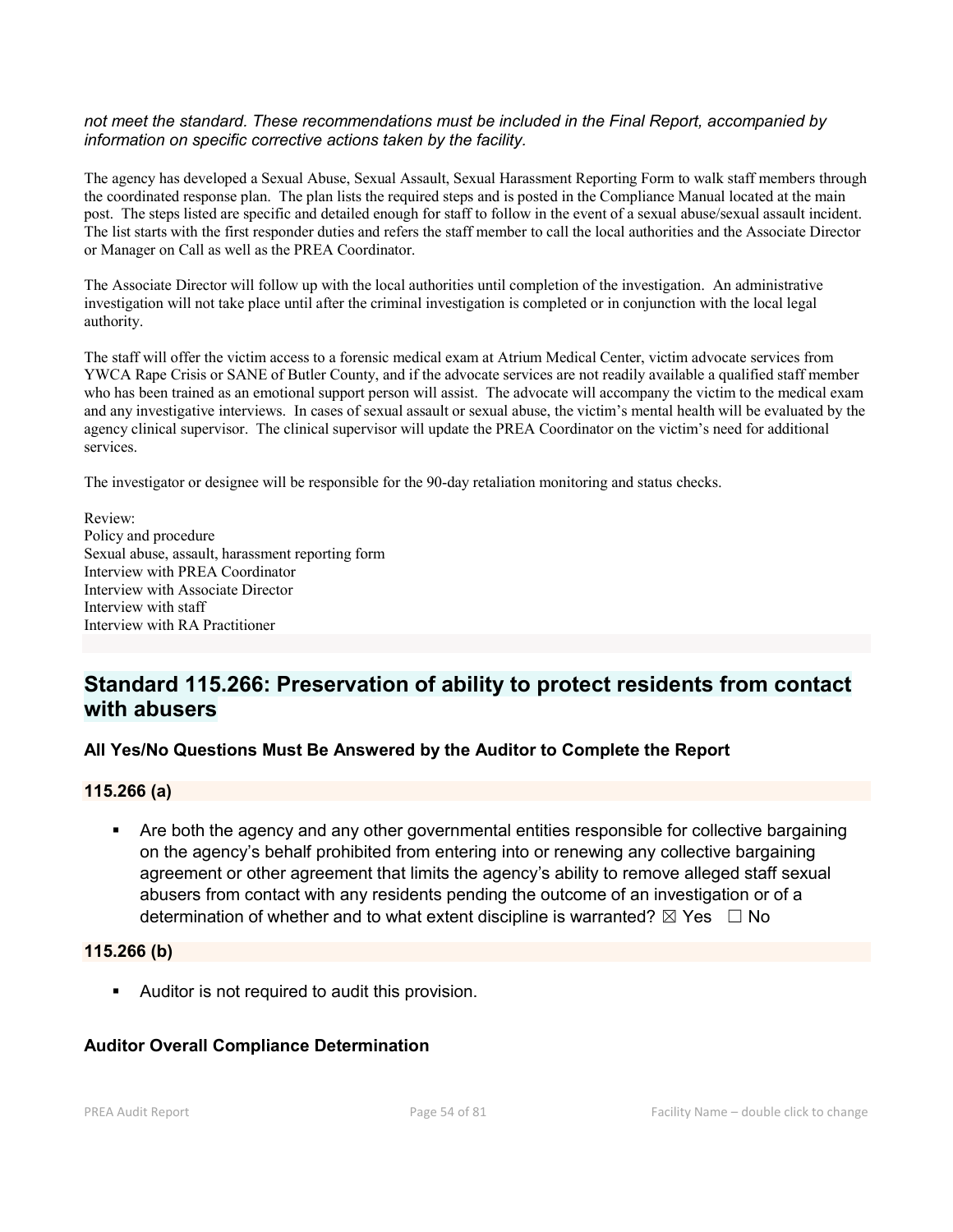☐ Exceeds Standard (*Substantially exceeds requirement of standards*)



☐ Meets Standard (*Substantial compliance; complies in all material ways with the standard for the relevant review period*)

☐ Does Not Meet Standard (*Requires Corrective Action*)

## Instructions for Overall Compliance Determination Narrative

*The narrative below must include a comprehensive discussion of all the evidence relied upon in making the compliance or non-compliance determination, the auditor's analysis and reasoning, and the auditor's conclusions. This discussion must also include corrective action recommendations where the facility does not meet the standard. These recommendations must be included in the Final Report, accompanied by information on specific corrective actions taken by the facility.*

N/A: The PREA Coordinator reports that the facility does not have a union nor does it enter into any contracts with employees.

## Standard 115.267: Agency protection against retaliation

## All Yes/No Questions Must Be Answered by the Auditor to Complete the Report

## 115.267 (a)

- Has the agency established a policy to protect all residents and staff who report sexual abuse or sexual harassment or cooperate with sexual abuse or sexual harassment investigations from retaliation by other residents or staff?  $\boxtimes$  Yes  $\Box$  No
- Has the agency designated which staff members or departments are charged with monitoring retaliation? **⊠** Yes □ No

## 115.267 (b)

 Does the agency employ multiple protection measures, such as housing changes or transfers for resident victims or abusers, removal of alleged staff or resident abusers from contact with victims, and emotional support services for residents or staff who fear retaliation for reporting sexual abuse or sexual harassment or for cooperating with investigations?  $\boxtimes$  Yes  $\Box$  No

## 115.267 (c)

- Except in instances where the agency determines that a report of sexual abuse is unfounded, for at least 90 days following a report of sexual abuse, does the agency: Monitor the conduct and treatment of residents or staff who reported the sexual abuse to see if there are changes that may suggest possible retaliation by residents or staff?  $\boxtimes$  Yes  $\Box$  No
- Except in instances where the agency determines that a report of sexual abuse is unfounded, for at least 90 days following a report of sexual abuse, does the agency: Monitor the conduct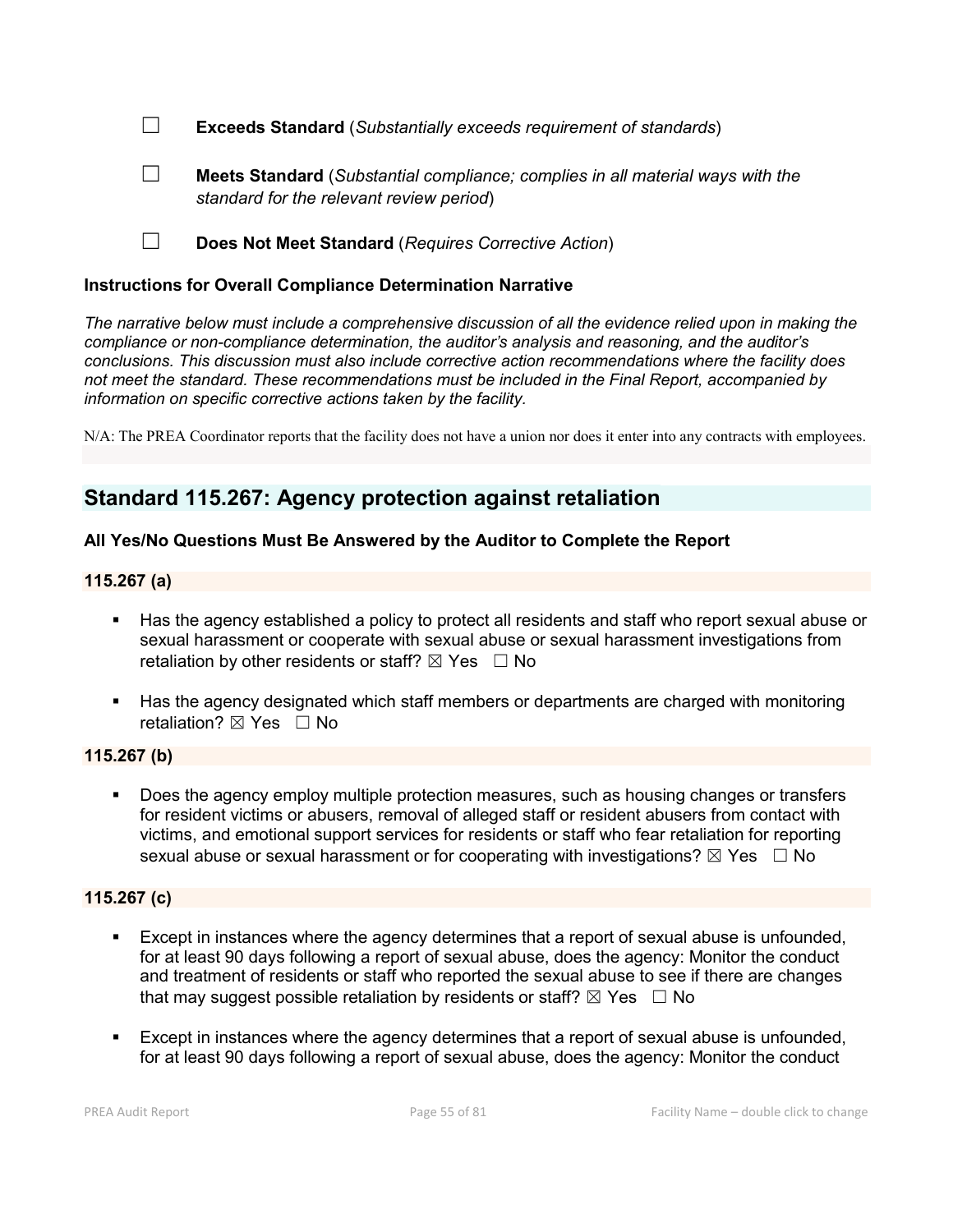and treatment of residents who were reported to have suffered sexual abuse to see if there are changes that may suggest possible retaliation by residents or staff?  $\boxtimes$  Yes  $\Box$  No

- Except in instances where the agency determines that a report of sexual abuse is unfounded, for at least 90 days following a report of sexual abuse, does the agency: Act promptly to remedy any such retaliation?  $\boxtimes$  Yes  $\Box$  No
- Except in instances where the agency determines that a report of sexual abuse is unfounded, for at least 90 days following a report of sexual abuse, does the agency: Monitor any resident disciplinary reports?  $\boxtimes$  Yes  $\Box$  No
- Except in instances where the agency determines that a report of sexual abuse is unfounded, for at least 90 days following a report of sexual abuse, does the agency: Monitor resident housing changes? ⊠ Yes □ No
- Except in instances where the agency determines that a report of sexual abuse is unfounded, for at least 90 days following a report of sexual abuse, does the agency: Monitor resident program changes?  $\boxtimes$  Yes  $\Box$  No
- Except in instances where the agency determines that a report of sexual abuse is unfounded, for at least 90 days following a report of sexual abuse, does the agency: Monitor negative performance reviews of staff?  $\boxtimes$  Yes  $\Box$  No
- Except in instances where the agency determines that a report of sexual abuse is unfounded, for at least 90 days following a report of sexual abuse, does the agency: Monitor reassignments of staff? ⊠ Yes □ No
- Does the agency continue such monitoring beyond 90 days if the initial monitoring indicates a continuing need? ⊠ Yes □ No

## 115.267 (d)

In the case of residents, does such monitoring also include periodic status checks? ☒ Yes ☐ No

## 115.267 (e)

 If any other individual who cooperates with an investigation expresses a fear of retaliation, does the agency take appropriate measures to protect that individual against retaliation? ☒ Yes ☐ No

## 115.267 (f)

**Auditor is not required to audit this provision.** 

## Auditor Overall Compliance Determination



☐ Exceeds Standard (*Substantially exceeds requirement of standards*)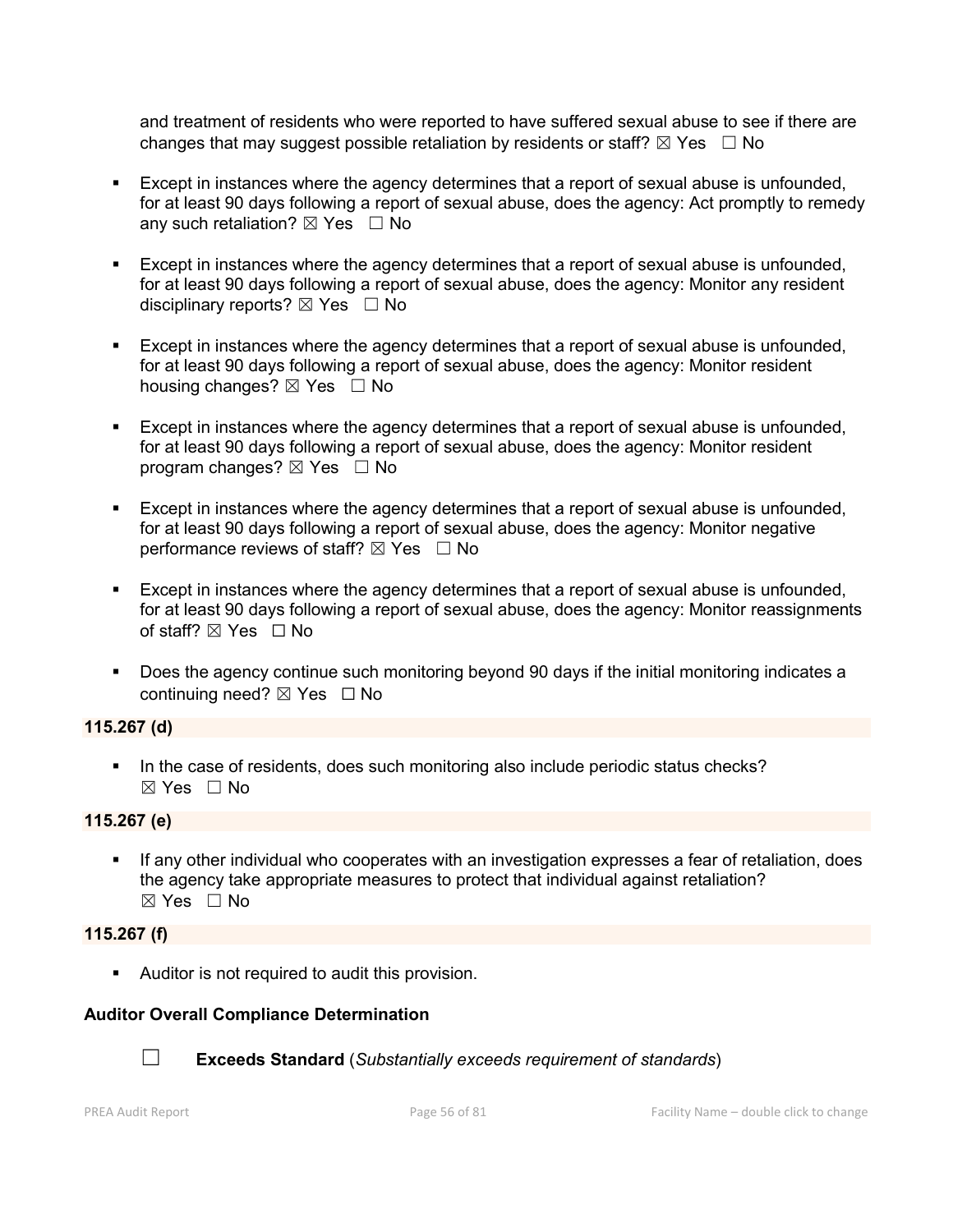☒ Meets Standard (*Substantial compliance; complies in all material ways with the standard for the relevant review period*)

☐ Does Not Meet Standard (*Requires Corrective Action*)

### Instructions for Overall Compliance Determination Narrative

*The narrative below must include a comprehensive discussion of all the evidence relied upon in making the compliance or non-compliance determination, the auditor's analysis and reasoning, and the auditor's conclusions. This discussion must also include corrective action recommendations where the facility does not meet the standard. These recommendations must be included in the Final Report, accompanied by information on specific corrective actions taken by the facility.*

The agency has a policy designed to protect clients and staff who report sexual abuse or sexual harassment or cooperate with an investigation from retaliation from other clients or staff. The protection measures include bed moves, dorm moves, facility moves, and administrative leaves for staff. Should a client or staff member make a request, an emotional support person will be available for services.

The Associate Director or designee would be responsible for monitoring the conduct, and treatment of clients or staff who report sexual abuse. The monitoring of clients who report abuse would also include periodic status checks and client disciplinary records, housing, program changes, or negative performance reviews or reassignments of staff. The monitoring would continue past 90 days if need is indicated. Monitoring would cease if the allegation has been determined to be unfounded.

The facility has placed staff on administrative leave during investigations in order to protect against retaliation. The facility has also monitored clients and staff even though the investigation was determined to be unfounded.

The auditor was able to interview the Associate Director as well as the Clinical Supervisor to confirm the retaliation monitoring process and the measures the facility would employ to ensure that a client or staff member would be protected from retaliation.

Review: Policy and procedure Retaliation monitoring form Interview with Associate Director Interview with PREA Coordinator Interview with Clinical Supervisor Investigation reports

# INVESTIGATIONS

## Standard 115.271: Criminal and administrative agency investigations

## All Yes/No Questions Must Be Answered by the Auditor to Complete the Report

## 115.271 (a)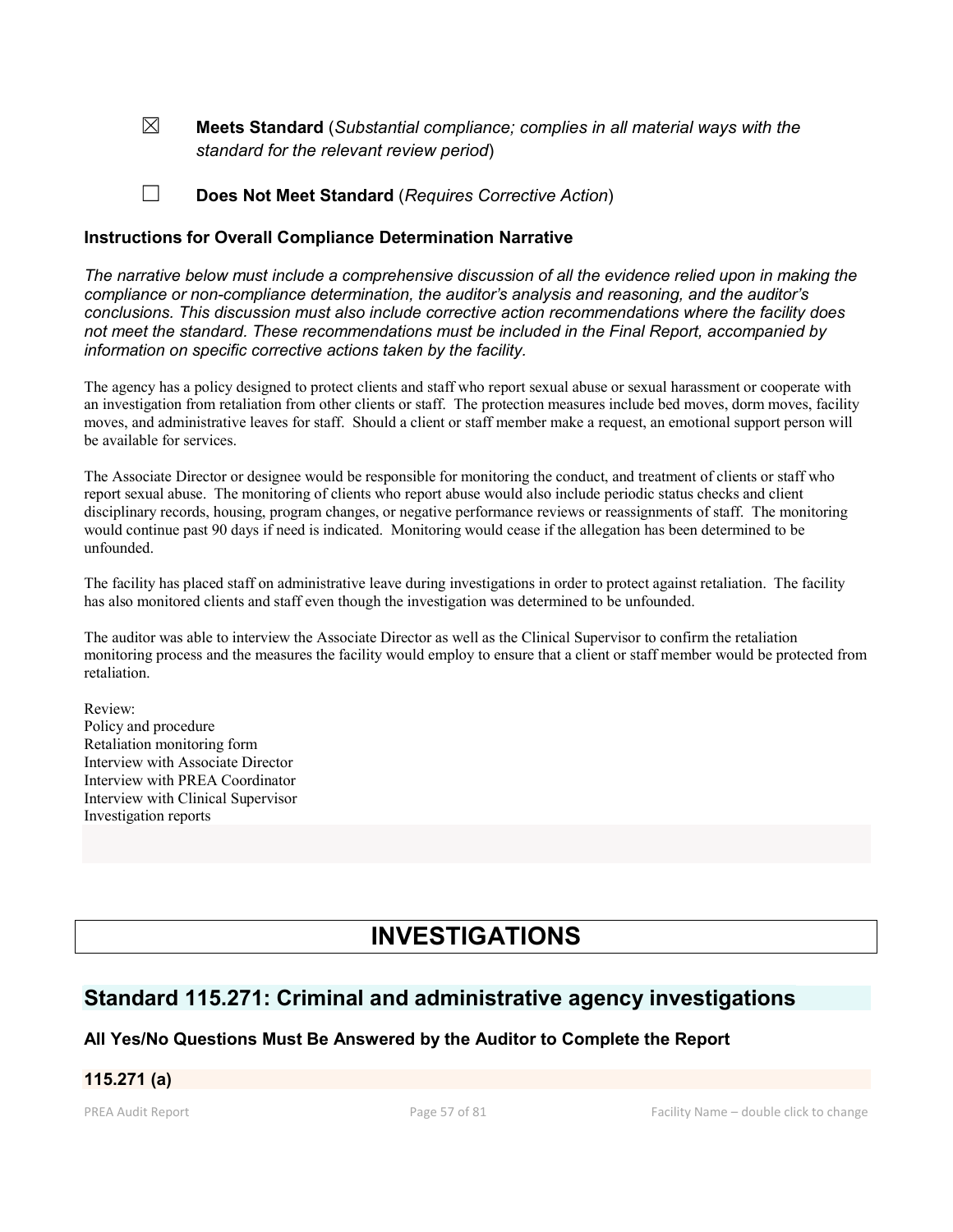- When the agency conducts its own investigations into allegations of sexual abuse and sexual harassment, does it do so promptly, thoroughly, and objectively? [N/A if the agency/facility is not responsible for conducting any form of criminal OR administrative sexual abuse investigations. See 115.221(a).]  $\boxtimes$  Yes  $\Box$  No  $\Box$  NA
- Does the agency conduct such investigations for all allegations, including third party and anonymous reports? [N/A if the agency/facility is not responsible for conducting any form of criminal OR administrative sexual abuse investigations. See 115.221(a).]  $\boxtimes$  Yes  $\Box$  No  $\Box$  NA

## 115.271 (b)

 Where sexual abuse is alleged, does the agency use investigators who have received specialized training in sexual abuse investigations as required by 115.234?  $\boxtimes$  Yes  $\Box$  No

## 115.271 (c)

- Do investigators gather and preserve direct and circumstantial evidence, including any available physical and DNA evidence and any available electronic monitoring data?  $\boxtimes$  Yes  $\Box$  No
- Do investigators interview alleged victims, suspected perpetrators, and witnesses?  $\boxtimes$  Yes  $\Box$  No
- Do investigators review prior reports and complaints of sexual abuse involving the suspected perpetrator? ⊠ Yes □ No

#### 115.271 (d)

 When the quality of evidence appears to support criminal prosecution, does the agency conduct compelled interviews only after consulting with prosecutors as to whether compelled interviews may be an obstacle for subsequent criminal prosecution?  $\boxtimes$  Yes  $\Box$  No

### 115.271 (e)

- Do agency investigators assess the credibility of an alleged victim, suspect, or witness on an individual basis and not on the basis of that individual's status as resident or staff?  $\boxtimes$  Yes  $\Box$  No
- Does the agency investigate allegations of sexual abuse without requiring a resident who alleges sexual abuse to submit to a polygraph examination or other truth-telling device as a condition for proceeding?  $\boxtimes$  Yes  $\Box$  No

## 115.271 (f)

 Do administrative investigations include an effort to determine whether staff actions or failures to act contributed to the abuse?  $\boxtimes$  Yes  $\Box$  No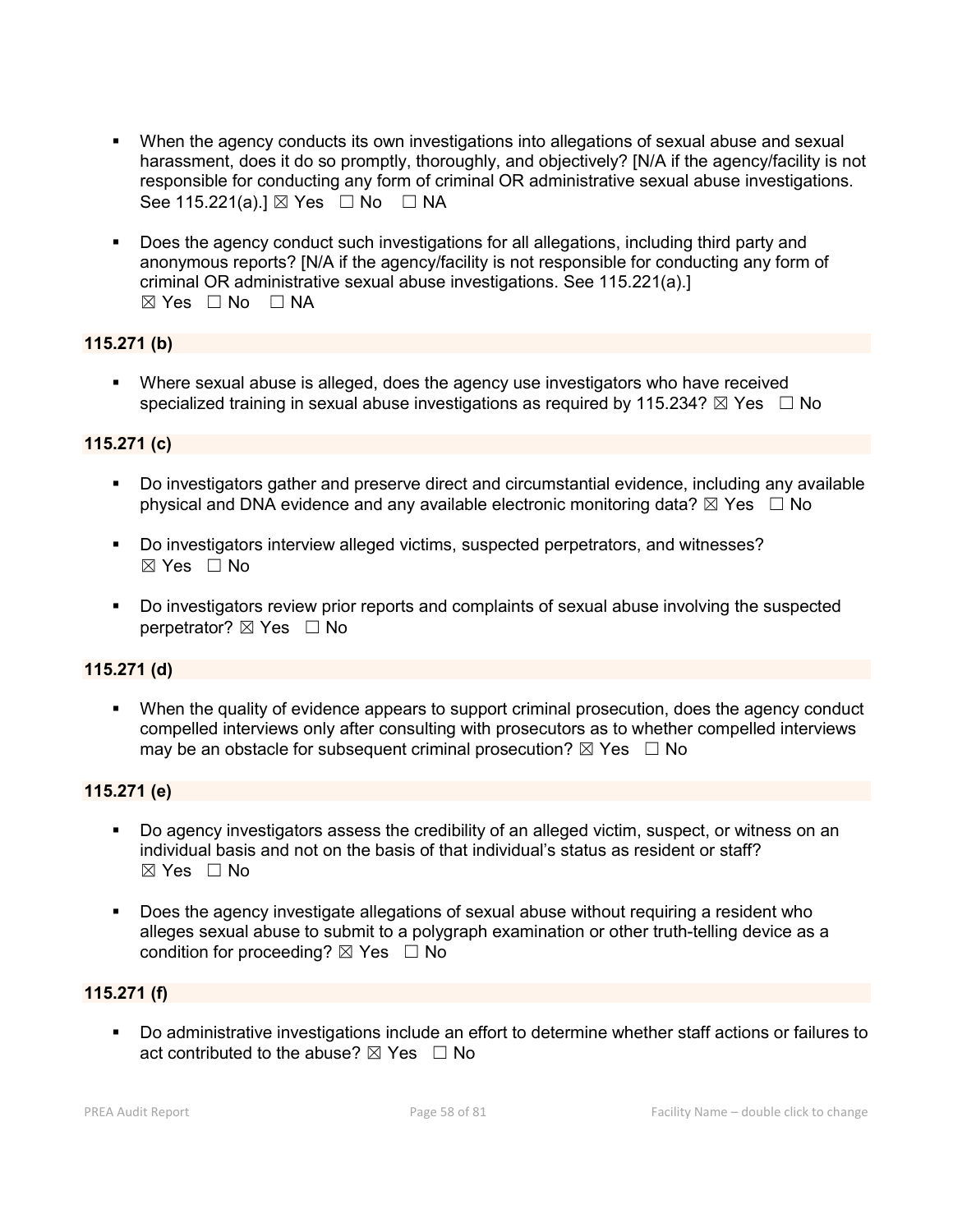Are administrative investigations documented in written reports that include a description of the physical evidence and testimonial evidence, the reasoning behind credibility assessments, and investigative facts and findings?  $\Box$  Yes  $\Box$  No

## 115.271 (g)

 Are criminal investigations documented in a written report that contains a thorough description of the physical, testimonial, and documentary evidence and attaches copies of all documentary evidence where feasible?  $\boxtimes$  Yes  $\Box$  No

## 115.271 (h)

 Are all substantiated allegations of conduct that appears to be criminal referred for prosecution? ☒ Yes ☐ No

## 115.271 (i)

 Does the agency retain all written reports referenced in 115.271(f) and (g) for as long as the alleged abuser is incarcerated or employed by the agency, plus five years?  $\boxtimes$  Yes  $\Box$  No

### 115.271 (j)

 Does the agency ensure that the departure of an alleged abuser or victim from the employment or control of the agency does not provide a basis for terminating an investigation?  $\boxtimes$  Yes  $\Box$  No

#### 115.271 (k)

**Auditor is not required to audit this provision.** 

#### 115.271 (l)

 When an outside entity investigates sexual abuse, does the facility cooperate with outside investigators and endeavor to remain informed about the progress of the investigation? [N/A if an outside agency does not conduct administrative or criminal sexual abuse investigations. See 115.221(a).] ⊠ Yes □ No □ NA

#### Auditor Overall Compliance Determination

- ☐ Exceeds Standard (*Substantially exceeds requirement of standards*)
- 
- ☒ Meets Standard (*Substantial compliance; complies in all material ways with the standard for the relevant review period*)
- ☐ Does Not Meet Standard (*Requires Corrective Action*)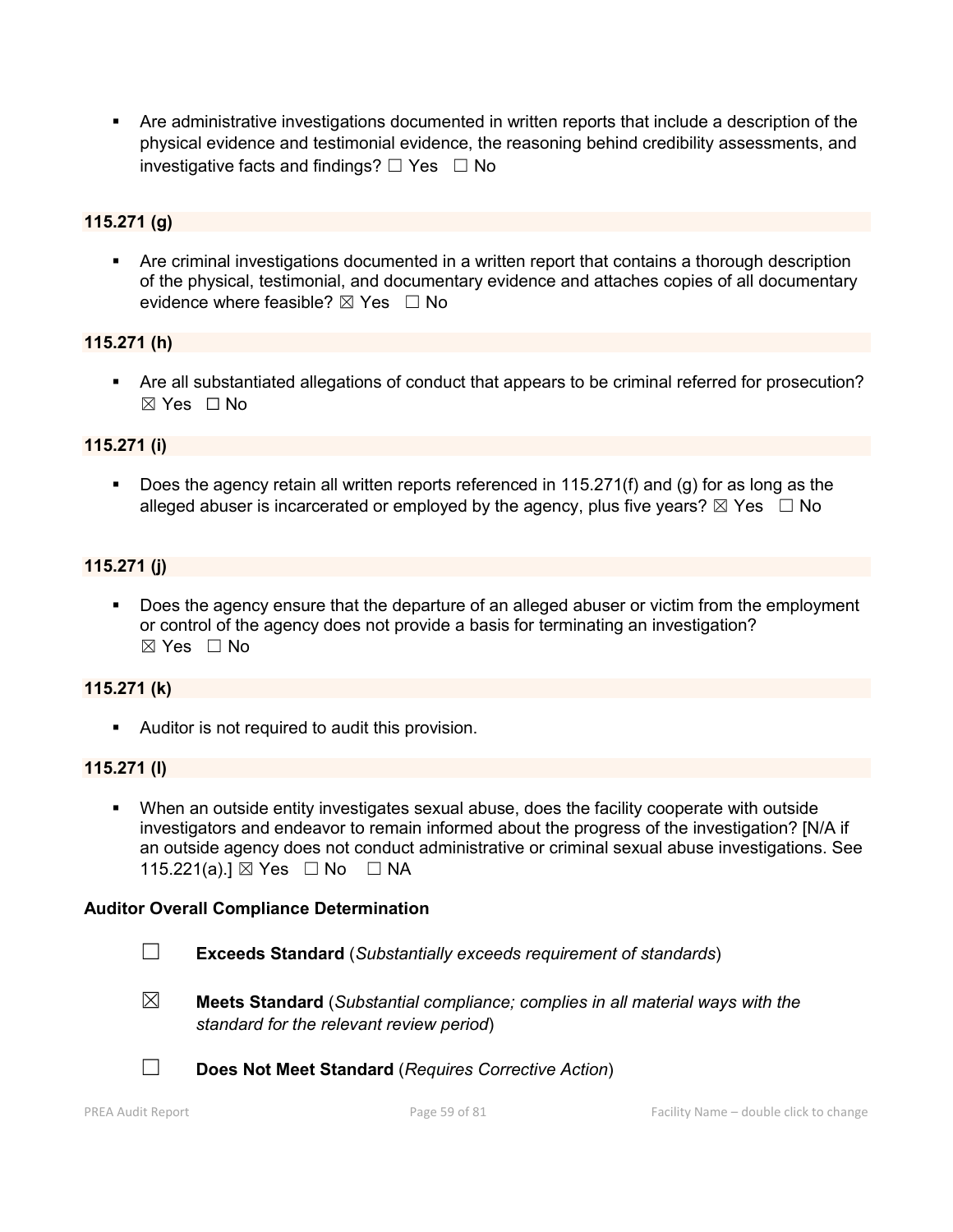### Instructions for Overall Compliance Determination Narrative

*The narrative below must include a comprehensive discussion of all the evidence relied upon in making the compliance or non-compliance determination, the auditor's analysis and reasoning, and the auditor's conclusions. This discussion must also include corrective action recommendations where the facility does not meet the standard. These recommendations must be included in the Final Report, accompanied by information on specific corrective actions taken by the facility.*

The facility conducts administrative investigations but does not conduct criminal investigations. Criminal investigations would be completed by City of Cincinnati Police Department. The facility has nine allegations during this audit cycle.

Investigation #1: This was a staff report of staff sexual harassment after completing a phone check of a client's cell phone. An administrative investigation determined the allegation to be substantiated. The facility referred the allegation to the sheriff's department but the department declined to investigate. The staff member resigned during the investigation.

Investigation #2: This was a client verbal report of staff-to-client sexual harassment. An administrative investigation determined the allegation to be unsubstantiated. The staff member however, was disciplined for unprofessional language (joking around during a urinalysis collection). There was no criminal activity so no referral for a criminal investigation was made.

Investigation #3: This was a verbal report of client-to client sexual abuse. An administrative investigation determined the allegation to be unfounded after the alleged victim recanted and stated that the allegation was made up.

Investigation #4: This was a third party report of client-to-client sexual harassment. An administrative investigation determined the allegation to be unfounded.

Investigation \$5: This was a verbal report of client-to-client sexual harassment. An administrative investigation determined the allegation to be substantiated. There was no criminal activity so no referral for a criminal investigation was made. The client was removed from the facility by parole officer.

Investigation #6: This was a verbal report of staff to client sexual abuse. An administrative investigation determined the allegation was unfounded. While the allegation was proven to be unfounded, the client was moved to another area of the facility so as to not come into contact with alleged abuser.

Investigation #7: This was an anonymous written report of staff to client sexual abuse. An administrative investigation determined the allegation to be unfounded. All potential witnesses, alleged victim, and alleged abuser all denied any situations of sexual abuse or sexual harassment. The allegation was referred to the Ohio Highway Patrol for criminal investigation however, due to the alleged victim refusing to make a statement, the case was closed. Administration increased monitoring of the accused staff member and client.

Investigation #8: This was a staff report of suspected staff-to-client sexual abuse. An administrative investigation determined the allegation to be unfounded. Both the alleged abuser and alleged victim denied the allegation. There was no proof of criminal activity so no referral was made; however, the client was moved to another half-way-house under the Talbert House umbrella of facilities.

Investigation #9: This was a verbal report of client-to-client sexual harassment. An administrative investigation determined the allegation to be substantiated. The abuser admitted to the behavior and was terminated from the facility.

The facility has several trained administrative investigator and the PREA Coordinators are a trained investigator as well.

The auditor sat with the PREA Coordinator and the PREA Investigator to review the process for how the investigator completes an investigation. The investigator discussed the review of any camera footage if available, interviewing the alleged victim, witness, and abuser, and review if there has been previous complains made against the suspected abuser. At no time does the investigator use status as a client or staff member to determine credibility. The facility does not use a polygraph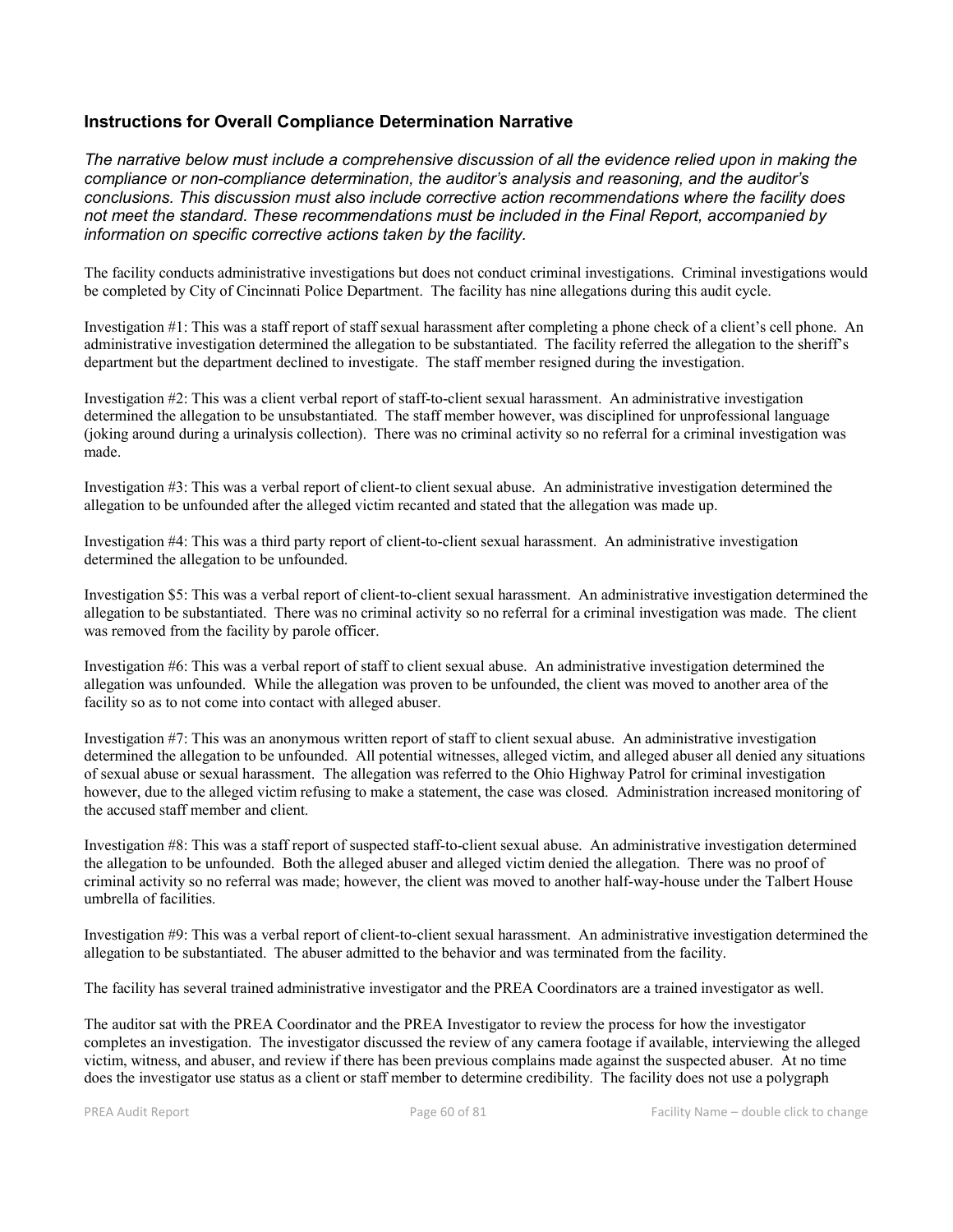examination as part of an administrative investigation. All allegations will receive an administrative investigation regardless of whether the alleged victim or abuser is no longer employed or in the control of the agency.

All allegations are documented and reviewed by the Risk Management Committee. The report is comprehensive in the information it collects from the beginning to the disposition of the allegation. If a Sexual Abuse Review Team meeting and retaliation monitoring is necessary, the investigator will denote the time of the SART meeting and who is responsible for retaliation monitoring.

The PREA Coordinator confirmed the retention schedule of for as long as the person is incarcerated or employed with the agency plus five years. The Associate Director is responsible for maintaining contact with the legal local authority when the investigation has been referred for criminal investigation.

Review: Policy and procedure Investigation reports Interview with PREA Coordinator Interview with Associate Director Investigation reports

## Standard 115.272: Evidentiary standard for administrative investigations

## All Yes/No Questions Must Be Answered by the Auditor to Complete the Report

## 115.272 (a)

 Is it true that the agency does not impose a standard higher than a preponderance of the evidence in determining whether allegations of sexual abuse or sexual harassment are substantiated? ⊠ Yes □ No

## Auditor Overall Compliance Determination

- ☐ Exceeds Standard (*Substantially exceeds requirement of standards*)
- ☒ Meets Standard (*Substantial compliance; complies in all material ways with the standard for the relevant review period*)
- ☐ Does Not Meet Standard (*Requires Corrective Action*)

## Instructions for Overall Compliance Determination Narrative

*The narrative below must include a comprehensive discussion of all the evidence relied upon in making the compliance or non-compliance determination, the auditor's analysis and reasoning, and the auditor's conclusions. This discussion must also include corrective action recommendations where the facility does not meet the standard. These recommendations must be included in the Final Report, accompanied by information on specific corrective actions taken by the facility.*

By agency policy and confirmed by the investigator and PREA Coordinator interviews, the agency imposes a standard of preponderance of evidence or 51% to substantiate an allegation of sexual abuse or sexual harassment.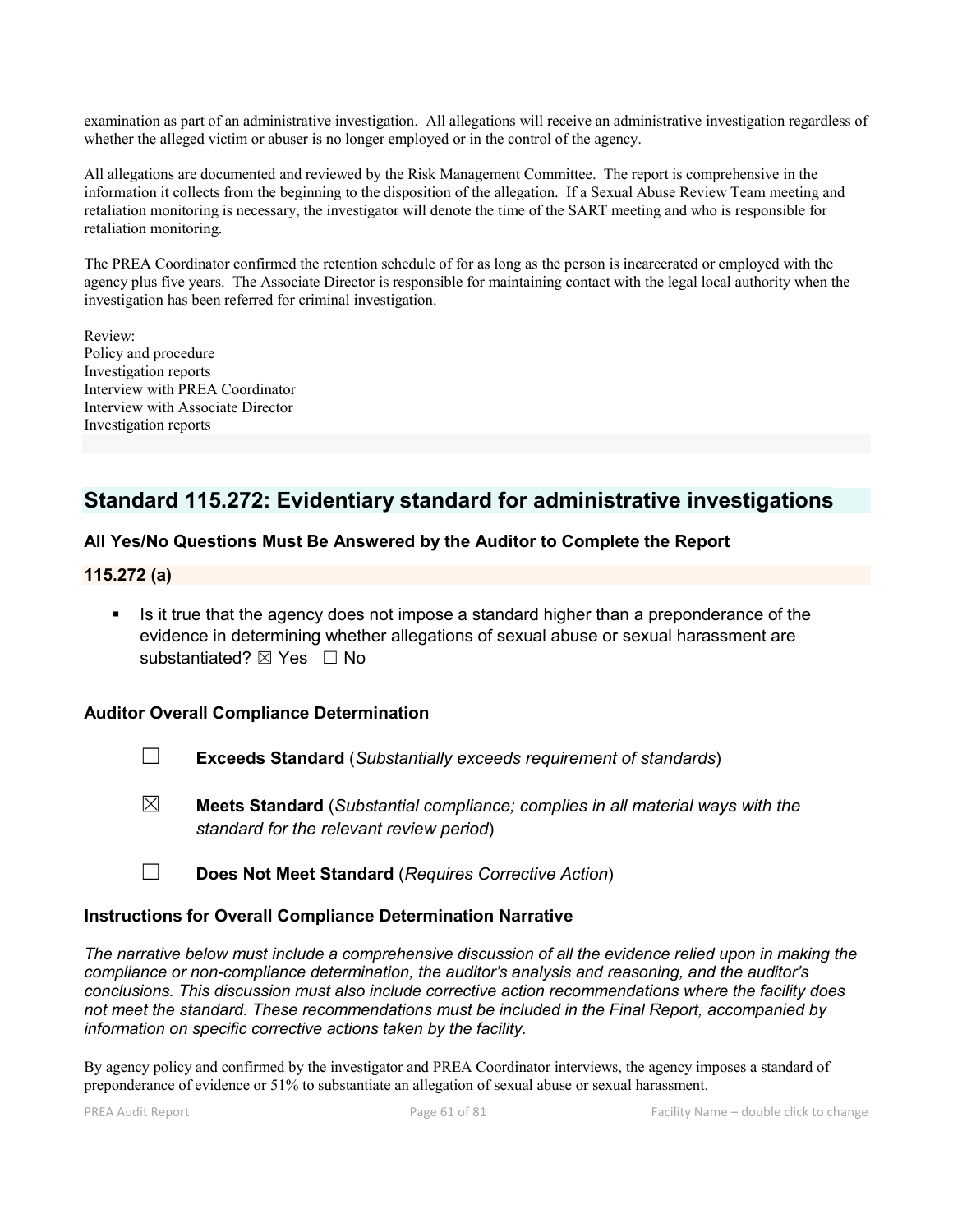The PREA Coordinator reviews all investigations to ensure that the proper determination was met based on the preponderance of evidence criteria.

Review: Policy and procedure Interview with PREA Coordinator

## Standard 115.273: Reporting to residents

### All Yes/No Questions Must Be Answered by the Auditor to Complete the Report

### 115.273 (a)

 Following an investigation into a resident's allegation that he or she suffered sexual abuse in an agency facility, does the agency inform the resident as to whether the allegation has been determined to be substantiated, unsubstantiated, or unfounded?  $\boxtimes$  Yes  $\Box$  No

## 115.273 (b)

 If the agency did not conduct the investigation into a resident's allegation of sexual abuse in an agency facility, does the agency request the relevant information from the investigative agency in order to inform the resident? (N/A if the agency/facility is responsible for conducting administrative and criminal investigations.)  $\boxtimes$  Yes  $\Box$  No  $\Box$  NA

## 115.273 (c)

- Following a resident's allegation that a staff member has committed sexual abuse against the resident, unless the agency has determined that the allegation is unfounded, or unless the resident has been released from custody, does the agency subsequently inform the resident whenever: The staff member is no longer posted within the resident's unit?  $\boxtimes$  Yes  $\Box$  No
- Following a resident's allegation that a staff member has committed sexual abuse against the resident, unless the agency has determined that the allegation is unfounded, or unless the resident has been released from custody, does the agency subsequently inform the resident whenever: The staff member is no longer employed at the facility?  $\boxtimes$  Yes  $\Box$  No
- Following a resident's allegation that a staff member has committed sexual abuse against the resident, unless the agency has determined that the allegation is unfounded, or unless the resident has been released from custody, does the agency subsequently inform the resident whenever: The agency learns that the staff member has been indicted on a charge related to sexual abuse in the facility?  $\boxtimes$  Yes  $\Box$  No
- Following a resident's allegation that a staff member has committed sexual abuse against the resident, unless the agency has determined that the allegation is unfounded, or unless the resident has been released from custody, does the agency subsequently inform the resident whenever: The agency learns that the staff member has been convicted on a charge related to sexual abuse within the facility?  $\boxtimes$  Yes  $\Box$  No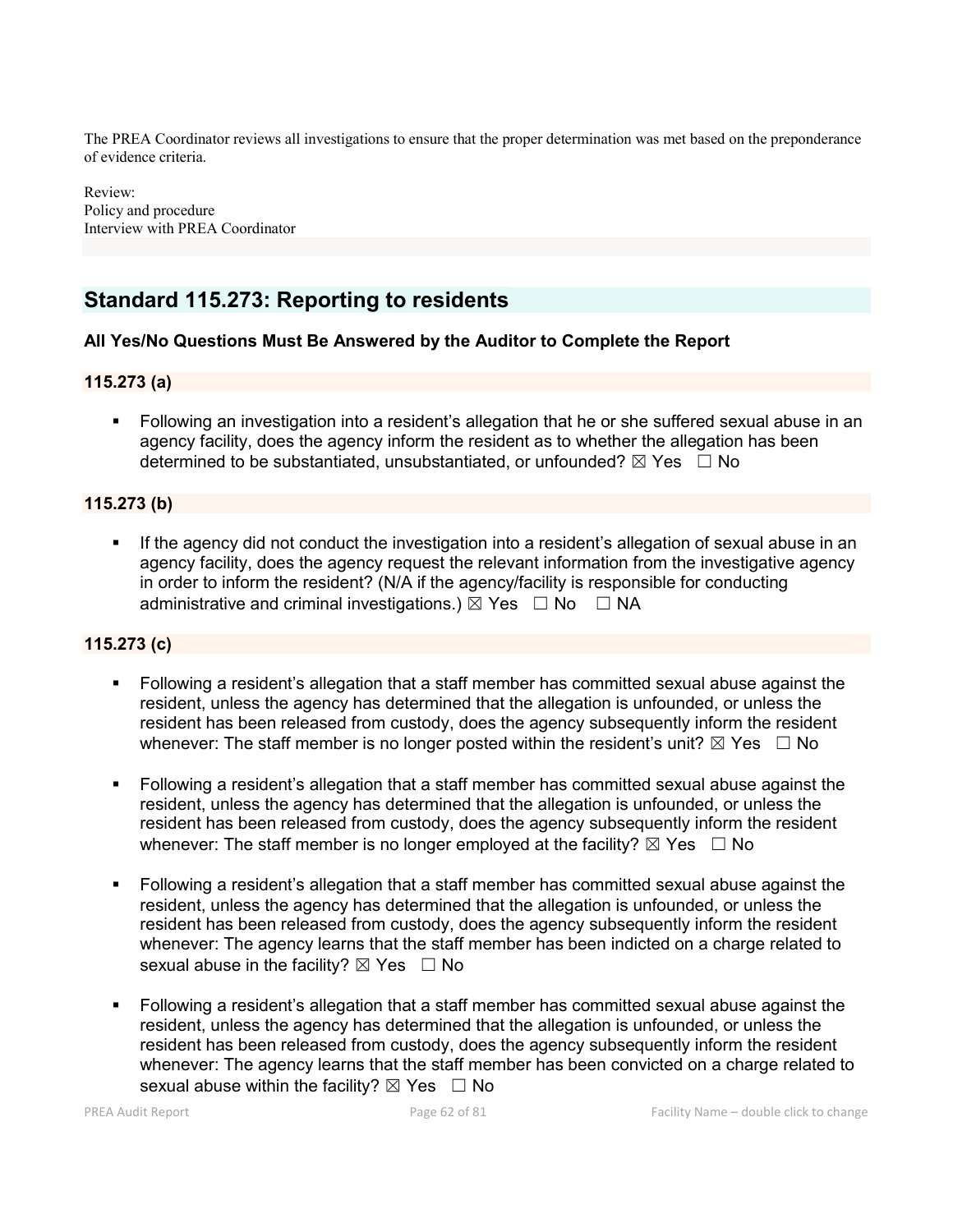### 115.273 (d)

- Following a resident's allegation that he or she has been sexually abused by another resident, does the agency subsequently inform the alleged victim whenever: The agency learns that the alleged abuser has been indicted on a charge related to sexual abuse within the facility?  $\boxtimes$  Yes  $\Box$  No
- Following a resident's allegation that he or she has been sexually abused by another resident, does the agency subsequently inform the alleged victim whenever: The agency learns that the alleged abuser has been convicted on a charge related to sexual abuse within the facility? ☒ Yes ☐ No

### 115.273 (e)

Does the agency document all such notifications or attempted notifications?  $\boxtimes$  Yes  $\Box$  No

#### 115.273 (f)

Auditor is not required to audit this provision.

#### Auditor Overall Compliance Determination

- ☐ Exceeds Standard (*Substantially exceeds requirement of standards*)
- ☒ Meets Standard (*Substantial compliance; complies in all material ways with the standard for the relevant review period*)
- ☐ Does Not Meet Standard (*Requires Corrective Action*)

#### Instructions for Overall Compliance Determination Narrative

*The narrative below must include a comprehensive discussion of all the evidence relied upon in making the compliance or non-compliance determination, the auditor's analysis and reasoning, and the auditor's conclusions. This discussion must also include corrective action recommendations where the facility does not meet the standard. These recommendations must be included in the Final Report, accompanied by information on specific corrective actions taken by the facility.*

The agency has a policy for notifying a resident of the outcome of an investigation with the options being substantiated, unsubstantiated, or unfounded. The standard only calls for the notification in the case of sexual abuse, however the agency will make the notification any time there is an allegation if possible.

The notification denotes whether a resident was notified and the date of notification or if there was no notification given. If the facility was unable to notify the resident, the reason is noted on the form.

The alleged victim in the allegation will receive notification on the disposition and if applicable, notify the resident if the staff member is no longer posted within the facility; the staff member has been indicted on a charge related to the sexual abuse within the facility; or if the staff member has been convicted on a charge related to sexual abuse within the facility. If the abuser is another resident, the facility will notify the alleged victim if the abuser has been indicted on a charge related to sexual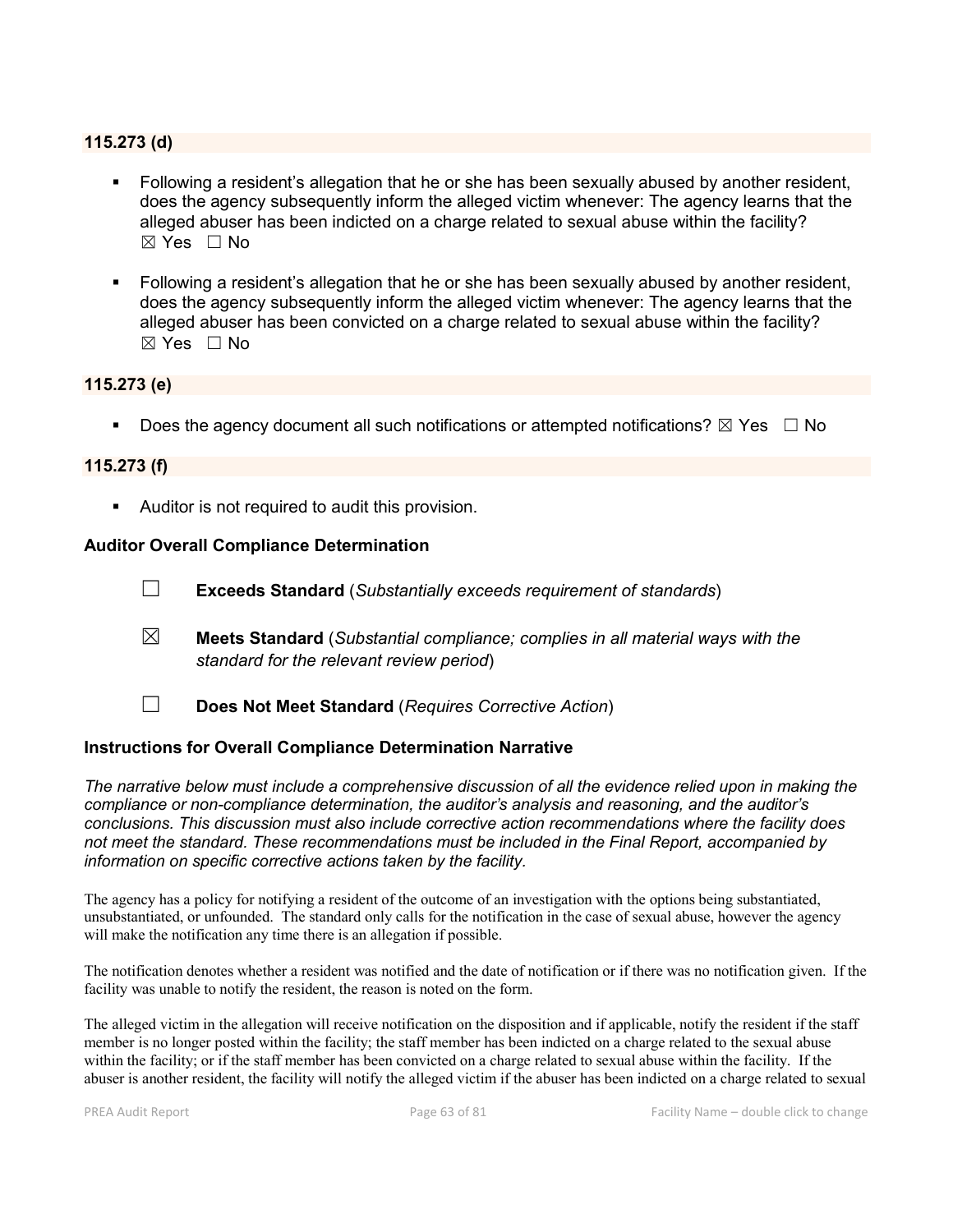abuse within the facility or the agency learns the abuser has been convicted on charges related to sexual abuse within the facility. The resident will sign the document and been given a copy.

The auditor reviewed notification forms from the various administrative investigations.

Review: Policy and procedure Client notification Investigation reports Interview with PREA Coordinator

# **DISCIPLINE**

## Standard 115.276: Disciplinary sanctions for staff

## All Yes/No Questions Must Be Answered by the Auditor to Complete the Report

### 115.276 (a)

 Are staff subject to disciplinary sanctions up to and including termination for violating agency sexual abuse or sexual harassment policies?  $\boxtimes$  Yes  $\Box$  No

## 115.276 (b)

Intermination the presumptive disciplinary sanction for staff who have engaged in sexual abuse? ☒ Yes ☐ No

#### 115.276 (c)

 Are disciplinary sanctions for violations of agency policies relating to sexual abuse or sexual harassment (other than actually engaging in sexual abuse) commensurate with the nature and circumstances of the acts committed, the staff member's disciplinary history, and the sanctions imposed for comparable offenses by other staff with similar histories?  $\boxtimes$  Yes  $\Box$  No

#### 115.276 (d)

- Are all terminations for violations of agency sexual abuse or sexual harassment policies, or resignations by staff who would have been terminated if not for their resignation, reported to: Law enforcement agencies unless the activity was clearly not criminal?  $\boxtimes$  Yes  $\Box$  No
- Are all terminations for violations of agency sexual abuse or sexual harassment policies, or resignations by staff who would have been terminated if not for their resignation, reported to: Relevant licensing bodies?  $\boxtimes$  Yes  $\Box$  No

### Auditor Overall Compliance Determination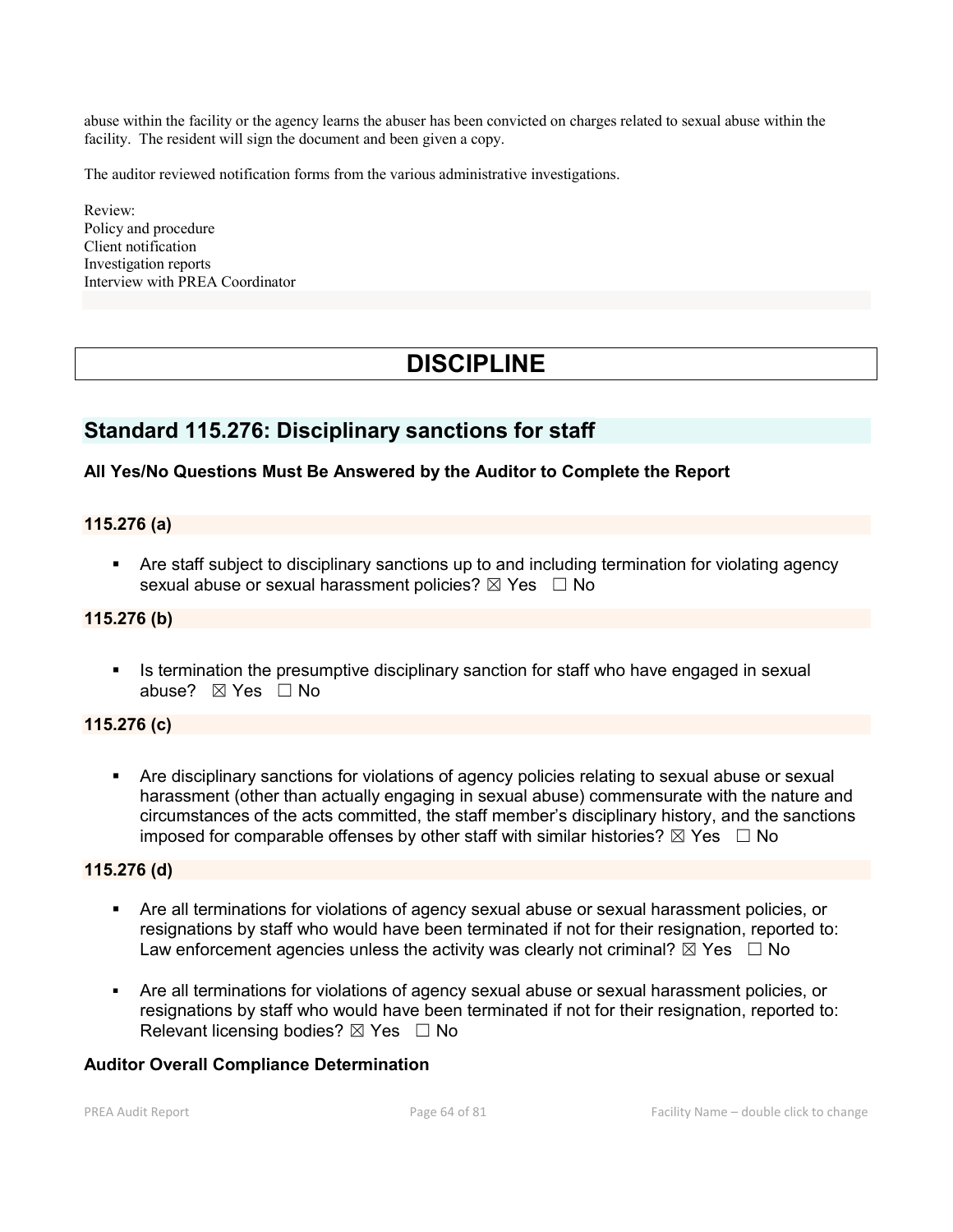☐ Exceeds Standard (*Substantially exceeds requirement of standards*)

- ☒ Meets Standard (*Substantial compliance; complies in all material ways with the standard for the relevant review period*)
- ☐ Does Not Meet Standard (*Requires Corrective Action*)

#### Instructions for Overall Compliance Determination Narrative

*The narrative below must include a comprehensive discussion of all the evidence relied upon in making the compliance or non-compliance determination, the auditor's analysis and reasoning, and the auditor's conclusions. This discussion must also include corrective action recommendations where the facility does not meet the standard. These recommendations must be included in the Final Report, accompanied by information on specific corrective actions taken by the facility.*

Talbert House outlines its progressive disciplinary plan in its employee handbook. A review of the handbook states that any staff member found to have engaged in sexual abuse will be terminated. Termination or resignations by staff will not void an investigation and any criminal activity will be reported to the legal authority and to any relevant licensing agency. Policy also indicates that the agency will notify law enforcement or any relevant licensing boards of any terminations or resignations based upon violations of the agency's client sexual abuse and sexual harassment prevention policy when such behavior is criminal in nature.

All staff interviewed understood that anyone engaging in sexual harassment will be disciplined according to agency policy and that they would be terminated for participating in sexual abuse. Staff indicated that they are required to report any suspicion to their immediate supervisor and that they would not have any issue reporting a coworker for violation of the zero tolerance policy.

The auditor reviewed agency policy, the employee handbook, and interviewed the PREA Coordinator and Human Resource Generalist to confirm the disciplinary process for employees found to have substantially engaged in sexual harassment or sexual abuse against residents. All agency leadership stated that any employee found to have engaged in sexual harassment will be immediately disciplined up to and including termination from the facility and employees found to have engaged in sexual abuse will be immediately terminated and law enforcement would be notified.

An allegation against staff member resulted in a resignation during the investigation. The administrative investigation continued and was determined to be substantiated. Another staff member was disciplined on inappropriate language during a urinalysis screening; however, the allegation was determined to be unfounded.

Review: Policy and procedure Employee handbook Interview with random staff Interview with PREA Coordinator Interview with Human Resource Generalist Review of employee files Investigation reports

## Standard 115.277: Corrective action for contractors and volunteers

## All Yes/No Questions Must Be Answered by the Auditor to Complete the Report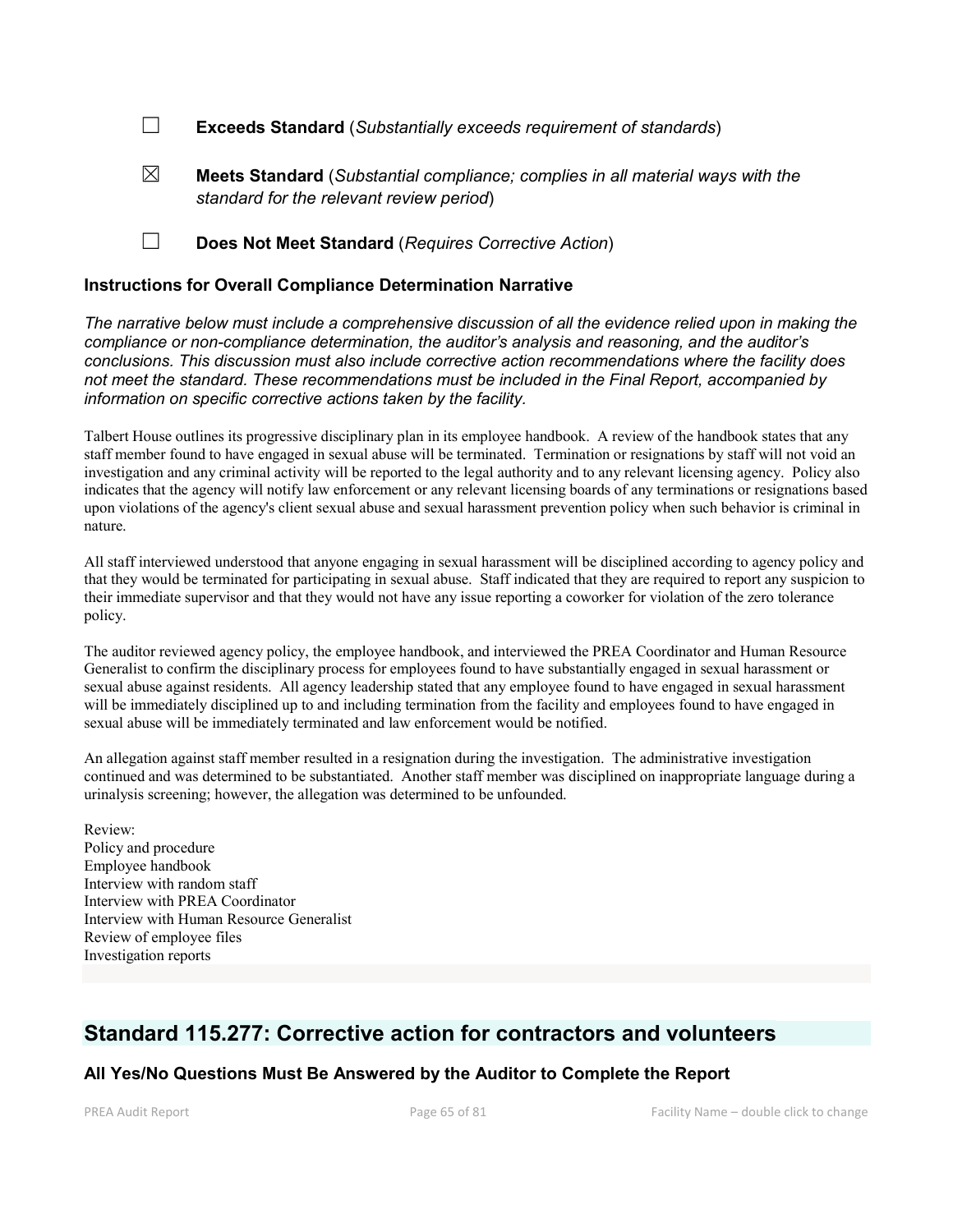### 115.277 (a)

- Is any contractor or volunteer who engages in sexual abuse prohibited from contact with residents?  $\boxtimes$  Yes  $\Box$  No
- If any contractor or volunteer who engages in sexual abuse reported to: Law enforcement agencies unless the activity was clearly not criminal?  $\boxtimes$  Yes  $\Box$  No
- Is any contractor or volunteer who engages in sexual abuse reported to: Relevant licensing bodies? ⊠ Yes □ No

#### 115.277 (b)

 In the case of any other violation of agency sexual abuse or sexual harassment policies by a contractor or volunteer, does the facility take appropriate remedial measures, and consider whether to prohibit further contact with residents?  $\boxtimes$  Yes  $\Box$  No

#### Auditor Overall Compliance Determination

- ☐ Exceeds Standard (*Substantially exceeds requirement of standards*)
- ☒ Meets Standard (*Substantial compliance; complies in all material ways with the standard for the relevant review period*)
- ☐ Does Not Meet Standard (*Requires Corrective Action*)

#### Instructions for Overall Compliance Determination Narrative

*The narrative below must include a comprehensive discussion of all the evidence relied upon in making the compliance or non-compliance determination, the auditor's analysis and reasoning, and the auditor's conclusions. This discussion must also include corrective action recommendations where the facility does not meet the standard. These recommendations must be included in the Final Report, accompanied by information on specific corrective actions taken by the facility.*

All contractors and volunteers are made aware of the agency's zero tolerance policy toward sexual abuse and sexual harassment. Each must participate in PREA training where they will be taught how to prevent, detect, respond, and report sexual harassment and sexual abuse.

The facility has not had an allegation of sexual abuse or sexual harassment against a contractor or volunteer during this audit cycle.

Review: Policy and procedure Contractor training verification Interview with PREA Coordinator Investigation reports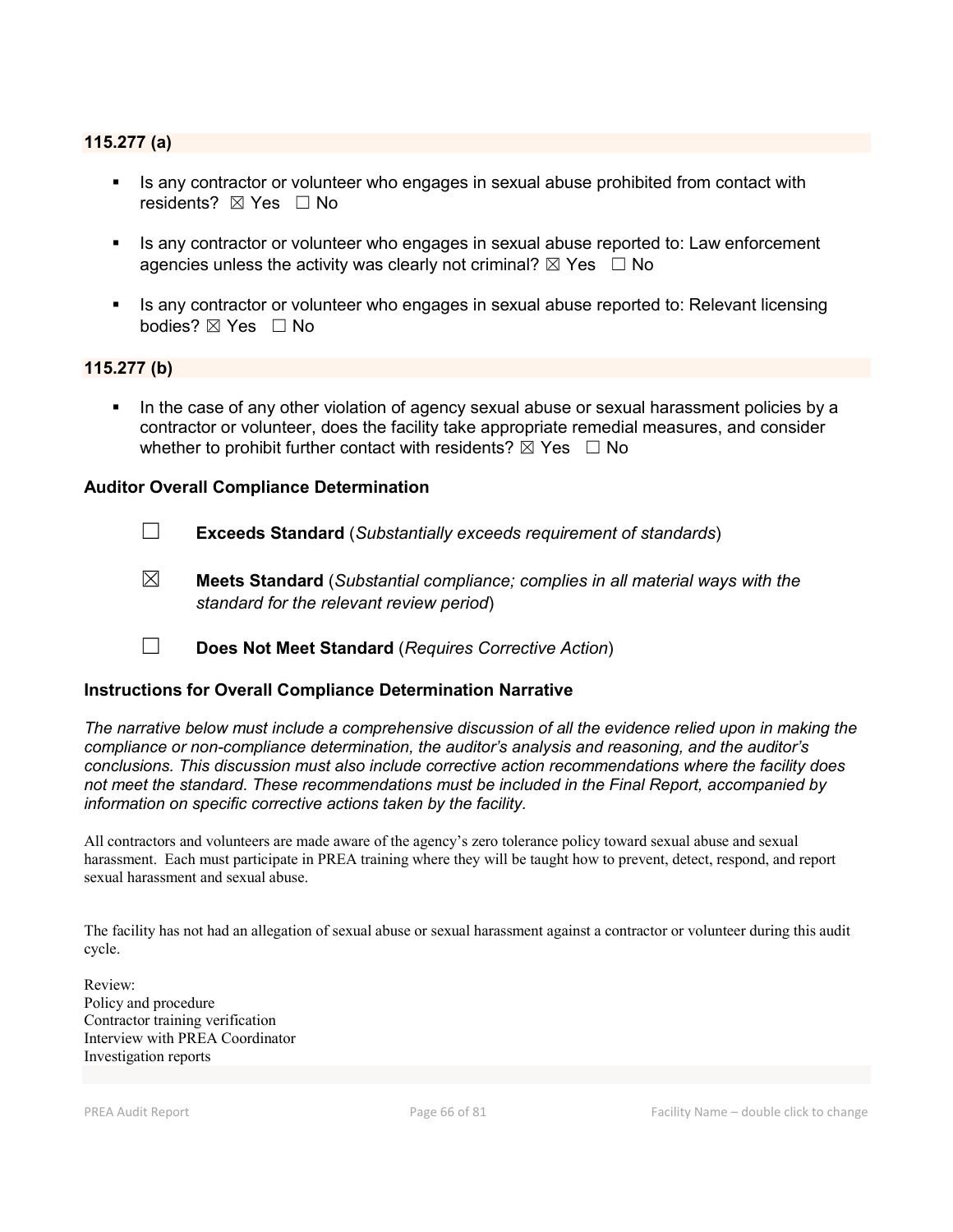## Standard 115.278: Interventions and disciplinary sanctions for residents

## All Yes/No Questions Must Be Answered by the Auditor to Complete the Report

## 115.278 (a)

 Following an administrative finding that a resident engaged in resident-on-resident sexual abuse, or following a criminal finding of guilt for resident-on-resident sexual abuse, are residents subject to disciplinary sanctions pursuant to a formal disciplinary process?  $\boxtimes$  Yes  $\Box$  No

## 115.278 (b)

 Are sanctions commensurate with the nature and circumstances of the abuse committed, the resident's disciplinary history, and the sanctions imposed for comparable offenses by other residents with similar histories?  $\boxtimes$  Yes  $\Box$  No

### 115.278 (c)

 When determining what types of sanction, if any, should be imposed, does the disciplinary process consider whether a resident's mental disabilities or mental illness contributed to his or her behavior? ⊠ Yes □ No

### 115.78 (d)

 If the facility offers therapy, counseling, or other interventions designed to address and correct underlying reasons or motivations for the abuse, does the facility consider whether to require the offending resident to participate in such interventions as a condition of access to programming and other benefits?  $\boxtimes$  Yes  $\Box$  No

## 115.278 (e)

 Does the agency discipline a resident for sexual contact with staff only upon a finding that the staff member did not consent to such contact?  $\boxtimes$  Yes  $\Box$  No

## 115.278 (f)

 For the purpose of disciplinary action does a report of sexual abuse made in good faith based upon a reasonable belief that the alleged conduct occurred NOT constitute falsely reporting an incident or lying, even if an investigation does not establish evidence sufficient to substantiate the allegation?  $\boxtimes$  Yes  $\Box$  No

## 115.278 (g)

 Does the agency always refrain from considering non-coercive sexual activity between residents to be sexual abuse? (N/A if the agency does not prohibit all sexual activity between residents.)  $\boxtimes$  Yes  $\Box$  No  $\Box$  NA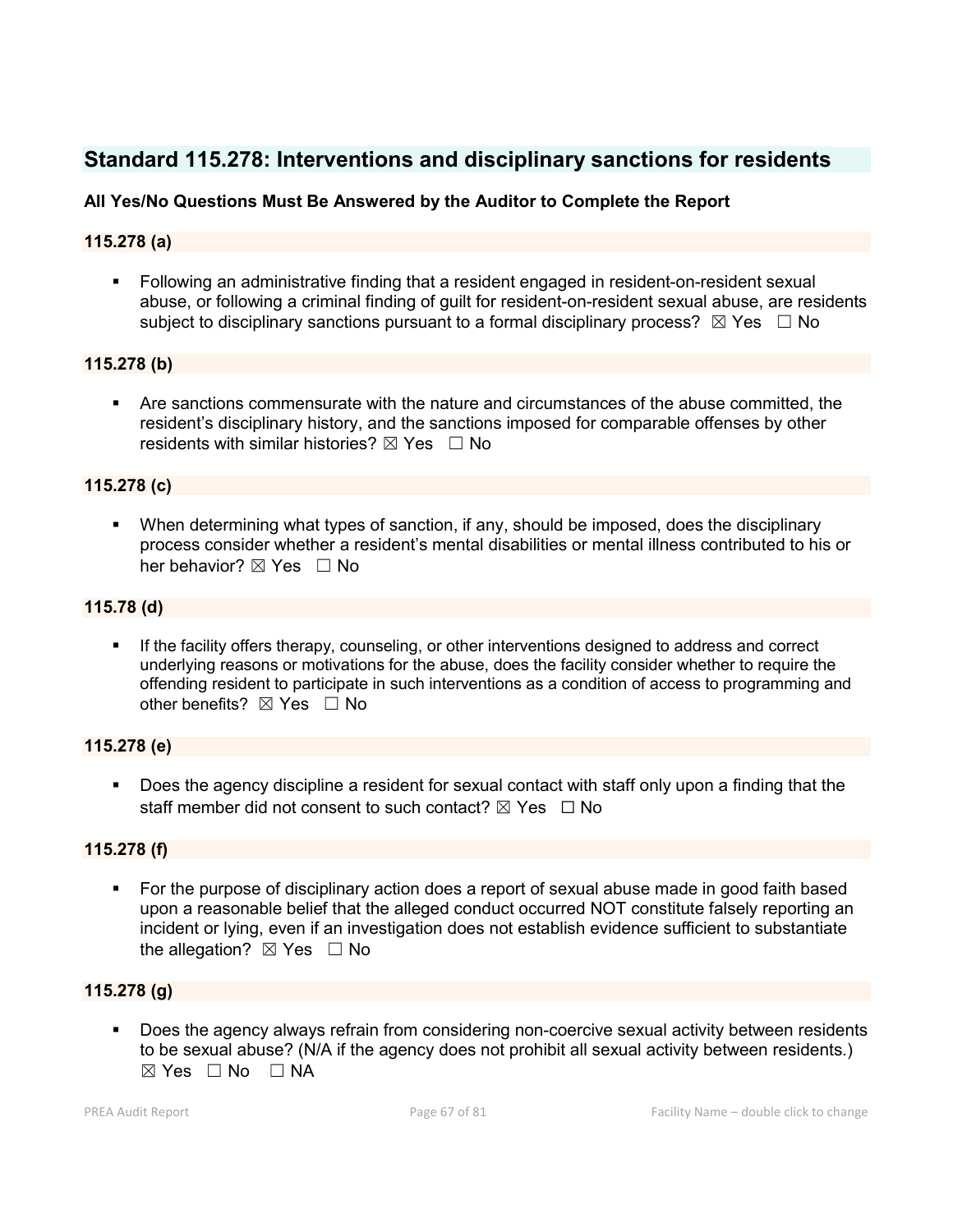#### Auditor Overall Compliance Determination

- ☐ Exceeds Standard (*Substantially exceeds requirement of standards*)
- ☒ Meets Standard (*Substantial compliance; complies in all material ways with the standard for the relevant review period*)
- 

☐ Does Not Meet Standard (*Requires Corrective Action*)

### Instructions for Overall Compliance Determination Narrative

*The narrative below must include a comprehensive discussion of all the evidence relied upon in making the compliance or non-compliance determination, the auditor's analysis and reasoning, and the auditor's conclusions. This discussion must also include corrective action recommendations where the facility does not meet the standard. These recommendations must be included in the Final Report, accompanied by information on specific corrective actions taken by the facility.*

The facility has an appropriate policy that disciplines clients for a substantiated allegation of sexual abuse or sexual harassment or for a criminal finding of guilt for sexual abuse or harassment. The facility has not had an allegation of client on client sexual abuse or sexual harassment, nor have they had a guilty finding in a criminal investigation of client on client sexual abuse or sexual harassment during this audit cycle.

The client handbook clearly defines the agency's rule violations and the possible sanctions. Each client is given a handbook at intake and staff reviews the handbook, specifically the disciplinary policies, with each client.

During client interviews, all clients stated that they received a handbook at intake and that staff reviewed the disciplinary policies with them. Each client was able to identify the sanctions that accompany a substantiated allegation of sexual abuse or sexual harassment or a criminal finding of guilt.

Clients that have had a substantiated allegation of sexual harassment during this audit cycle were disciplined according to agency policy.

Review: Policy and procedure Client handbook Interviews with random clients Interview with PREA Coordinator

# MEDICAL AND MENTAL CARE

## Standard 115.282: Access to emergency medical and mental health services

## All Yes/No Questions Must Be Answered by the Auditor to Complete the Report

#### 115.282 (a)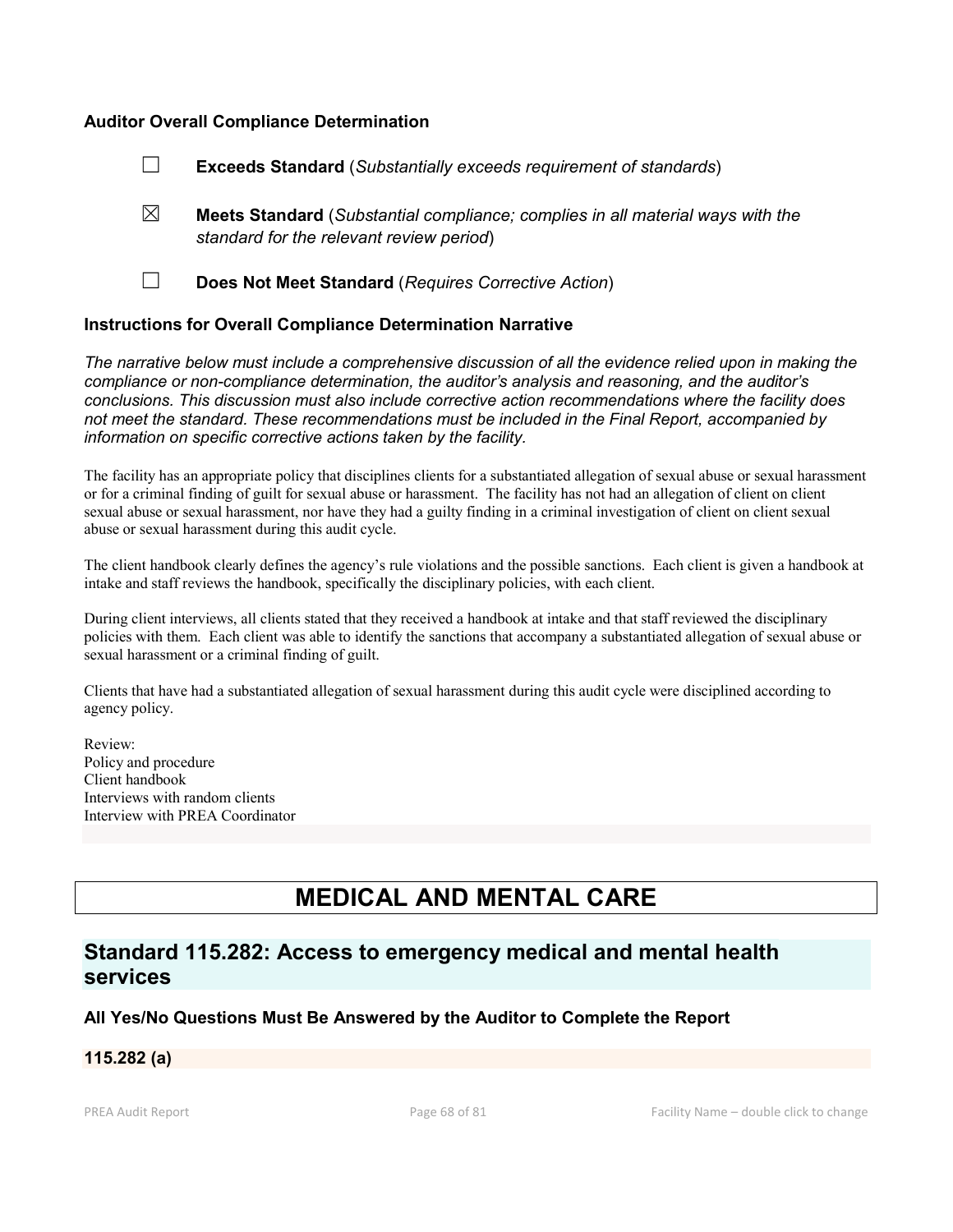Do resident victims of sexual abuse receive timely, unimpeded access to emergency medical treatment and crisis intervention services, the nature and scope of which are determined by medical and mental health practitioners according to their professional judgment?  $\boxtimes$  Yes  $\Box$  No

## 115.282 (b)

- If no qualified medical or mental health practitioners are on duty at the time a report of recent sexual abuse is made, do security staff first responders take preliminary steps to protect the victim pursuant to § 115.262?  $\boxtimes$  Yes  $\Box$  No
- Do security staff first responders immediately notify the appropriate medical and mental health practitioners? ⊠ Yes □ No

## 115.282 (c)

 Are resident victims of sexual abuse offered timely information about and timely access to emergency contraception and sexually transmitted infections prophylaxis, in accordance with professionally accepted standards of care, where medically appropriate?  $\boxtimes$  Yes  $\Box$  No

### 115.282 (d)

 Are treatment services provided to the victim without financial cost and regardless of whether the victim names the abuser or cooperates with any investigation arising out of the incident? ☒ Yes ☐ No

## Auditor Overall Compliance Determination

- ☐ Exceeds Standard (*Substantially exceeds requirement of standards*)
- ☒ Meets Standard (*Substantial compliance; complies in all material ways with the standard for the relevant review period*)
- 
- ☐ Does Not Meet Standard (*Requires Corrective Action*)

## Instructions for Overall Compliance Determination Narrative

*The narrative below must include a comprehensive discussion of all the evidence relied upon in making the compliance or non-compliance determination, the auditor's analysis and reasoning, and the auditor's conclusions. This discussion must also include corrective action recommendations where the facility does not meet the standard. These recommendations must be included in the Final Report, accompanied by information on specific corrective actions taken by the facility.*

After an incident of sexual abuse or sexual assault, victims are offered unimpeded access to emergency medical treatment and crisis intervention services. Qualified practitioners who would determine the appropriate scope of services would provide these services. Medical services would be provided by Atrium Medical Center, and mental health, crisis intervention, or advocacy services would be provided by SANE of Butler County or YWCA Rape Crisis. Clients would be given timely information about sexually transmitted infections prophylaxis (there are no women in this facility). All services are offered free of charge to clients.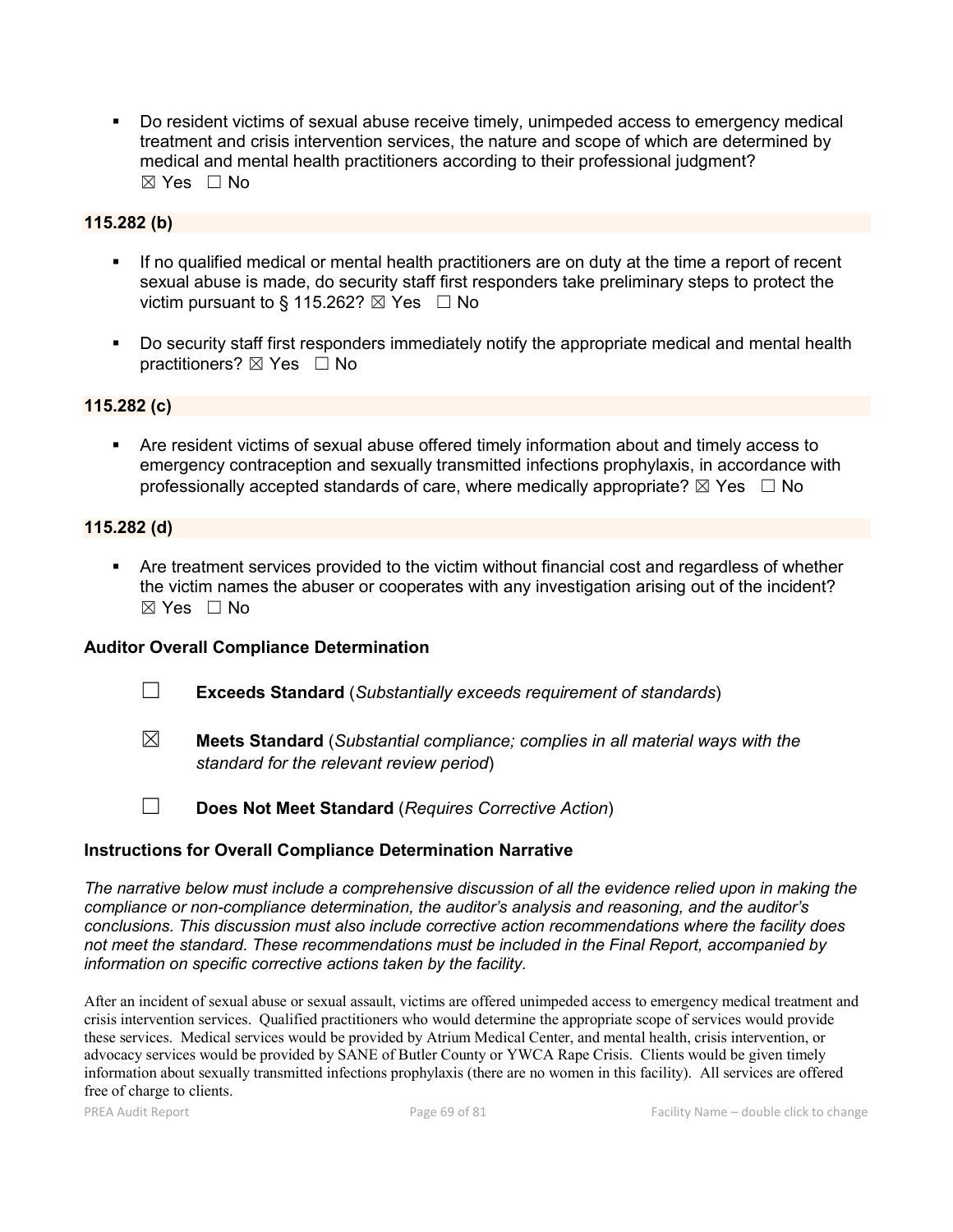The victim's mental health will be evaluated by the agency clinical staff. The clinician will update the PREA Coordinator on the victim's need for outside services.

Talbert House staff are trained on the appropriate response to an incident of sexual abuse or sexual assault during monthly staff meetings.

A review of allegation investigation forms shows that staff would offer clients the opportunity to receive medical and mental health care if appropriate.

Review:

Policy and procedure Sexual Abuse, Assault, Harassment Reporting form Training roster Investigation report form Interview with PREA Coordinator Interview with Associate Director Interview with random staff MOU with SANE of Butler County MOU with YWCA Rape Crisis

## Standard 115.283: Ongoing medical and mental health care for sexual abuse victims and abusers

## All Yes/No Questions Must Be Answered by the Auditor to Complete the Report

## 115.283 (a)

 Does the facility offer medical and mental health evaluation and, as appropriate, treatment to all residents who have been victimized by sexual abuse in any prison, jail, lockup, or juvenile facility?  $\boxtimes$  Yes  $\Box$  No

#### 115.283 (b)

 Does the evaluation and treatment of such victims include, as appropriate, follow-up services, treatment plans, and, when necessary, referrals for continued care following their transfer to, or placement in, other facilities, or their release from custody?  $\boxtimes$  Yes  $\Box$  No

#### 115.283 (c)

**Does the facility provide such victims with medical and mental health services consistent with** the community level of care?  $\boxtimes$  Yes  $\Box$  No

### 115.283 (d)

 Are resident victims of sexually abusive vaginal penetration while incarcerated offered pregnancy tests? (N/A if all-male facility.)  $\Box$  Yes  $\Box$  No  $\boxtimes$  NA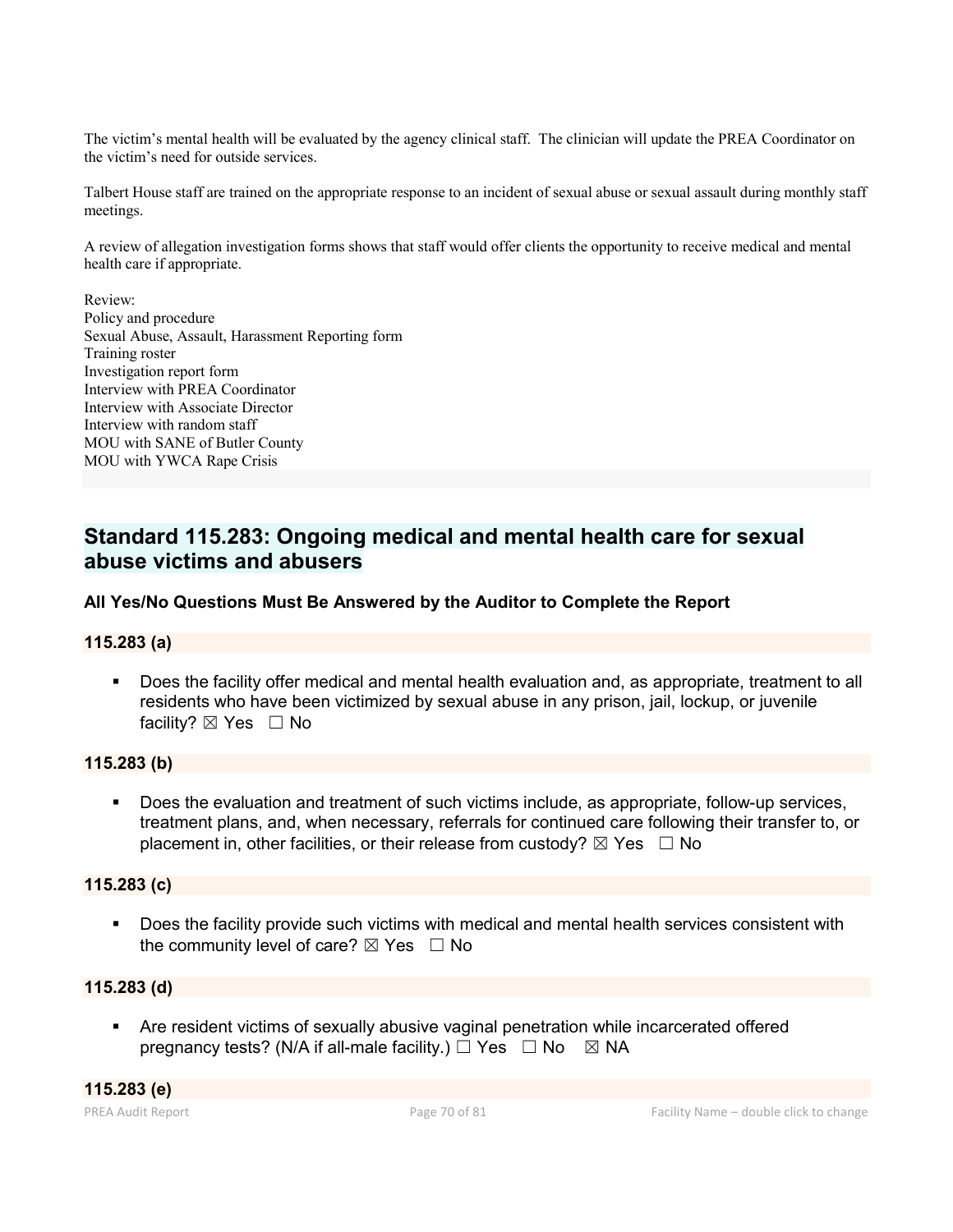If pregnancy results from the conduct described in paragraph  $\S$  115.283(d), do such victims receive timely and comprehensive information about and timely access to all lawful pregnancyrelated medical services? (N/A if all-male facility.)  $\Box$  Yes  $\Box$  No  $\boxtimes$  NA

#### 115.283 (f)

 Are resident victims of sexual abuse while incarcerated offered tests for sexually transmitted infections as medically appropriate?  $\boxtimes$  Yes  $\Box$  No

### 115.283 (g)

 Are treatment services provided to the victim without financial cost and regardless of whether the victim names the abuser or cooperates with any investigation arising out of the incident? ☒ Yes ☐ No

### 115.283 (h)

 Does the facility attempt to conduct a mental health evaluation of all known resident-on-resident abusers within 60 days of learning of such abuse history and offer treatment when deemed appropriate by mental health practitioners?  $\boxtimes$  Yes  $\Box$  No

### Auditor Overall Compliance Determination

- ☐ Exceeds Standard (*Substantially exceeds requirement of standards*)
- ☒ Meets Standard (*Substantial compliance; complies in all material ways with the standard for the relevant review period*)
- ☐ Does Not Meet Standard (*Requires Corrective Action*)

#### Instructions for Overall Compliance Determination Narrative

*The narrative below must include a comprehensive discussion of all the evidence relied upon in making the compliance or non-compliance determination, the auditor's analysis and reasoning, and the auditor's conclusions. This discussion must also include corrective action recommendations where the facility does not meet the standard. These recommendations must be included in the Final Report, accompanied by information on specific corrective actions taken by the facility.*

The facility offers community medical and counseling services for clients who have been sexually abused in a prison, jail, lockup, or juvenile facility. The treatment includes testing for sexually transmitted diseases. Treatment is offered to all known client to client abusers within 60 days of learning such history. All treatment is offered free of charge. The facility has not had a report of any known client to client abuser.

Staff are trained on the first responder duties and coordinated response plan. This plan outlines how staff is to offer unimpeded access to both emergency and ongoing medical and mental health care. Ongoing medical and mental health care will be at the discretion of the medical provider and is again at no cost to the resident.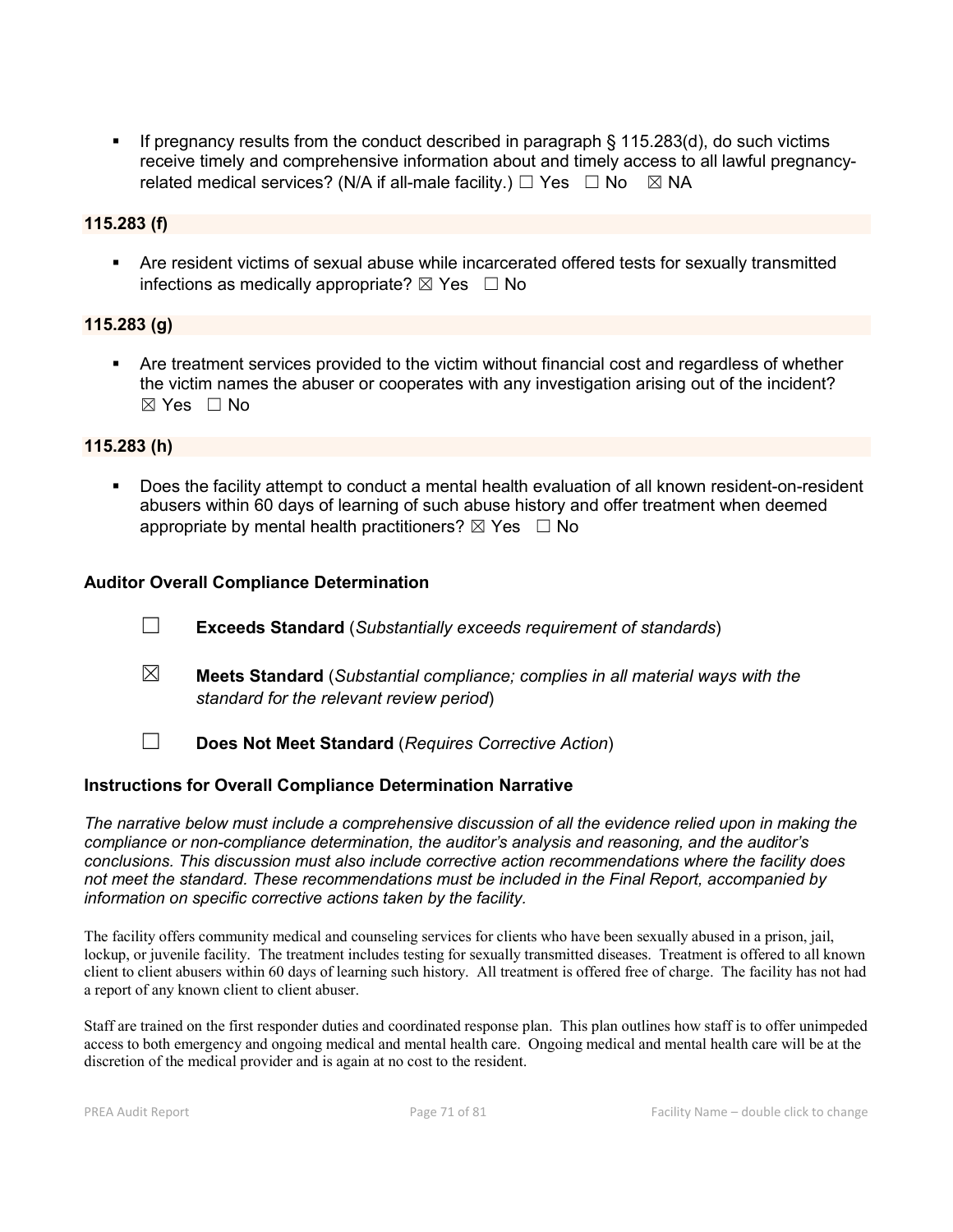After allegations of sexual abuse, clients were offered advocate and mental health services but all clients declined these services.

The PREA initial screening and rescreening along with other intake documentation are reviewed to determine if a client has abused others while in a correctional setting. If a client indicates or has a report that indicates that he has in fact abused another client while in a correctional setting, the agency's clinician would meet with the client to determine if additional treatment or a referral for community treatment is necessary.

Review: Policy and procedure Sexual Abuse, Assault, Harassment Reporting form MOU with YWCA Rape Crisis MOU with SANE of Butler County Training roster Interview with PREA Coordinator Interview with Associate Director Interview with random staff Investigation reports

# DATA COLLECTION AND REVIEW

## Standard 115.286: Sexual abuse incident reviews

## All Yes/No Questions Must Be Answered by the Auditor to Complete the Report

## 115.286 (a)

 Does the facility conduct a sexual abuse incident review at the conclusion of every sexual abuse investigation, including where the allegation has not been substantiated, unless the allegation has been determined to be unfounded?  $\boxtimes$  Yes  $\Box$  No

#### 115.286 (b)

Does such review ordinarily occur within 30 days of the conclusion of the investigation? ☒ Yes ☐ No

#### 115.286 (c)

 Does the review team include upper-level management officials, with input from line supervisors, investigators, and medical or mental health practitioners?  $\boxtimes$  Yes  $\Box$  No

#### 115.286 (d)

 Does the review team: Consider whether the allegation or investigation indicates a need to change policy or practice to better prevent, detect, or respond to sexual abuse?  $\boxtimes$  Yes  $\Box$  No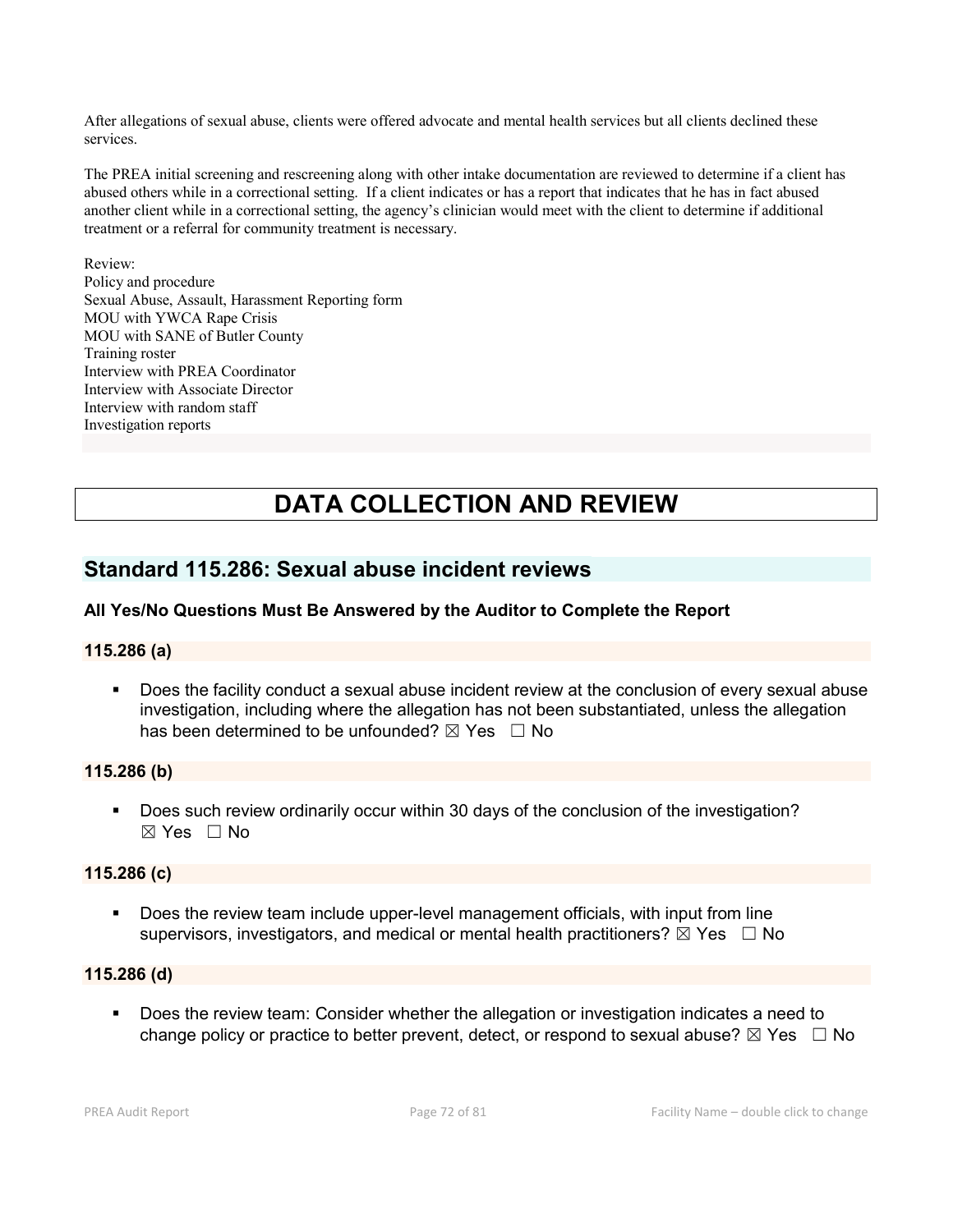- Does the review team: Consider whether the incident or allegation was motivated by race; ethnicity; gender identity; lesbian, gay, bisexual, transgender, or intersex identification, status, or perceived status; gang affiliation; or other group dynamics at the facility?  $\boxtimes$  Yes  $\Box$  No
- **Does the review team: Examine the area in the facility where the incident allegedly occurred to** assess whether physical barriers in the area may enable abuse?  $\boxtimes$  Yes  $\Box$  No
- **Does the review team: Assess the adequacy of staffing levels in that area during different** shifts? ⊠ Yes □ No
- **Does the review team: Assess whether monitoring technology should be deployed or** augmented to supplement supervision by staff?  $\boxtimes$  Yes  $\Box$  No
- Does the review team: Prepare a report of its findings, including but not necessarily limited to determinations made pursuant to §§ 115.286(d)(1) - (d)(5), and any recommendations for improvement and submit such report to the facility head and PREA compliance manager?  $\boxtimes$  Yes  $\Box$  No

#### 115.286 (e)

**Does the facility implement the recommendations for improvement, or document its reasons for** not doing so?  $\boxtimes$  Yes  $\Box$  No

#### Auditor Overall Compliance Determination

- ☐ Exceeds Standard (*Substantially exceeds requirement of standards*)
- ☒ Meets Standard (*Substantial compliance; complies in all material ways with the standard for the relevant review period*)
- ☐ Does Not Meet Standard (*Requires Corrective Action*)

#### Instructions for Overall Compliance Determination Narrative

*The narrative below must include a comprehensive discussion of all the evidence relied upon in making the compliance or non-compliance determination, the auditor's analysis and reasoning, and the auditor's conclusions. This discussion must also include corrective action recommendations where the facility does not meet the standard. These recommendations must be included in the Final Report, accompanied by information on specific corrective actions taken by the facility.*

Talbert House has an agency policy on a review of all substantiated or unsubstantiated allegations of sexual abuse within 30 days of the conclusion of the investigation. The review team includes the PREA Coordinator, Facility Associate Director, Facility Director, Clinical staff, and any other staff member deemed necessary.

The team would review agency policies and practices, training, staffing plan, and physical vulnerabilities. This includes whether a change in policy or practice will better prevent, detect, or respond to sexual abuse; if the incident or allegation was motivated by race, ethnicity, gender identity, gang affiliation, or any other group dynamic; if any physical barriers in the area enabled the abuse; adequacy of staffing levels; and whether monitoring technology should be deployed or augmented to supplement supervision by staff. The agency's Risk Management Committee will review for any significant issues that may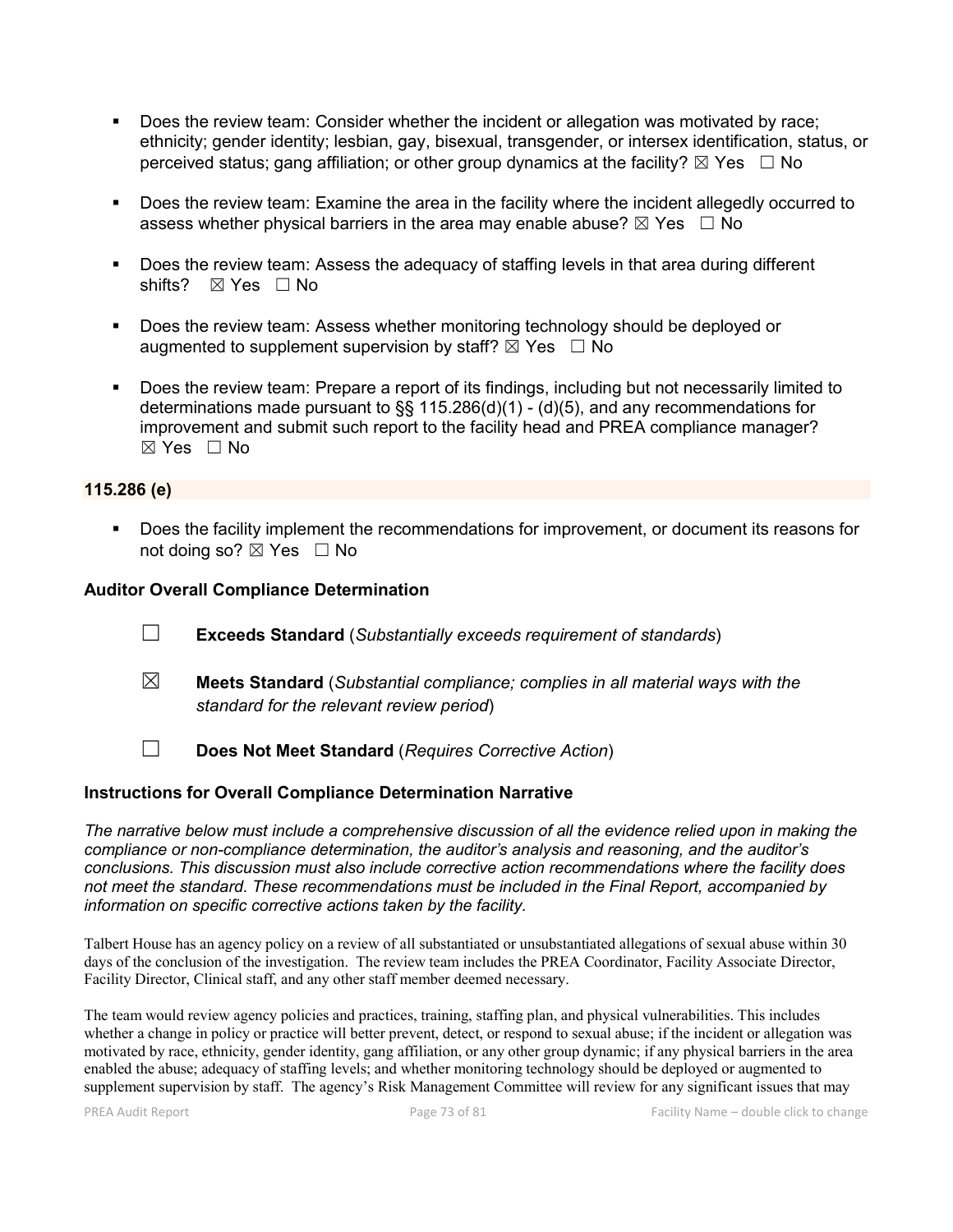need to be addressed agency wide.

Turtle Creek Center has had two allegations required a SART review. The auditor reviewed the paper work and process of a SART review with the PREA Coordinator. There was a recommendation for security cameras. The facility recently received a grant from the Bureau of Justice and was able to install 16 security cameras.

Review: Policy and procedure SART review forms Interview with PREA Coordinator Interview with Associate Director Investigation reports

# Standard 115.287: Data collection

### All Yes/No Questions Must Be Answered by the Auditor to Complete the Report

#### 115.287 (a)

 Does the agency collect accurate, uniform data for every allegation of sexual abuse at facilities under its direct control using a standardized instrument and set of definitions?  $\boxtimes$  Yes  $\Box$  No

#### 115.287 (b)

 Does the agency aggregate the incident-based sexual abuse data at least annually? ☒ Yes ☐ No

#### 115.287 (c)

 Does the incident-based data include, at a minimum, the data necessary to answer all questions from the most recent version of the Survey of Sexual Violence conducted by the Department of Justice? ☒ Yes ☐ No

#### 115.287 (d)

 Does the agency maintain, review, and collect data as needed from all available incident-based documents, including reports, investigation files, and sexual abuse incident reviews? ☒ Yes ☐ No

#### 115.287 (e)

 Does the agency also obtain incident-based and aggregated data from every private facility with which it contracts for the confinement of its residents? (N/A if agency does not contract for the confinement of its residents.)  $\Box$  Yes  $\Box$  No  $\boxtimes$  NA

#### 115.287 (f)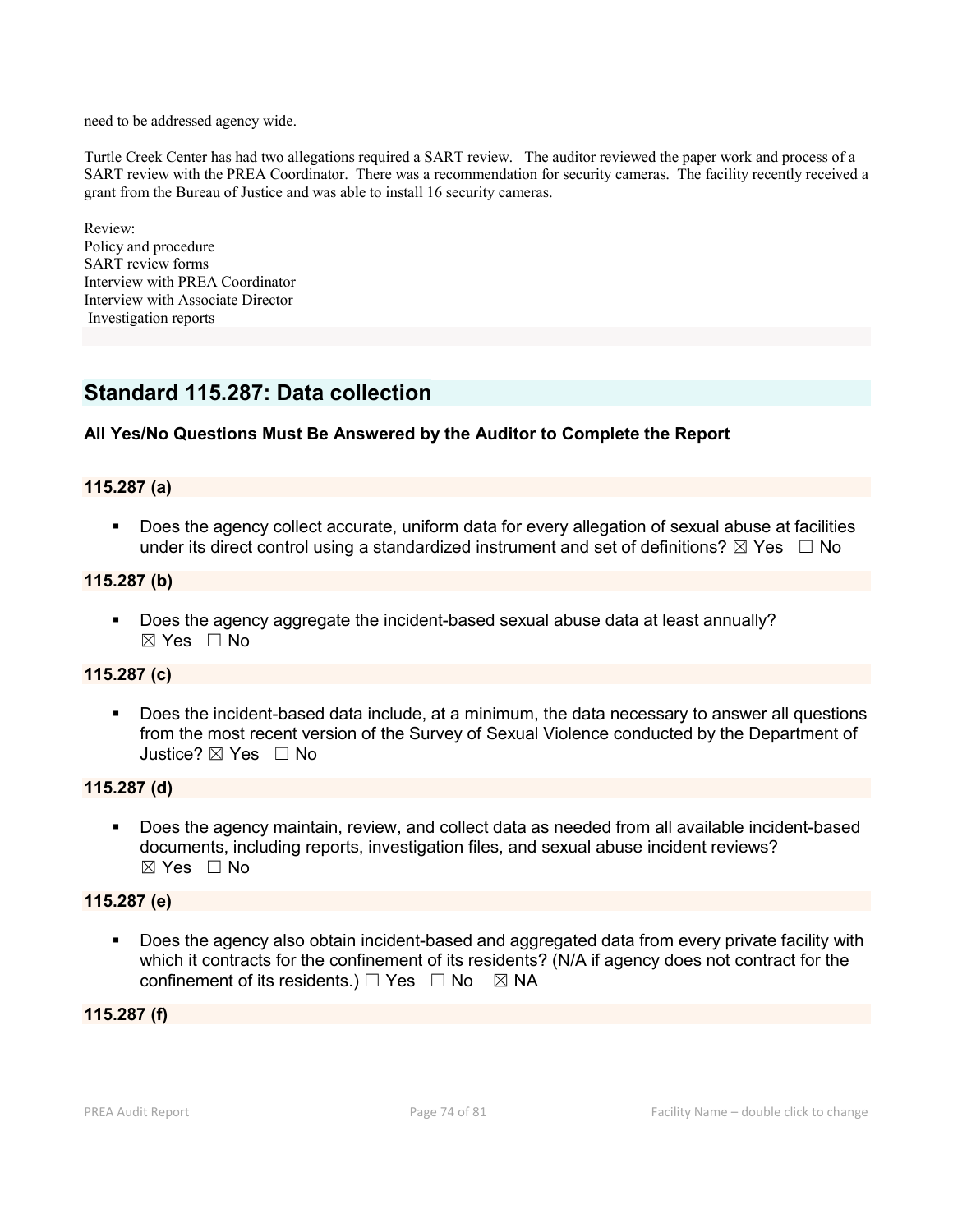Does the agency, upon request, provide all such data from the previous calendar year to the Department of Justice no later than June 30? (N/A if DOJ has not requested agency data.) ☐ Yes ☐ No ☒ NA

#### Auditor Overall Compliance Determination

| $\Box$ | <b>Exceeds Standard (Substantially exceeds requirement of standards)</b>              |
|--------|---------------------------------------------------------------------------------------|
| ⊠      | <b>Meets Standard</b> (Substantial compliance; complies in all material ways with the |

- *standard for the relevant review period*)
- ☐ Does Not Meet Standard (*Requires Corrective Action*)

#### Instructions for Overall Compliance Determination Narrative

*The narrative below must include a comprehensive discussion of all the evidence relied upon in making the compliance or non-compliance determination, the auditor's analysis and reasoning, and the auditor's conclusions. This discussion must also include corrective action recommendations where the facility does not meet the standard. These recommendations must be included in the Final Report, accompanied by information on specific corrective actions taken by the facility.*

The facility directors are responsible for collecting the data for every allegation of sexual abuse and sexual harassment at the facility for each calendar year. The facility is using Ohio Department of Rehabilitation and Corrections PREA reporting form as the collection instrument. The information from this report is aggregated and listed in the agency's annual PREA report and the report is posted on the facility's website.

The PREA Coordinator reports the records retention schedule for information collected is ten years.

The Justice Department has not requested this information from the agency.

Review: Policy and procedure Annual PREA report Agency website (http://www.talberthouse.org/resources/prea-5/) ODRC PREA outcome measures report Interview with PREA Coordinator

# Standard 115.288: Data review for corrective action

## All Yes/No Questions Must Be Answered by the Auditor to Complete the Report

### 115.288 (a)

 Does the agency review data collected and aggregated pursuant to § 115.287 in order to assess and improve the effectiveness of its sexual abuse prevention, detection, and response policies, practices, and training, including by: Identifying problem areas?  $\boxtimes$  Yes  $\Box$  No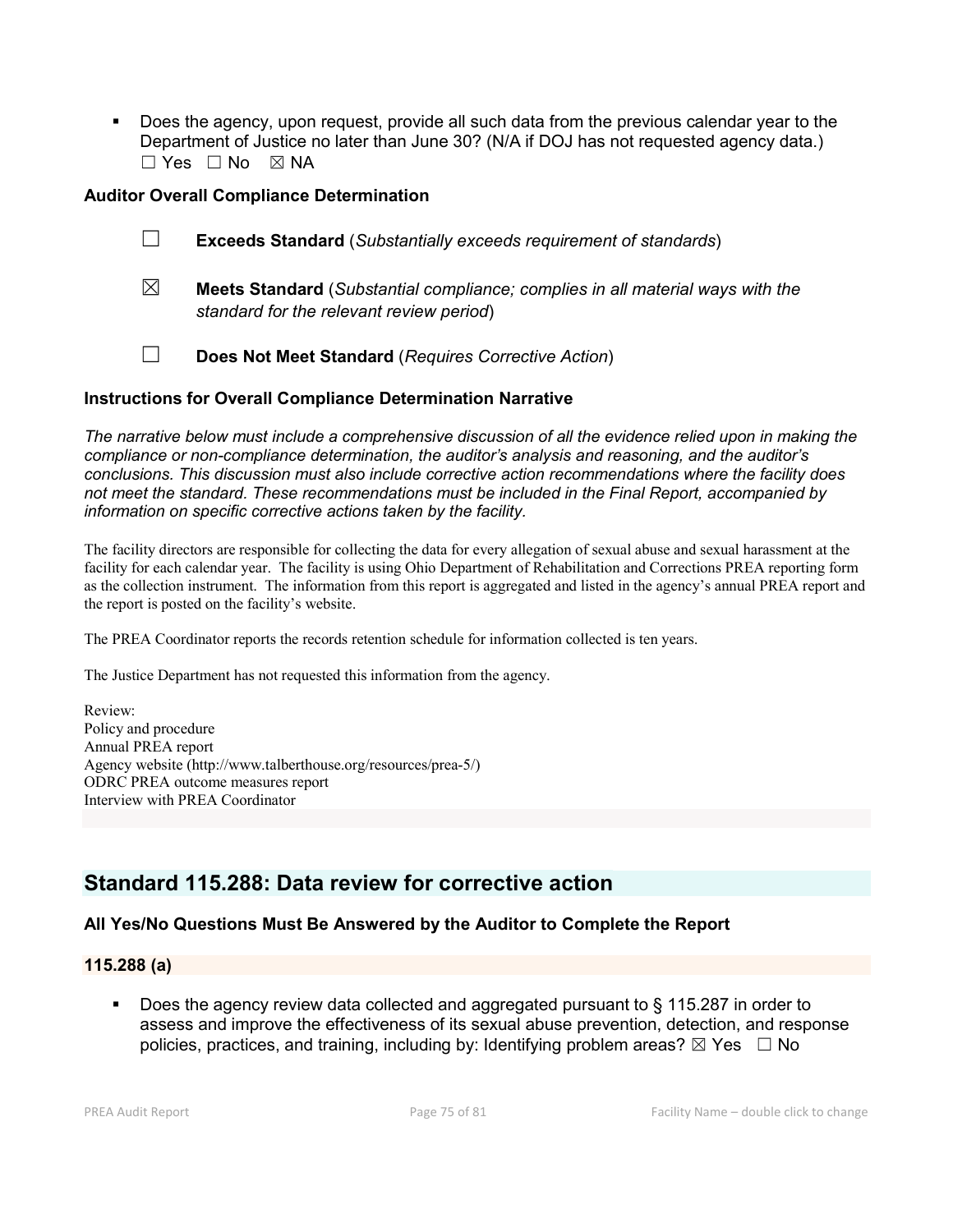- Does the agency review data collected and aggregated pursuant to § 115.287 in order to assess and improve the effectiveness of its sexual abuse prevention, detection, and response policies, practices, and training, including by: Taking corrective action on an ongoing basis?  $\boxtimes$  Yes  $\Box$  No
- Does the agency review data collected and aggregated pursuant to § 115.287 in order to assess and improve the effectiveness of its sexual abuse prevention, detection, and response policies, practices, and training, including by: Preparing an annual report of its findings and corrective actions for each facility, as well as the agency as a whole?  $\boxtimes$  Yes  $\Box$  No

#### 115.288 (b)

 Does the agency's annual report include a comparison of the current year's data and corrective actions with those from prior years and provide an assessment of the agency's progress in addressing sexual abuse  $\boxtimes$  Yes  $\Box$  No

#### 115.288 (c)

If Its the agency's annual report approved by the agency head and made readily available to the public through its website or, if it does not have one, through other means?  $\boxtimes$  Yes  $\Box$  No

#### 115.288 (d)

 Does the agency indicate the nature of the material redacted where it redacts specific material from the reports when publication would present a clear and specific threat to the safety and security of a facility?  $\boxtimes$  Yes  $\Box$  No

#### Auditor Overall Compliance Determination

- ☐ Exceeds Standard (*Substantially exceeds requirement of standards*)
- ☒ Meets Standard (*Substantial compliance; complies in all material ways with the standard for the relevant review period*)
- ☐ Does Not Meet Standard (*Requires Corrective Action*)

#### Instructions for Overall Compliance Determination Narrative

*The narrative below must include a comprehensive discussion of all the evidence relied upon in making the compliance or non-compliance determination, the auditor's analysis and reasoning, and the auditor's conclusions. This discussion must also include corrective action recommendations where the facility does not meet the standard. These recommendations must be included in the Final Report, accompanied by information on specific corrective actions taken by the facility.*

The agency has a policy requiring the PREA Coordinator to publish an annual PREA report. The report contains details on how the facility assess and improves the effectiveness of its sexual abuse prevention, detection, and response policies, practices, and training. The report identifies problem areas and corrective action along with the corrections from prior years. The report also includes an assessment of the agency's progress in addressing sexual abuse.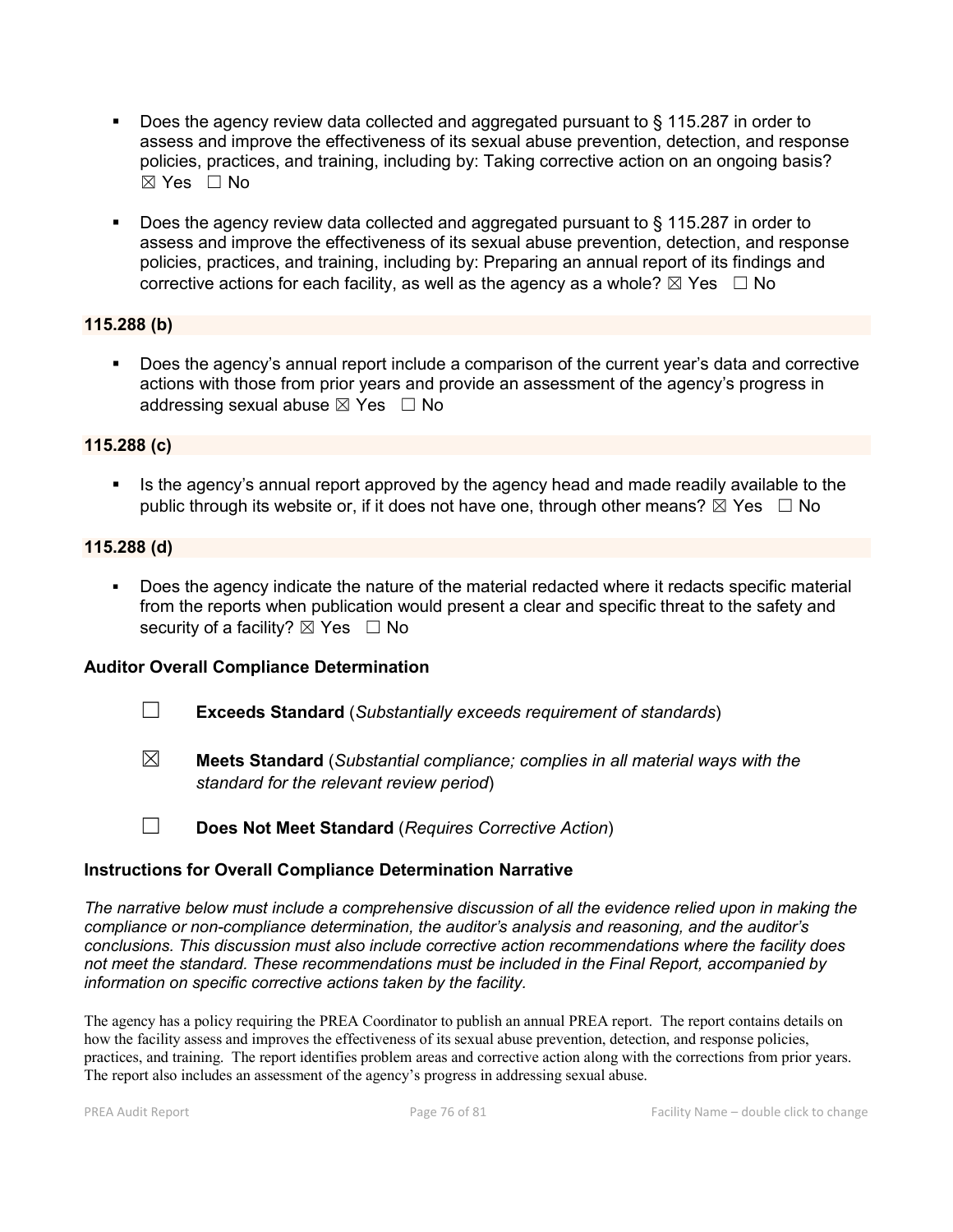A review of the report shows the facility documented the required information as well as a comparison to last year's allegation demographics and corrective actions. The report lists the ways the agency has addressed issues and its overall progress toward addressing sexual abuse.

The report is posted on the agency's website (http://www.talberthouse.org/resources/prea-5/) and includes reports from previous years. The report does not include any identifying information that could jeopardize the safety and security of the facility.

Review: Policy and procedure Annual PREA report Interview with PREA Coordinator

# Standard 115.289: Data storage, publication, and destruction

### All Yes/No Questions Must Be Answered by the Auditor to Complete the Report

#### 115.289 (a)

■ Does the agency ensure that data collected pursuant to § 115.287 are securely retained? ☒ Yes ☐ No

#### 115.289 (b)

 Does the agency make all aggregated sexual abuse data, from facilities under its direct control and private facilities with which it contracts, readily available to the public at least annually through its website or, if it does not have one, through other means?  $\boxtimes$  Yes  $\Box$  No

#### 115.289 (c)

**Does the agency remove all personal identifiers before making aggregated sexual abuse data** publicly available?  $\boxtimes$  Yes  $\Box$  No

#### 115.289 (d)

 Does the agency maintain sexual abuse data collected pursuant to § 115.287 for at least 10 years after the date of the initial collection, unless Federal, State, or local law requires otherwise? ⊠ Yes □ No

#### Auditor Overall Compliance Determination

- ☐ Exceeds Standard (*Substantially exceeds requirement of standards*)
- 
- ☒ Meets Standard (*Substantial compliance; complies in all material ways with the standard for the relevant review period*)



☐ Does Not Meet Standard (*Requires Corrective Action*)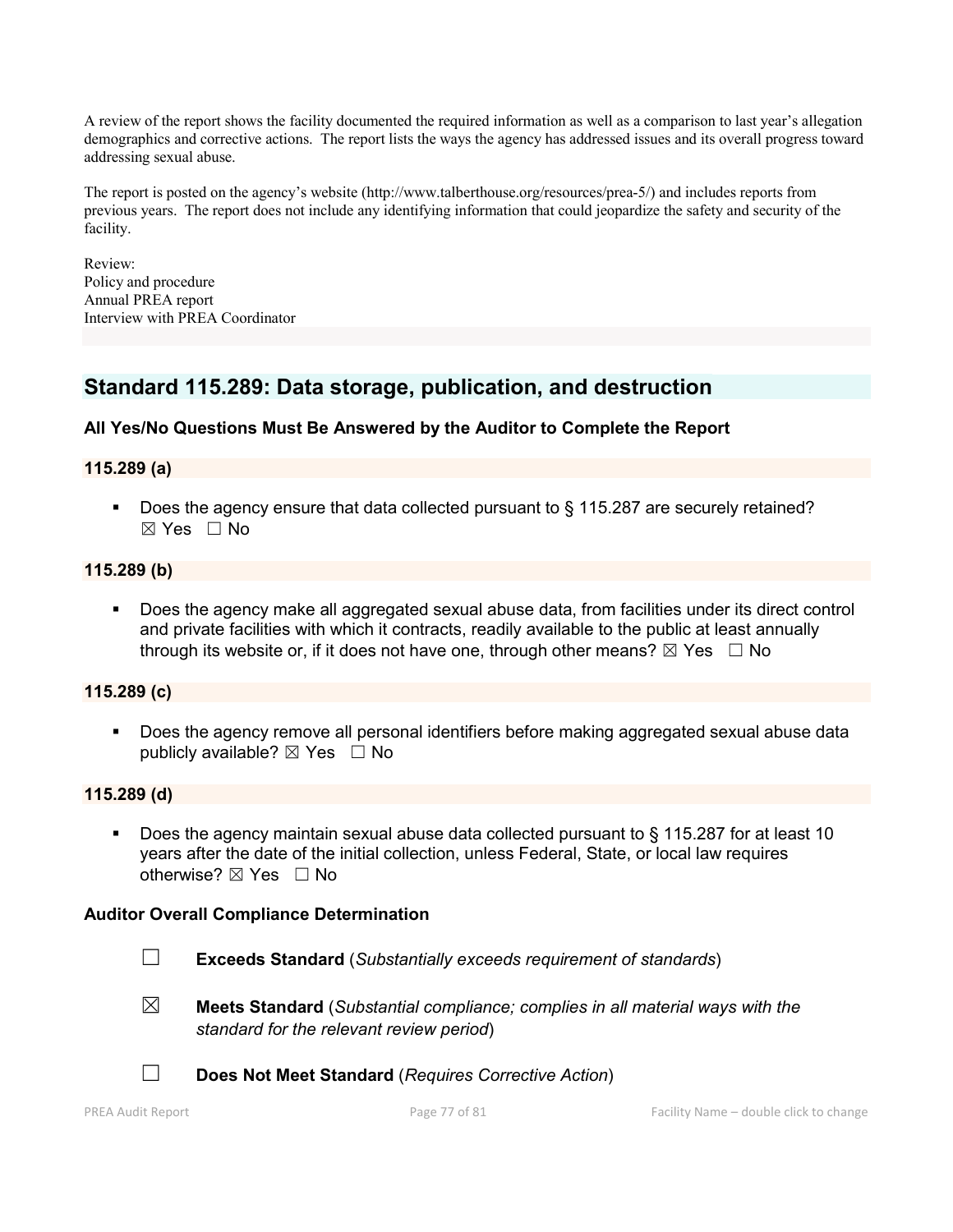#### Instructions for Overall Compliance Determination Narrative

*The narrative below must include a comprehensive discussion of all the evidence relied upon in making the compliance or non-compliance determination, the auditor's analysis and reasoning, and the auditor's conclusions. This discussion must also include corrective action recommendations where the facility does not meet the standard. These recommendations must be included in the Final Report, accompanied by information on specific corrective actions taken by the facility.*

The PREA Coordinator is responsible for the collection and secure retention of all data collected pursuant to standard 115.287. The data collected will be retained to 10 years. The Coordinator takes all collected information from each facility under the Talbert House Inc. umbrella and creates an annual report which is published on the agency's website (http://www.talberthouse.org/resources/prea-5/) after approval from the agency's President/CEO.

The report does not contain any information that could identify anyone personally or contain any information that could jeopardize the safety and security of the facilities.

Review: Policy and procedure Annual PREA report Agency website Interview with PREA Coordinator

# AUDITING AND CORRECTIVE ACTION

## Standard 115.401: Frequency and scope of audits

#### All Yes/No Questions Must Be Answered by the Auditor to Complete the Report

#### 115.401 (a)

 During the three-year period starting on August 20, 2013, and during each three-year period thereafter, did the agency ensure that each facility operated by the agency, or by a private organization on behalf of the agency, was audited at least once.? (N/A before August 20, 2016.)  $\boxtimes$  Yes  $\Box$  No  $\Box$  NA

#### 115.401 (b)

 During each one-year period starting on August 20, 2013, did the agency ensure that at least one-third of each facility type operated by the agency, or by a private organization on behalf of the agency, was audited?  $\boxtimes$  Yes  $\Box$  No

#### 115.401 (h)

 Did the auditor have access to, and the ability to observe, all areas of the audited facility?  $\boxtimes$  Yes  $\Box$  No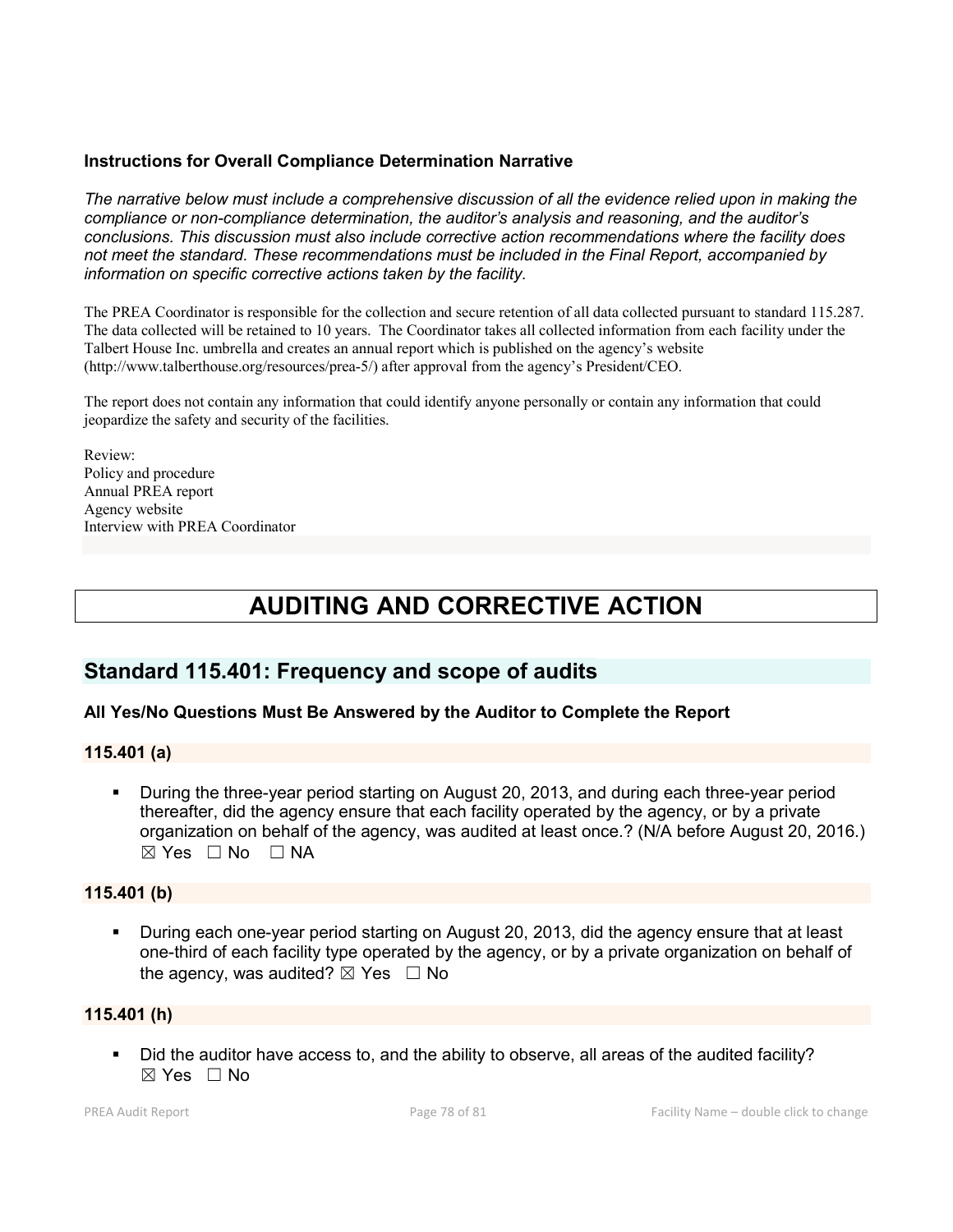#### 115.401 (i)

 Was the auditor permitted to request and receive copies of any relevant documents (including electronically stored information)?  $\boxtimes$  Yes  $\Box$  No

#### 115.401 (m)

 Was the auditor permitted to conduct private interviews with inmates, residents, and detainees?  $\boxtimes$  Yes  $\Box$  No

#### 115.401 (n)

 Were residents permitted to send confidential information or correspondence to the auditor in the same manner as if they were communicating with legal counsel?  $\boxtimes$  Yes  $\Box$  No

#### Auditor Overall Compliance Determination

- ☐ Exceeds Standard (*Substantially exceeds requirement of standards*)
- ☒ Meets Standard (*Substantial compliance; complies in all material ways with the standard for the relevant review period*)
- ☐ Does Not Meet Standard (*Requires Corrective Action*)

#### Instructions for Overall Compliance Determination Narrative

*The narrative below must include a comprehensive discussion of all the evidence relied upon in making the compliance or non-compliance determination, the auditor's analysis and reasoning, and the auditor's conclusions. This discussion must also include corrective action recommendations where the facility does not meet the standard. These recommendations must be included in the Final Report, accompanied by information on specific corrective actions taken by the facility.*

This is the facility's second PREA audit. The auditor was able to review all areas of the facility, requested documentation to ensure compliance, and a private area to interview residents and staff. The facility posted the auditor's email and mailing address to staff and resident with instructions on how to contact the auditor privately before the onsite visit. The date of the visit was also on the posting. The auditor did not have a resident or staff member who requested to speak with the auditor during the onsite visit.

The auditor was able to review documentation from the last year and when requested, information from the prior three years in order to ensure the facility has maintained compliance for the entire three years.

The agency has an appropriate audit schedule to ensure all facilities are audited and that 1/3 of the facilities have an audit each year. All final reports from each facility is posted on the agency website

# Standard 115.403: Audit contents and findings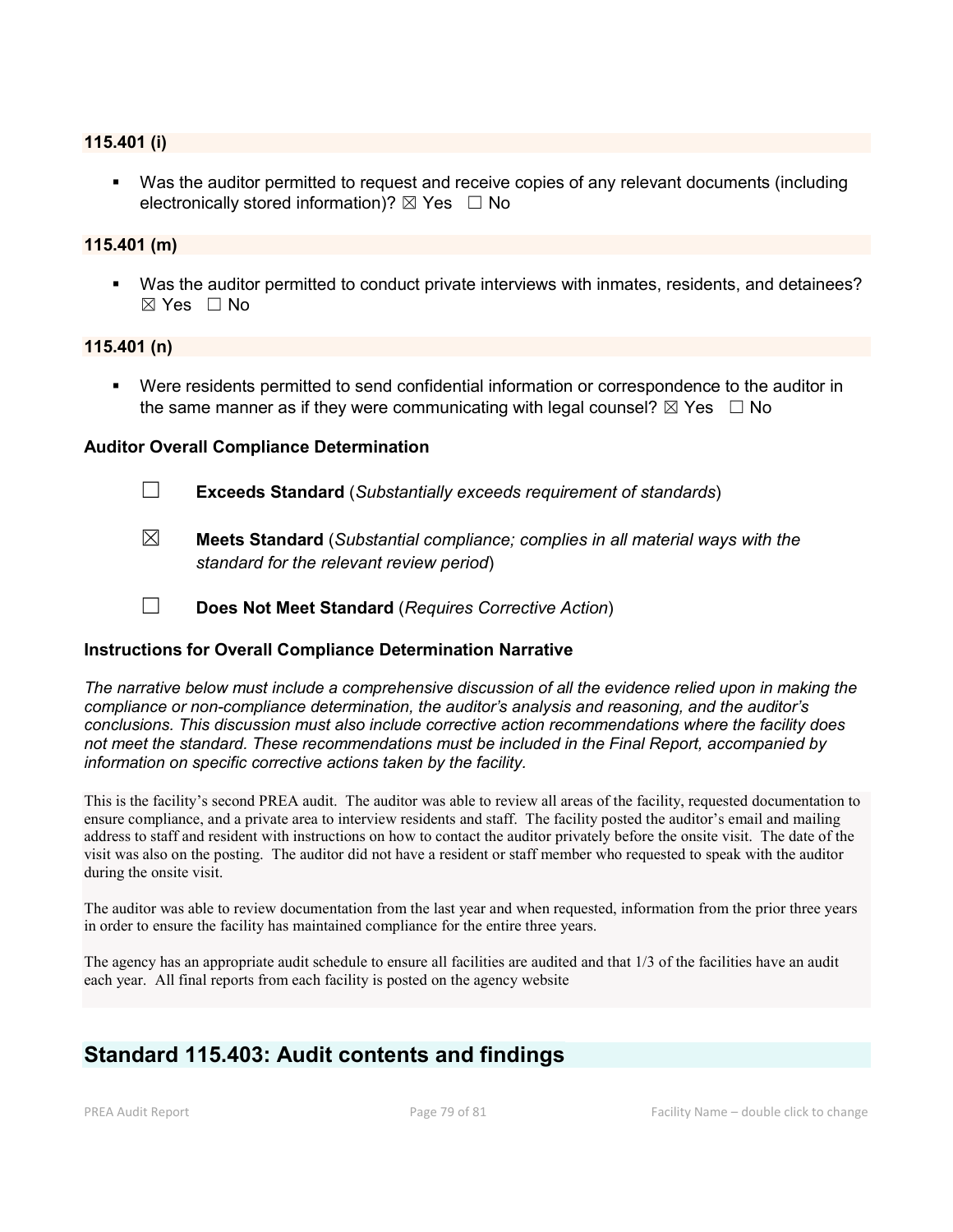### All Yes/No Questions Must Be Answered by the Auditor to Complete the Report

#### 115.403 (f)

 The agency has published on its agency website, if it has one, or has otherwise made publicly available, all Final Audit Reports within 90 days of issuance by auditor. The review period is for prior audits completed during the past three years PRECEDING THIS AGENCY AUDIT. In the case of single facility agencies, the auditor shall ensure that the facility's last audit report was published. The pendency of any agency appeal pursuant to 28 C.F.R. § 115.405 does not excuse noncompliance with this provision. (N/A if there have been no Final Audit Reports issued in the past three years, or in the case of single facility agencies that there has never been a Final Audit Report issued.)  $\boxtimes$  Yes  $\Box$  No  $\Box$  NA

#### Auditor Overall Compliance Determination

- ☐ Exceeds Standard (*Substantially exceeds requirement of standards*)
- ☒ Meets Standard (*Substantial compliance; complies in all material ways with the standard for the relevant review period*)
- ☐ Does Not Meet Standard (*Requires Corrective Action*)

#### Instructions for Overall Compliance Determination Narrative

*The narrative below must include a comprehensive discussion of all the evidence relied upon in making the compliance or non-compliance determination, the auditor's analysis and reasoning, and the auditor's conclusions. This discussion must also include corrective action recommendations where the facility does not meet the standard. These recommendations must be included in the Final Report, accompanied by information on specific corrective actions taken by the facility.*

The agency website has the final audit report for all facilities posted on its website. The auditor reviewed the website to confirm the reports were posted.